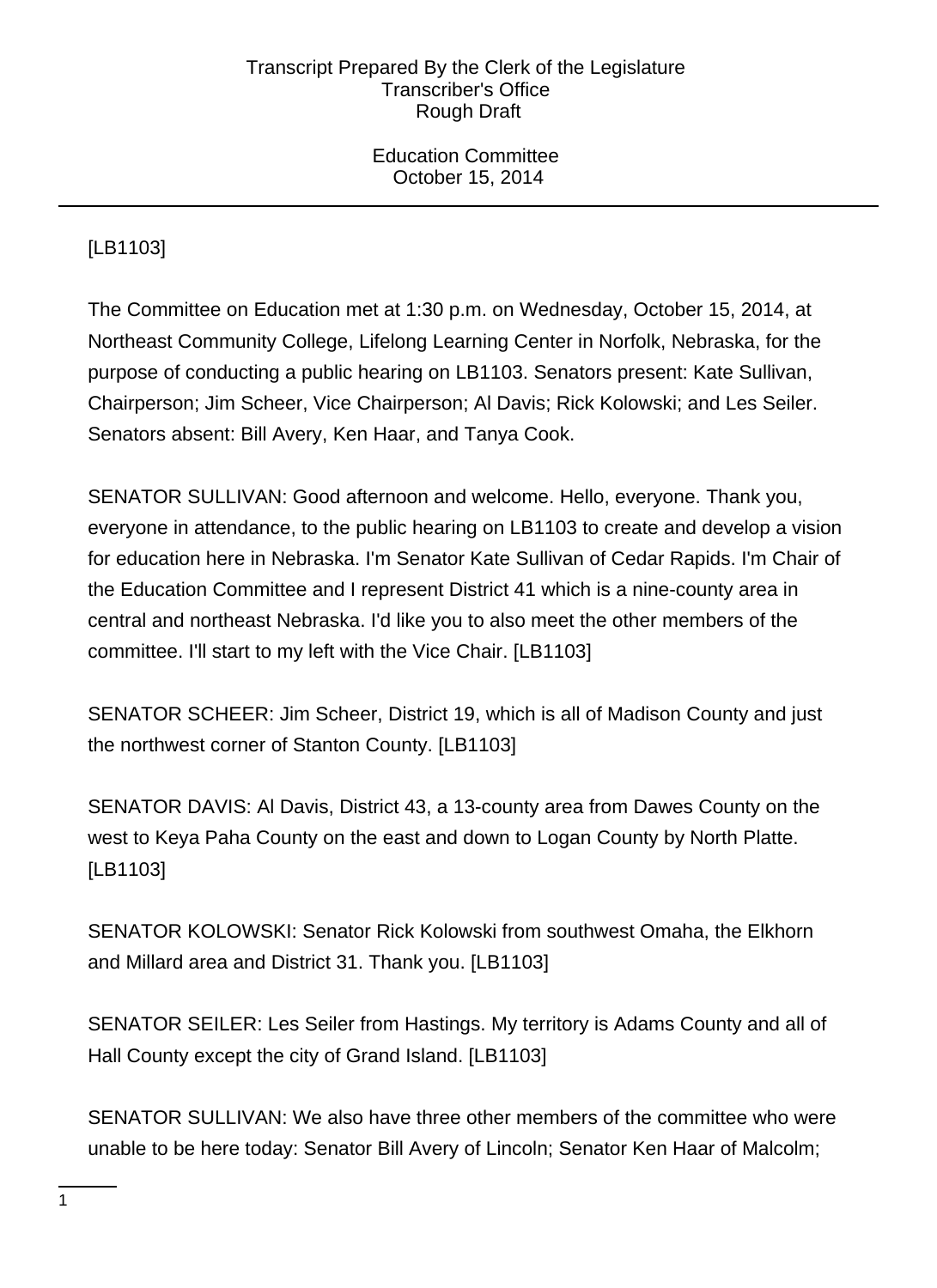Education Committee October 15, 2014

and Senator Tanya Cook of Omaha. Also we have two additional sitting senators in the audience: Senator Dave Bloomfield from Hoskins, thank you; and Senator Paul Schumacher of Columbus. And just so you know, I was going to try to travel incognito today, (laughter) but then my staff said I had to have my name up here, so. I'd also like you to meet the staff that helps keep this public hearing on track. To my immediate right is Tammy Barry who is one of the legal counsels for the committee; to my far left is LaMont Rainey, another legal counsel for the committee; and also Mandy Mizerski, the committee clerk who makes sure that the hearing is appropriately recorded. Just a few of the logistics. If you intend to testify today, you should pick up a green sheet--they were on the table right inside the door--and fill it out in its entirety. If you do not wish to testify but would like your name entered into the official record as being present at the hearing, there is a form on the table for you to sign. And this will be part of the official record. Regarding the green sheet, if you would please fill it out in its entirety. Please print and make sure it is completely filled out. And when you come up to testify, give that to Mandy so that she can record that. If you do not choose to testify, you may submit comments in writing and they will also be read into the official record, but please let us know that that is your intent. If you have handouts along with your testimony, make sure you have 12 copies so that we can make sure that all the members of the committee have copies. When you come up to testify, please speak clearly into the microphone; tell us your name, and please spell both your first and last name to ensure that we get the adequate record. And in this day and age, I have to say this, please turn off all your cell phones, pagers, or anything else that makes a sound so that we don't distract from the testimony. We are going to limit the time of the testimony today to five minutes. And we don't have the light system with us today, but we do have a timer up here. So I will try to indicate to you when you have one minute left and then like that, (laughter) I would like you to end. And we're tickled to have the room filled today. I don't know exactly how many will be testifying, but we do have the first row up here. So when you're done testifying, if you would leave that slot, and then you can fill up the first row as the testifiers get organized to testify. That will make the process go a little smoother. I think those are all the logistics. Before we actually start the testimony, though, I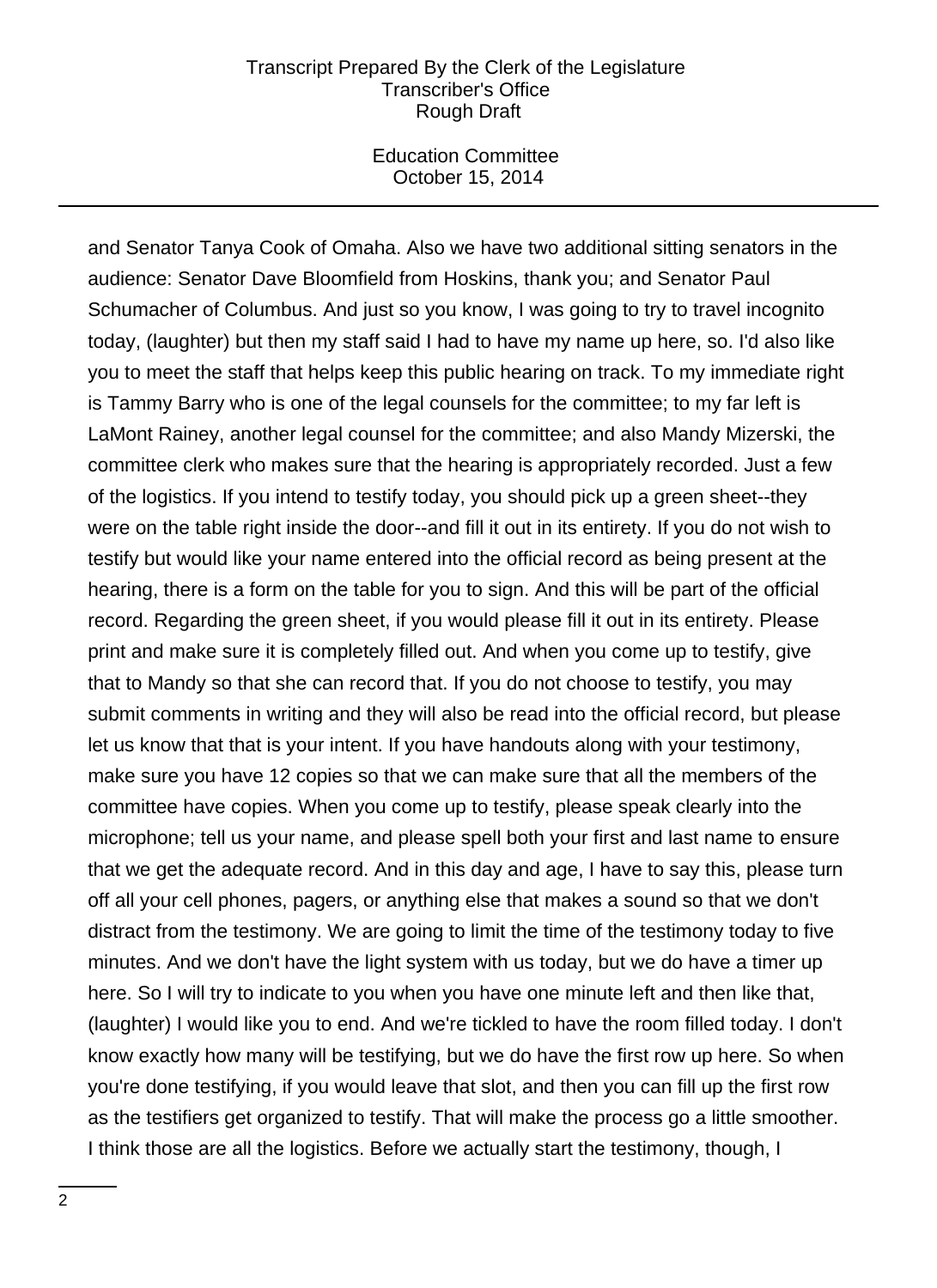Education Committee October 15, 2014

thought maybe I should make a few comments about this whole process that we are currently embarking in and maybe it's actually even important to say what this process is not, because I purposely did not want to have the conversation revolve around funding and money. In my six years as a senator and all six having served on the Education Committee, so many of our conversations when we talk about education are about money. This is not. This is what we are considering to be the priorities for education in Nebraska. The Education Committee has been meeting intensely over the last several months. What we have done thus far, as you know, we have identified a vision, a mission, several goals. And when we got to that point then we did an on-line survey. We had well over 5,000 people respond and give us their opinions on what we had done thus far. After that, we developed some objectives to accompany each of those four goals. We had one session where we met, literally roundtable discussions with some of the people in different educational groups, and other groups that have a concern and a vested interest in education in this state. And here we are today at this point and that is to hear from all of you folks. We had the public hearing in Omaha last week, which was very well attended. We'll be off to Broken Bow tomorrow. So the second thing that I think this process is not and that is to just develop a report and put it on the shelf and realize that no one is ever going to look at it again. We don't know at this point what the outcome of this process will be in terms of legislation, but I do know that what I hope is that even at the end of this process in December, we identify a way that we can keep the conversation going and growing, because I'm quite sure that when we identify these educational priorities, it won't be an easy fix. It won't be a conversation that ends up being in one neat package--this is what we need to do. It will beg for further conversation. So I'm sure that this process will not end in December of this year, nor with the next legislative session. But it will be very important for the future of education in Nebraska. So that's sort of the basis and, with that, I look forward to hearing from all of you today and this is something that we are hearing. It's not a conversation. It's not a give-and-take between the senators and you. We welcome your testimony, but also be prepared that we may have some questions from you in the process as well. So with that, I'd like the first testifier to come forward. Welcome.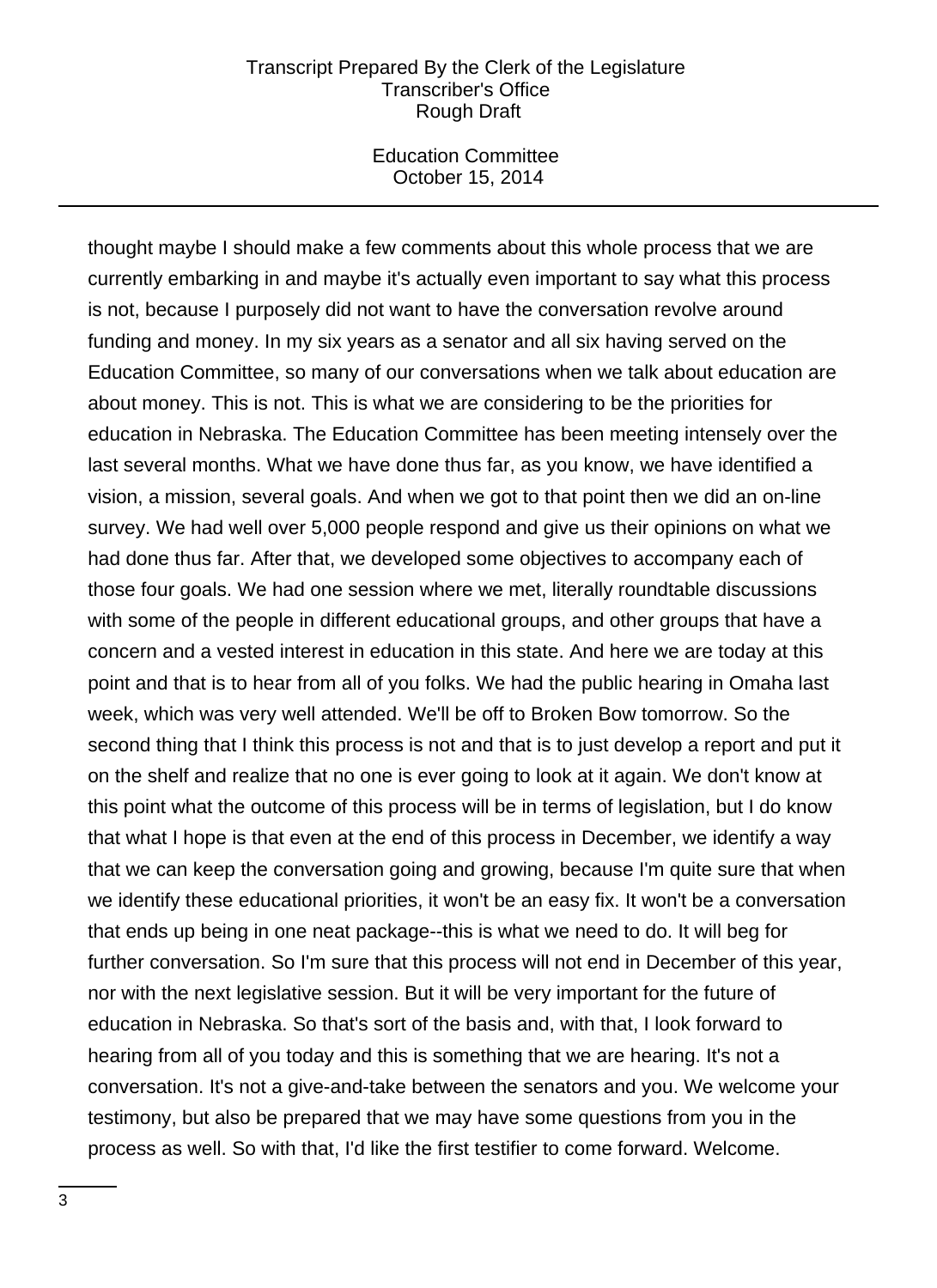[LB1103]

DARLENE MERZ: (Exhibit 1) Thank you. Thank you for giving me this opportunity. I'm here to support the testimony... [LB1103]

SENATOR SULLIVAN: Okay. Excuse me. Could you give us your name and spell it? [LB1103]

DARLENE MERZ: Yes. Darlene Merz. And I will introduce myself further. [LB1103]

SENATOR SULLIVAN: Oh, I'm sorry. Okay. [LB1103]

DARLENE MERZ: I'm here to support the testimony of Dr. Eileen Vautravers who represented the Nebraska Dyslexia Association at the Omaha public hearing. I am a member of NDA. I am also here to encourage early recognition and appropriate instruction of students with dyslexia, and to give my personal journey testimonial with dyslexia as a special education teacher and a tutor of individuals with dyslexia. My introduction: My journey with dyslexia. I am Darlene Merz, farm wife and lifetime resident of rural Nebraska. I resided in the Falls City area for 62 years and currently reside in the Stromsburg, Nebraska, area with my husband, Dale Moore. My husband, Duane Merz, and I farmed and raised our six children in the Falls City area. At age 51, as a farm wife and mother and assistant to my husband on the farm, I went back to college and attended seven years part-time to obtain a Bachelor of Science degree in Elementary/Middle School Education/Special Education and graduated in 2001. I taught in the Auburn area for four years, but following my husband's death, I took a teaching position in the Stromsburg Public Schools, where I taught for seven years. In spite of the fact that 20 percent of our population suffers with dyslexia, and research shows all of the students with an IQ of 70 or above can all become good readers, public schools are not using researched programs that fix the reading difficulties. As a college graduate in 2001, I did not receive any training that addressed dyslexia. Nebraska colleges and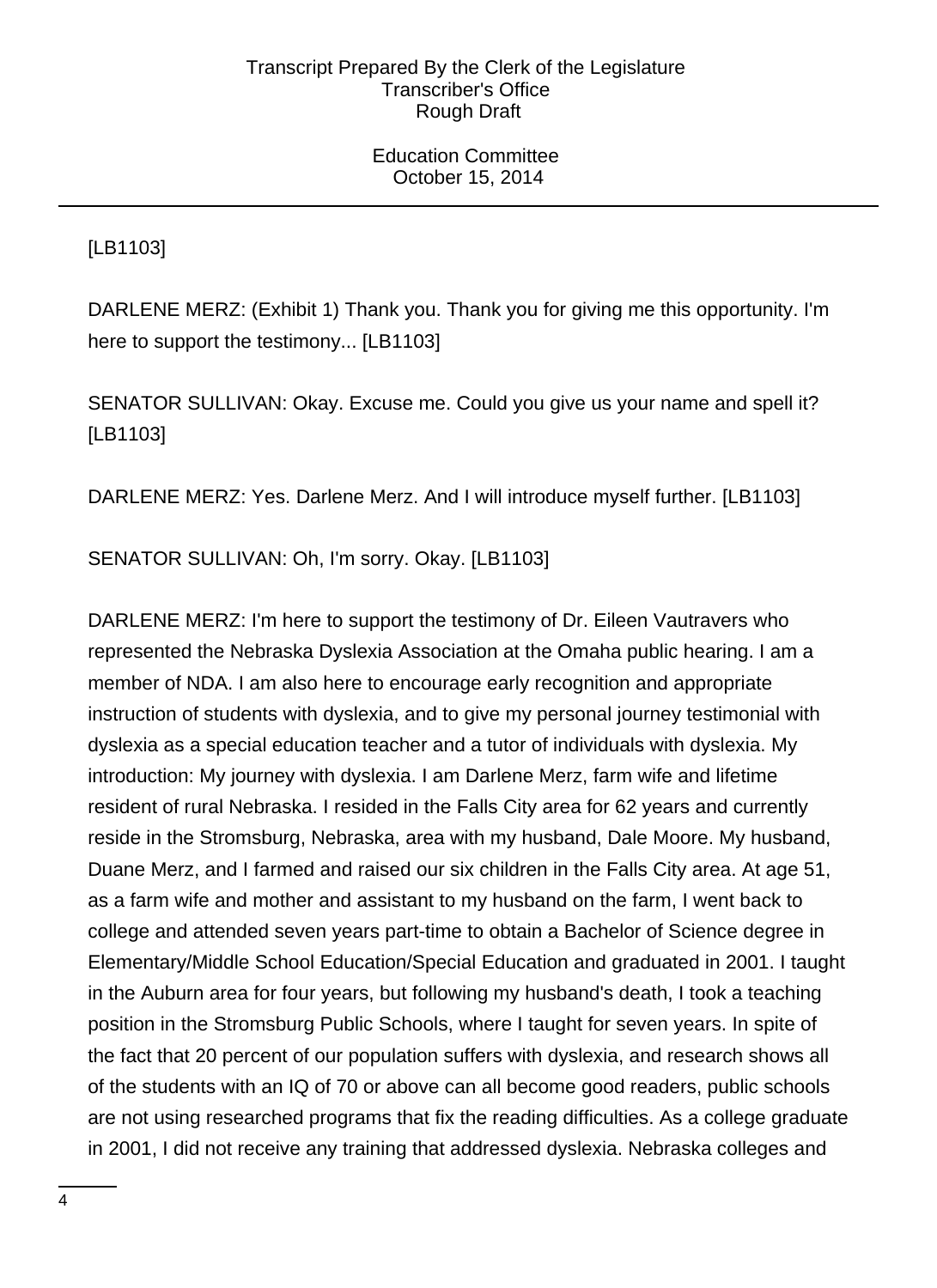Education Committee October 15, 2014

universities do not require training in methods to address dyslexia in spite of the fact that FMRIs show the pathways being built in the dyslexic brain, as it is happening when we use programs tailored for dyslexia. I would like to refer to the orange sheet that you have. On the back of that, shows the dyslexia brain. It can be fixed. As a special education teacher, over 90 percent of my career was spent working with struggling readers, synonymously termed "dyslexia" by Dr. Sally Shaywitz, neuroscientist and codirector of the Yale Center for the Study of Learning and Attention and the author of Overcoming Dyslexia. During my teaching career in the public schools, programs such as Corrective Reading, Reading Recovery, and Accelerated Reader were used as interventions beyond the classroom and into the SPED room to address struggling readers' issues and have been scientifically proven not to work for the struggling reader, children with dyslexia. The progress I saw, if there was any, for my SPED students was slow. I monitored their progress weekly with an assessment being used all over the Nebraska schools called DIBELS. DIBELS testing measures accuracy, fluency--the speed of the reader, and comprehension. Following a semester of interventions, I would see an improvement of three to five points for the work that had been done on the DIBELS scores. In comparison, when I started using a direct, systematic, explicit, systematic multisensory program, the improvement was striking. I saw scores on the DIBELS assessments improve 30 to 50 points in one semester. I handed out awards for the striking improvements in my students' readings in one semester. Our ESU special ed director at 7...ESU 7 shared that our SPED reading scores were the highest she had seen. I shared that information with the Board of Education when I terminated my service at school. How did I happen to start with a program that was tailored for dyslexia? I attended the Nebraska State Reading Conference where I saw Susan Barton, the creator of a multisensory, explicit, systematic phonics program, Barton Reading and Spelling, give a presentation on dyslexia and how to teach students with an Orton-Gillingham influenced program. I was so impressed with what I saw that a year later I attended a weeklong class to learn, use and teach with the researched methods and rules for overcoming and conquering this monster. My school incorporated into the reading program for seven years and is still using it. I terminated my position as a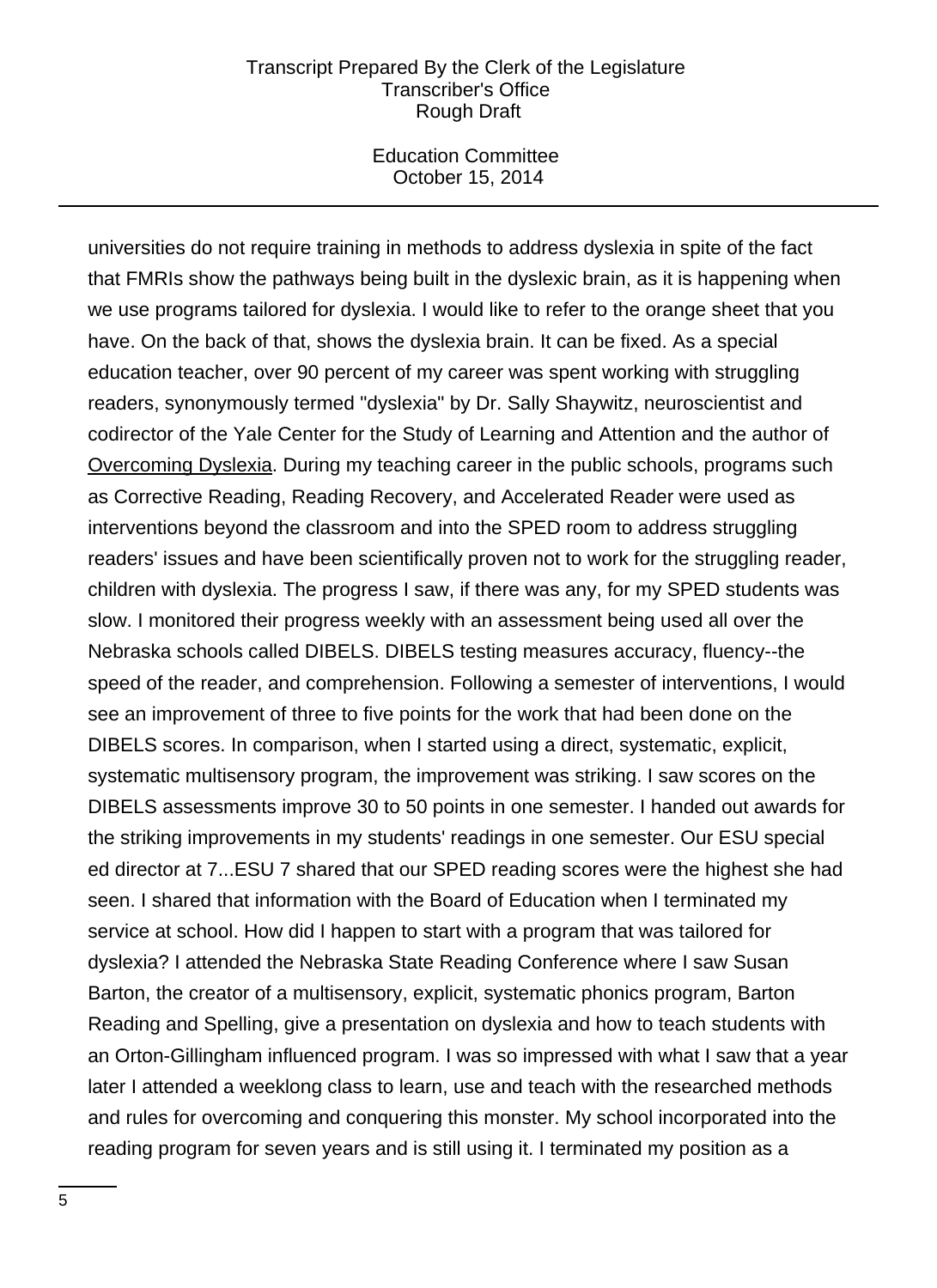Education Committee October 15, 2014

special education teacher to work independently using this program and to seek change in Nebraska through legislation. My tutoring, in school and privately, with over 60 students, has given me the opportunity to experience the wonder of improvement for children and their parents through the struggles associated with dyslexia. It's a miracle in action. And there is a sheet called Miracle in Action. I'm including several handouts that I use in in-services and free presentations with and without movies. I share the good news that the everyday pain, nightmares, and struggles that parents and children are living through can be overcome. The movies and the presentations share stories like--and on your "Changing Lives" sheets that information is given--Charles Schwab, dyslexic, who revolutionized the financial services world; Carl Schramm, CEO of Kauffman Foundation, who shared that 35 percent of our entrepreneurs are dyslexic. The poem I am including is painting a picture of the joyful experience that "I'm living" and that's on the yellow sheet, the golden yellow sheet. The NDA hopes to collaborate with NDE and you to address all of the children in Nebraska, every Nebraskan, to be educated for success. Sincerely dedicated to helping struggling readers, Darlene Merz. [LB1103]

SENATOR SULLIVAN: Thank you, Darlene. Any questions for her? Thank you for your testimony. Welcome. [LB1103]

LIANE CONNELLY: (Exhibit 2) Thank you. Good afternoon. I am Dr. Liane Connelly, L-i-a-n-e C-o-n-n-e-l-l-y. I have been a registered nurse for 33 years, of which the past 23 years have been spent as a nursing faculty member and administrator in higher education. I currently serve as the assistant dean of the Northern Division of the University of Nebraska Medical Center College of Nursing in Norfolk, Nebraska. In my current role, I oversee the delivery of UNMC's and the College of Nursing's mission in this region, as well as working collaboratively with other UNMC colleagues across the state for the purposes of planning and implementing UNMC's mission. I am here today to support LB1103. As a Nebraska native, I had the good fortune to attend a high school in Holdrege, Nebraska that prepared me well to enter into UNMC's nursing program in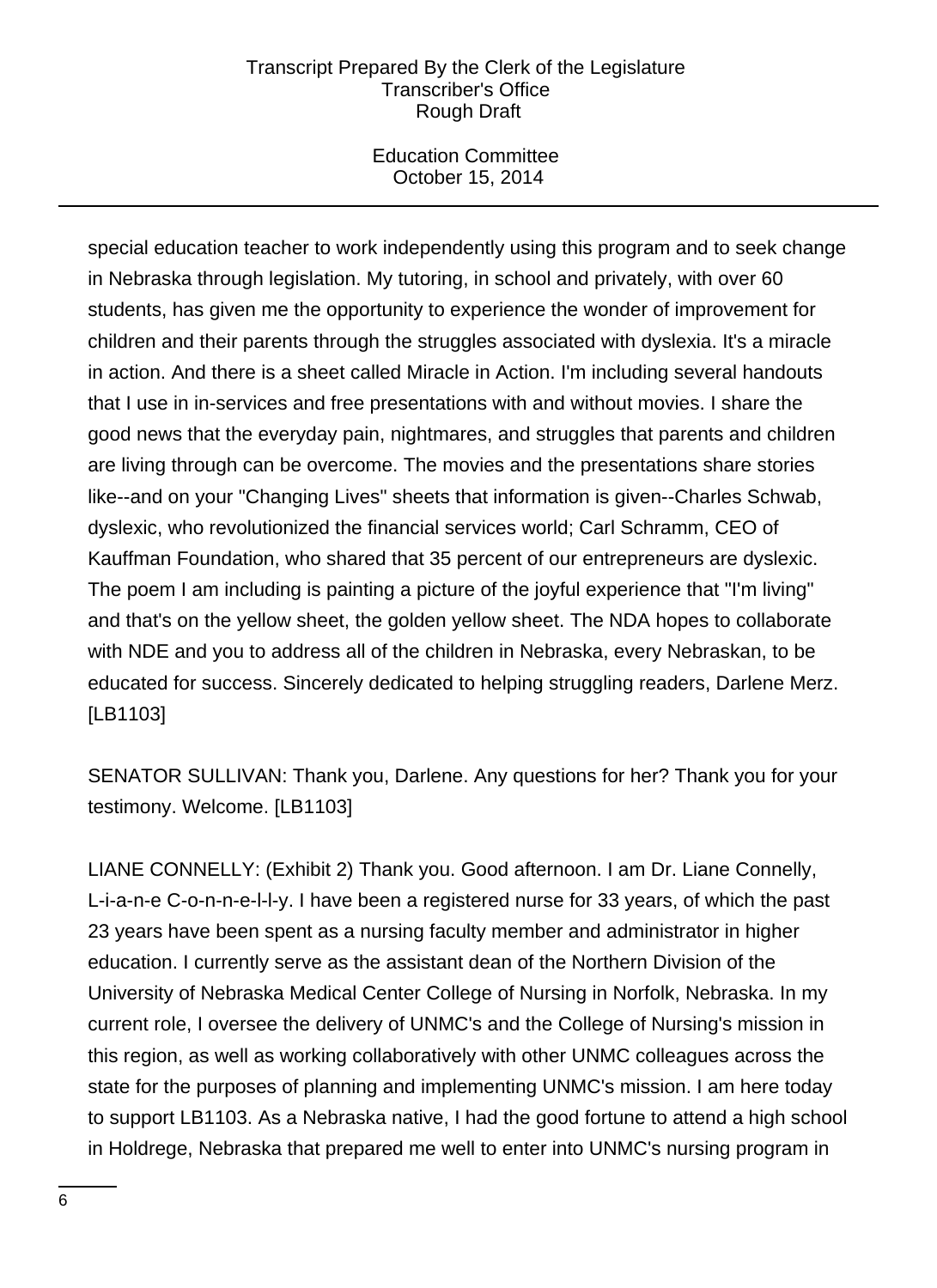Education Committee October 15, 2014

the late '70s and '80s. In high school, I completed courses in physics, biology, chemistry, trigonometry, advanced algebra, and a number of other science and math courses that enabled me to transition easily into the expectations required in rigorous programs of study such as nursing. As I recall, I was not required to take the college entry math course because of my high school preparation, educational experience, and was able to move directly into the higher level math courses that were offered at UNL. Now, in my current role, I have benefited from the good planning and collaboration that has occurred in the early 2000s, which is the creation of the Northern Division, which was made possible through the work and collaboration from Northeast Community College, UNMC, then-Senator Mike Flood, and a host of engaged citizens. In particular, I enjoy an outstanding collaboration between Northeast, UNMC for the purpose of planning and implementing academic courses and programs of study for individuals who desire to be registered nurses. Our students in the Northern Division have access to the prerequisite courses needed for our program locally through their collaboration with Northeast and can complete all of these courses while staying home in the northeast Nebraska region. In addition, we have collaborative relationships with a number of other institutions in the state and have the RHOP program with Wayne State College, a program that provides qualified students the opportunity to complete prerequisite courses at Wayne State with guaranteed admission to our undergraduate nursing program. Many students choose to stay here in the area after graduation and have found jobs in Norfolk, as well as more rural areas of northeast Nebraska. We have a need and an opportunity in Nebraska to build on these outstanding partnerships among K-12, community colleges, and universities through the development of an educational strategic plan which can pave the way to addressing the work force needs in Nebraska. Students who enter the undergraduate program in nursing--a profession which is anticipated to be in demand for many years to come--must have a solid foundation in the math and sciences as well as the soft sciences and humanities in order to meet the expectations of rigorous study. This requires the careful planning at all levels of education in Nebraska. The ability to strategically plan the educational needs of our citizens enables us to determine strengths in our educational programs and our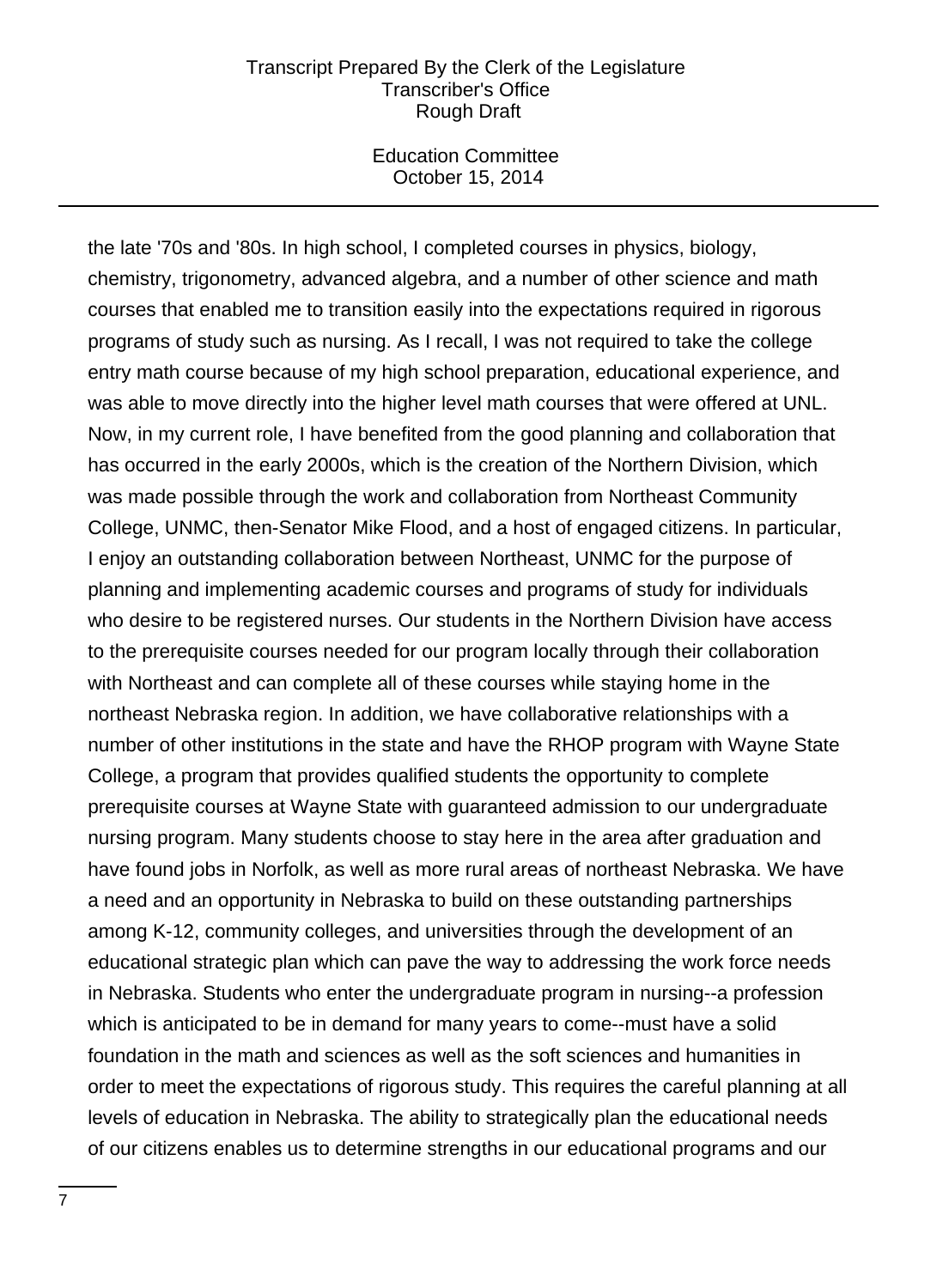Education Committee October 15, 2014

systems based on knowledge of work force needs. This includes strategic planning for K-12 through community colleges and universities in Nebraska. We know that strategic planning provides a road map for the future. As you know, when we plan, we determine what's important and what is not as critical. Once we have the opportunity to plan, we can communicate our strategies to others. And strategic planning does also enable businesses to plan on us when they consider whether or not to locate their businesses in Nebraska. For example, if we strategically focus on the math and sciences, healthcare, manufacturing, agriculture business we'll know our work force provides an asset location for our businesses. It also creates expectations as citizens and business owners and we, as educators, know what we must provide at all levels, creating opportunities for growth of our youth and enabling them to compete and collaborate globally. Finally, staying power: Students who find their area of study in the state are likely to stay in the state to find employment. This is especially important in rural communities. In my personal experience, that's what brought me back to Nebraska, after leaving and being gone for 18 years, was the educational opportunities and employment opportunities. One final note I'd like to say, related to our partnership here in northeast Nebraska with Northeast Community College and UNMC, is we've been able to reduce duplication of resources by bringing the nursing programs in the one building. And again, I think that that is an asset when we consider strategic planning for K-12, community colleges, and universities. Thank you. [LB1103]

SENATOR SULLIVAN: Thank you, Dr. Connelly. How pervasive is the potential nursing shortage? Is it...are there pockets in the state or is it across the state or what is the situation? [LB1103]

LIANE CONNELLY: Rural areas are especially struggling. And nursing as a profession is expected to be shortages well past our generation and on into the future. And that's, quite frankly, an international shortage as well as a state and national one. [LB1103]

SENATOR SULLIVAN: Are the concerns and issues over privacy, has that been kind of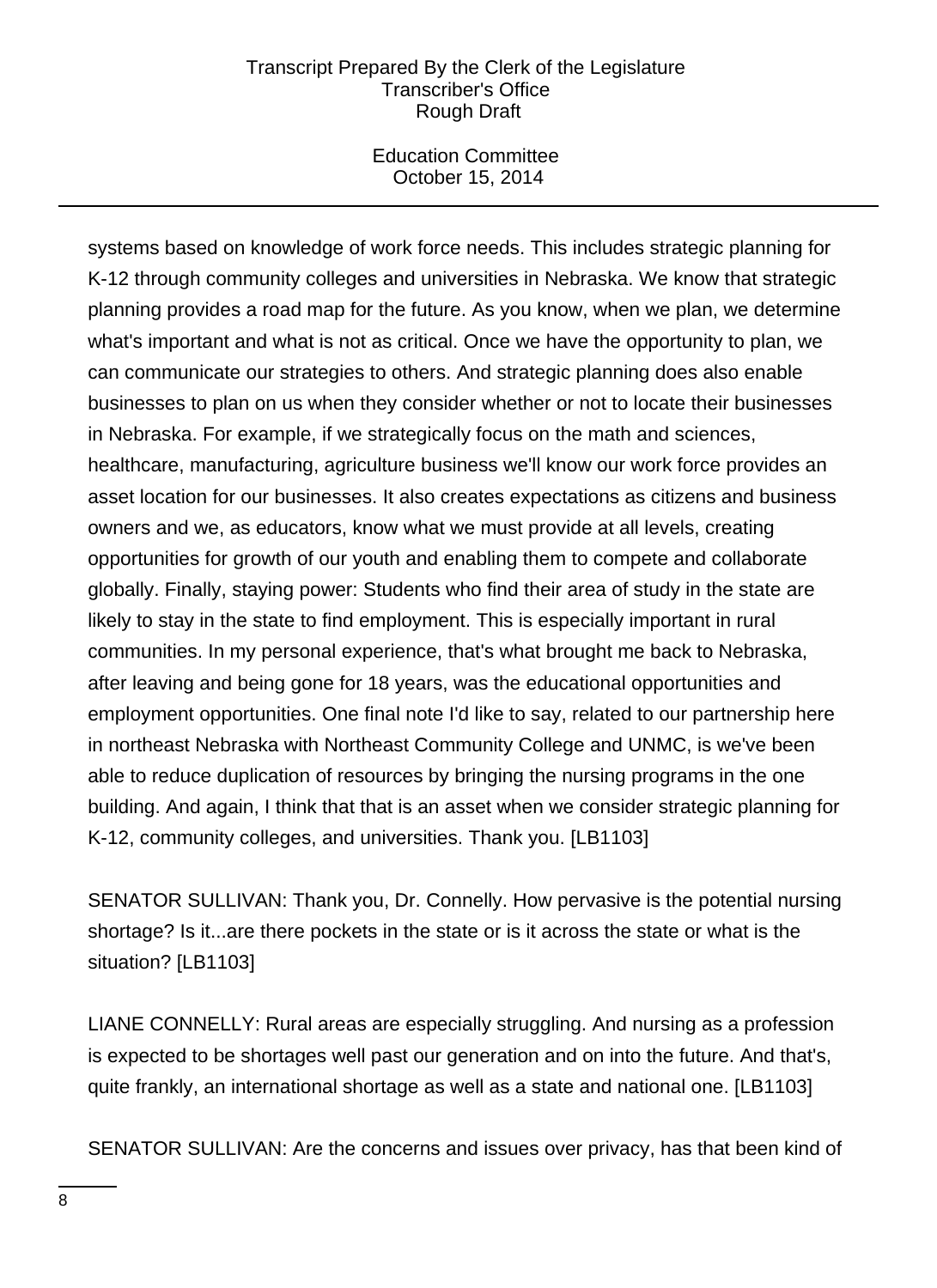Education Committee October 15, 2014

a hindrance in terms of job shadowing for young people or is that...can you still do that in elementary levels with...? [LB1103]

LIANE CONNELLY: We work very closely with the AHECs in the state... [LB1103]

SENATOR SULLIVAN: Okay. [LB1103]

LIANE CONNELLY: ...to provide job shadowing and I know that they're very, very involved themselves in providing shadowing services for students who are seeking to learn more about nursing and other healthcare fields. [LB1103]

SENATOR SULLIVAN: Okay. Thank you. Any other questions? Senator Davis. [LB1103]

SENATOR DAVIS: You talked about the use of facilities for your nursing program, the community college and university, but tell me why we would need to have two programs? Why do we not just have one program here? [LB1103]

LIANE CONNELLY: We're serving different populations at certain times. We seek to serve the educational needs of individuals where they are at their station in life. When we work collaboratively with Northeast Community College, we really look at the needs of the student learner and then we help them to matriculate in which program is best suited for their life needs. We also know from a professional standpoint that we want to advance our education in nursing so that we are optimally prepared to serve and care for individuals who have diverse and ever-changing healthcare needs. So we need to position our nurses so that they are educated at the highest level possible to deliver the highest quality of care. And that yet we can provide that pathway, that link from different levels of education as they continue to further their education and are in the work force in rural parts of Nebraska. [LB1103]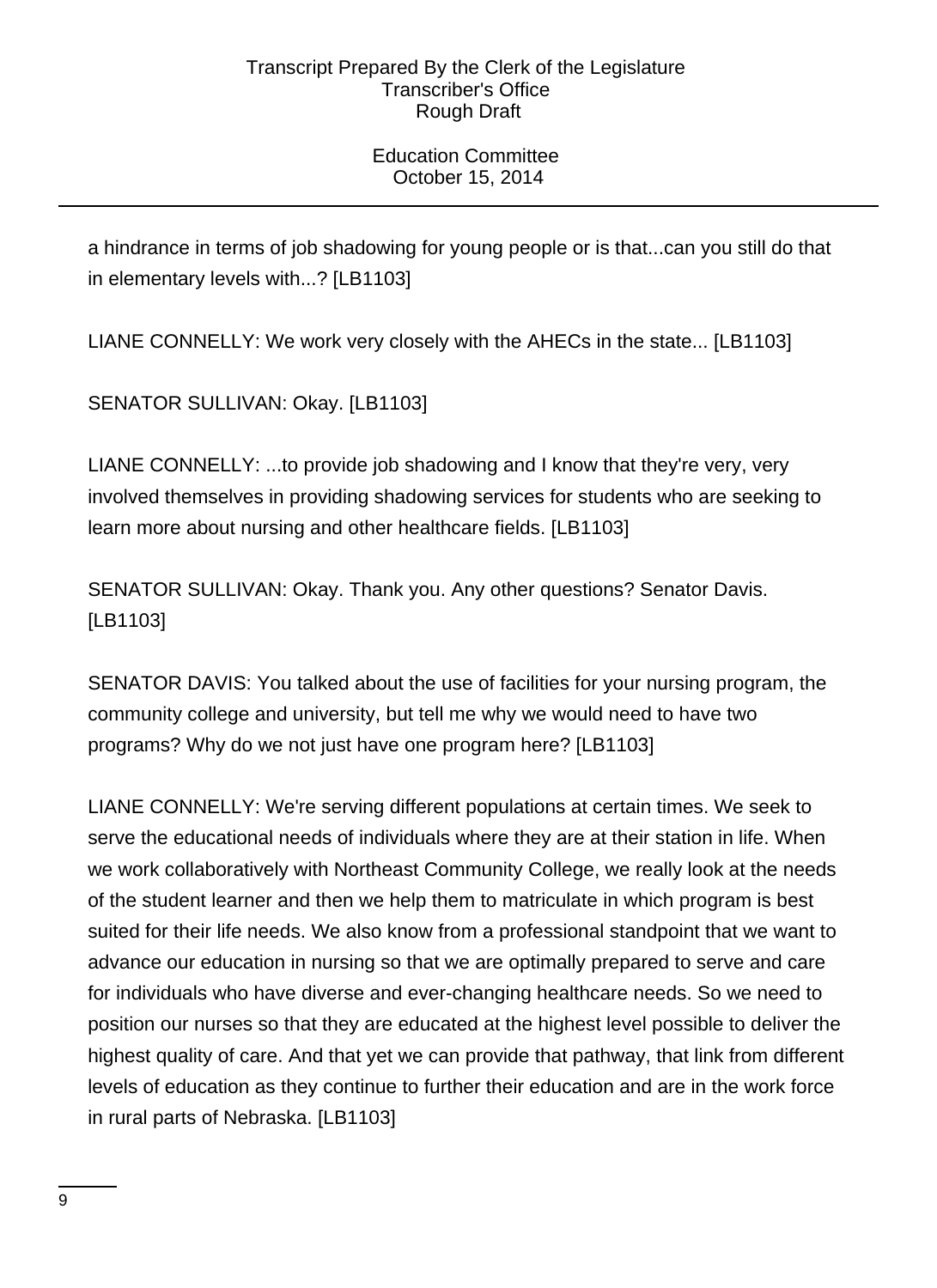Education Committee October 15, 2014

SENATOR DAVIS: I guess I'm still kind of confused. So like an RN program versus an LPN program, is that what we're talking about? [LB1103]

LIANE CONNELLY: Uh-huh. The role of an RN and an LPN are different. They work very closely together, but they have different roles and responsibilities and we need them all at the table. And I hope that answers your question. [LB1103]

SENATOR DAVIS: Thank you. [LB1103]

LIANE CONNELLY: Thank you. [LB1103]

SENATOR SULLIVAN: Senator Kolowski. [LB1103]

SENATOR KOLOWSKI: Thank you, ma'am. Doctor, thank you for your testimony. Appreciate your being here today. And I appreciated Senator Davis' question also. That helps from that perspective. I think we should also be thankful for the administration of the university and the Board of Regents for their vision of expanding the opportunities of nursing across the state. I know that's been very productive and has great dividends for our state as they move on. So, thank you for your work in that capacity. [LB1103]

LIANE CONNELLY: Certainly. Thank you. [LB1103]

SENATOR SULLIVAN: Thank you for your testimony. Before we hear from the next testifier, I would like to recognize Dr. Michael Chipps who is president of Northeast Community College and thank him for hosting us at this facility. Thank you. [LB1103]

MICHAEL CHIPPS: Glad to do so. Thank you for being here. [LB1103]

SENATOR SULLIVAN: You bet. All right. Welcome. [LB1103]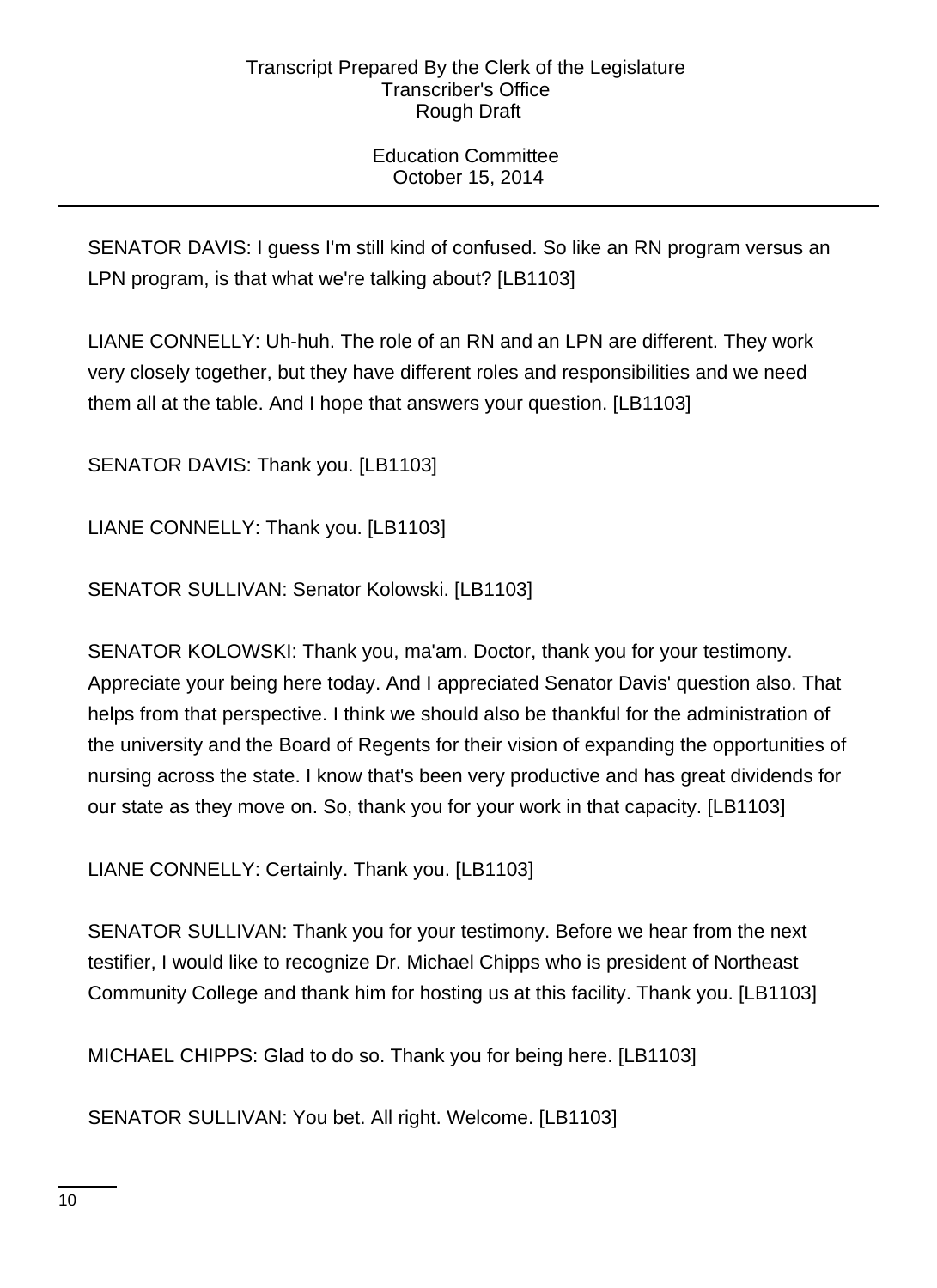Education Committee October 15, 2014

MOLLY ASCHOFF: (Exhibit 3) Thank you. Good afternoon. I'm Molly Aschoff, M-o-l-l-y A-s-c-h-o-f-f. I am the distance learning coordinator for Educational Service Unit 8 in Neligh. I am representing K-12 education in Nebraska and I'm here to ask for support to expand a statewide systemic learning environment that provides equitable and evolving educational opportunities for all Nebraska students and teachers. This learning model is referred to as BlendEd. Your Education Committee Strategic Plan Goal 1 states that we need to provide quality educational opportunities that engage and prepare Nebraskans for success in learning. I know that a blended learning environment provides this engagement piece by offering a new, different, and/or additional way to learn and absorb content. It is not a replacement for the teacher, but it does offer students opportunity to use technology which in most cases is their preferred format for gaining knowledge. BlendED learning personalizes the learning experiences for students by allowing them to take some control of their learning, increase their collaboration and creativity skills, and allows them to show mastery of content. This model better prepares all students to be college, career, and job ready. Does this work? According to a report from the U.S. Department of Education, in recent experimental and quasi-experimental studies contrasting blends of on-line and face-to-face instruction with the conventional just face-to-face classes, blended instruction has been more effective, thus, providing a rationale for the effort required to design and implement blended approaches. On the one-page sheet I handed out, I made a reference to an article where a veteran teacher shadowed two different students on two different days, and what she found was very sobering for her. Throughout a day, a high school student sits passively and listens through 90 percent of their class time. This is not engagement. What does it look like? In Bloomfield, Nebraska, a young man is taking a CAD class from Lincoln Public School. He meets face to face with the instructor through videoconferencing and his learning materials are on-line. In Stuart, students are videoconferencing using Skype or phone conference calls to connect with an expert, or someone outside of their school, to discuss themes in novels that they chose to read. In Neligh, students from other schools meet with the Neligh teacher once a week over videoconferencing and the rest of the week they work on-line through a learning management system to complete their work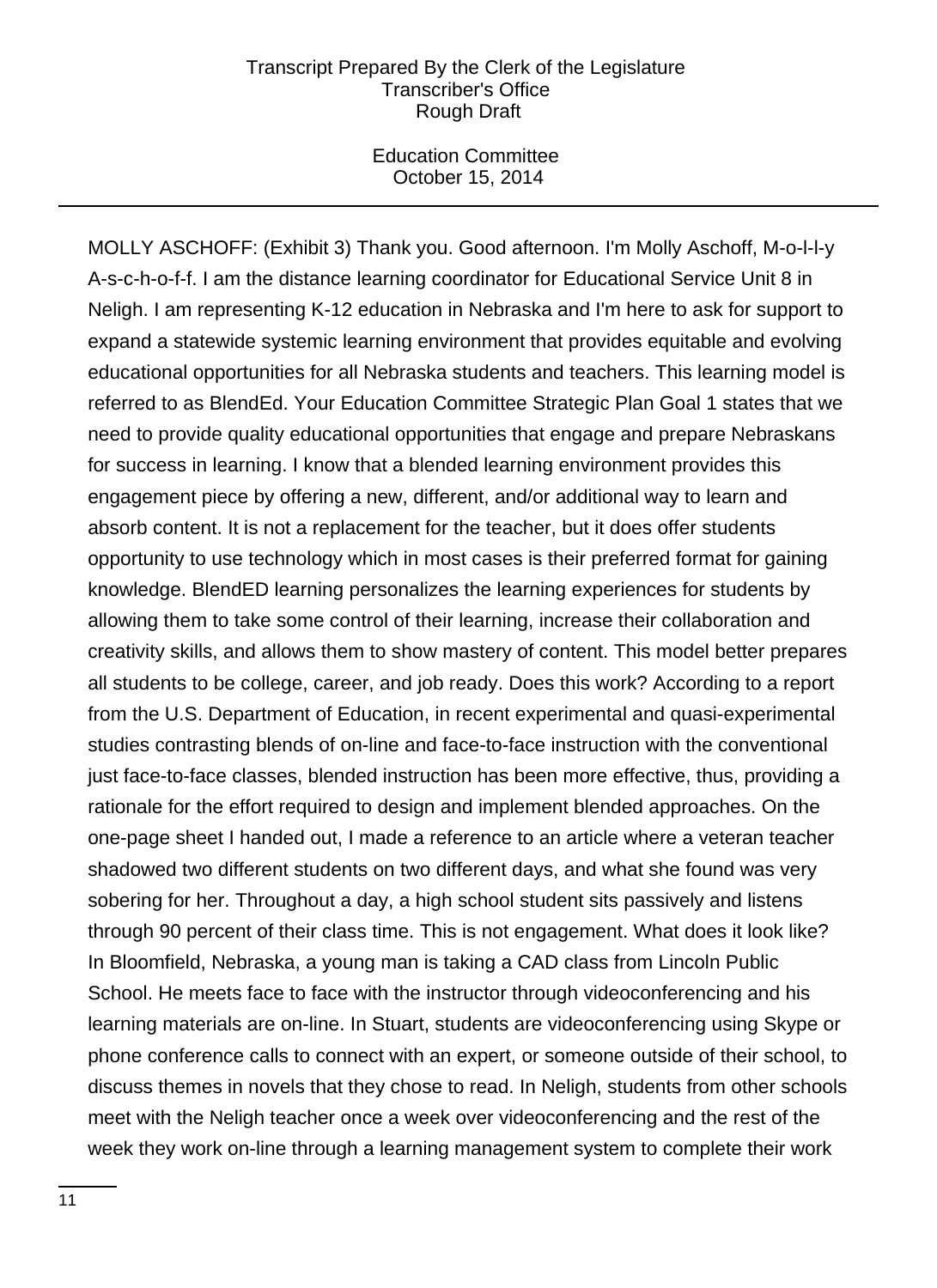Education Committee October 15, 2014

in a personal finance and a statistics class. Students in Fullerton and High Plains-Clarks read the same novel and blogged between the classes, gaining the interest of the author who joined in their conversations on the blog, forming a collaborative relationship. Second grade students at Clearwater are joining in with author John Erickson, the author of Hank the Cowdog books, a very popular children's adventure series, for a virtual field trip just coming up here on October 31. These are just a few examples which most are using videoconferencing or distance learning equipment that have been made possible mostly through your support of LB1208 and the lottery incentives. With continued support for this equipment and other technology, we can increase and grow the BlendEd learning opportunities for all students pre-K through 12th grade. I want to conclude with the fact that BlendEd learning is the answer to student engagement and this can be the answer to improving student achievement. Together we can offer all children in pre-K through 12th grade equitable access to high-quality educational experiences. Thank you. [LB1103]

SENATOR SULLIVAN: Thank you, Molly. You mentioned that BlendEd and the use of technology does not replace the teacher. But what beyond learning how to operate the hardware, what sort of professional development and retraining, so to speak, is needed for a teacher in this new environment? [LB1103]

MOLLY ASCHOFF: There is a change in pedagogy and I know that one of my co-presenters are going to talk about that. But teachers have to step back and be more of a facilitator than the giver of the knowledge. They need to let the students take that opportunity to seek out and find their ways to learn on their own or...and they direct them. It's not so much a lecture type. It's more of an active hands-on, problem-based learning. [LB1103]

SENATOR SULLIVAN: Okay, thank you. Any other questions? Senator Davis. [LB1103]

SENATOR DAVIS: So, just to play devil's advocate a little bit... [LB1103]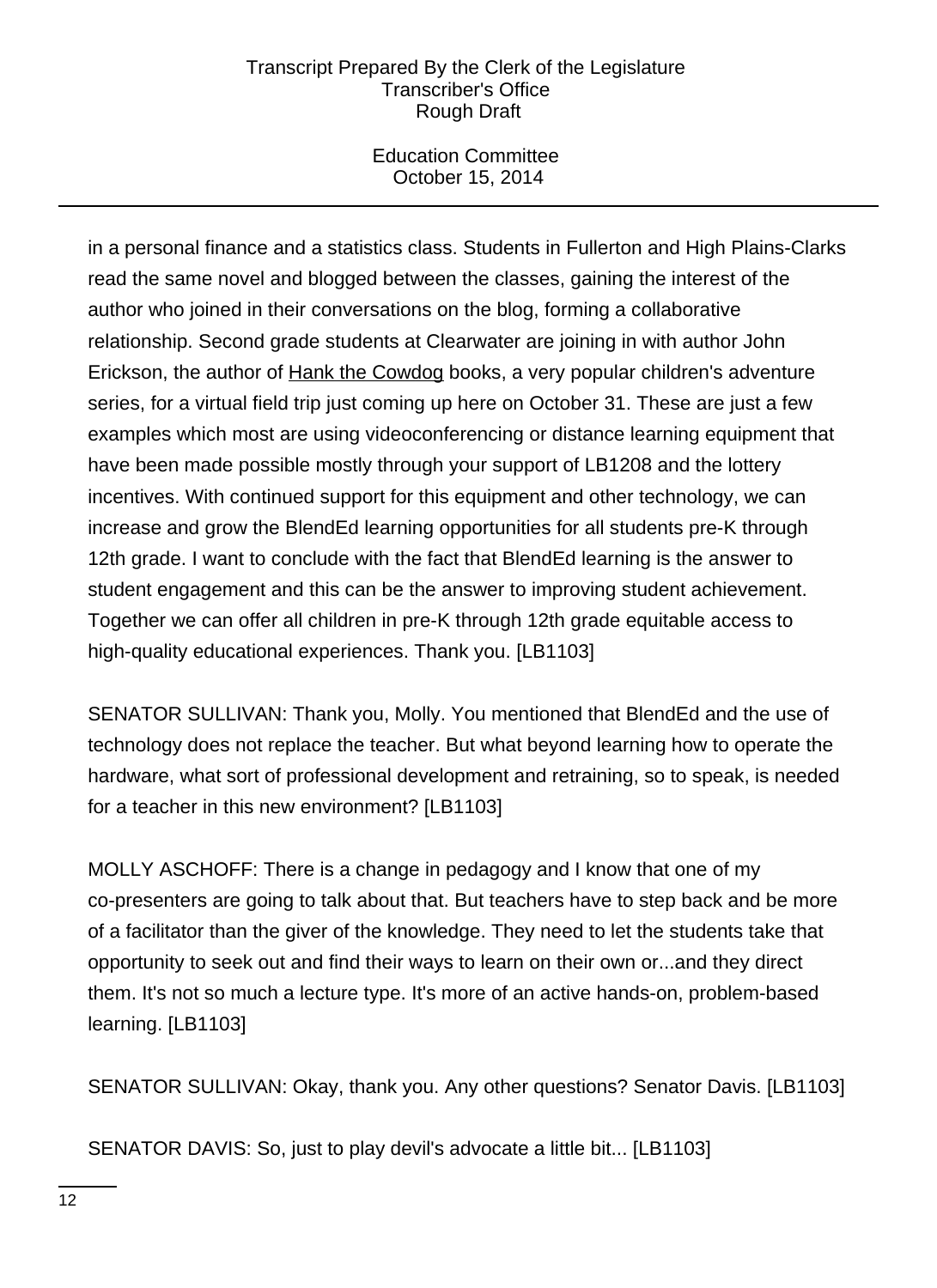Education Committee October 15, 2014

MOLLY ASCHOFF: Uh-huh. [LB1103]

SENATOR DAVIS: ...what is it that you're trying to do? Do you think we need more funding for this? [LB1103]

MOLLY ASCHOFF: I think we need an awareness also for it because BlendEd learning is differentiating, it's giving equitable access for all students to be able to have that quality of an education. And I think that will help so we don't lose students because they sit 90 percent of the day. [LB1103]

SENATOR DAVIS: How do you...how do you propose to encourage districts to take this on in light of a couple of things, in light of reluctance, maybe, on the part of staff to take on these new duties or for the school to embrace the technology? [LB1103]

MOLLY ASCHOFF: Right. It's a Nebraska initiative and so I think that finding those master teachers and showing how it works, showing teachers that it's doable. It's not a complete change. A lot of teachers are already doing a lot of these components. They just maybe need some help and some guidance and definitely some professional development to move them that way, whether it's move them with the technology, you know, and teaching them how to use that, or showing them it's okay to let up a little control of the classroom and let those students go. And, you know, we all learn at different paces. And so letting some students go farther, our high-ability learners, stretch them, at the same time, you know, helping those from the bottom, you know, coming up to be successful also. [LB1103]

SENATOR DAVIS: And what are the primary hindrances with trying to broaden this and make it more available? [LB1103]

MOLLY ASCHOFF: I think just the change in pedagogy. Maybe it's the change in our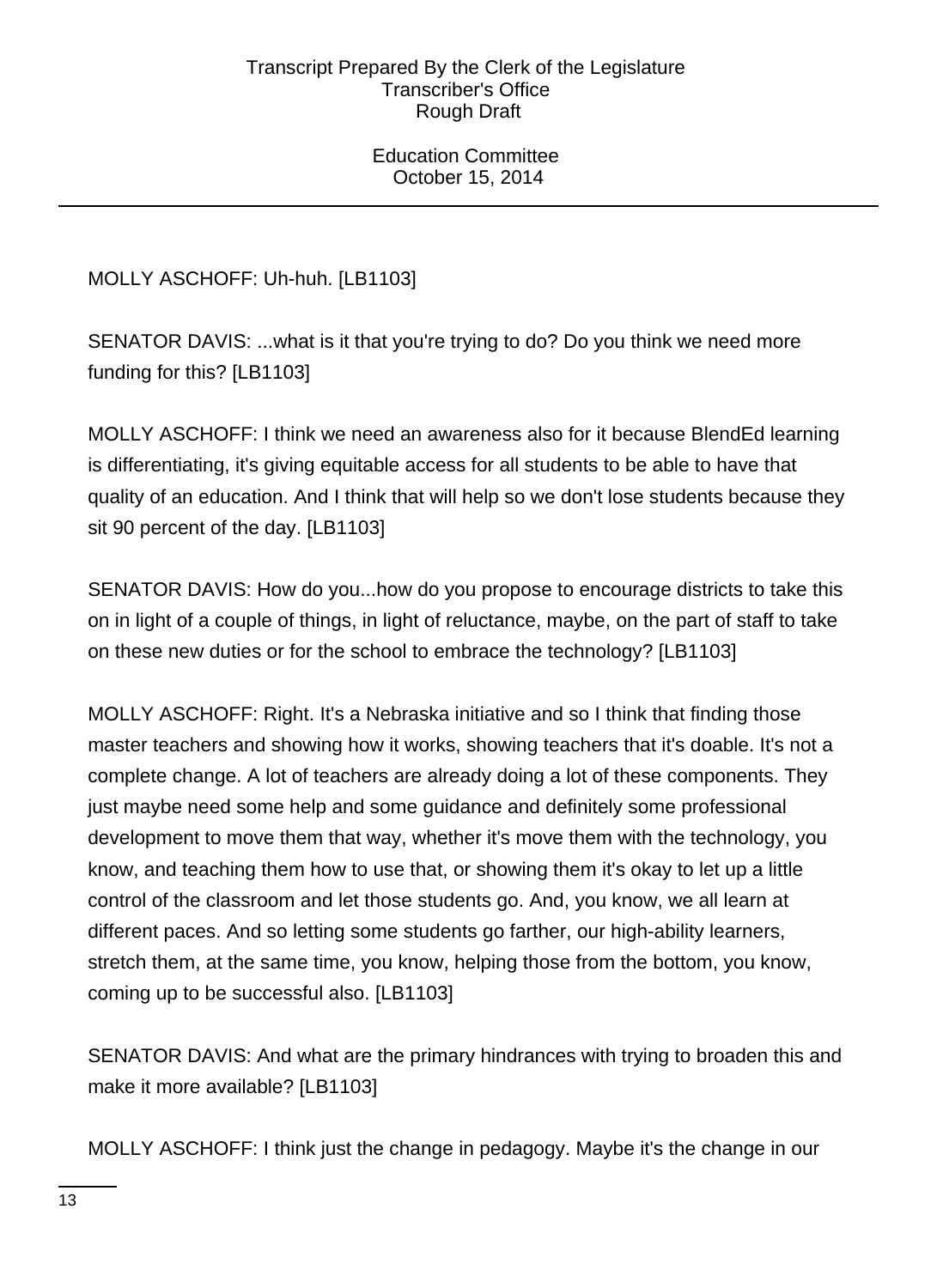Education Committee October 15, 2014

postsecondary education for teachers. Also that would play a part in it. And I think helping...it's good teaching and I think promoting good teaching and not being stagnant. And we want our test scores to improve, you know, and it's not all about that but I think engagement helps with that, keeping these kids engaged, keeping them in school, finishing school. Am I answering your question? [LB1103]

SENATOR DAVIS: Yes. Thank you. [LB1103]

MOLLY ASCHOFF: Okay. [LB1103]

SENATOR SULLIVAN: Senator Kolowski. [LB1103]

SENATOR KOLOWSKI: Thank you, ma'am. Molly, you talked about engagement in great detail, which I support tremendously, but would you talk about rigor, additional levels of courses that might be offered rather than just how they relate to one another? [LB1103]

MOLLY ASCHOFF: Right. I think that's very important. I think that we need to maybe build some master courses so that teachers know what is high levels of education. And I think that we have...we have good education. But there's a lot of students that could use a more rigorous education and showing teachers how to find that, whether that student is taking a college level course within that high school or they're maybe...maybe they know the content of what's needed for, let's say, I'm saying high school level, but they're seeking out maybe some job shadowing or working with a professional to see where their interest could go in that type of thing. But I think that we do have to look at our curriculum and make it very rigorous, so that if a student is choosing his own path, it's going to be quality yet. [LB1103]

SENATOR KOLOWSKI: Right. I'm always intrigued by what you're talking about as far as engagement and some of the data you had on research of lack of engagement on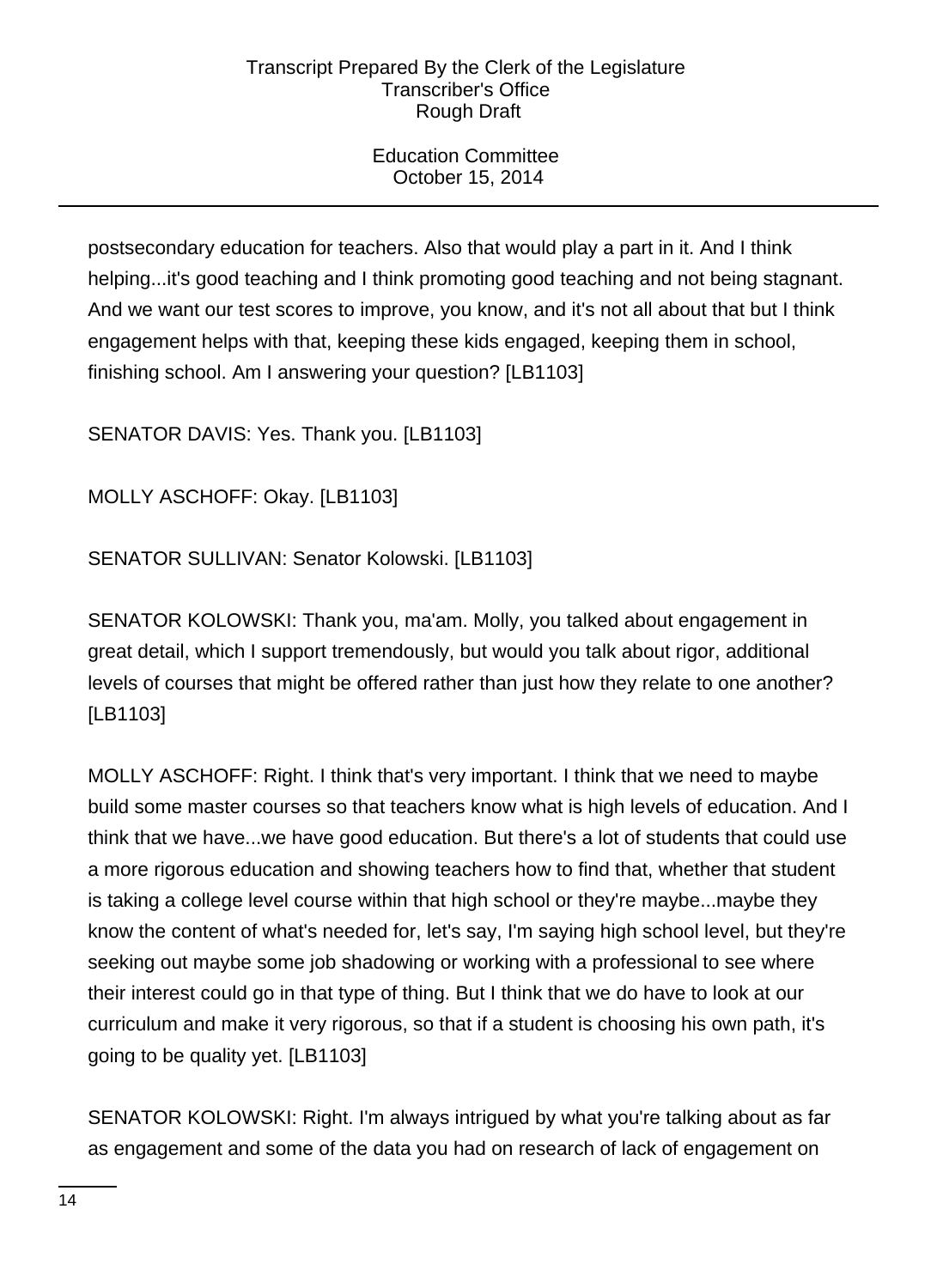Education Committee October 15, 2014

the part of students. The teacher training institution certainly have a great deal that needs to be done as far as helping teachers to see a different way of teaching in the classroom. Would you talk about that because I...I believe the more students are interacting with one another with the good teacher in a classroom managing that sets of discussion...these sets of discussion that might go on, will hopefully hold the lesson to a higher level of intensity and thinking skills. And if we don't do that, I can replace you with a computer. [LB1103]

MOLLY ASCHOFF: Right. I agree and I think collaboration is a huge part of this, whether you're collaborating with your peers, your colleagues, or professional. And I think that blended learning goes beyond K-12. I think that, you know, we know that a lot of college students take on-line courses or hybrid courses, but I think that we could do a lot in our teacher preparation, helping our teachers prepare for this model of educating our students. [LB1103]

SENATOR KOLOWSKI: Thank you. [LB1103]

SENATOR SULLIVAN: Thank you for your testimony. [LB1103]

MOLLY ASCHOFF: Thank you. [LB1103]

SENATOR SULLIVAN: As the next testifier is coming up, I also would like to recognize...it's always a pleasure to see students getting involved and observing the process and we have a group of students from Gary Timm's Northeast Community College political science course sitting in the back. So thank you all, students, for being here. You want to raise your hand so we know where you are? (Laughter) Thank you very much. I guess we could tell, you're the youngest ones in the group. (Laughter) Welcome. [LB1103]

MICHAELE CARLSON: Good afternoon. My name is Michaele Carlson, M-i-c-h-a-e-l-e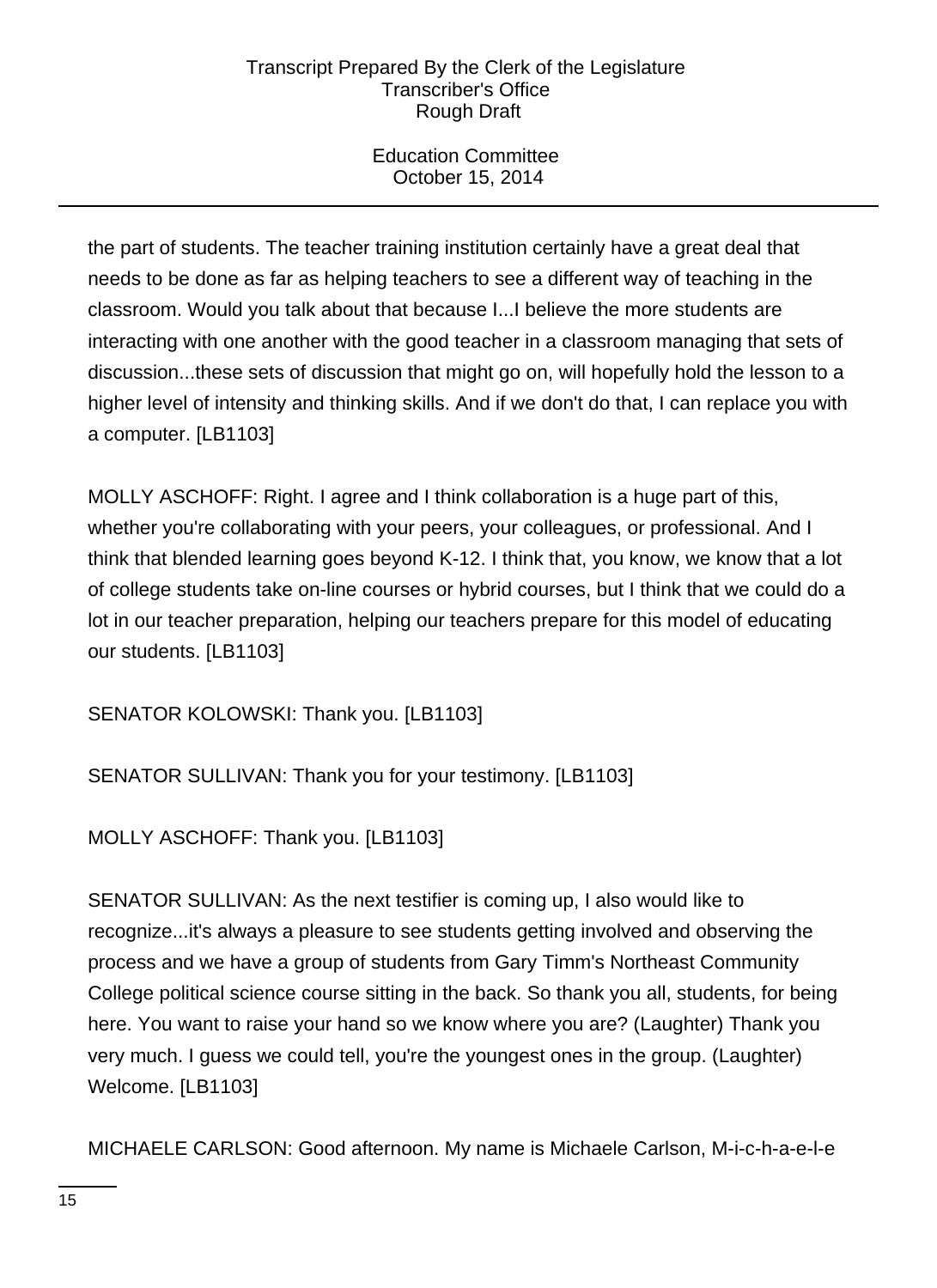Education Committee October 15, 2014

C-a-r-l-s-o-n. I am the director of curriculum and assessment for West Point Public Schools in West Point, Nebraska. I also serve as a committee member of the Nebraska BlendEd Initiative. I'm here today in support and to address this common vision for education specifically related to Goal 2, establish high expectations for all educators, parents, students and educational institutions. I would like to take this opportunity to share with you the direction that West Point Public Schools has taken and how it has already had an impact on teacher professional development and student learning. We have changed the teacher professional development technique to model a blended learning approach. Our teachers receive all knowledge and content before the face-to-face meeting dates. Our teachers are then...our teachers then fulfill their responsibilities of the actions tied to the knowledge and content by using technology resources to working groups, collaborate, and research. When our face-to-face professional development day arrives, we can answer any lingering questions, facilitate higher order thinking, and foster a deeper understanding. At West Point, we refer to this model as Flipped Professional Development or Flipped PD. In the end, our teachers gain a stronger understanding than in a traditional sit-and-get environment. In the same way, we are handling professional development. We currently have several staff members that have engaged the BlendEd learning mind-set and have placed their classrooms in a flipped learning environment. This gives students more control over their learning while the teacher facilitates content over an on-line component. At West Point, we use the programs Moodle, Schoology, and/or Google Classroom to accomplish this goal. The programs listed above provide both teacher and the students with a virtual classroom that can be accessed anywhere, includes a central on-line location for course outlines, instructional documents, and research links, as well as an on-line test administration mechanism which serves as a continuous practice for improvement, state assessments like NeSA. Classes using this model are reporting the following successes. Number one: By having the concept covered outside of the regular 48-minute class period, teachers can spend more time practicing and implementing that concept which gives students a better chance at mastery. Number two: Teachers are able to spend more time preparing for state and national assessments because there is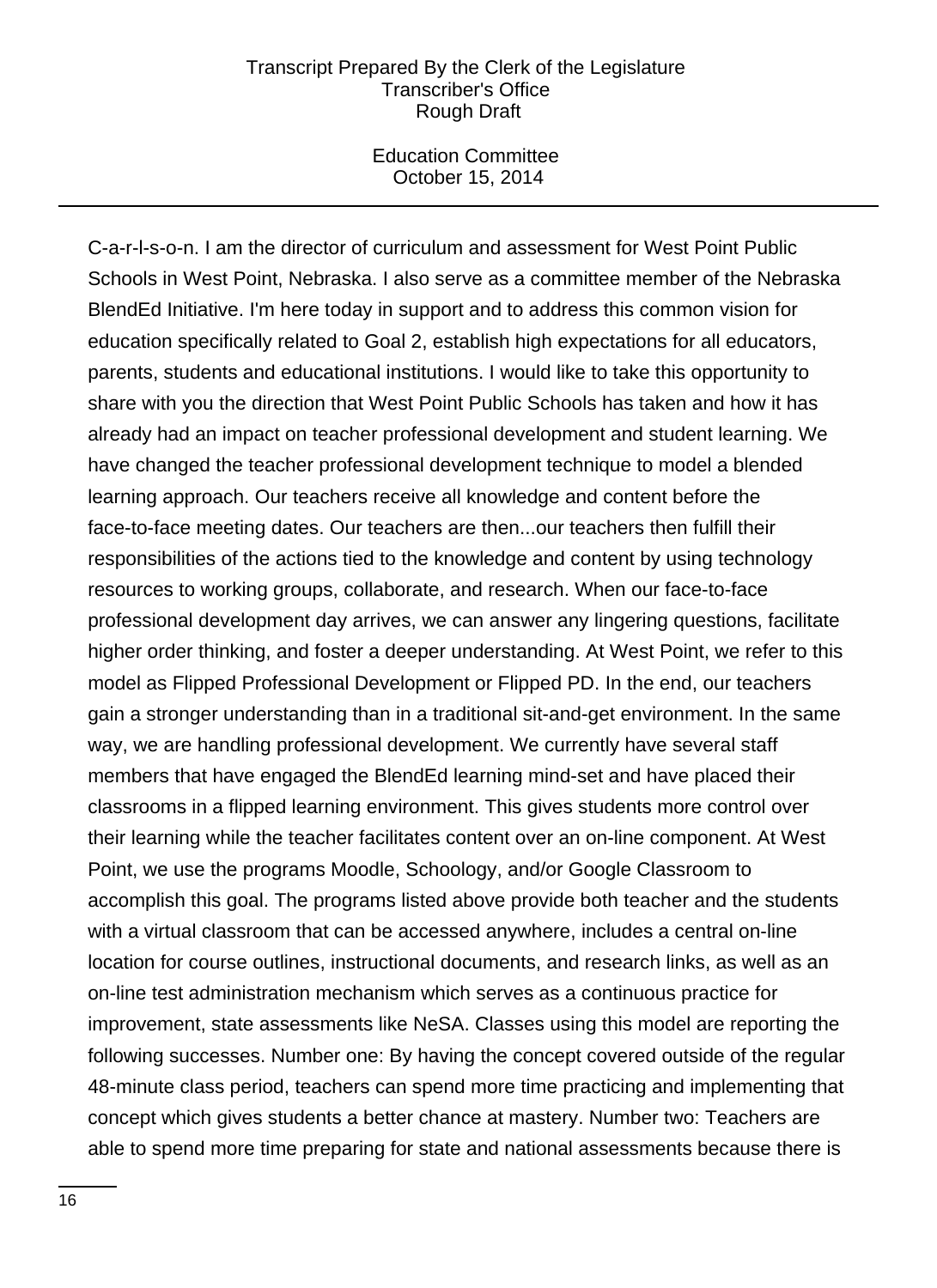Education Committee October 15, 2014

more time in the class period to practice, discuss, and implement strategies that may need more attention for success. They're also able to take assessments on-line which prepare them for NeSA as well as other local state and national assessments. Number three: Students are beginning to understand and implement higher order thinking skills and are prepared for postsecondary education. Number four: Parents have the ability to learn the content along with their children because this is covered outside of the normal class period. This enables parents to assist their children in the learning and education process. And number five: Student engagement is at a higher level and differentiation instruction is not only the responsibility of the teacher but the students have more ownership in their learning, which in turn makes them a part of the process. In our experience, achievement gaps are lower and students are becoming more responsible for their own education. In conclusion, continued support and implementation of this common vision for education will allow school systems to enhance learning in the twenty-first century and prepare our students for the future. Thank you for your time and attention. [LB1103]

SENATOR SULLIVAN: Thank you, Ms. Carlson. You indicated that in this whole process a student can actually then keep learning outside of the traditional classroom. And does that mean that you provide and make sure that they have Internet access outside the school system? [LB1103]

MICHAELE CARLSON: When we did a survey with our students last year, we had 95 percent of our students that had Internet access outside of the school. Those that do not, we provide an opportunity for them to come in and get that content learned on our premises with our teachers, with our media center. We provide any opportunity. With the use of an application like Schoology, a lot of that stuff can be done on smartphones, and we did find that our students all had access to some sort of a smartphone or data plan that they do use. So, so far that has not been an issue. [LB1103]

SENATOR SULLIVAN: Okay. Thank you. Any other questions? Senator Kolowski.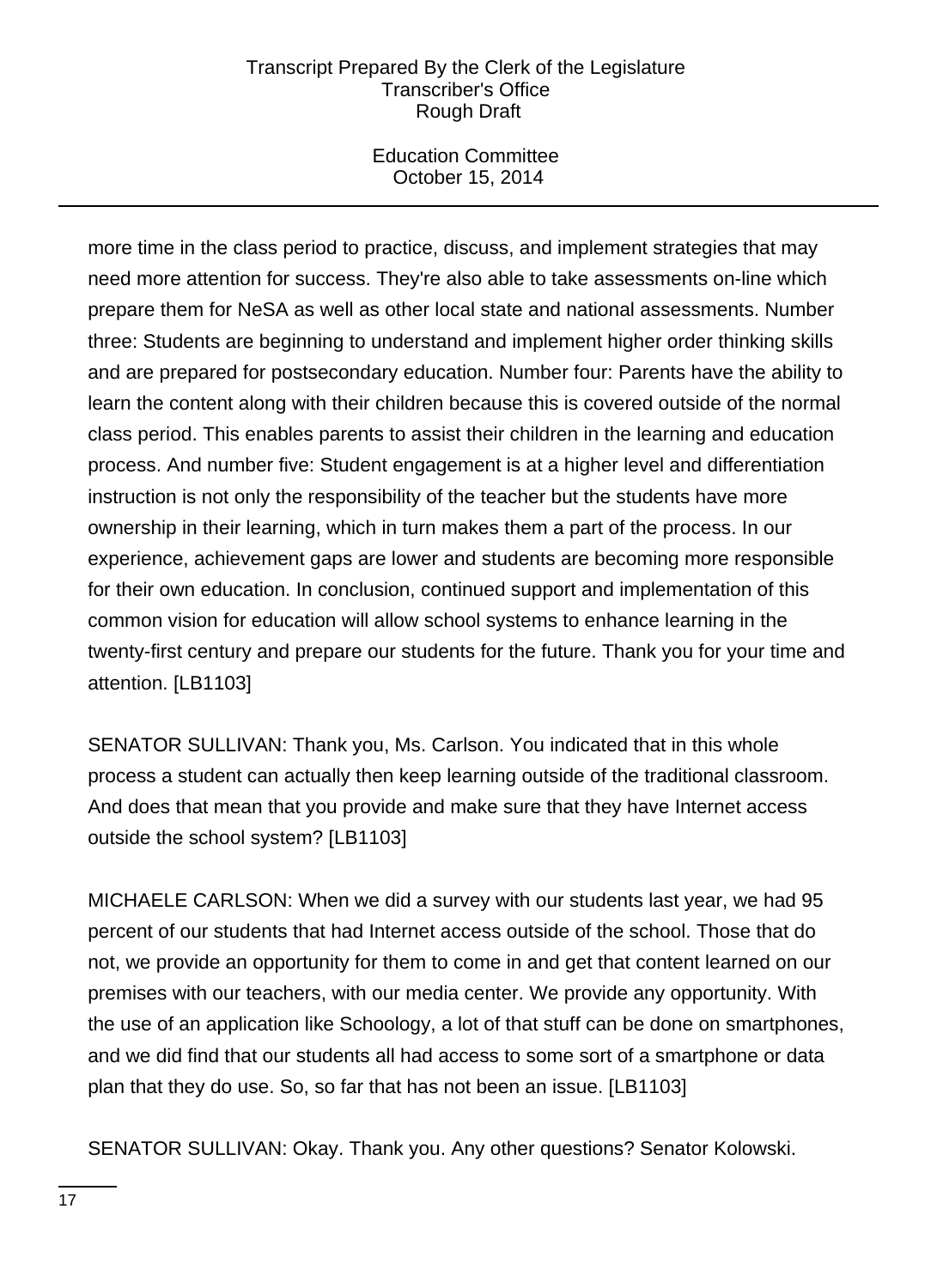Education Committee October 15, 2014

# [LB1103]

SENATOR KOLOWSKI: Thank you, ma'am. As far as extended learning opportunities outside of the regular classroom day, do you have groups or any organizations in your city that you're directly going to with students after school, vacation times, whatever it might be. Any connections there? [LB1103]

MICHAELE CARLSON: At this point what we utilize is our before and after school times. Our elementary school does have an after-school program. The elementary principal and I are actually revamping that so that it does happen more. We have tutors available before and after school on the high school side along with during study hall period so that they do have an opportunity to continue to learn that concept. [LB1103]

SENATOR KOLOWSKI: Those tutors are teachers in the school? Are you extending some time with them or you bring tutors in at the end of the day? [LB1103]

MICHAELE CARLSON: We actually have some tutors that come in and then we also have students that are tutoring other students. [LB1103]

SENATOR KOLOWSKI: Okay. I'm just trying to get the match of the curriculum during the day with the extended learning opportunity time after school or whenever, and if that's strong, you're very tight. Thank you very much. [LB1103]

MICHAELE CARLSON: Right. Yeah, and it is something that, you know, is constantly being revamped. They're not teaching new content in those tutoring sessions but just helping to enhance if that student is struggling. [LB1103]

SENATOR KOLOWSKI: Thank you. [LB1103]

SENATOR SULLIVAN: Thank you for your testimony. Welcome. [LB1103]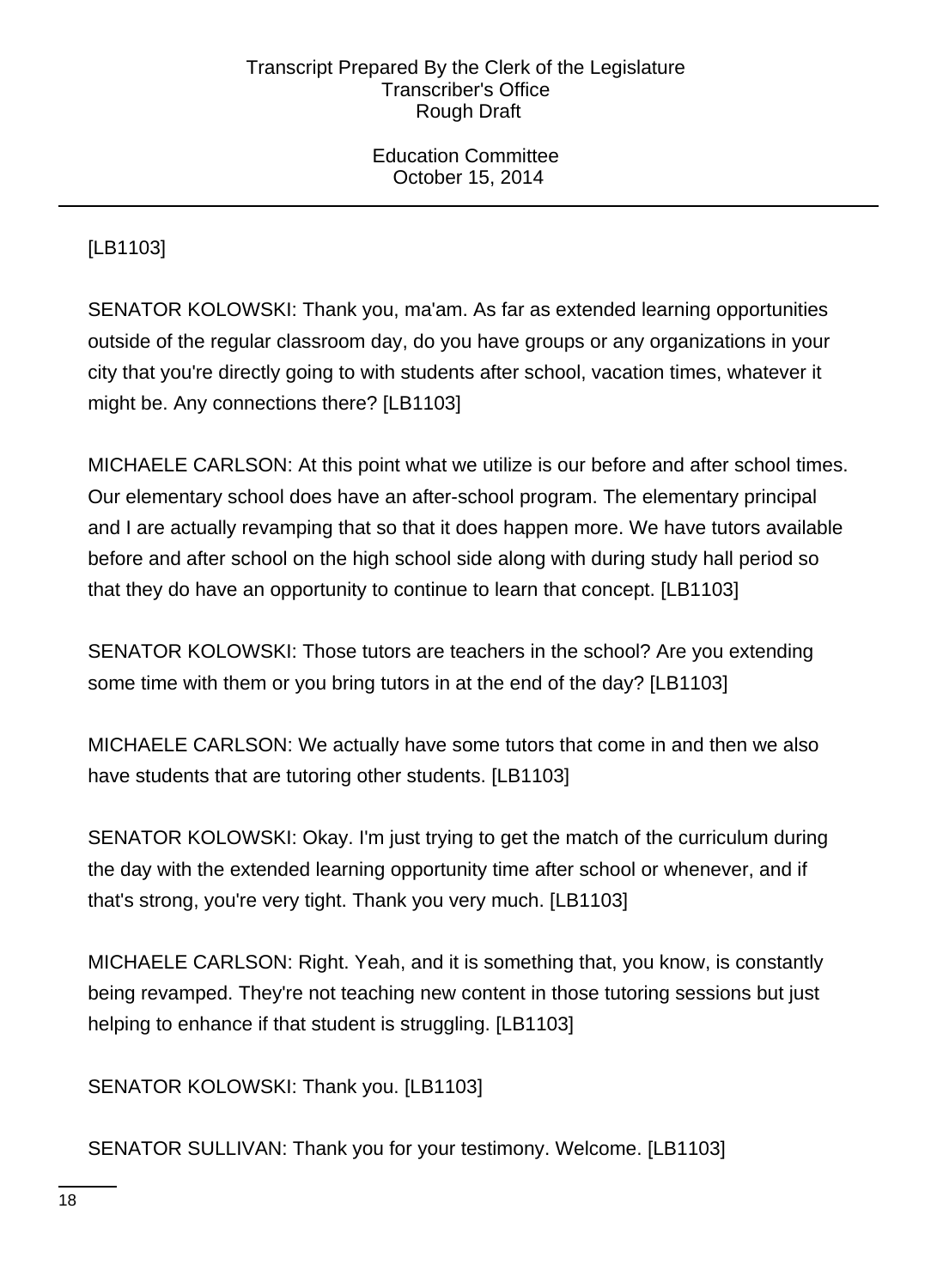Education Committee October 15, 2014

MARY BETH KABES: (Exhibit 4) Thank you. Good afternoon. I'm Mary Beth Kabes, M-a-r-y B-e-t-h K-a-b-e-s. I'm representing K-12 education in Nebraska through educational service unit agencies across the state. I'm the media and distance learning coordinator for ESU 7 in Columbus. Nebraska ESU Coordinating Council and Nebraska Department of Education work collaboratively to provide services to school districts in our state. The two organizations have identified three initiatives to concentrate on. These are, as I'm sure you're well aware, Teacher/Principal Evaluation, Statewide Longitudinal Data System and BlendEd. I serve as one of the cochairs of BlendEd. All three projects, though separate, are quite integrated in concept and implementation. You will hear from Dr. Blomstedt on the role of Nebraska Department of Education on the three initiatives. As shared with you at the previous hearing, the Commissioner was the idea person behind the BlendEd Initiative. And as cochairs, we are tasked with taking this initiative forward. To restate, BlendEd in Nebraska means a classroom environment that includes face-to-face or videoconferencing and on-line components while giving students an element of control over time, place, path, and pace. These four elements provide key opportunities for students to have ownership in their learning and to personalize their learning. You heard from cochair Linda Dickeson last week from Lincoln Public Schools speak of the single sign-on project within BlendEd. Again, that is the ability to log into a system that will give the user access to needed resources and tools for their on-line educational experience. This is a key component for ease of use and transparency in accessing these on-line tools and resources. Tomorrow, our third cochair, Craig Hicks from ESU 13 in Scottsbluff, will share testimony on additional elements relating to equal and equitable access. Today, I will be speaking to professional development within the BlendEd Initiative. In order to effectively implement an initiative such as BlendEd, it will be necessary to provide the professional development, specifically: opportunities for teachers, instructors, and professors to learn about classroom environment; learn about pedagogy change to facilitate learning versus being the keeper of the knowledge; and thirdly, to learn about the integration of on-line resources and tools into the curriculum. When considering the classroom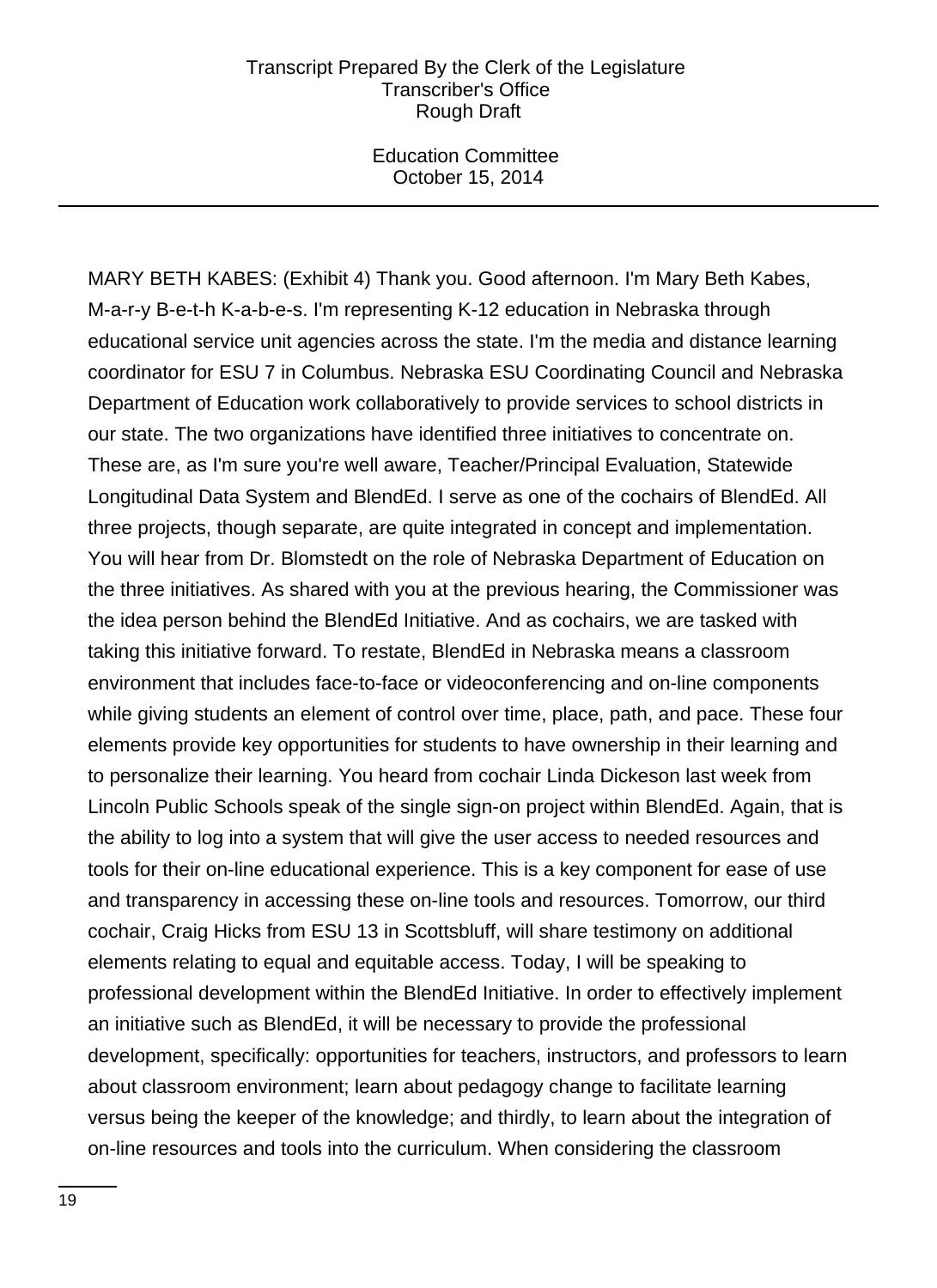Education Committee October 15, 2014

environment, your team identified Goal 3, create positive, safe, and successful learning environments. Within that goal, objective 3 states: "support developmentally appropriate continuing education for teachers, instructors, and professors designed to enhance student learning." This objective, in my understanding, relates to the professional development I am referring to. Imagine, if you will, a classroom that you attended as a child. Were there individual desks? Were those desks in rows all facing the same direction? In your image, where do you see the teacher? Is that teacher in front of the rows of the desks facing a wall that perhaps holds a board, whether it be a chalkboard or a white board? And is that any different than many of our classrooms that you see today? I venture to guess that that is not an engaging approach to learning for today's students. Is that allowing for that enhanced learning? Personally, I think not. Now imagine a classroom of groups of students working together by collaborating on a math project. Other students could be working personally with their teacher, demonstrating mastery of that math content. This model can allow for students to move more quickly through content or allow for other students to take more time needed for their full understanding. Developing a classroom environment that is centered on student learning is a piece of that professional development need and one that schools and districts must consider. INACOL, which is the International Association for K-12 Online Learning, recently published a document called Blended Learning Teacher Competency Framework. A look of that framework is what I distributed to you. This document describes 12 teacher competencies and four domains of a blended teacher. From that document I quote, "Blending is a strategy for helping teachers achieve what they strive to do every day--deeply understand and enable each student they work with to reach the very highest levels of educational mastery." Through a process of using this data with longitudinal data systems and improving the improvement...the opportunities of the Teacher/Principal Evaluation, I think that we could also change pedagogy. Finally, that differentiation within the classroom of on-line tools, that technology integration is the third tool that I think should be addressed in professional development. I believe that with the vision identified for your Education Committee and the vision of the three statewide initiatives, professional development will need to be a strong component of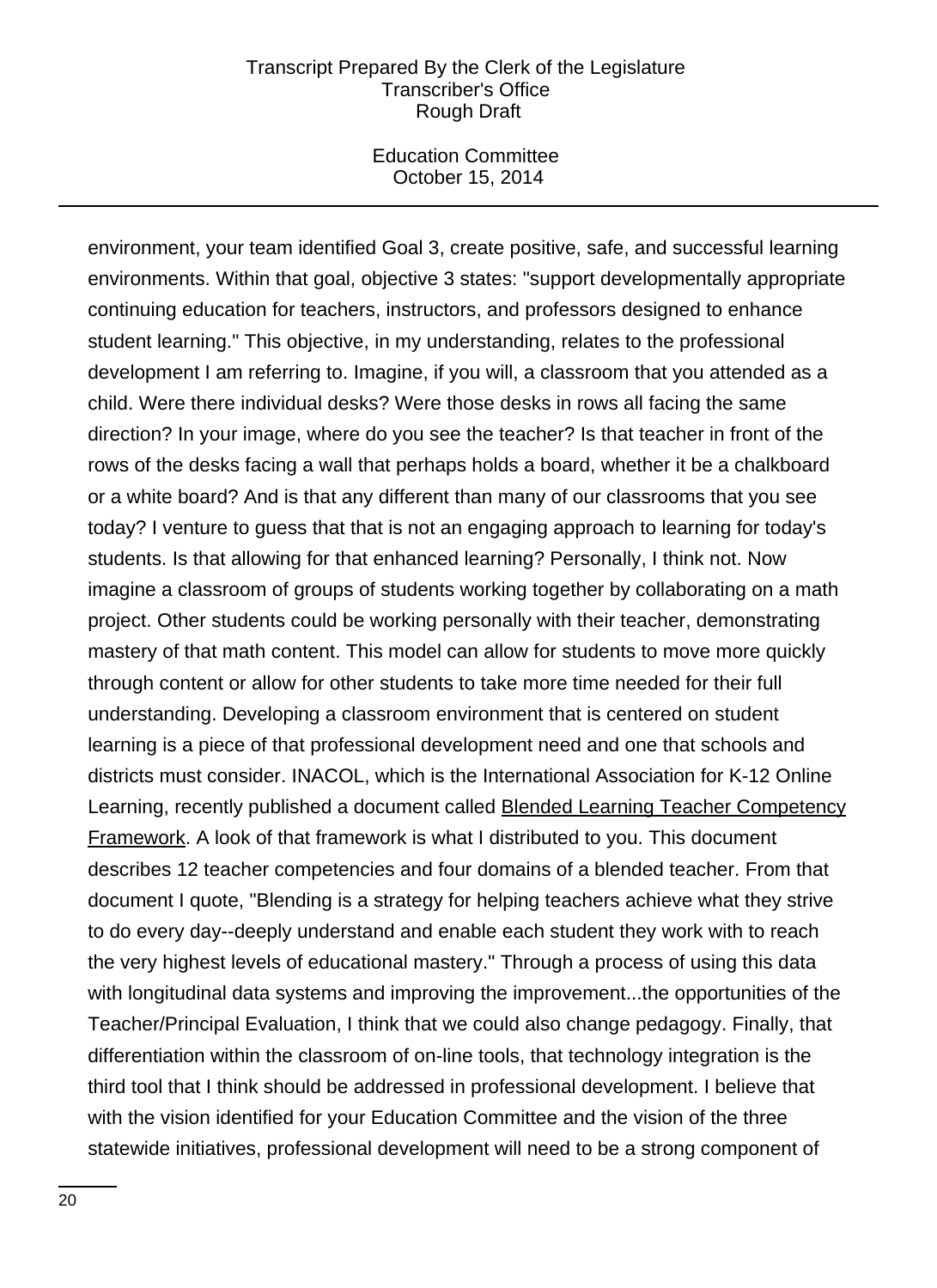Education Committee October 15, 2014

successfully meeting your four goals as well as achieving the three initiatives. Thank you. [LB1103]

SENATOR SULLIVAN: Thank you, Mary Beth. How prevalent is the blended concept being taught to new teachers that are still in training in postsecondary education? [LB1103]

MARY BETH KABES: I believe at this time it is not prevalent. I do have a relationship with Dr. Rebecca Pasco at UNO and she is a...the dean or the leader of the school library master's program. And they just recently went through a review and that question was asked of their school librarians or their teacher candidates in their university. And Dr. Pasco shared that, no, they do not have any classes, per se, that are teaching or that are giving those experience for preservice teachers to think about BlendEd. So we are working on a course to do just that and will begin to implement that in the summer. Granted, that is just University of Nebraska at Omaha. I do not know of our other two universities or our college institutions, but I think that we are working with our higher ed institutions to also think about and consider these blended techniques, strategies to be sharing with our classroom teachers that are coming out of the universities and state colleges. [LB1103]

SENATOR SULLIVAN: Thank you. Any other questions? Thank you for your testimony. [LB1103]

MARY BETH KABES: Thank you for your time. [LB1103]

SENATOR SULLIVAN: Welcome. [LB1103]

LEANN WIDHALM: (Exhibit 5) Thank you, Senator Sullivan and members of the Education Committee, for this opportunity today to discuss our state's educational priorities and to provide NSEA's input on the visioning process. For the record, I am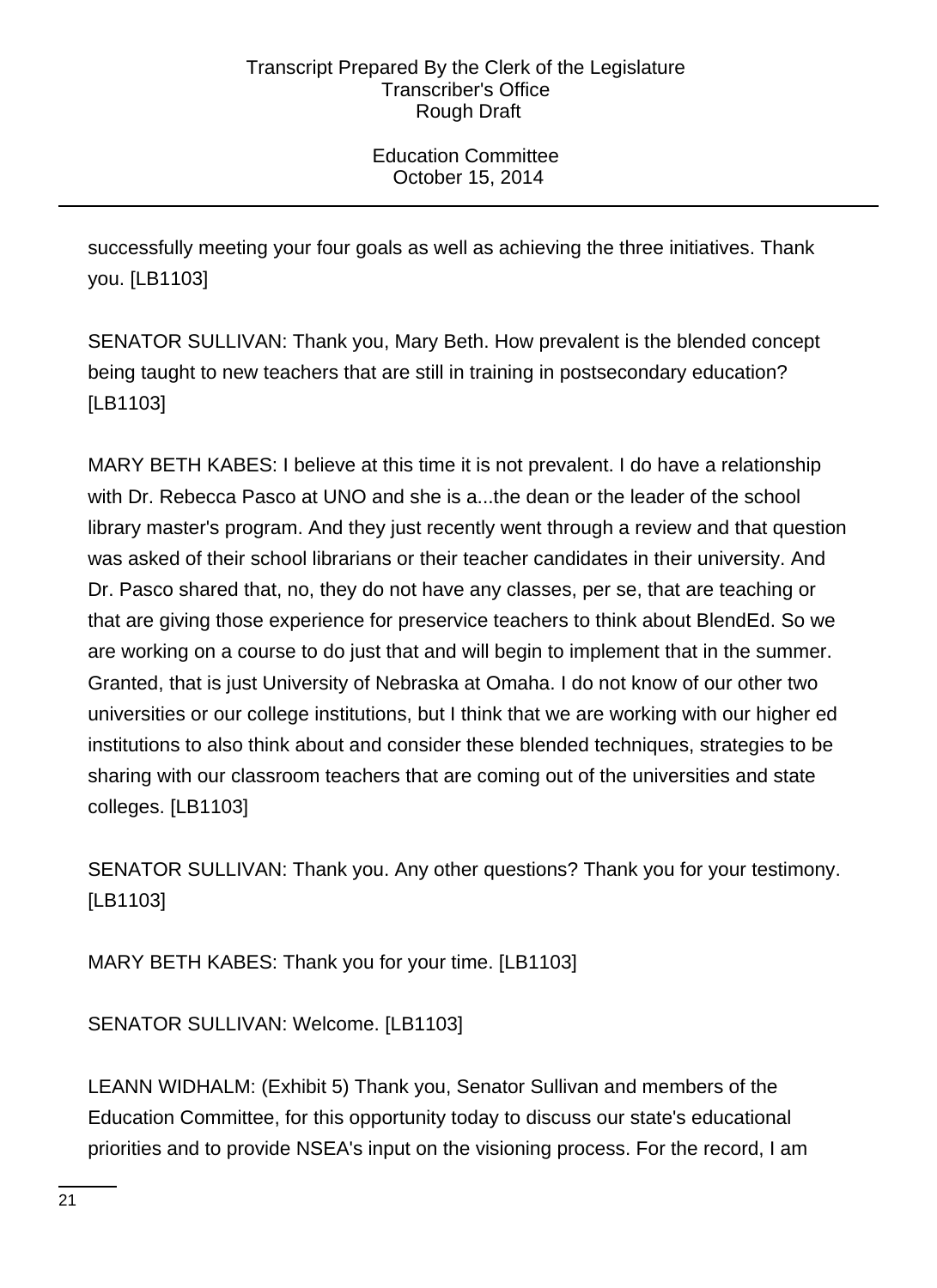Education Committee October 15, 2014

Leann Widhalm, L-e-a-n-n W-i-d-h-a-l-m, and I am representing the 28,000 members of the Nebraska State Education Association. I am also the president of the Norfolk City Education Association and a middle level special education teacher. Please note that my testimony today only reflects the positions of the NSEA and not my local school district. NSEA's vision of education in Nebraska is straightforward: Provide a great public education for every student. In order to achieve this goal, we are focused on improving the quality of teaching, increasing student achievement, and making schools better, safer places to learn. An important part of this work is to ensure that every student, regardless of socioeconomic status, race, gender, or other factors, is taught by a motivated, well-trained, highly qualified teacher. This past spring, NSEA conducted six focus groups where we talked to 72 Nebraska teachers. All were between the ages of 22 and 32. Overwhelmingly, the top concerns shared by these educators were burgeoning class sizes, the amount of standardized testing required, and a lack of access to mental health services for our students. I will use the allotted time at this hearing to speak about the mental health services for our students. One young teacher we spoke with this past spring had lost two 8th grade students to suicide in the past 12 months. This is absolutely heartbreaking for the family, teachers, students, the entire school. Teachers see the need for their students every day, up close and personal, and all too often they are unable to access the services needed to assist their students in need. Teachers report that they see a growing number of students who need mental health services, yet our public schools are not equipped to provide services for all of these students with mental health issues. We do not have enough guidance counselors, school psychologists, social workers, and teachers who are trained to work with students on issues such as suicide; sexual harassment and abuse; bullying; harassment of gender, race, religion, or national origin; drug abuse; and many other mental health issues facing our students today. Tackling the issue of mental health services for our students will require us to work with Health and Human Services, medical professionals, psychologists, psychiatrists, social workers, juvenile justice, and educator preparation institutions. The support system created positive, safe, and successful learning environments, as espoused in the Education Committee's Goal 3,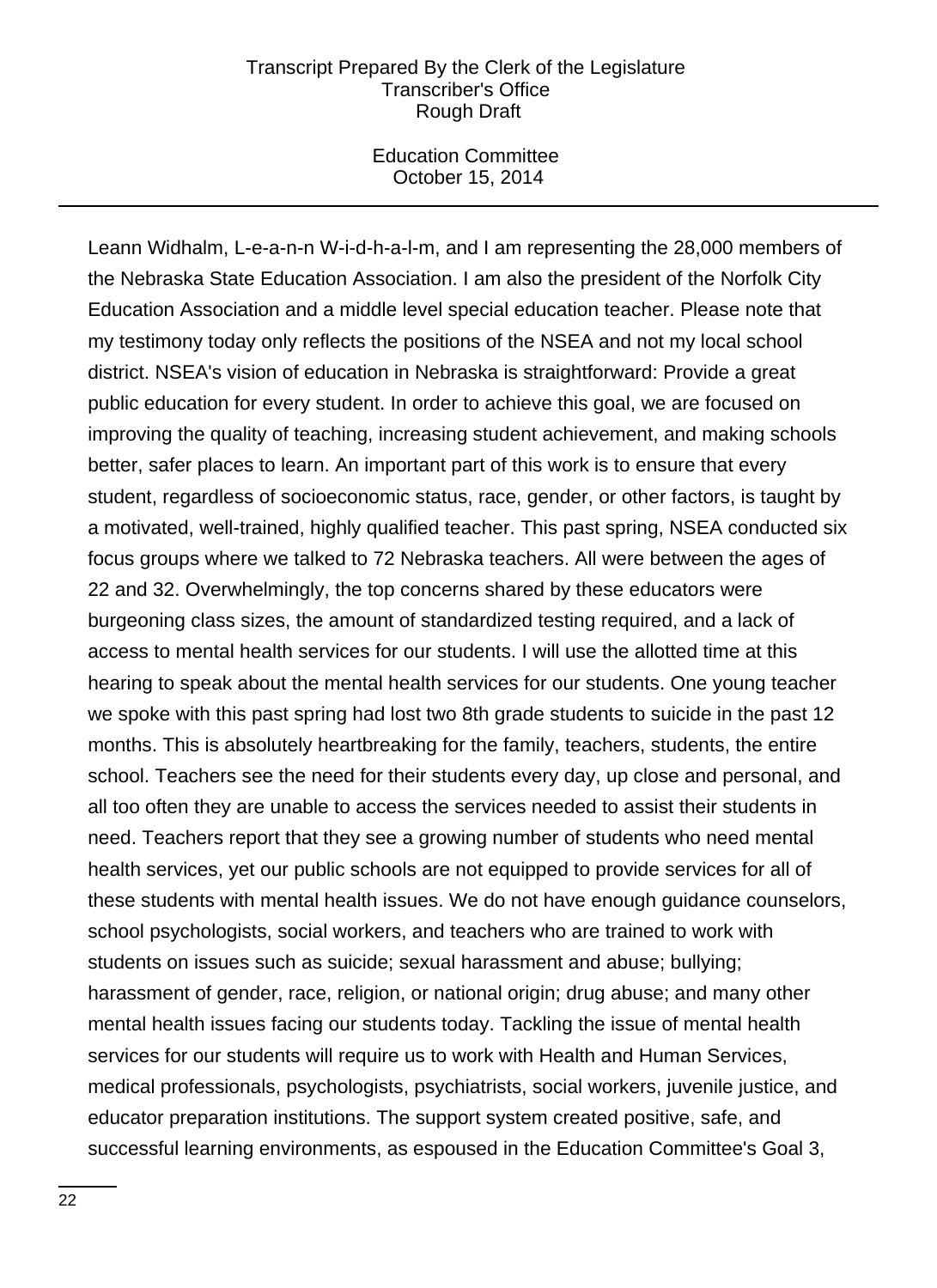Education Committee October 15, 2014

will take a partnership. As society asks more and more of our public schools, Nebraska's Legislature needs to provide mental health support systems to all students to have a positive, safe, and successful learning environment to learn and achieve at high levels. We hope this visioning process will be instrumental in improving the institution of education in our state, and that as a result of this committee's work, new initiatives will be implemented to encourage support and gains for student achievement within our classrooms. I appreciate your time and your work in this endeavor. Thank you. [LB1103]

SENATOR SULLIVAN: Thank you, Leann. Appreciate your testimony. You indicated that it's...even though mental health was the focus of your focus group, that it's a multidimensional thing. So it can't be addressed by just one professional. Did your discussions include who is the go-to person, so to speak, in a school that can then, maybe, access the services needed in a particular situation? [LB1103]

LEANN WIDHALM: I think the old African proverb, you know, it takes a village. It can't be just one person. You know, we've got to have lots of different entities in our schools to go to help in issues, our counselors, our psychiatrists, our psychologists. And even my school in Norfolk here, you know we have a justice officer to help us with different issues with students that have mental health issues. Our behavioral disorder teacher helps out too. [LB1103]

SENATOR SULLIVAN: Thank you. Any other...? Senator Scheer. [LB1103]

SENATOR SCHEER: Thanks for coming this afternoon. Can...it did not use to be as prevalent a problem as far as mental health. I mean, did not hear that earlier two or three years ago as it has been really quite predominant in a lot of the hearings that we've been to. What do you attribute that to? [LB1103]

LEANN WIDHALM: A lot of times even with our special education diagnosis is that, you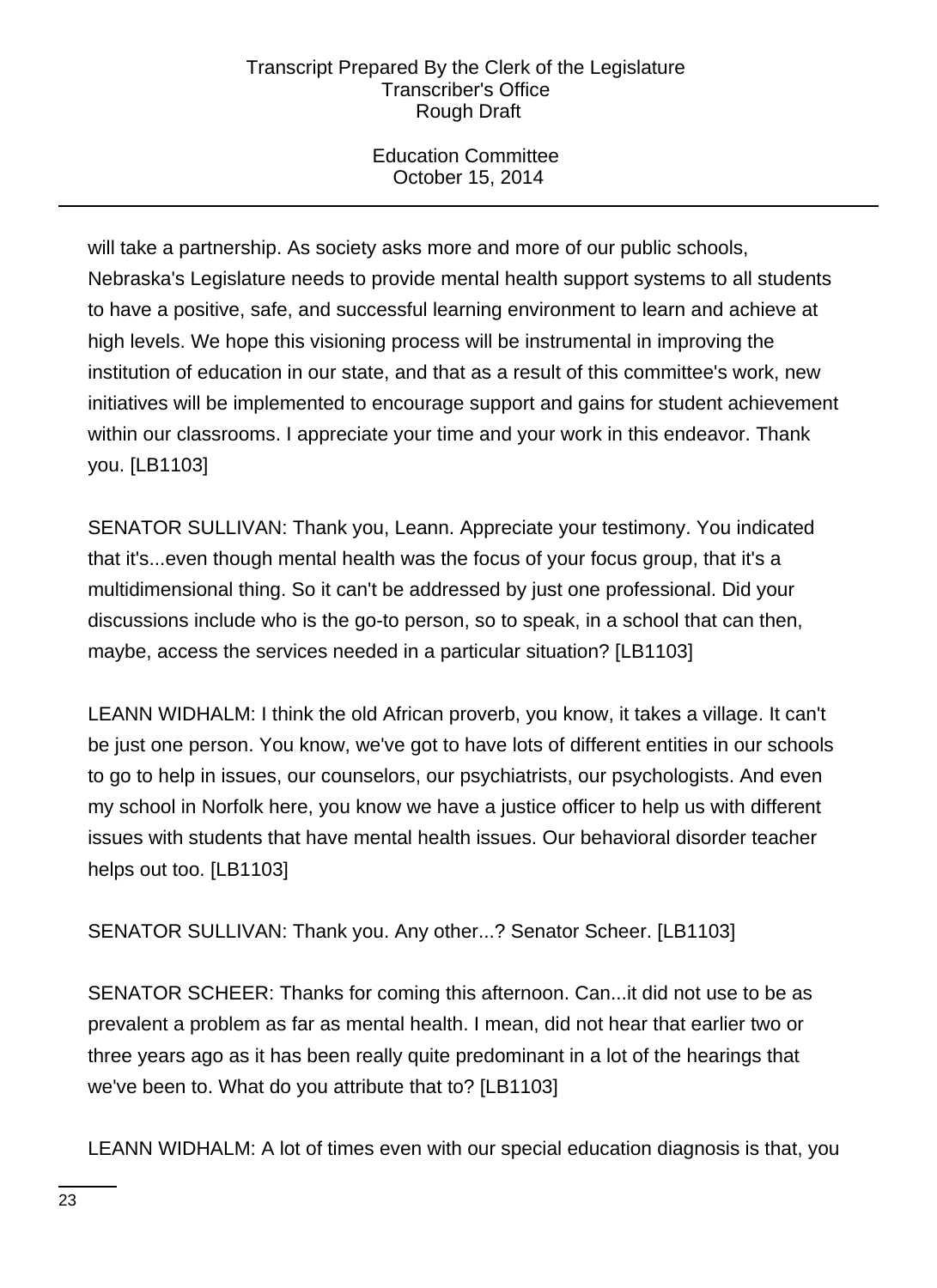Education Committee October 15, 2014

know, with autism, you know, it was probably there in the past but now with new testing that we have and assistance that it's more prevalent out there that its got a label. And I think, too, that--I'm aging myself--but the Leave It To Beaver world that we all lived in where, you know, Mom in her apron, you know, brought the kids to school, had breakfast and everything and served their kids and was home when the kids came home. Now we have parents that are out there with two or three, four jobs trying to make a living. The two-parent household is not there. There's a lot of things that students have to deal with. Thinking when, you know, when we were young and teenagers, the issues that we thought were big aren't even close to the things that the students nowadays have to deal with. You know, we have students that are dealing with pregnancies in school that, you know, we never had that kind of stuff when I was in school that I remembered. You know, there's just so many different pressures and things that students have to go through that they didn't in the past. [LB1103]

SENATOR SCHEER: Thank you. [LB1103]

SENATOR SULLIVAN: Thank you for your testimony. Welcome. [LB1103]

CONNIE KNOCHE: (Exhibit 6) Thank you. Senator Sullivan, members of the Education Committee, thank you for taking your time to provide us with the opportunity to give input to the committee. My name is Connie Knoche and I'm the finance director for Lincoln Public Schools. I'm here today as one of several business officials from across the state that have gathered in Kearney for the last three years to review the state aid formula. We often hear from the Legislature that the education community doesn't get along and that it's not able to work together to solve issues that may exist because of our diverse needs. And I wanted to explain to you the process that we have when we meet in Kearney so that you could have a have a better understanding of how we are working together. When we meet in Kearney, we have representatives from GNSA, NRCSA, and STANCE, from our largest school districts all the way to our smallest school districts that don't receive any equalization aid. The first two years we had a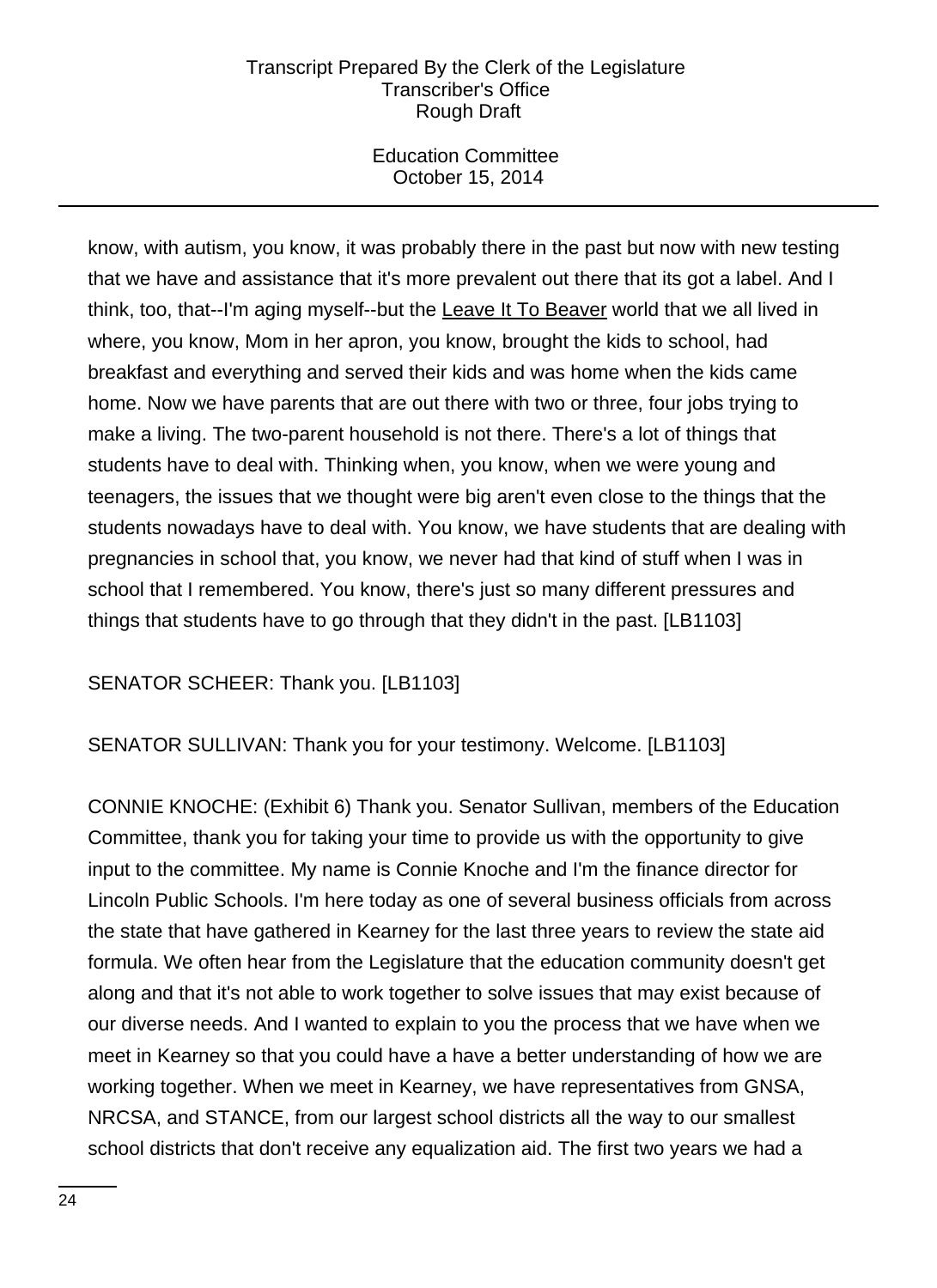Education Committee October 15, 2014

facilitator work with the group to discuss factors in the formula, including what is working and what may need improvement. This year we had a facilitator work with us and we talked about the Education Committee's vision, mission, and goals. After my testimony, Sandy Rosenboom is going to talk about what we came up with when we had that meeting as well. We meet for a day and a half, and at the end of the second day we come up with recommendations to which we all agree. Representatives from this group present those recommendations to the Chair of the Education Committee. So what I handed out to you was some recommendations that we had submitted. We represent different sizes of school districts with different needs, but we do agree on what is important to financing school districts in Nebraska. Some districts are not equalized and struggle with spending limitations, other districts are growing with increasing needs. Some districts face levy limitations that prevent them from addressing the needs of their students, while others have issues with aging facilities. When we meet in Kearney, we're placed in separate...on different tables with six to eight people on those tables and we're all from different size school districts, different situations, so that we can talk about the issues that are going on in the different school districts. We collectively advocate for and promote equitable funding for Nebraska public school students. For this reason, we support the Education Committee's efforts to define the vision, goals, and objectives needed to move public education forward in Nebraska. The committee's goal to provide quality education opportunities that engage and prepare Nebraskans for success in learning is a priority. The focus on access to quality early childhood programs along with college and career preparation opportunities are what we all want for the students that we serve. Additionally, recognizing that students have different needs that may require different educational opportunities is something that we strive to provide. While we're optimistic about the committee's visioning process and we look forward to working with the committee as you implement policy to move education in Nebraska forward, we understand that moving from a vision to action is not always easy. We ask the committee to keep in mind the tremendous diversity of students and districts. Just as each student has different needs, each of the districts in the state has different needs as well. As we look at a vision for the future, it is important to remember that the current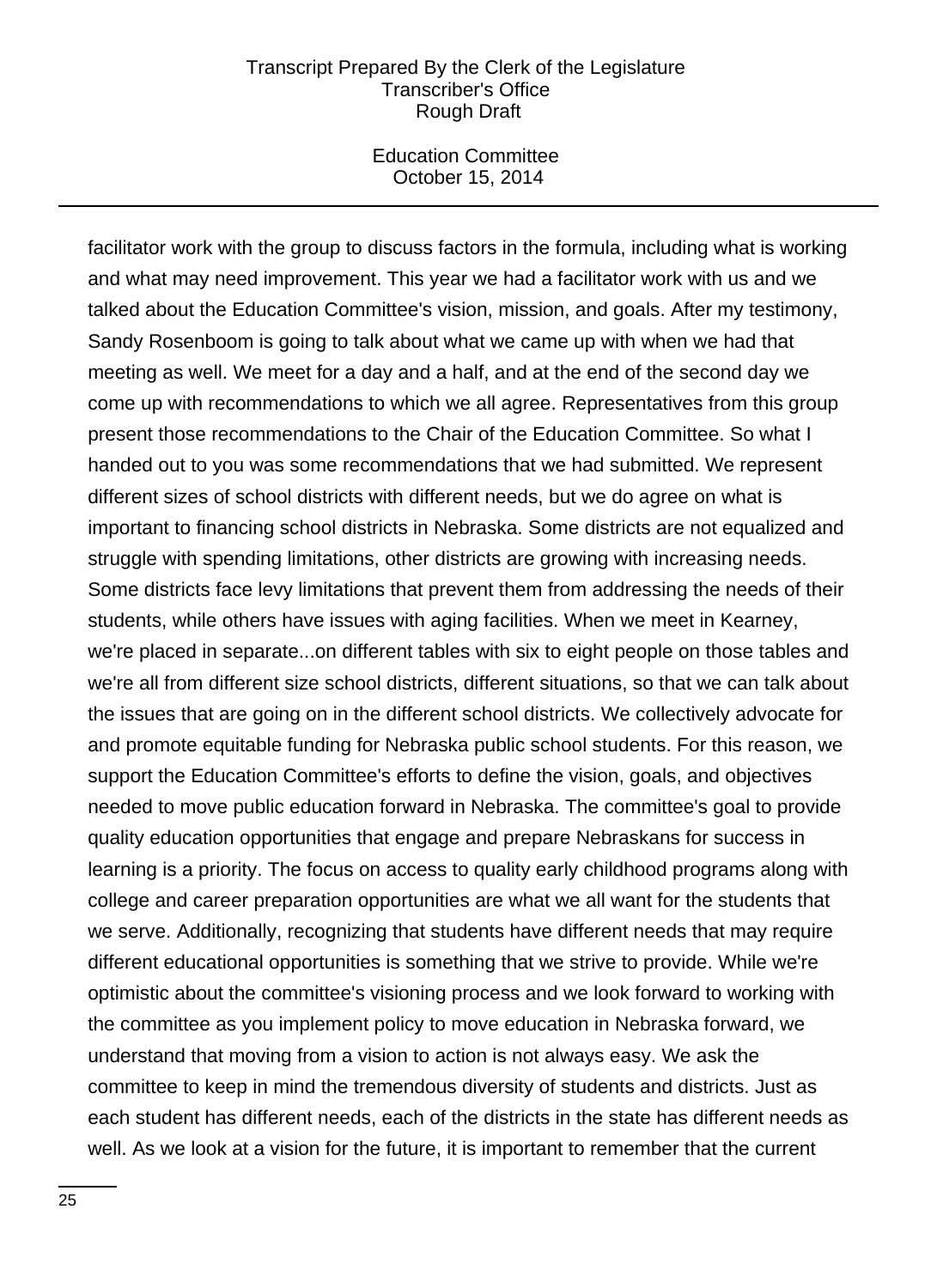# Education Committee October 15, 2014

funding formula is based on needs minus local resources is equalization aid. This philosophy should continue to be the focus of the Legislature's commitment to strengthening our state by ensuring a quality educational experience for our children. And thank you for this opportunity and I'd be happy to answer any questions. [LB1103]

SENATOR SULLIVAN: Thank you, Connie. Any questions? Thank you for your testimony. Oh, excuse me. [LB1103]

SENATOR SCHEER: Connie, is this yours or is that going to be... [LB1103]

SENATOR SULLIVAN: That second sheet. [LB1103]

SENATOR SCHEER: ...the recommendations? Is that from you or...? [LB1103]

CONNIE KNOCHE: That's from the group that met in Kearney. [LB1103]

SENATOR SCHEER: Okay, if I have a question, would I ask you or...? [LB1103]

CONNIE KNOCHE: You could ask, I mean, anybody in the...that was in that group, but you could ask me if you have a question. [LB1103]

SENATOR SCHEER: Well, I guess it surprised me a little bit. Your sixth recommendation is to incent collaboratory agreements between school districts that improve programs and reduce costs. And when you say incent, I'm assuming that there should be funding attached to that and I'm failing to see if something reduced costs and provides better education, why would it take additional money for you to do that? [LB1103]

CONNIE KNOCHE: Well, to incent the schools to work together so that there can be economies of scale by them collaborating, then it would reduce the cost of some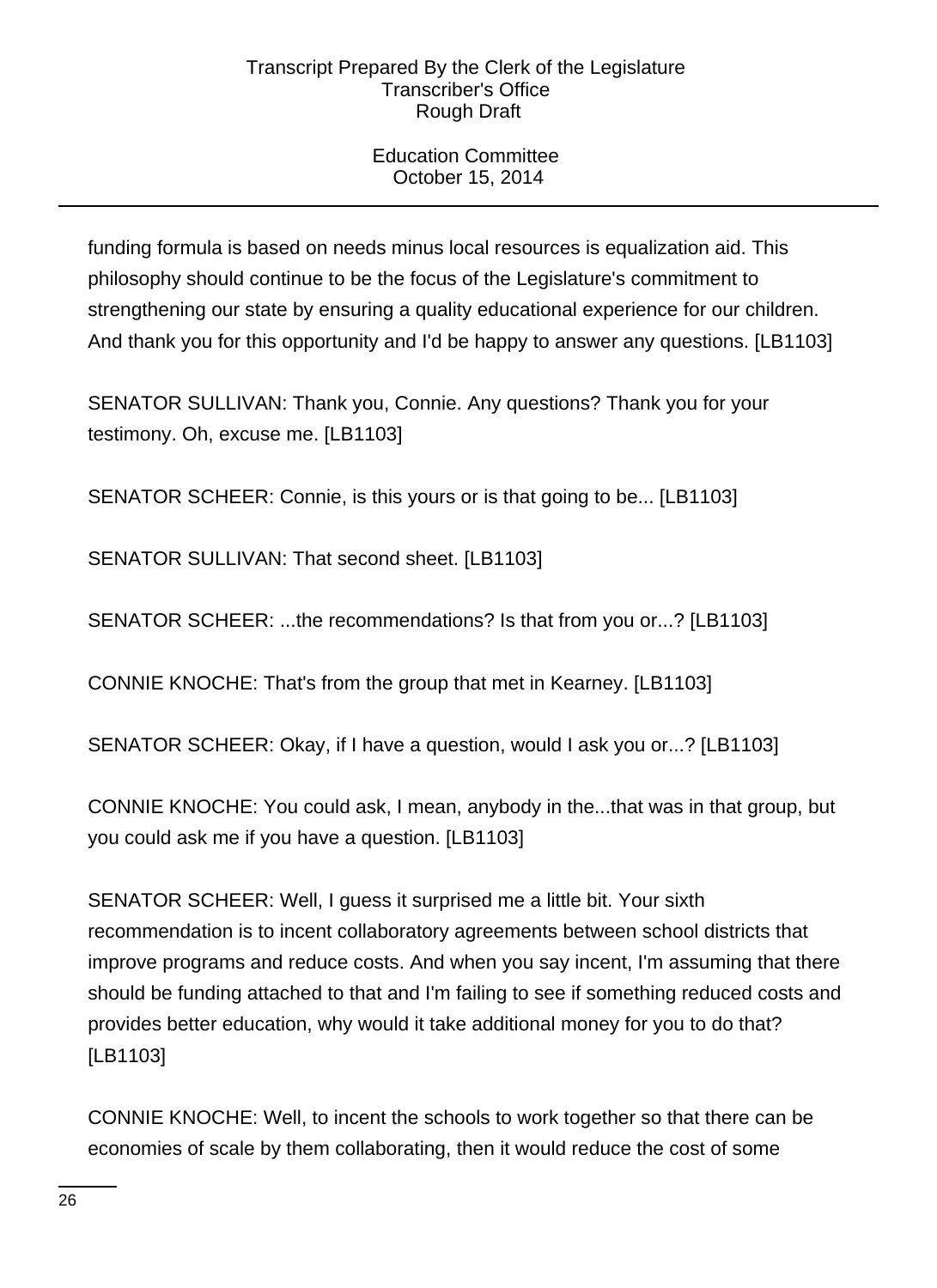Education Committee October 15, 2014

programs if you could, you know, all... [LB1103]

SENATOR SCHEER: But if that's the end result, if the three people, the four school districts know going in that that's going to reduce costs, wouldn't they want to do that? [LB1103]

CONNIE KNOCHE: You know, it depends on the district and the situation they're in because we do have different sizes of different districts with different needs. [LB1103]

SENATOR SCHEER: Okay. Thank you. [LB1103]

SENATOR SULLIVAN: Senator Kolowski. [LB1103]

SENATOR KOLOWSKI: Thank you, ma'am. Connie, thank you for your listing of items. And I think sometimes Senator Scheer's question might smell like consolidation. That's why some people might back off but that's just my personal opinion. Your comments here on early childhood, would you tell us why you suggest .6 to .8 rather than a full point, 1.0? [LB1103]

CONNIE KNOCHE: We were being conservative just to move that up. Some programs only go for four hours a day or, you know, depending on the length of the day for the students, so that's why we put that weighting in there. One would be a good weighting as well. [LB1103]

SENATOR KOLOWSKI: Early childhood materials and space is equally as important as a welding class for high school kids, so why would we want less for those kids, would be my question. So, thank you. [LB1103]

SENATOR SULLIVAN: Senator Davis. [LB1103]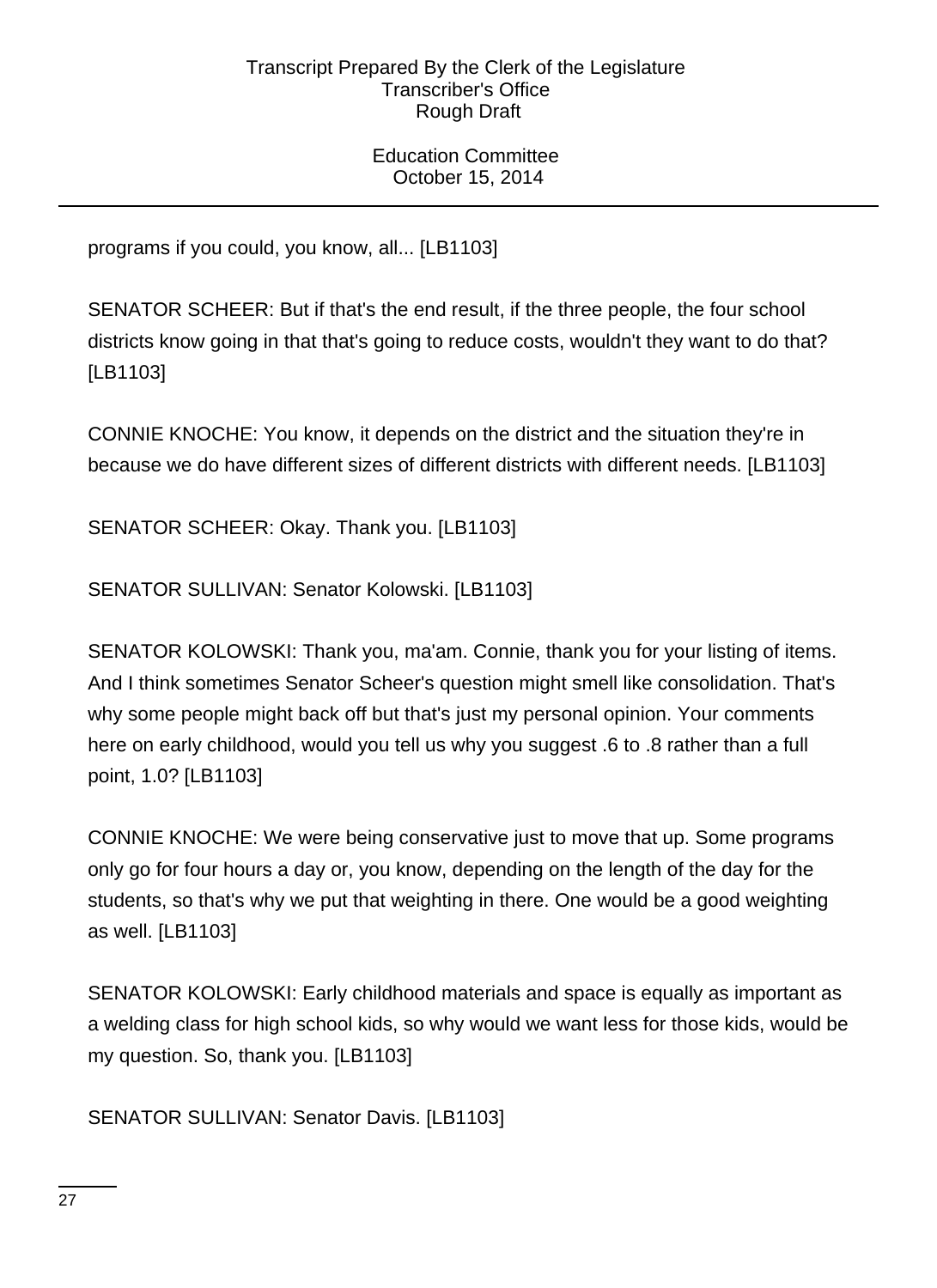Education Committee October 15, 2014

SENATOR DAVIS: Thank you, Senator Sullivan. A few questions, Connie, and along the same line that Rick's question, but mine is going to be a little bit different. Our constitution tells us our responsibility is 5 through 21, basically. Early childhood is an aspect that I understand and agree with, but the question kind of comes down to this, and you know how the formula works. In many respects, the body determines how much revenue is available and then the formula is tweaked. So by doing this, aren't we going to end up having some more schools fall out of the formula because there's really only this much money and we're going to have to adjust this around? It looks to me like what we're going to do by moving that up is increase the needs significantly in our larger districts, therefore, they're going to need more assistance. And we already have a hundred and...you know, probably 130 that are unequalized now. [LB1103]

CONNIE KNOCHE: Well, it could also increase the needs for the districts that are not equalized as well. And it's already part of the state aid formula. You're just increasing the weighting from .6 to .8 or 1 for the... [LB1103]

SENATOR DAVIS: Have you done any kind of a preliminary analysis of that? [LB1103]

CONNIE KNOCHE: What it would cost to move the weighting? [LB1103]

SENATOR DAVIS: Uh-huh. [LB1103]

CONNIE KNOCHE: No, I haven't, but that would be a good thing to look at. [LB1103]

SENATOR DAVIS: So that's the first question. So let's talk about the special building fund. Can districts...are they locked in now or can they go to a vote of the people and increase that levy? [LB1103]

CONNIE KNOCHE: Districts can go to a vote of the people for a bond issue to help with the facilities. [LB1103]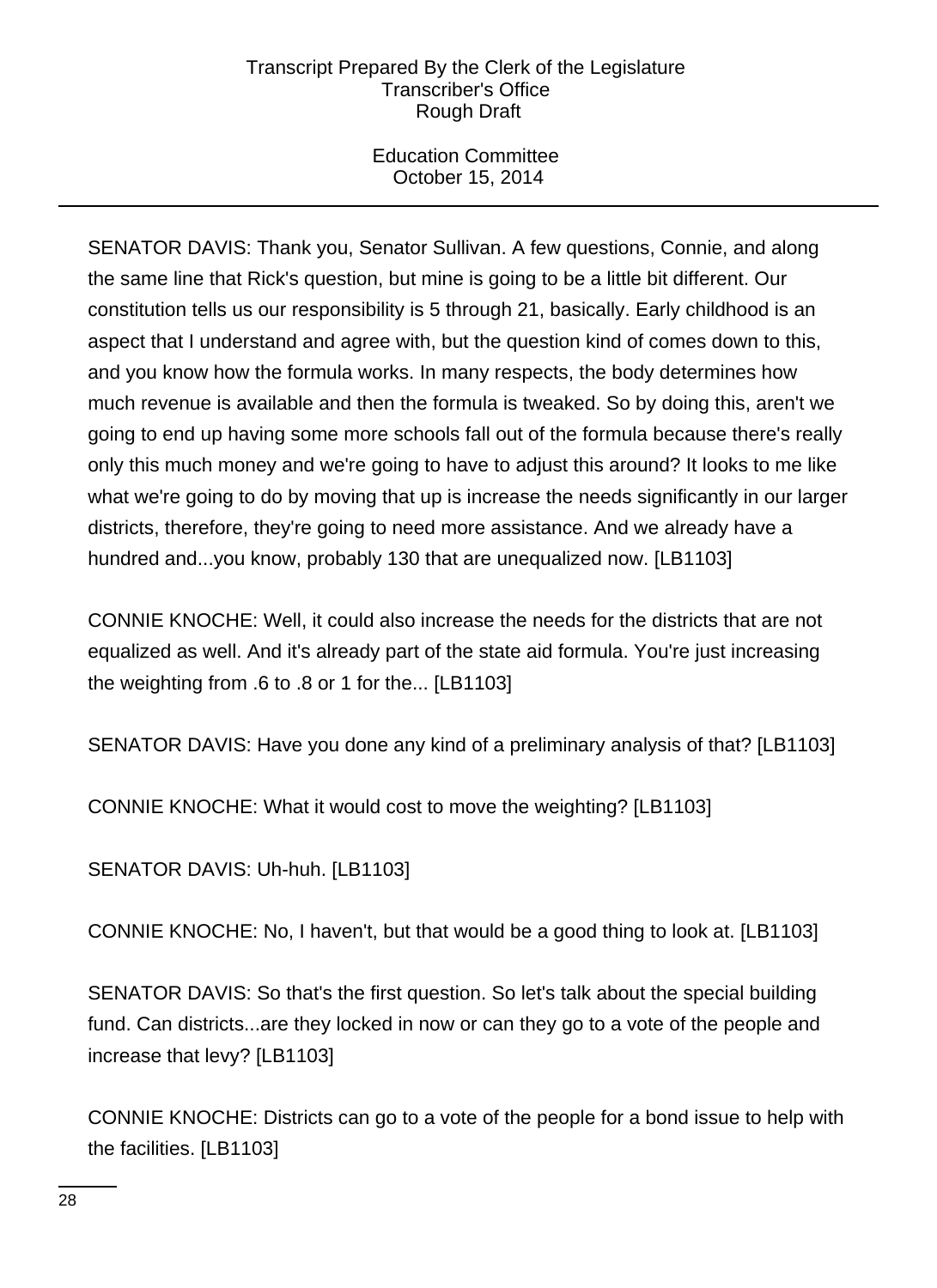Education Committee October 15, 2014

SENATOR DAVIS: So, why should we change what's not...what's working today? [LB1103]

CONNIE KNOCHE: Some districts use all of their levy capacity in the general fund, the \$1.05, so they don't have the ability to spend money out of the building fund, so they're limited that way unless they do go to a bond issue. And some have tried bond issues and have not been successful because of the public's perception that they don't need the new facility. [LB1103]

SENATOR DAVIS: So, if that's the case, how is the school board not responding to what the public in that community wants? [LB1103]

CONNIE KNOCHE: I'm not sure what...by not levying in the building fund, is that what you mean, or...? [LB1103]

SENATOR DAVIS: You said communities can go to the bond issue...for a bond and it maybe get voted down. I said, that would seem to me to be what the will of those people in that district is, so I'm not quite clear why we need to set this outside and let that levy be appraised without a vote of the people. [LB1103]

CONNIE KNOCHE: Well, there was a...and I'm not probably one to speak on this, but Chadron talked about how the roof blew off of their building and they've gone to the voters before to ask for a bond issue and it hasn't been passed. But they struggle with, you know, insulation in the building and different issues. And you know, sometimes there's just, you know, taxpayers don't want to pay more for those type of things. [LB1103]

SENATOR DAVIS: Okay. Thank you. [LB1103]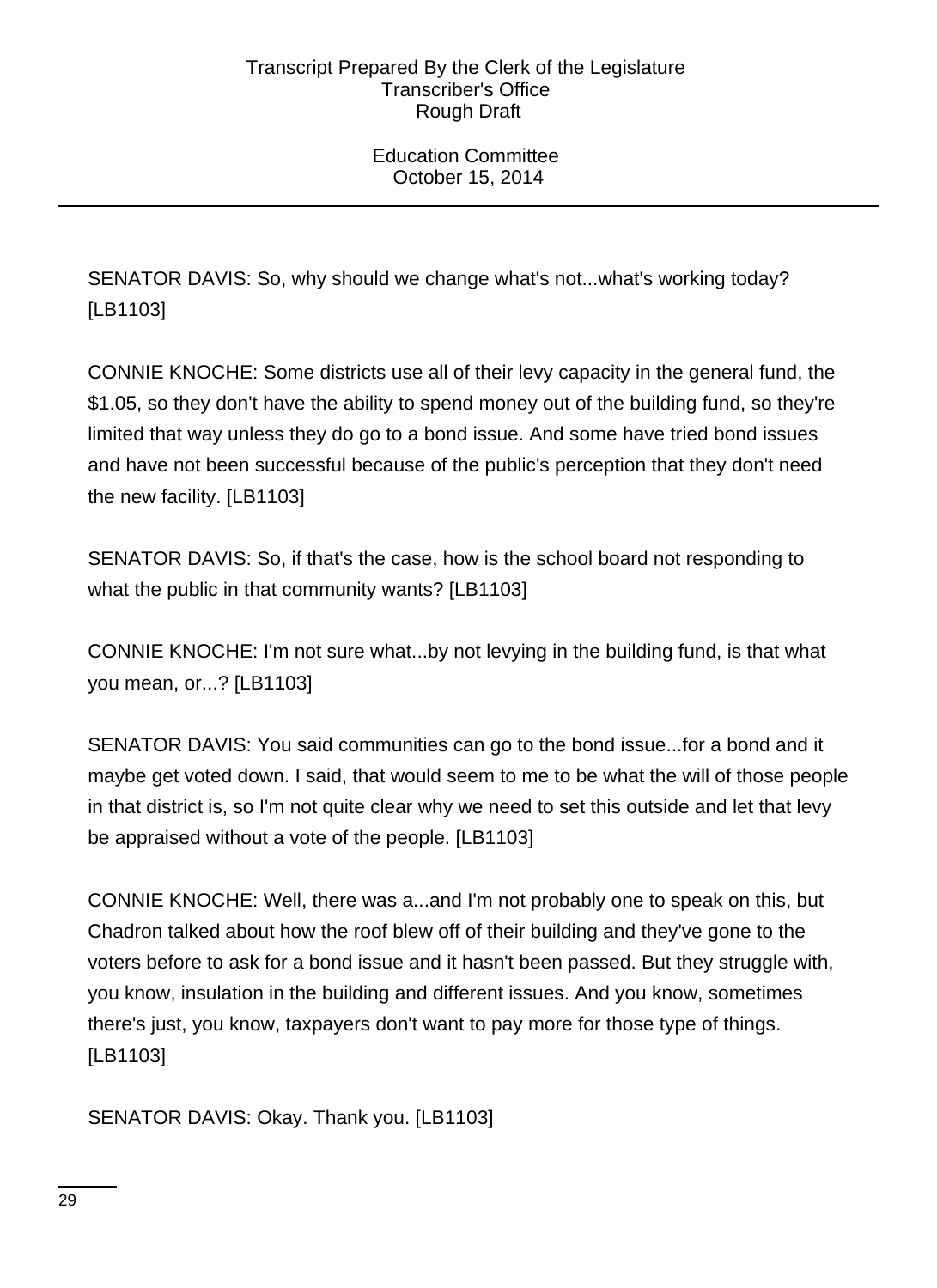Education Committee October 15, 2014

SENATOR SULLIVAN: Thank you for your testimony. Welcome. [LB1103]

SANDRA ROSENBOOM: (Exhibit 7) Welcome. Thank you. I'm continuing where Connie left off with the other part of our report on our review session this fall...or this...yeah, this fall. My name is Sandra Rosenboom, S-a-n-d-r-a R-o-s-e-n-b-o-o-m. I'm the business manager for the Crete Public Schools. Connie has explained the process that we went through over the last three years with a broad group of schools. I'd like to add to her testimony by guiding you through the summary of our discussions from this spring. That is the stapled set of sheets, I think about six pages. We were working at that point with a visioning process draft that was available at the time, so the comments don't match exactly with your current version, but I'm sure you'll see the connections. We talked about vision, mission, the goals, and then strategies under each. As we discussed the vision you can see on that sheet the comments and the questions that were generated and distilled from the groups' discussion. I will let you read those on your own, because I think they're self-explanatory. The mission on the previous draft was different and the comments we submitted however lead very nicely into the mission that you have now stated. On the second page, the third and the last bullet points in the middle of the page, are very close to what you have identified as the current mission and I'm sure that mission will generate very strong support. Now under the goals, under Goal 1, you will find that we supported strongly early childhood education and additional services for students at greater risk of failure. These causes may be poverty, first language other than English, migrancy, having parents without a high school education, to name a few. Examples of the additional services or the strategies that may address this goal may be after-school or summer school programs, possibly adult education for the parents, as well as the things happening in school. Students also need equitable access to programs for transitioning to careers or college. Dual credit, advanced placement courses, and world languages were all mentioned as some of these high school strategies. Goal 2 that we studied encompassed both your Goals 2 and 3, and the goal at that time talked mostly about high expectations for educators. I applaud the addition of parents, students, and educational institutions to the group with educators as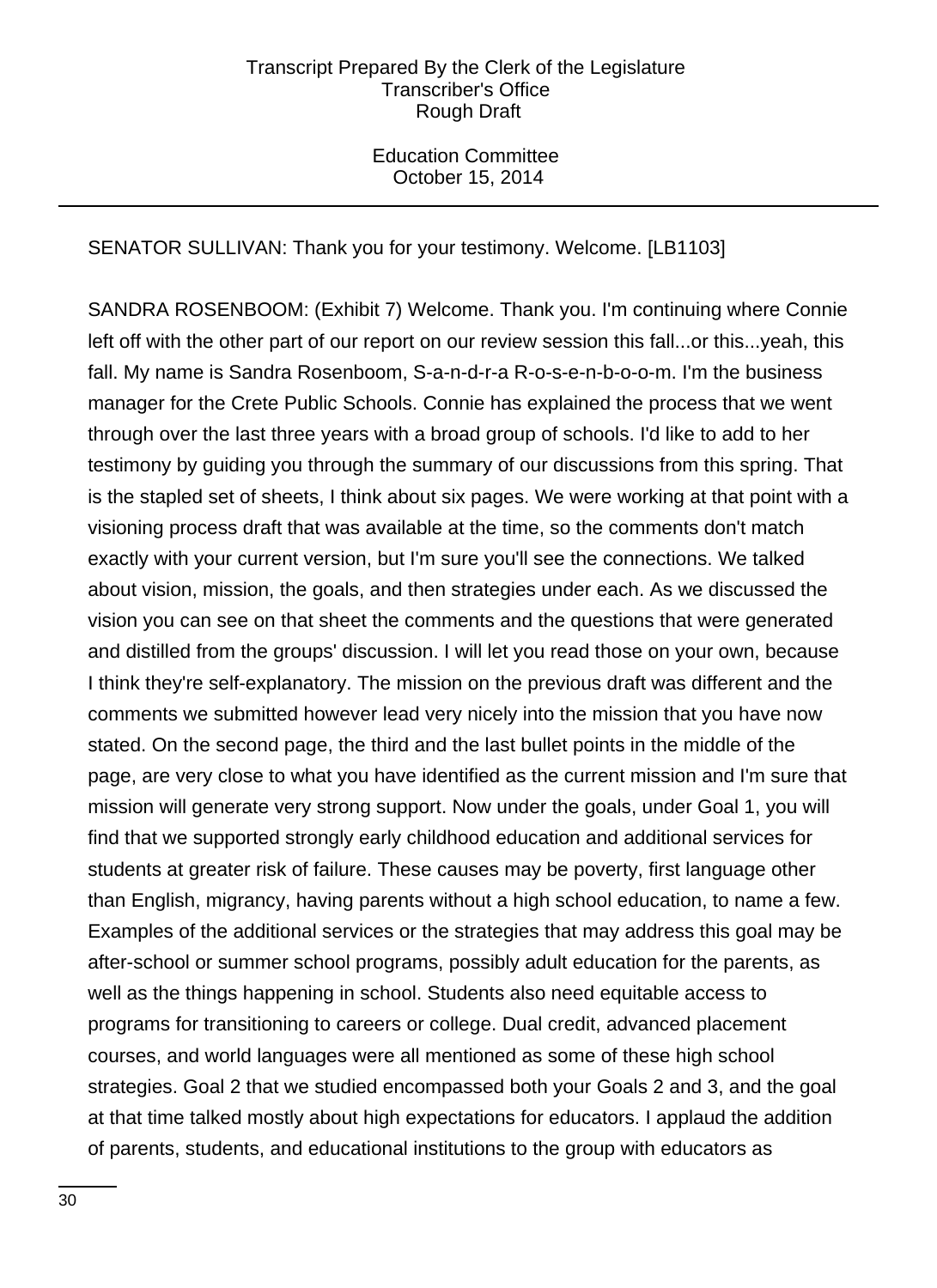Education Committee October 15, 2014

everyone needs to work together to set these high expectations. Our work spoke mainly about staff and identifies the need for highly trained staff in adequate numbers. Local control was emphasized by districts as the needs and revenue are different for individual school districts. Possible strategies include addressing teach staffing shortage areas, collaboration among districts to share best practices, and the need for certain specific programs to be funded outside of levy and expenditure lids. There is support for the work that the ESUs do in providing professional development in a collaborative way. This has been very positive in bringing together groups of teachers to get professional development. Many of your objectives in Goal 2 also refer to reducing the achievement gap. Expanded learning opportunities will be needed to make this happen. Again, this may be before and after school, summer school, early childhood education, internships, and career education, just to name some of the major expanded learning opportunities. Your Goal 3 was not in our earlier draft so we addressed those issues though in a couple of places, emphasizing the need for a safe and secure environment. This environment means both the infrastructure modifications to make safe and secure buildings and the programs to prevent bullying and create a positive, healthy learning opportunities. In discussions of the last goal, which was number 3 in our document and number 4 on the latest draft, the important point was made that the state, both through legislation and the work of NDE, needs to create opportunities and not mandates. Many partnerships need to be expanded and enhanced. Barriers need to be removed and incentives provided to make partnerships more possible. On our last two pages, you will see strategies that may encourage collaborations and examples of programs that are already being tried. Thank you for your opportunity to share details of the work of many representatives from districts across the state. This is a very brief summary and I invite your questions and invite you to read the document in its entirety. [LB1103]

SENATOR SULLIVAN: Thank you, Sandy. You mentioned in your second to the last paragraph that we need to create opportunities and not mandates and that barriers need to be removed. Can you cite any particular...? [LB1103]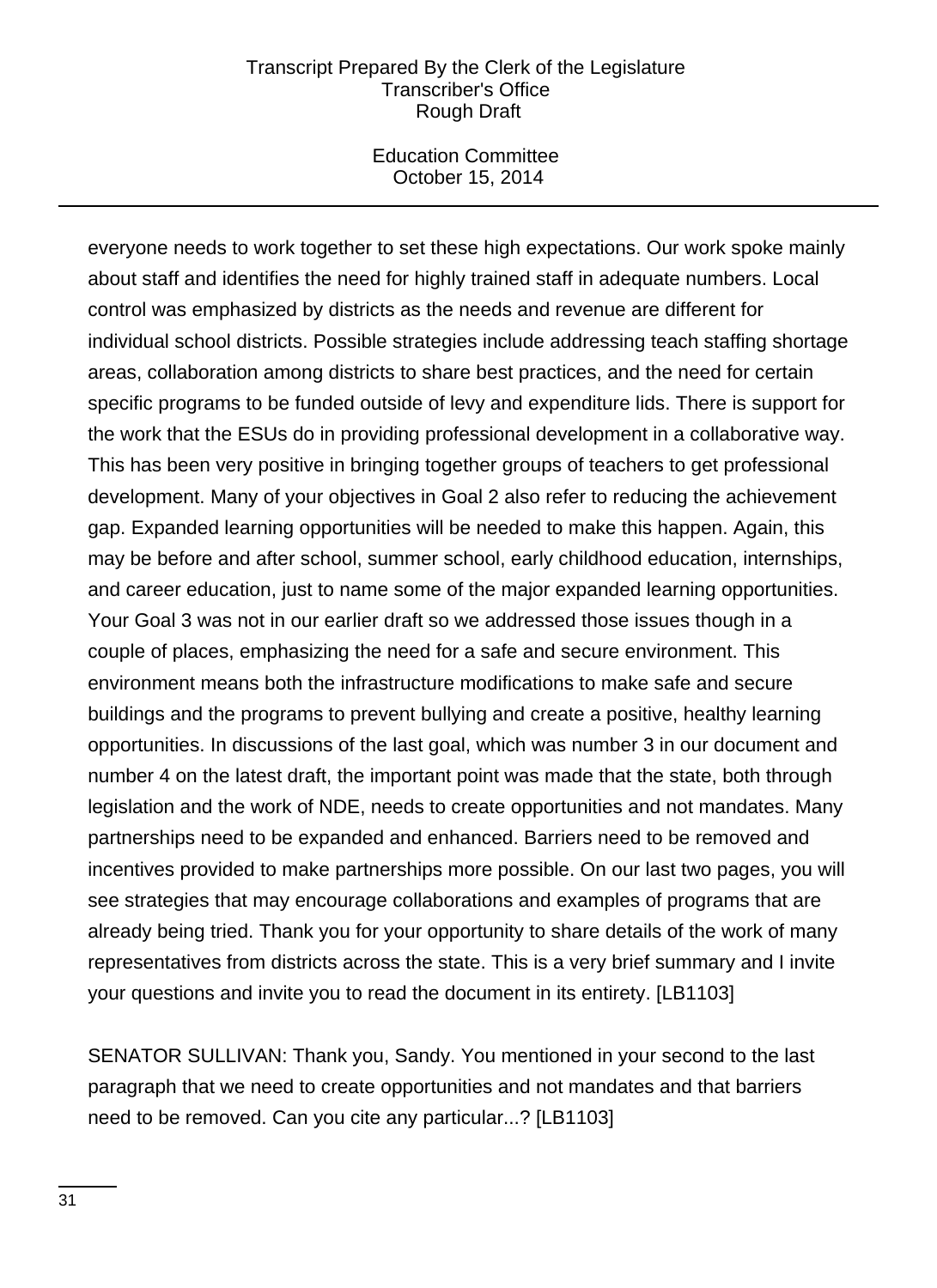Education Committee October 15, 2014

SANDRA ROSENBOOM: They are probably going to be different in each district, but a couple of examples I came up with were sometime in different programs there are income restrictions. And so when you try to blend the funding, say from Head Start and Early Childhood, you may have run into trouble because only kids of a certain income level can be served in one area. If you're trying to throw migrant education in there, there will be protest that they should be migrant only. So those kind of barriers would be one thing to remove. [LB1103]

SENATOR SULLIVAN: And, of course, some of those are federal and we don't have a lot of control. [LB1103]

SANDRA ROSENBOOM: Right, exactly. It's not, you know, some of those are things we just have to live with. We've managed to figure out ways to do that. Maybe it's teacher certification to find qualified people to teach in trade areas. You know, we would love to offer electrical...extensive electrical course and it's something our local industries have requested. But we can't find a certified teacher who is also a certified electrician who can teach in this. So then it's either hiring two teachers, one certified and one who is an electrician, which doubles our cost, those kinds of things. A little smoother transition to teaching program: We couldn't find a Spanish teacher this year and ended up with someone applied who was a university professor but he did not have a teaching certificate, so now he's got an expensive two-year process in order to get a teaching certificate. You know, some of those kinds of things, I think if all of us sat down and thought of it, we could probably give you a pretty lengthy list. Other than, you know, removing barriers is sometimes incentives. Sometimes schools may want to say, this is something we could identify to close the achievement gap, but not every district in the state may try the same thing. So maybe we have incentives to try things and then bring the results back, or to let people identify which of after school, before school, summer school, what kind of things would work to effect the closing of the achievement gap in their case. [LB1103]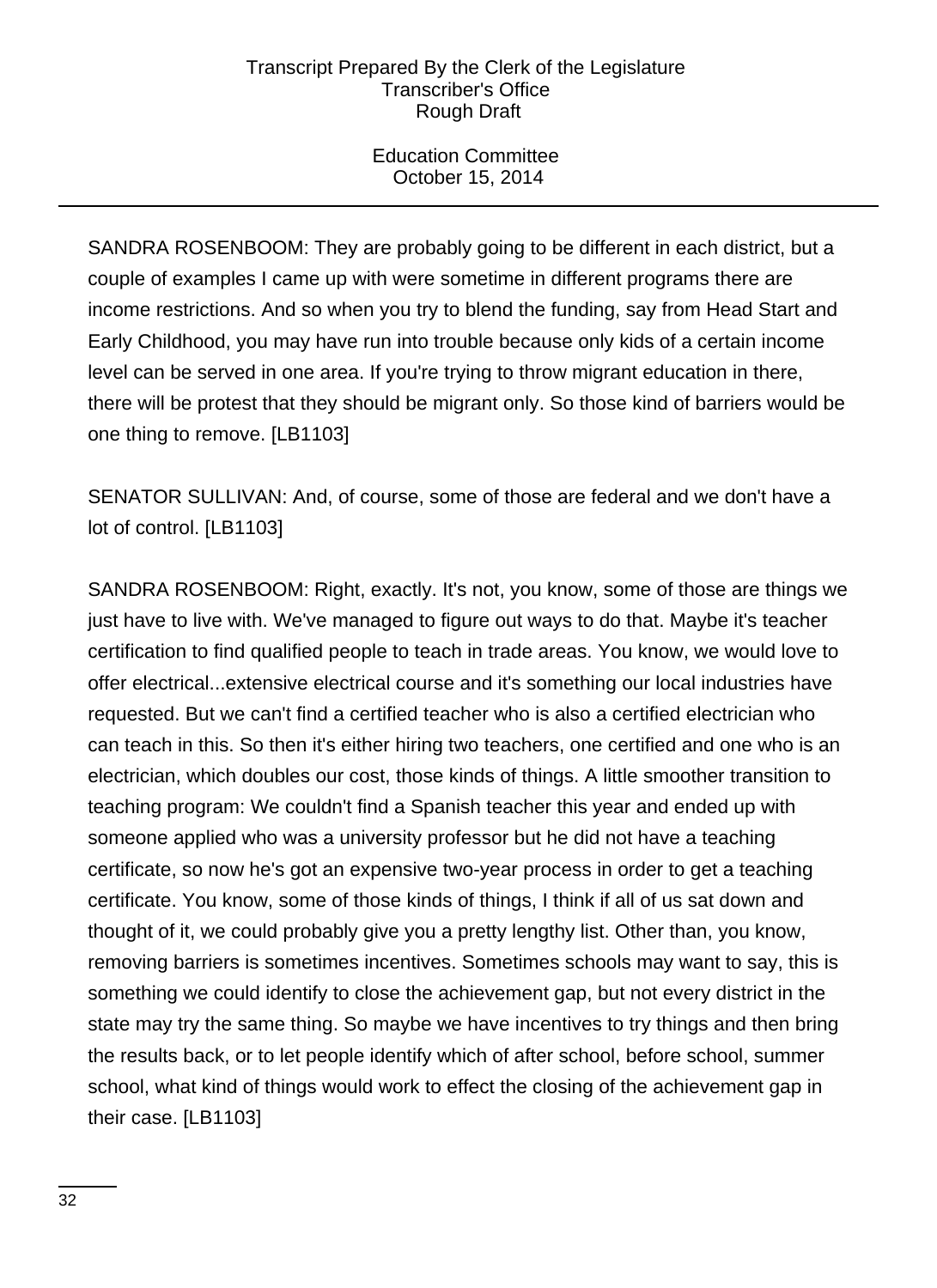Education Committee October 15, 2014

SENATOR SULLIVAN: Thank you. Any other questions? Senator Scheer. [LB1103]

SENATOR SCHEER: Your comment about certification for instruction, I know the State Department a couple years ago looked at changing somewhat the certification process to allow somewhat that. Is that what you're looking for is an easier access, or those in more trade applicant type of industry career path where the instructor may not have the direct certification, that they be able to teach in that area? [LB1103]

SANDRA ROSENBOOM: Right. [LB1103]

SENATOR SCHEER: Is that what you're talking about? [LB1103]

SANDRA ROSENBOOM: Yeah, at this point, as I understand it, and this is not my field of expertise, we would still have to...if the teacher did not have a certificate, we would still have to have a certified teacher be the one that actually, quote, assigned the grades. And... [LB1103]

SENATOR SCHEER: I understand, so that's on...is it your thought then to have some type of an alternative certification that would allow that other instructor that may not have had the certification via the state to fill in, in those specific areas? [LB1103]

SANDRA ROSENBOOM: Uh-huh. Right. And then also, of course, there's going to be the issue of cost because I'm sure some electricians make, unfortunately, more than some teachers do. [LB1103]

SENATOR SCHEER: Thank you. [LB1103]

SENATOR SULLIVAN: Any other questions? Thank you, Sandy. [LB1103]

SANDRA ROSENBOOM: Thank you. [LB1103]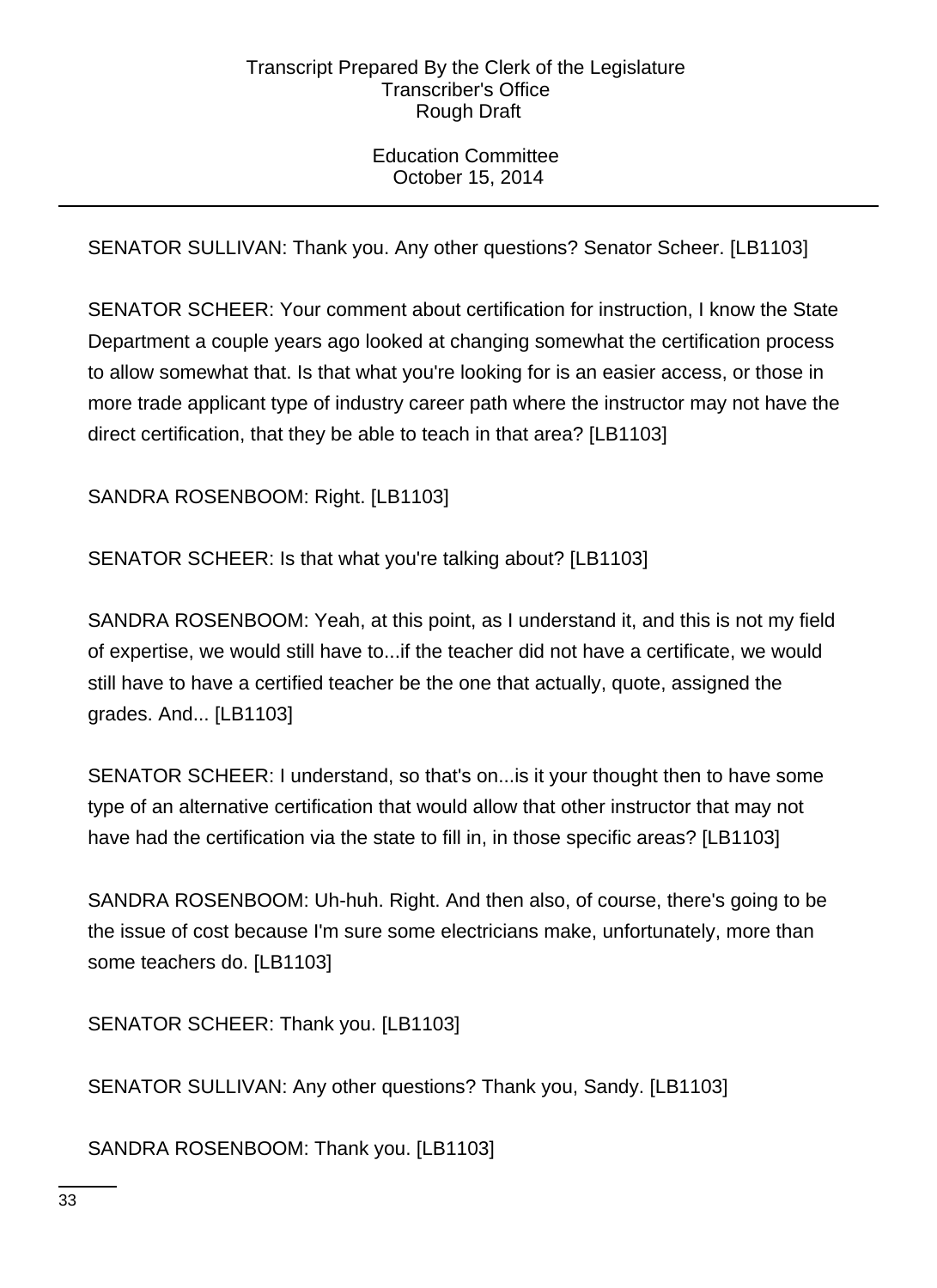Education Committee October 15, 2014

# SENATOR SULLIVAN: Welcome. [LB1103]

MARK ZIMMERER: Thank you. Good afternoon, Madam Chair and members of the Education Committee. My name is Mark Zimmerer, M-a-r-k Z-i-m-m-e-r-e-r. I'm the president and CEO of the Norfolk Area Chamber of Commerce and a member of the Nebraska Early Childhood Roundtable. I know you have recently heard from some of my colleagues on the business roundtable from Union Pacific, Gallup, and Bellevue Chamber of Commerce at your hearings in Omaha, so I'll keep this pretty brief. The Early Childhood Business Roundtable is a growing group of statewide business leaders that believe early childhood needs to be the top priority for our state. And while there are many reasons this should be the case, on our main interest include...some of our main interests include economic development, work force development, and a return on investment. We've been traveling the state for about three years now, meeting at local Chambers of Commerce with local business leaders and local media in places such as Omaha, Lincoln, Kearney, York, North Platte, Scottsbluff, and here in Norfolk at a meeting hosted by the Norfolk Chamber of Commerce to deliver this message. So we are pleased that you are undertaking a strategic planning process prescribed in LB1103 to develop a statewide vision for education in Nebraska. In doing so, we would encourage you to continue making early childhood a prominent aspect of your vision. The business community understands the concepts of accountability of public dollars and return on investment. So they understand the importance of investing early when presented with the research and facts. And with today's economic research indicating that we can achieve up to a 10 percent return on investment, when we reach kids most in need of a quality early childhood environments, we find it easy to achieve consensus on this issue. We've had the great fortune of having some national experts visit Nebraska including Nobel laureate economist, James Heckman, who was a featured speaker at the recent Nebraska Chamber of Commerce and Industry's annual meeting. Clearly the most efficient, accountable, and highest return on investment occurs within the first five years. If we do this, we will produce the future work force we need while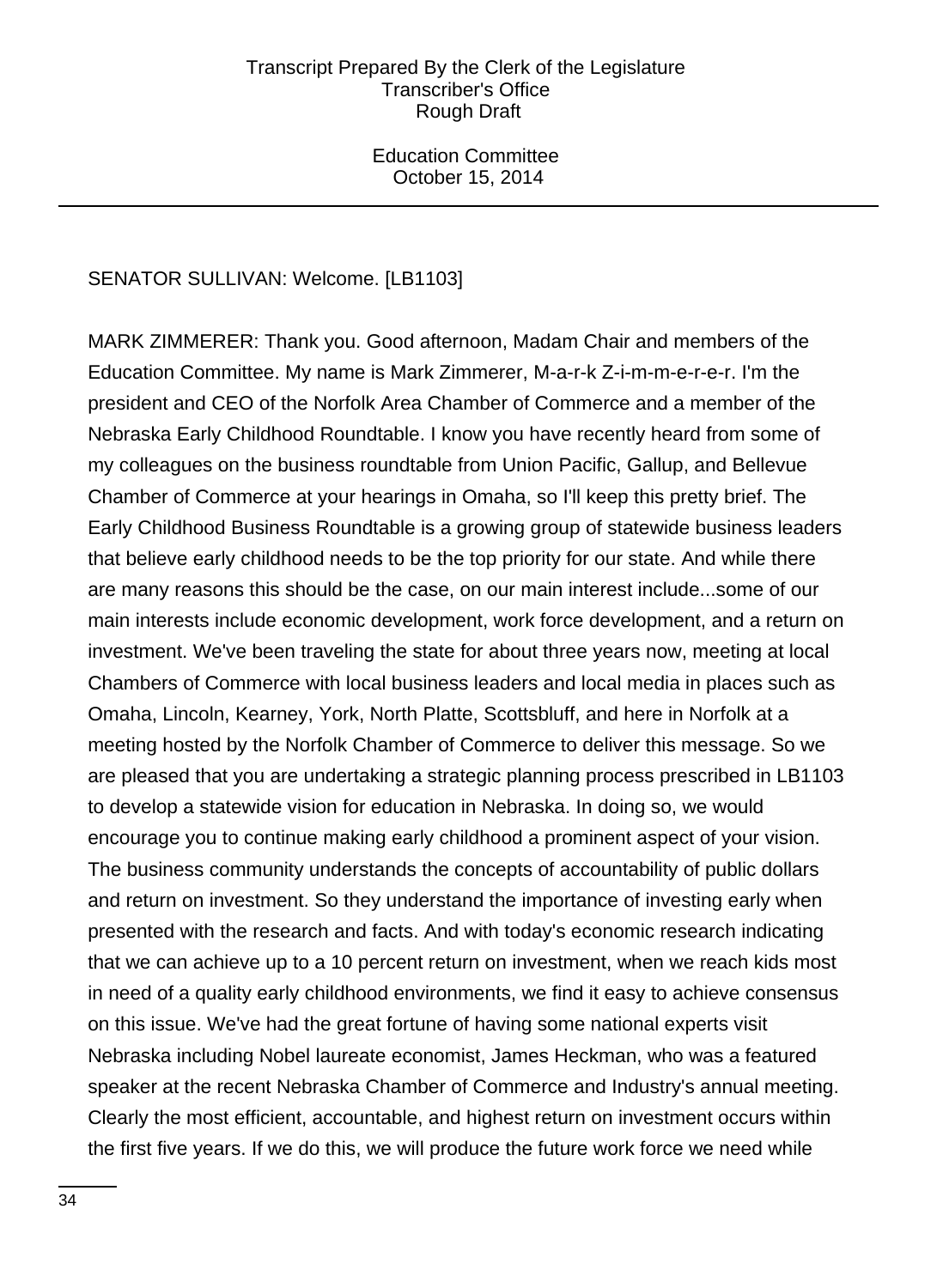Education Committee October 15, 2014

reducing the demands on our tax dollars such as grade repetition, special education costs, work force training, welfare, and incarceration. In closing, LB1103 is about establishing a vision. Let me say we're excited about the efforts of the Legislature, state government, the business community, the new Buffet Early Childhood Institute at the University of Nebraska, Educare expansions throughout the state, and various other entities and providers who are doing a great work on this issue. Our vision would be that the state of Nebraska becomes a national model for the delivery of early childhood education to at-risk children, birth to five. We believe that if put together all the pieces to this puzzle and coordinate our efforts effectively, this vision can be accomplished. This is an exciting prospect and an exciting vision that the business community supports. Thank you. [LB1103]

SENATOR SULLIVAN: Thank you, Mr. Zimmerer. We did hear from your colleagues in Omaha last week as well. A couple of questions: In your discussions in your roundtable talks, have you talked about education already comprises almost half of our state budget? Have you talked about how are we going to fund that? [LB1103]

MARK ZIMMERER: Most definitely. And I think there is a private sector piece to this. I think, you know, the Buffett is just one example of where private dollars may be able to be used to significantly increase the availability to early childhood educational programming. I also think, in discussion, we talked about areas where we could maybe shift some costs. Incarceration: I know you guys will be addressing prison reform here coming up. Being a past law enforcement officer and a Health and Human Services worker for over 25 years, I was in those homes. I saw the end result of a poor connectivity to the student to the school and we all know the end result. And so I think that return on investment is where we need to focus. I know it's always, where are we going to pull from, but if we can get the tide turned finally, I think we can maybe realize some of the cost-effectiveness talked about in that 10 percent. [LB1103]

SENATOR SULLIVAN: You also mentioned in your comments, I think, directing the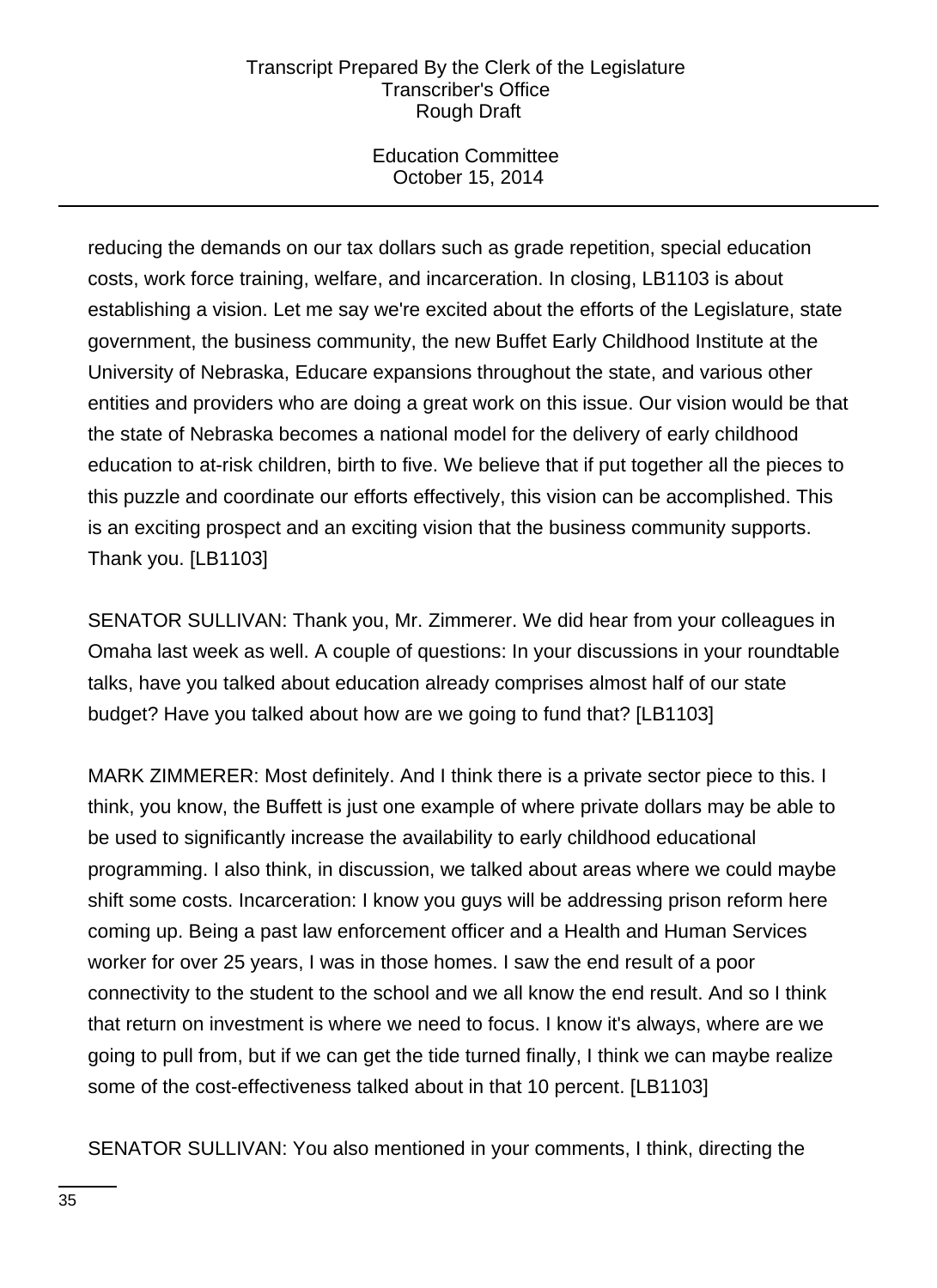Education Committee October 15, 2014

resources especially to at-risk children. Is that some of the discussions that you've had in your roundtables that maybe it needs to be more focused? [LB1103]

MARK ZIMMERER: Yes, most definitely. And I think my colleague, who just spoke, talked about some of those concern areas, you know, the ones that are, you know, not able to speak our language, who are transient, who are...poverty would be one. I believe that drug addiction plays a critical role in the ability of parents to get their students to be able to learn once they get to school. So I think there's that piece. And when we talk about Educare, I think we talk about bringing those students in earlier and having more one-on-one time. That way it makes the teacher's job a lot easier to engage those students once they're at the kindergarten level. [LB1103]

SENATOR SULLIVAN: Thank you. Any other questions? Senator Kolowski. [LB1103]

SENATOR KOLOWSKI: Thank you, ma'am. Mark, thank you for your comments and I couldn't agree with you more on early childhood and the support that we need to have in that situation. But I also encourage us to remember we can't wait 13 to 15 years by just doing something with early childhood when the rest of the pipeline, as those kids come through to us, there's many, many things we can do at other locations all through K-12 to prepare ourselves for kids to have greater success in that college career awareness and preparation. So I commend the Chamber...the Omaha Chamber for backing the bond issue right now. For Omaha it's extremely important. But I hope we also think in terms of the whole picture, not just early childhood. We can't wait 13 to 15 years to say, well, when they come down the pipeline, they're going to be more ready than kids today. We've got to do other things at other levels and we know how to do that. We can do it, we should do it. Thank you. [LB1103]

MARK ZIMMERER: Thank you, Senator. [LB1103]

SENATOR SULLIVAN: Thank you for your testimony. Oh, sorry, Senator Davis.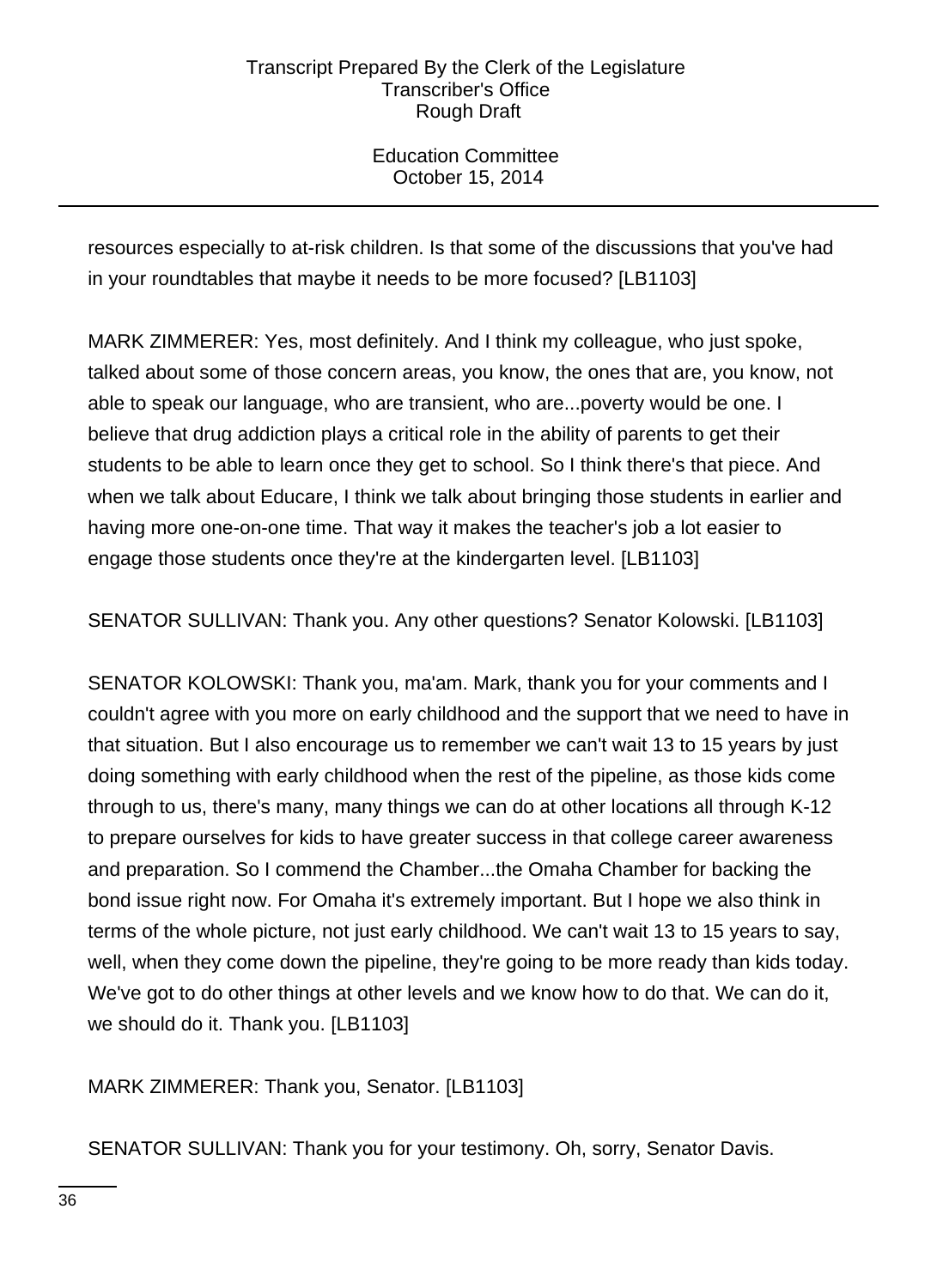Education Committee October 15, 2014

[LB1103]

SENATOR DAVIS: I'm good. [LB1103]

SENATOR SULLIVAN: Are you sure? [LB1103]

SENATOR DAVIS: I was just going to make a comment. Thank you, Senator Sullivan. [LB1103]

SENATOR SULLIVAN: Go ahead, go ahead. [LB1103]

SENATOR DAVIS: You know, and I think we all recognized how--this was obviously a very important goal for us--the financing is the big hang-up. And I think the business community needs to really be engaged fully in that because tax dollars are thin, and I think they're going to be thinner as we move forward. [LB1103]

MARK KIMMERER: I believe it, and I think industry is starting to realize some of the gaps that we're seeing in not being able to fill positions. We have currently over 900 open positions in Norfolk area alone and with the 3, 3.3, 3.6 percent unemployment rate. What we're hearing from our industry is that they're lacking the soft skills necessary to be hired, so basically they're saying, unemployable. Well, we need to do better than just saying unemployable. We need to be working and we know that we have to step up to the plate as well. [LB1103]

SENATOR DAVIS: So can you tell us a little bit about the 900 jobs that are here? What kind of skill? I mean, I guess, part of them are...require skills, part of them probably minimum wage jobs. Would that be right? [LB1103]

MARK KIMMERER: Above minimum wage, most definitely. We're talking industrial jobs from anywhere from \$10 to \$15 an hour. And the gaps we're talking about is just the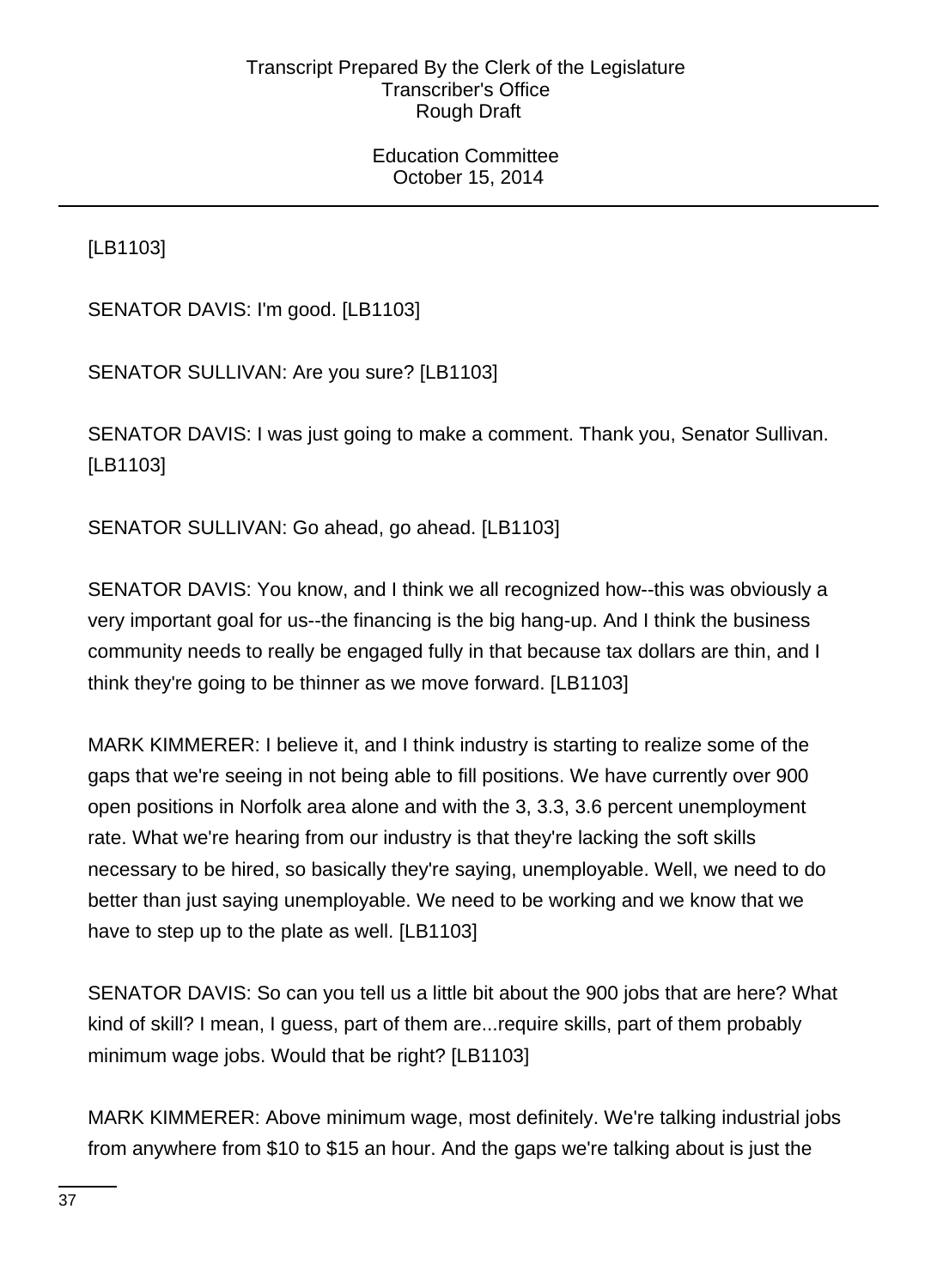Education Committee October 15, 2014

ability to show up for work; the ability to stay off their cellular phone long enough to run a...you know, fill a shift; you know, the ability not to test positive for drug screens. (Laugh) Those are all things that play into being able to hire an individual to do the job. [LB1103]

SENATOR DAVIS: And how do you think government can change that? [LB1103]

MARK KIMMERER: Well, I think the engagement, as I talked about earlier, if they're connected. We know if they're not connected when they get to school, then they lose interest. They're not performing well within the school. That adds more discouragement to the student which oftentimes leads them to, if not completing their educational requirements, is getting into drugs, alcohol, and other things. [LB1103]

SENATOR DAVIS: And I think you probably have a good point there. It does lead into Senator Kolowski's comment about 15-year period of the wait and the outlay of resources to get there. [LB1103]

MARK KIMMERER: Right. I'm excited about what we're doing in Norfolk. And you'll heard from Dr. Thompson coming up about the things that we're looking to, to enhance the pipeline overall, not just at early childhood, but it has to start there. [LB1103]

SENATOR DAVIS: Thank you. [LB1103]

SENATOR SULLIVAN: Thank you for your testimony. [LB1103]

MARK KIMMERER: Thank you. [LB1103]

SENATOR SULLIVAN: Welcome. [LB1103]

JULIE MOORE: (Exhibit 8) Welcome. Good afternoon, Senator Sullivan and members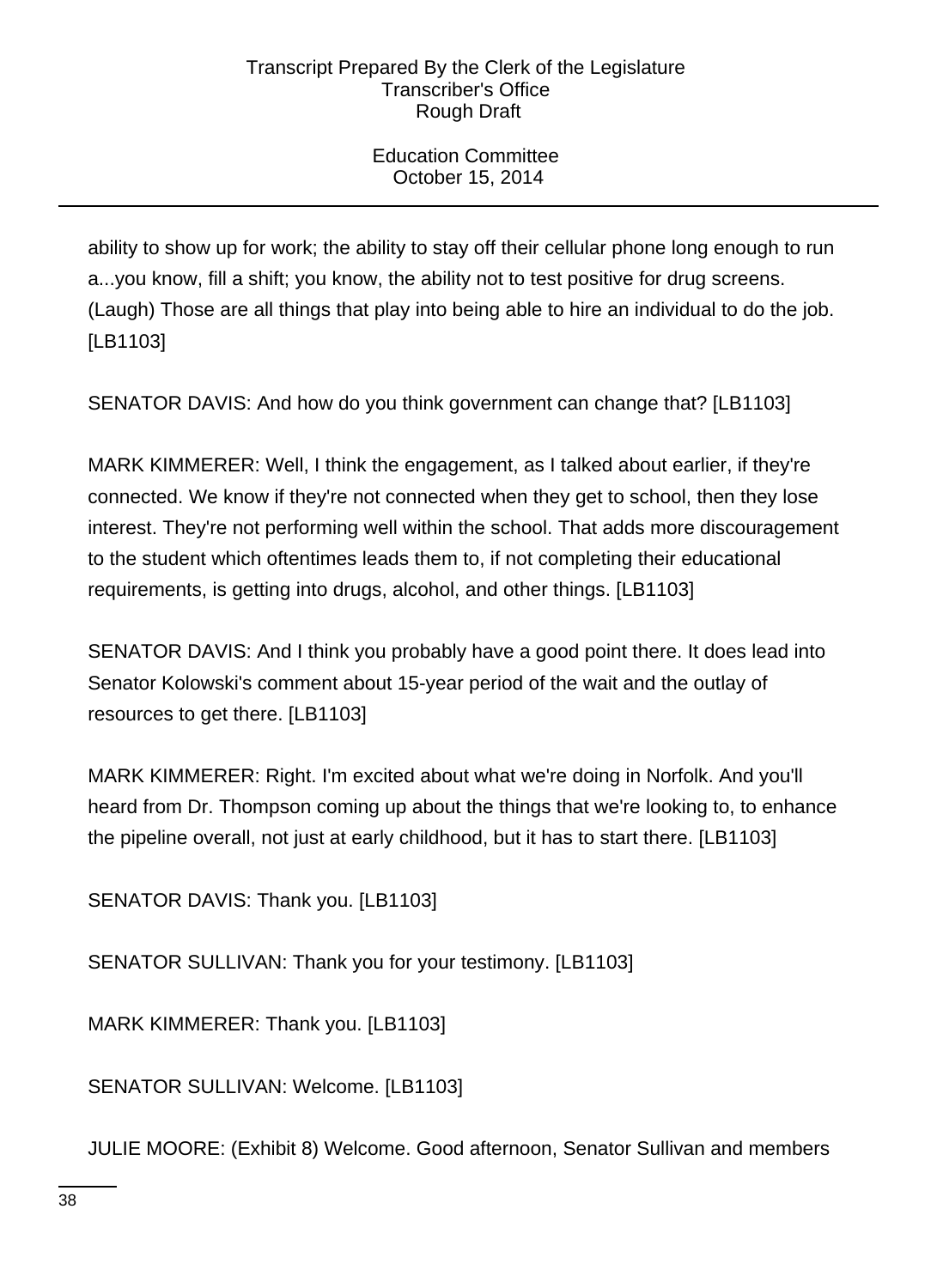Education Committee October 15, 2014

of the Education Committee. My name is Julie Moore, J-u-l-i-e M-o-o-r-e, and I'm the executive director for the Nebraska Educational Technology Association speaking on behalf of NETA's 2,300 members from all over this great state. NETA applauds the work of this committee as it sets out to conduct a strategic planning process to create the statewide vision for education in Nebraska which shall include aspirational goals, visionary objectives, meaningful priorities, and practical strategies. NETA also agrees with the intent of the Legislature to focus educational resources from all sources in our state toward a common statewide vision for the future through collaborative efforts to achieve the best possible results for all Nebraskans, our communities, and our state. I am here before you this afternoon to share information about how educational technology may assist in achieving the goals, objectives, priorities, and strategies set out in LB1103. The purpose of the Nebraska Educational Technology Association is to provide leadership and promote the application of technology to the educational process. Its span of interest includes all aspects of education. Every April the NETA organization holds an educational technology conference in Omaha that attracts over 2,300 teachers, technology coordinators, and administrators. We have learned that Nebraska's conference is the largest in the country when measured by the percentage of a state's educators in attendance, and it continues to grow each year. NETA also offers year-round professional development and networking activities such as the Learning Web, Technology Coordinators LISTSERV, mobile technology seminars, and the state E-rate support group. We believe that Nebraska teachers attend the annual conference because they are eager to find new technology tools and systems to help them do their jobs better; that is, to educate their students more effectively and efficiently. They come to the NETA conference to learn about such tools and techniques as videoconferencing; software applications; management of BYOT and BYOD, Bring Your Own Technology, Bring Your Own Device; and assistive technologies for homebound and special needs students. They also come to learn from their colleagues and compare notes on management of major systems like on-line assessment, student information, learning management, content management, and identity management. The NETA conference offers over a hundred different session options for attendees,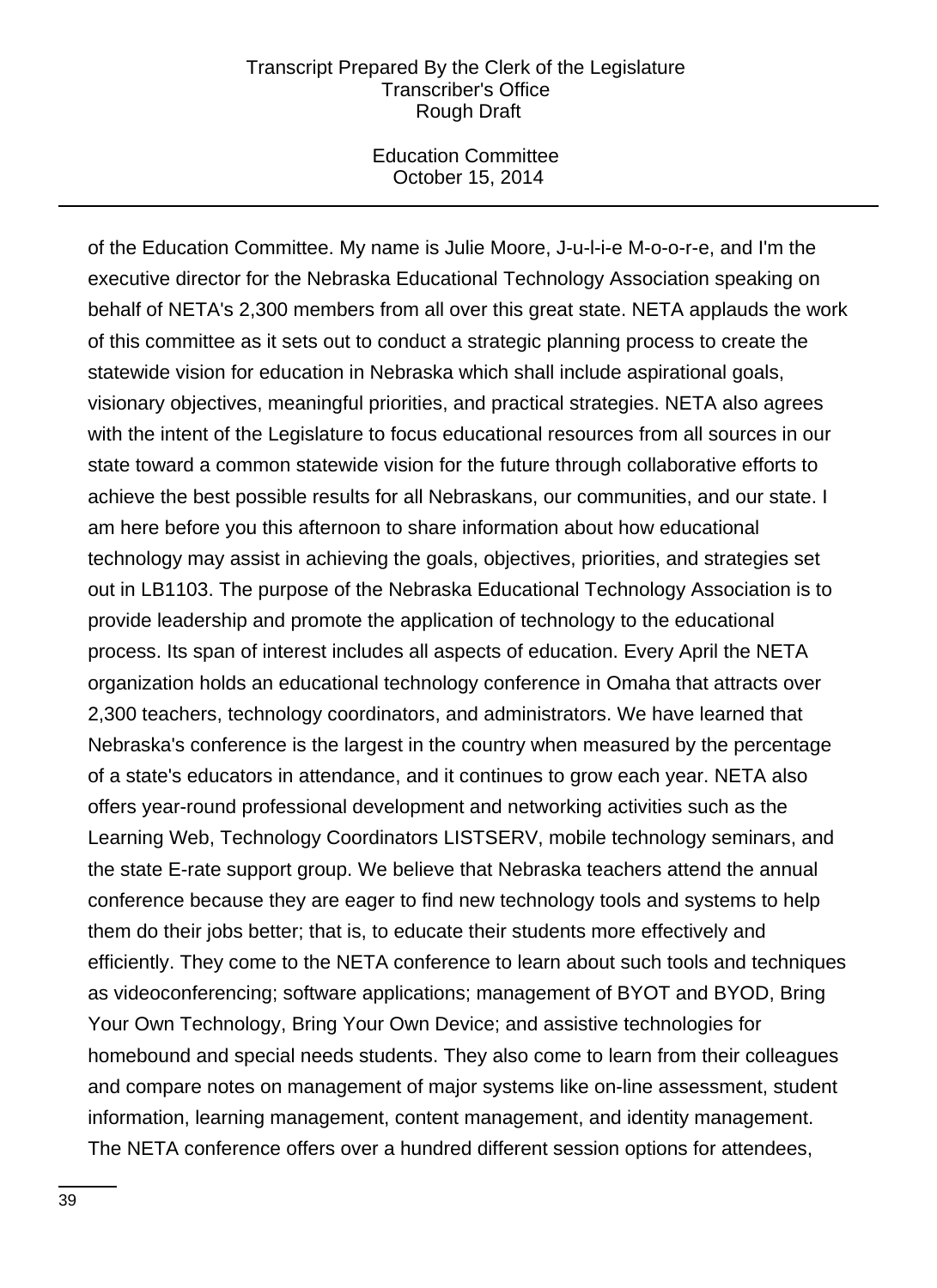Education Committee October 15, 2014

which can be quite overwhelming. I believe that one of the reasons that there are so many different types of technologies to choose from is because Nebraska is a local control state, and there is little guidance or support for schools to make universal or centralized technology decisions and adoptions. While NETA enjoys being a professional development event showcasing hundreds of different technologies, we don't believe that school districts independently adopting hundreds of different technologies is an efficient way to spend public funds. The strategic planning of LB1103 could help with the selection and support of major systems that could be implemented statewide and achieve economies of scale leading to cost savings and greater efficiency. Implementing a handful of key technologies statewide could refocus educators' energies away from deciding which technologies to purchase and toward better implementation of specific technologies that every school can use. NETA recognizes that technology is now involved in almost every aspect of education from researching information from the Internet to using data analytics to determine the best interventions and activities to help students learn. Technology, when methodically researched and properly implemented, has the power to raise graduation rates, increase student achievement, and improve K-12 assessment and college entrance scores. The NETA leadership has carefully examined the components of the BlendEd Initiative, sponsored by the Educational Service Unit Coordinating Council. We believe that this initiative contains the essential elements to transform education for every teacher and learner, if properly funded and reinforced statewide. As an organization offering professional development to Nebraska teachers, we encourage you to carefully consider these technology options to benefit all learners, from early childhood through adulthood. Your leadership, policies, and incentives are greatly needed and deeply appreciated. As members of the Education Committee, I know how challenging it can be to keep pace with everything that's happening in technology. As a gesture from our organization, I would like to invite you all as guests to our technology conference held at the CenturyLink Center in Omaha, April 23-24, 2015. I am sharing, or I have shared with the committee, a copy of our program so you're able to look at the sessions that have been offered last year and what our educators are learning at the conference. I would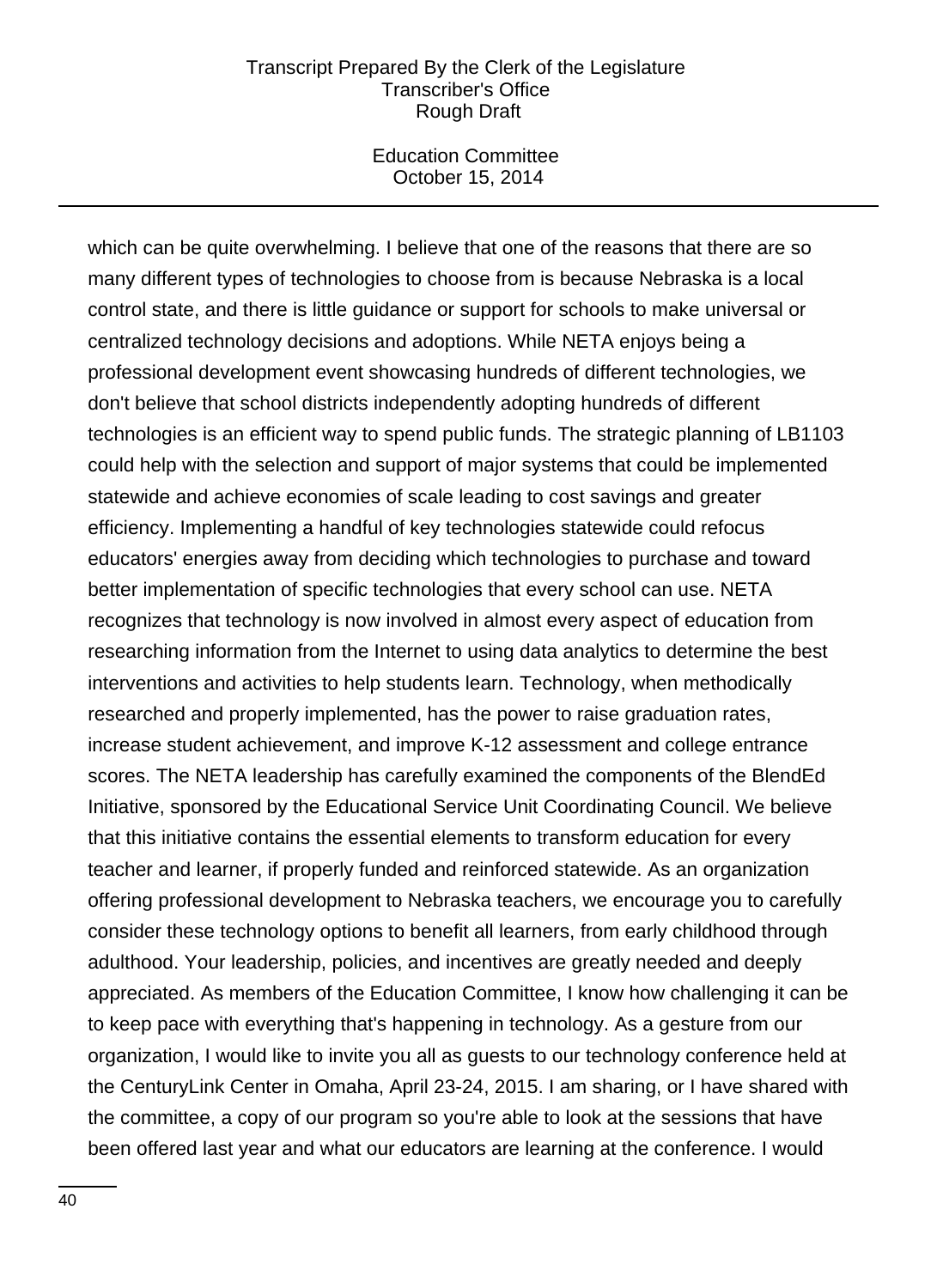Education Committee October 15, 2014

be happy to attempt to answer any questions at this time. Thank you for allowing me to speak. [LB1103]

SENATOR SULLIVAN: Thank you for your testimony, Julie. You mentioned that your association has reviewed the BlendEd Initiative. Are you involved in conversations with them at this point? [LB1103]

JULIE MOORE: No, we are just an infinite nonprofit and have reviewed their goals, and they're set forth exactly as they claimed earlier today, but we have not had any conversations directly with them. [LB1103]

SENATOR SULLIVAN: Do you...in some of the programs...program content that you have at your conferences, do you think it incorporates some of the philosophy of BlendEd? [LB1103]

JULIE MOORE: Yes. We have sessions actually that are specifically dedicated to BlendEd. [LB1103]

SENATOR SULLIVAN: Okay. Thank you. Any other questions? Thank you. Oh, yes, Senator Kolowski. [LB1103]

SENATOR KOLOWSKI: I couldn't pass this up, Julie. Good to see you again. As a 2000 graduate of Millard West, it's awfully good to see you in this position (laughter) having been your high school principal, so I appreciate that very much. And I will peruse this entire document. Thank you very much for sharing it with us. [LB1103]

SENATOR SEILER: In spite of yourself. [LB1103]

SENATOR KOLOWSKI: I know it. (Laughter) [LB1103]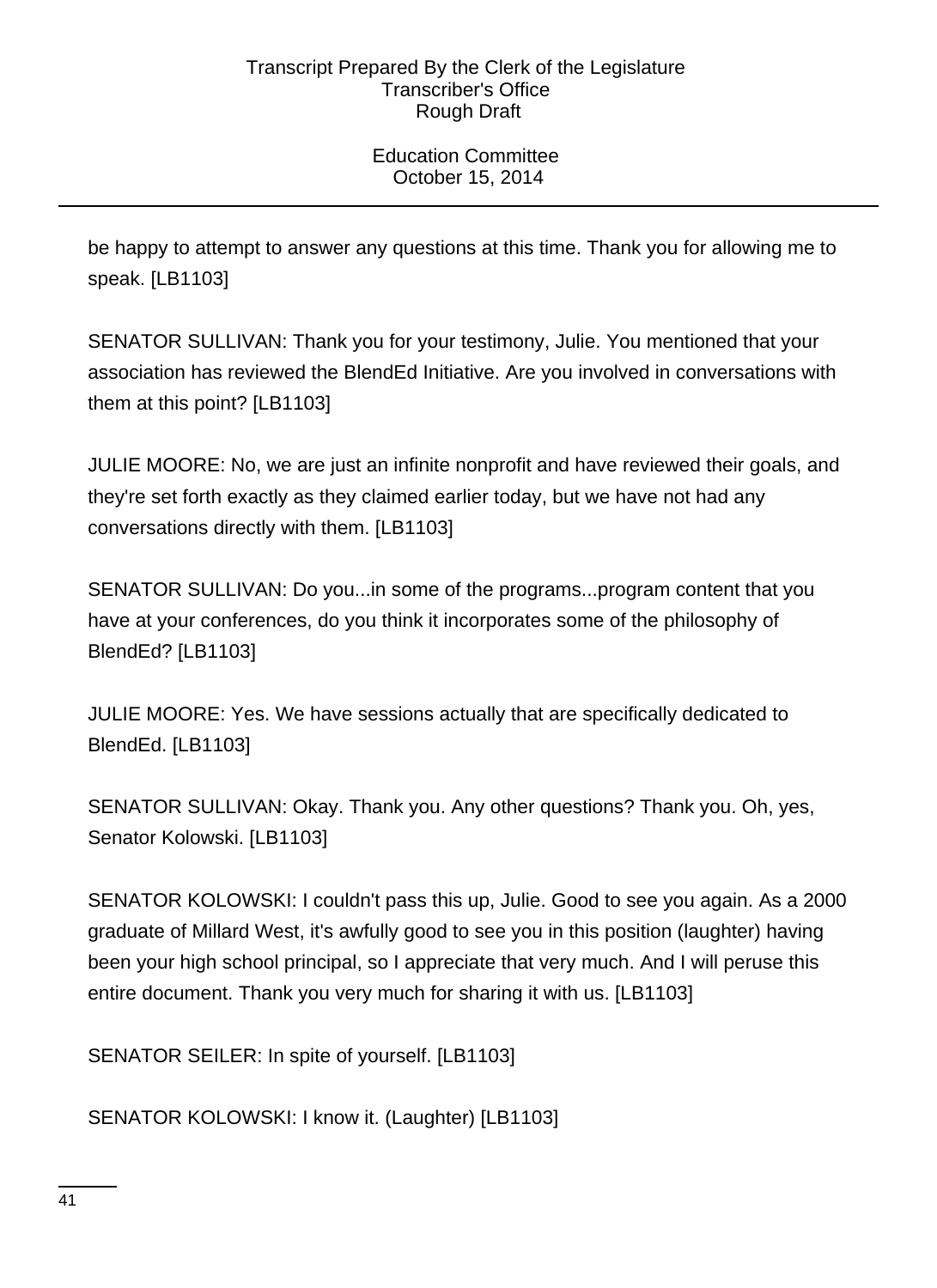Education Committee October 15, 2014

# SENATOR SULLIVAN: Thank you for your testimony. Welcome. [LB1103]

SARAH ANN KOTCHIAN: (Exhibit 9) Thank you. Good afternoon, Madam Chair and members of the Education Committee. My name is Sarah Ann Kotchian, S-a-r-a-h A-n-n K-o-t-c-h-i-a-n, and I appear today on behalf of the Holland Children's Movement, a nonpartisan, not-for-profit organization committed to improving public policies essential to providing opportunities for success for children and families living in poverty. Thank you for allowing me the opportunity to speak before you today. I'd like to bring information to this statewide conversation about the importance of early childhood data collection and sharing, the value of understanding the developmental profile of kindergarten students, and meaningful ways to strengthen connections and target limited resources to the youngest and the most at risk. As you know, efforts have been made in past years and in this past session to address the state's interest and identified need to develop and improve early childhood data collection and sharing. This work is critical to understanding and linking early childhood programs and services between NDE and DHHS. Because of new and increased investments in several early childhood programs, we have even greater opportunities to gather and collect information across multiple programs and agencies. LB992 introduced by Senator Howard this last year was an attempt to follow through on recommendations from the Early Childhood Interagency Coordinating Council to create an early childhood data governing entity. Although the legislation did not advance, Senator Howard has introduced LR588, referred to this committee, to continue to study the issues related to improving early childhood data and we would like to support the work of this interim study however we can. Related to data collection comes the value of understanding the developmental profile of kindergarten students. Last year, we were fortunate enough to have worked with NDE and the Munroe-Meyer Institute to convene a group of interested stakeholders including school district staff, policymakers, advocates, and university faculty to determine interest in exploring the possibilities of a common statewide kindergarten assessment. Based on the information gathered, we recommended two strategies. The first recommendation is a pilot of a voluntary expansion of kindergarten assessment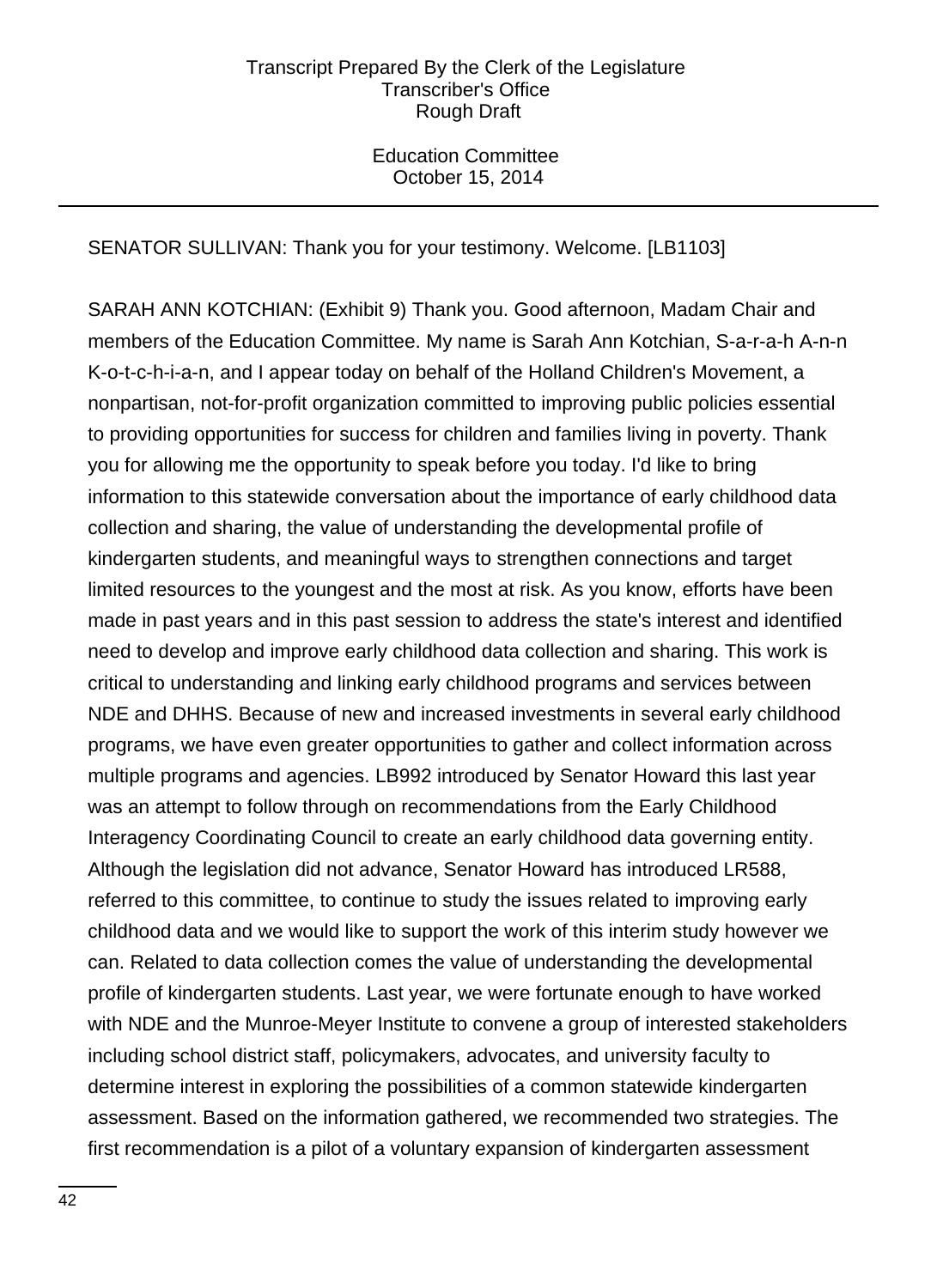Education Committee October 15, 2014

content in a select number of kindergarten classrooms to determine efficacy for program planning. The second is to identify a cadre of school districts willing to partner to review their existing data to determine the profile of children entering kindergarten with different early childhood experiences. I've shared copies of the work products from last year that go into more detail, including a white paper on kindergarten assessment systems and a review of current kindergarten assessments. We would like to thank this committee for its forward thinking and legislative intent to expand high-quality preschool to all children. In doing so, we hope you will continue to bear in mind that children of low-income families who could benefit most from high-quality preschool need a steady and quality place to learn for the full day. Working parents, of which Nebraska has one of the highest percentages nationwide, do not always have to ability nor means to leave work to transport their children from a half-day preschool setting to a different location for the remainder of the workday. In Nebraska, of all families living below the poverty line with children under the age of five, 54 percent are single mothers. Preschool can be incredibly stabilizing for families living in poverty with young children, but it must be full day to be a meaningful and viable option. Finally, we hope this committee will also closely consider the impact of expanding preschool on licensed childcare professionals who will find themselves shifting their business models to specialize in much more costly infant and toddler care. We will need to remain mindful of the supports these providers will need to provide high-quality care for infants and toddlers, a well-known crucial period of brain development, while knowing these same programs will most likely be providing before and after school care as well as summer programming to school-age children. We want to raise awareness of this now so we can work to stay ahead of the changes and remain nimble enough to respond with the same intent to provide high-quality care and education for infants and toddlers that we aim for with older students. If it is the intent of the state Legislature to eliminate or reduce income-based social, cognitive, and achievement gaps among young children at risk, we will need the data to inform both the policy and funding mechanisms to best serve students right from the start. Just like we should not wait until 3rd grade to have a sense of where students are in their educational achievement, we should not wait to tie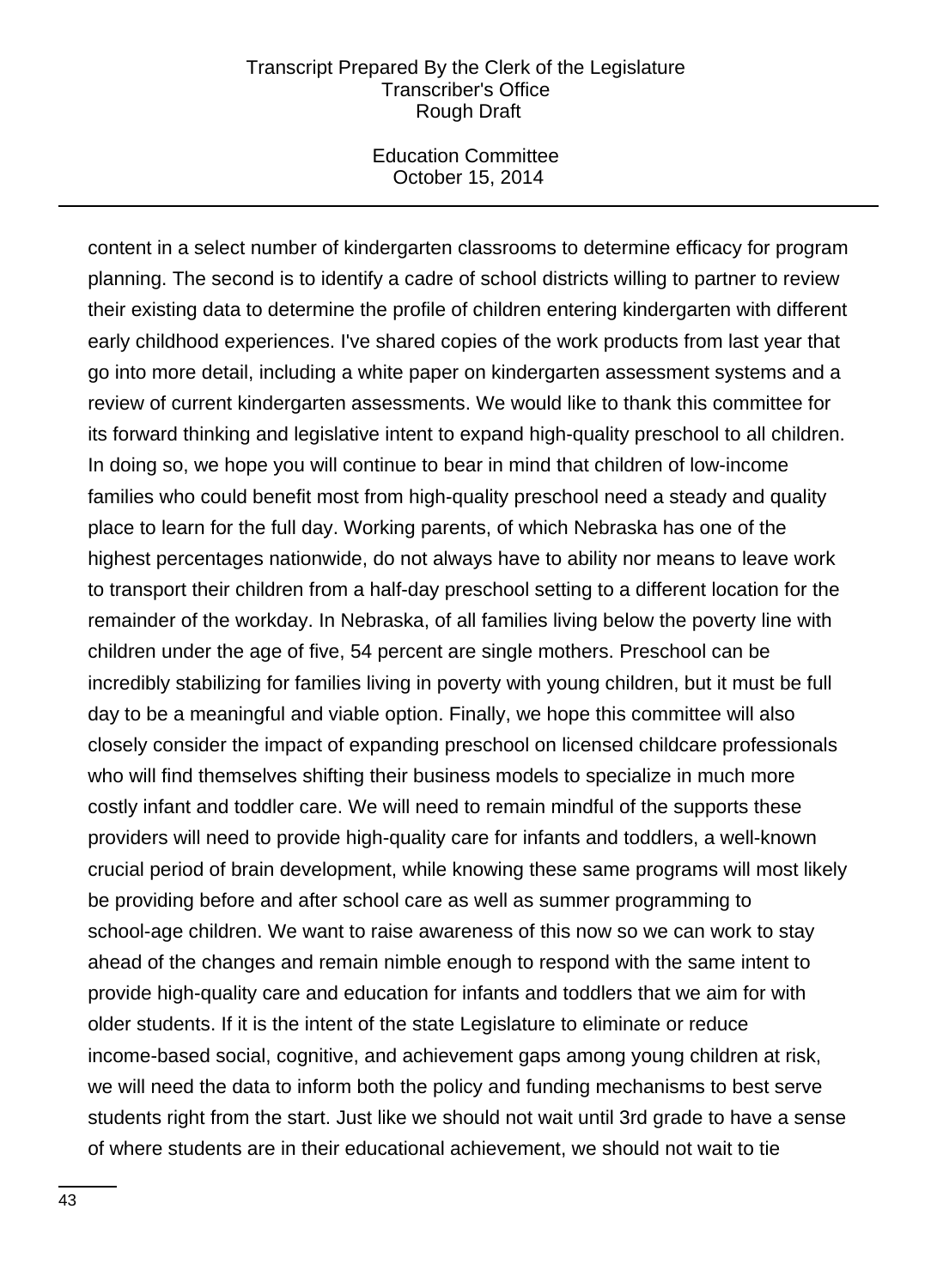Education Committee October 15, 2014

together the multiple programs and supports we are investing in for children and families before 3rd grade. We look forward to supporting these goals however we can. Thank you again for your tireless work on behalf of education in Nebraska. [LB1103]

SENATOR SULLIVAN: Thank you, Sarah. With regard to the data that you think needs to be collected, is it not only an assessment of a child's ability, but is it an assessment of the...what kinds of services are being provided at any time, at any place for the early childhood experience? I wasn't quite sure what... [LB1103]

SARAH ANN KOTCHIAN: So the data system that we talk about would be integrating the data across agencies. So it would be creating data-sharing agreements, for example, between NDE and DHHS. Even within DHHS, we need to improve data collection on what are we...what and how are we serving the early childhood years, integrating education data with child welfare, for example. In the child welfare system, the majority of children...this is...the majority of children are there for neglect. The majority of children are birth to five. And the majority of them return home. In some recent information I just got from Through the Eyes of the Child and the Supreme Court, which kind of struck me as we, you know, those...if we're talking about most at-risk students in this population, what are they getting before they have access to the public school system? We're not integrating and answering those questions so that we can utilize our limited resources to the best of our availability. [LB1103]

SENATOR SULLIVAN: Okay. Thank you. Any other questions? Thank you for your testimony. [LB1103]

SARAH ANN KOTCHIAN: Thank you very much. [LB1103]

SENATOR SULLIVAN: Welcome. [LB1103]

NOLAN BEYER: (Exhibit 10) Good afternoon. My name is Nolan Beyer, N-o-l-a-n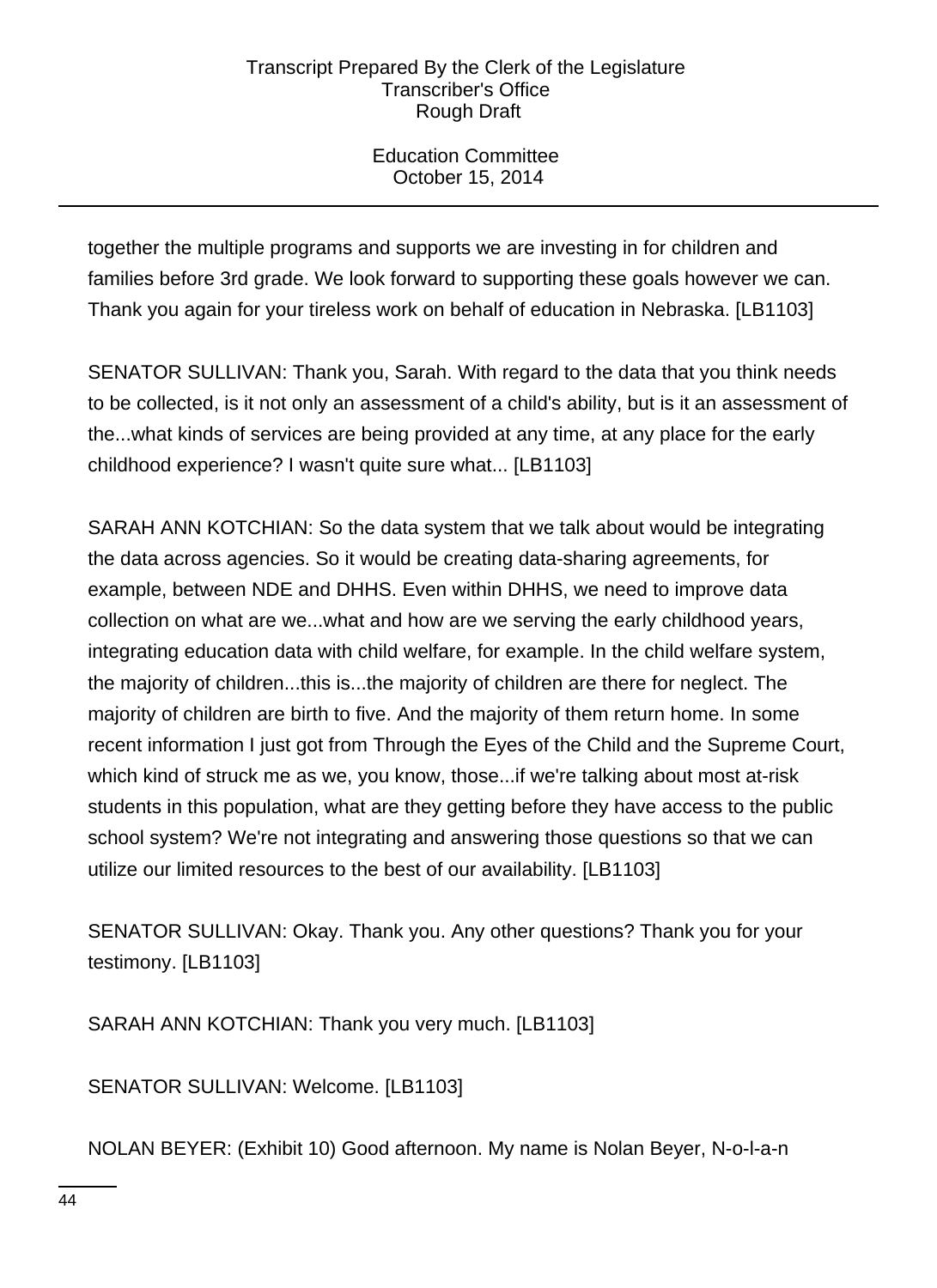Education Committee October 15, 2014

B-e-y-e-r, and I'm with Millard Public Schools in Omaha. I appreciate the opportunity to visit with you today about a vision for education in Nebraska. We believe the following proposal is a way to enhance educational opportunities for all students throughout the state addressing rigor, accountability, relevance in all of our schools statewide. We are proposing a second tier, tier II, to the education model in the state of Nebraska focusing on building career and college-ready students. This plan would come outside of TEEOSA and would be available to all school districts receiving equalization aid or not. This proposal brings K-12 education, higher education, business communities, and philanthropic groups together to pursue best educational programming, whether it be career, college readiness, or both. The proposal would work as follows. In the area of career readiness, career readiness programs are oftentimes referred to as career academies. Working in conjunction with businesses and chambers of commerce, schools districts identify career readiness programs that help support the local or state economy by helping students earn a license, credential, or near licensure status while taking courses that meet high school graduation requirements. The district would be provided state support to help offset the cost of those students earning the credential. The financial incentive to change programs drives districts to implement career programs that ultimately help students penetrate the achievement ceiling. Too often, students who are not college bound check out of high school because the relevancy of schooling is not in line with preparing for a career. "Incentifying" a district to add programs that prepare students for specific careers while also recognizing that those programs must have a credentialing component raises the quality of education for students who are choosing a career path. School districts would only receive incentive for students who successfully complete the program, meaning they would earn a credential, a license, or a near licensure status. Career programs cost more than basic education programs because of teacher licensure requirements, internship transportation, equipment, and curricular materials. In the area of college readiness, students who choose to attend college upon graduation of their high school experience also have the opportunity to participate in an educational program that increases the rigor and helps them penetrate the achievement ceiling. A school district may select to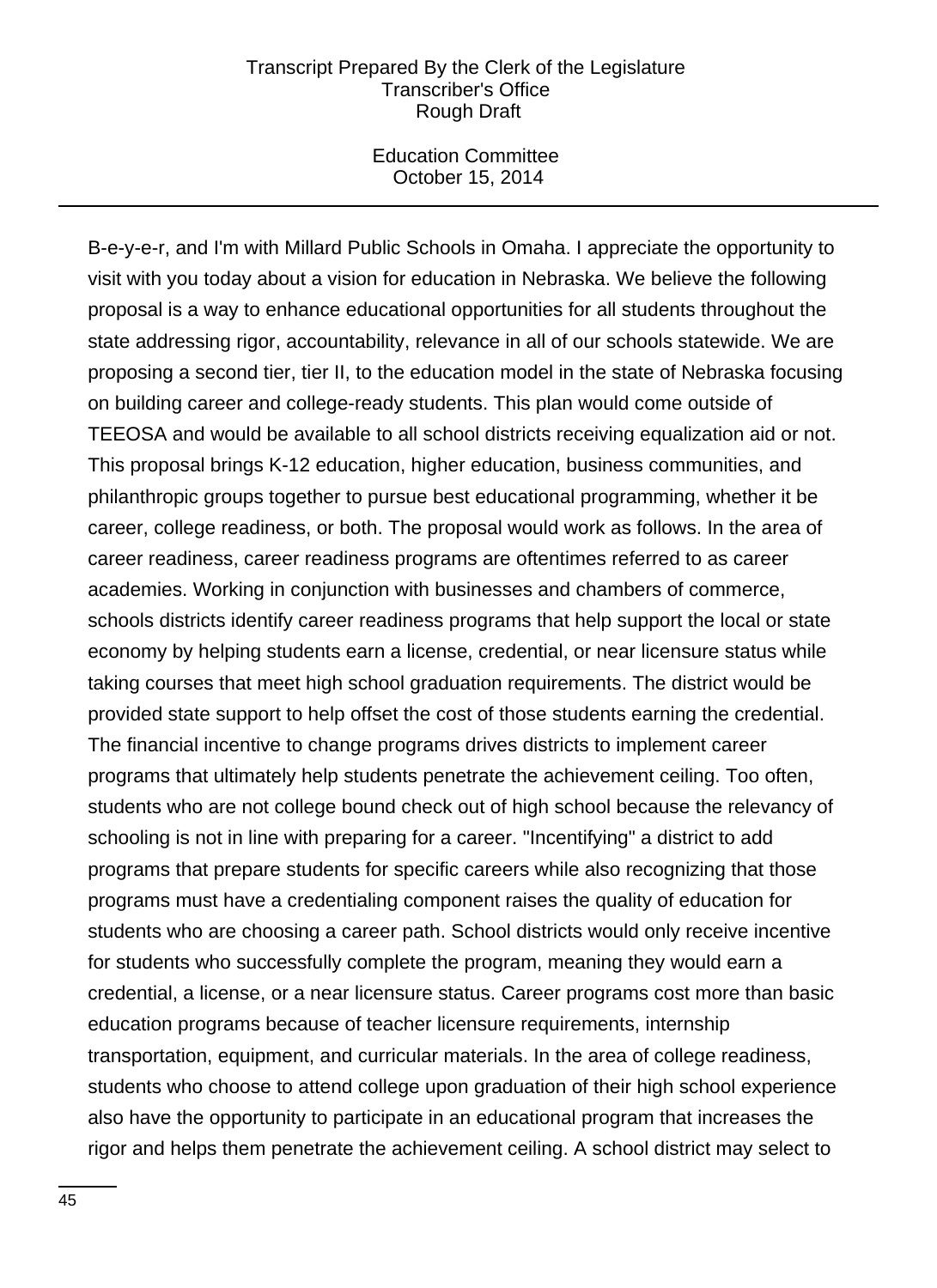Education Committee October 15, 2014

grow dual enrollment or AP programs or those that would be equivalent. Public schools would articulate courses with a community college, college, or a university. These are commonly referred to as dual enrollment courses. Students participate in these courses and earn a transferable grade, a grade C or better, would be counted in the tier II model. Public schools who choose to offer AP courses or the equivalent would also have a chance to meet the incentive standards. Students would select an AP course and complete the AP exam at the conclusion of the course. Students who earn a grade of three or higher on the AP exam, a "transcriptable" credit, would be counted in the tier II model. Dual enrollment programs and AP programs cost more than basic educational programs. Teachers are required to hold advanced degrees with a minimum of 18 hours in the subject area. This advanced education equals a higher salary. College textbooks are more expensive and change over much more frequently. Professional development such as the AP Institutes and specialized equipment all add additional costs. Key to this vision is accountability in the form of an external control. Career programs require a licensing or credentialing agency such as the community college. College preparedness programs require articulated courses, transferable grades, and advanced teacher degrees. Programs such as AP require performance on the exam as measured by the College Board. I want to thank the committee for your time today. Happy to answer any questions. [LB1103]

SENATOR SULLIVAN: Thank you, Nolan. You mention in your remarks that this would be sort of a partnership with business and chamber of commerce. What role, if any, do you think that community has in helping support, particularly with respect to funding of these programs? [LB1103]

NOLAN BEYER: Yeah, absolutely. I see them certainly playing a role in identifying, for example, in the development of the career academies, what academies would need to be developed to enhance and support the local and statewide economy. We certainly do not feel as if the state should fund these programs entirely. We think it should be a partnership with the state, the local school districts, and the community, especially in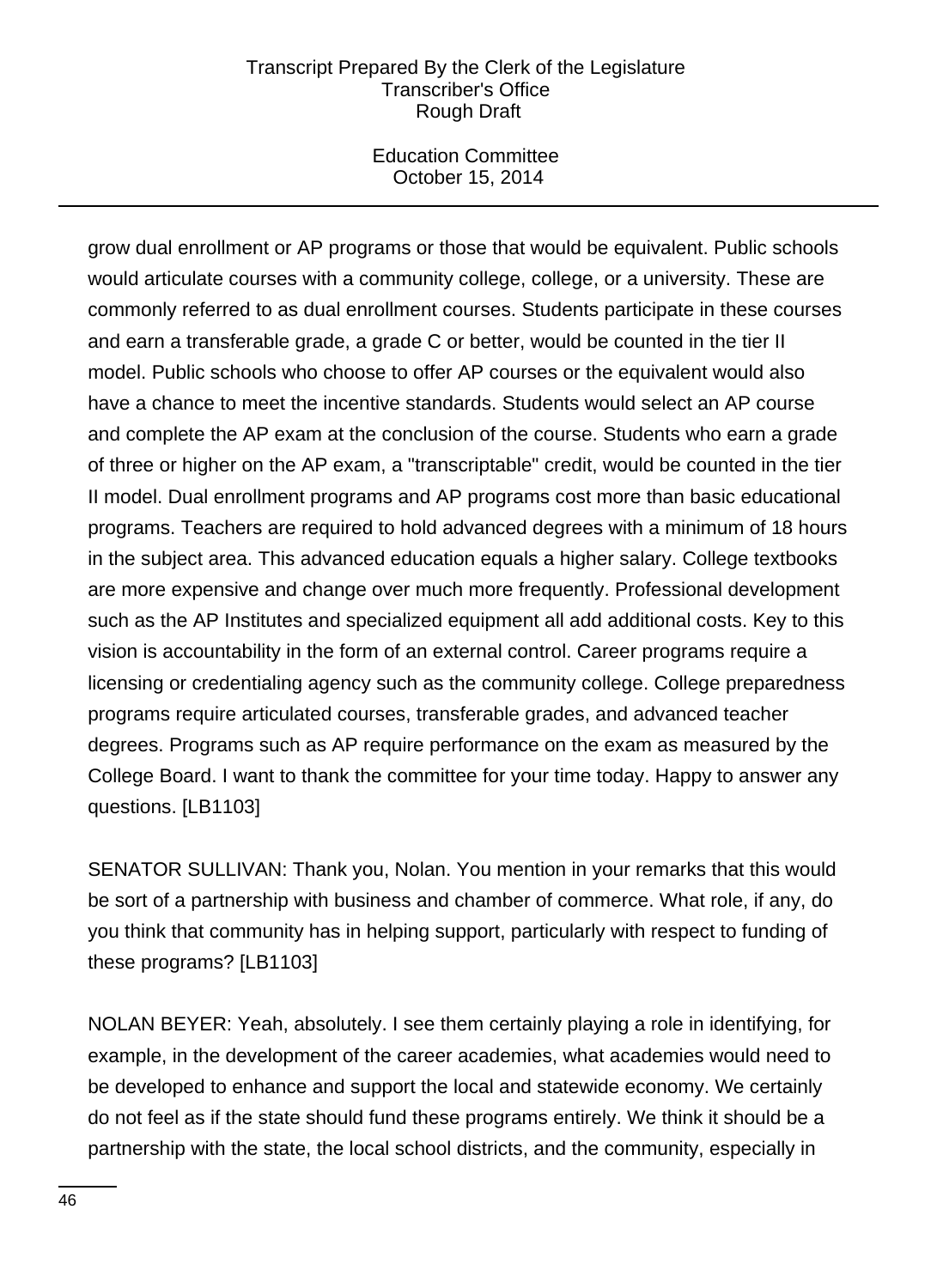Education Committee October 15, 2014

start-up cost. In our area, some others talked about jobs that might be available, but we know that we have over 50 unfilled welding jobs in the city of Omaha. And our community or our chamber is asking school districts to, please, train welders. We could use them. The same in coding. And we're working with them to potentially help on start-up costs. So we think everybody has some responsibility in developing these programs. [LB1103]

SENATOR SULLIVAN: Thank you. Senator Davis. [LB1103]

SENATOR DAVIS: I think this is a very interesting idea, as you know. But do you have any idea to implement it what the actual dollar amount is going to be? I mean, have you done any kind of preliminary study across the state? [LB1103]

NOLAN BEYER: Yeah. That's the thousand dollar question. And it's more than a thousand dollars, I promise you. (Laughter) [LB1103]

SENATOR DAVIS: If it's a thousand dollars, we can fund it. [LB1103]

NOLAN BEYER: Then you can do it. Sign up right now. It's difficult because we do not have all the data throughout the state to go look, last year and the year before, how many licensures were given, how many credentials, how many AP courses, and those types of things. We initially looked at this and tried to back into it with the idea that \$25 million could be towards this program. And then it would...we would back into it with the idea of just what percent of aid that would be. Those that we've talked to, and we've talked to many statewide--large schools, small schools, rural, and urban areas--I think our biggest interest would be to get the incentive in place and prove that it is effective and is a true measure and then try to grow it initially in the funding as time would go on. [LB1103]

SENATOR DAVIS: Thank you. And then I want to ask you a clarification question.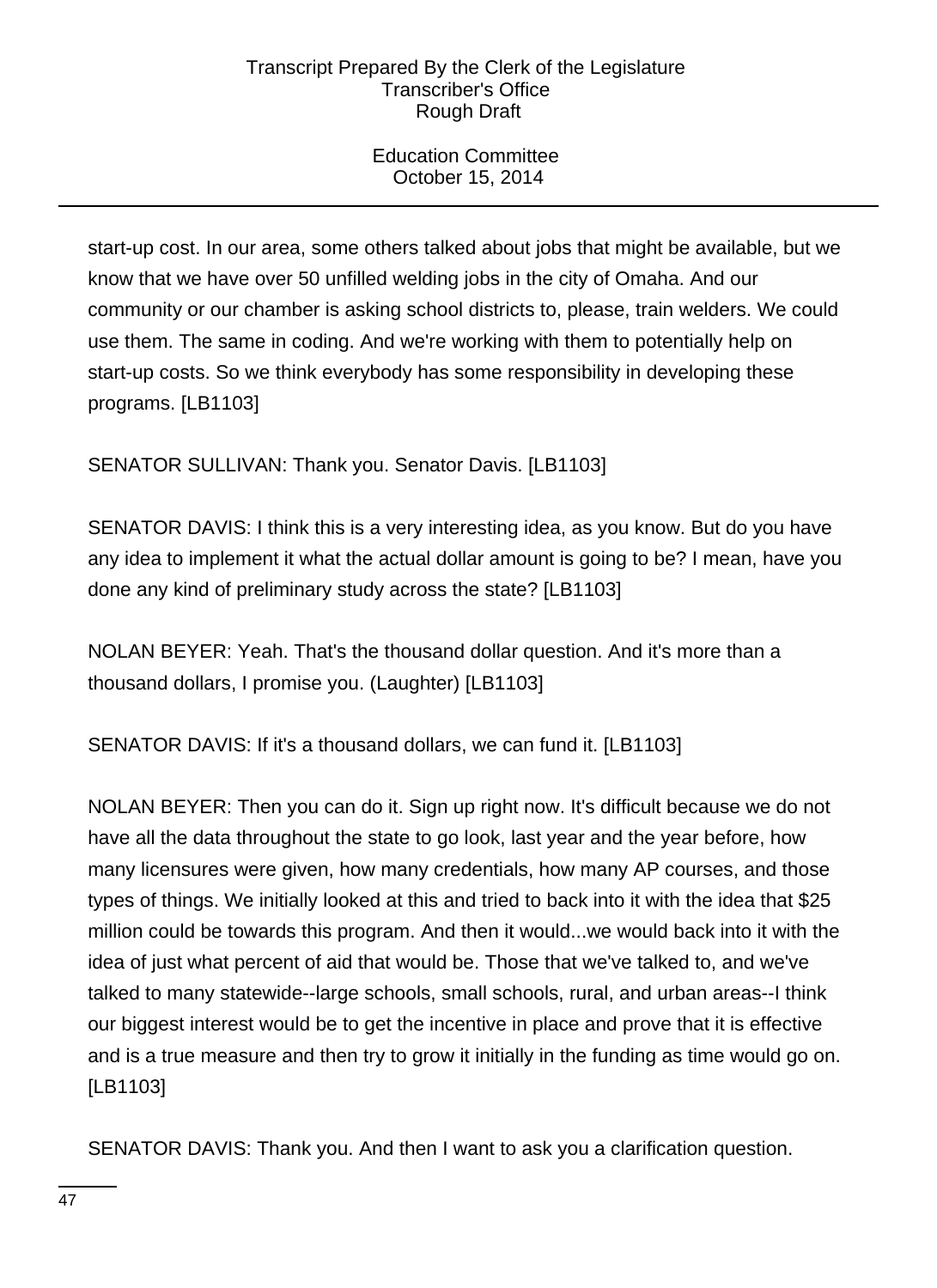Education Committee October 15, 2014

When you gave your testimony, you said 50 welding jobs in the city of Omaha. I'm thinking you must have meant 500 or... [LB1103]

NOLAN BEYER: They told us 50. [LB1103]

SENATOR DAVIS: Only 50? [LB1103]

NOLAN BEYER: Um-hum. [LB1103]

SENATOR DAVIS: In Kearney, when I was in Kearney a few weeks ago, they had I think 250 welding jobs. [LB1103]

NOLAN BEYER: Yeah. That's interesting because as we visit with the people in Kearney and Grand Island, we think they have a wonderful model about the community playing a part in the relationship in educating their children. And we visited lots of times with them. [LB1103]

SENATOR DAVIS: Thank you. [LB1103]

SENATOR SULLIVAN: In identifying a particular career track or courses that prepare for a different career, I struggle with the idea that certainly we want all children in our public schools to take courses that prepare them to be college and career ready. [LB1103]

NOLAN BEYER: Absolutely. [LB1103]

SENATOR SULLIVAN: So there shouldn't just be subset over here that puts them on a track for college and career ready. All the courses that they take should be preparing them for that, shouldn't it? [LB1103]

NOLAN BEYER: Absolutely, but I think at some point there's an area of specialties that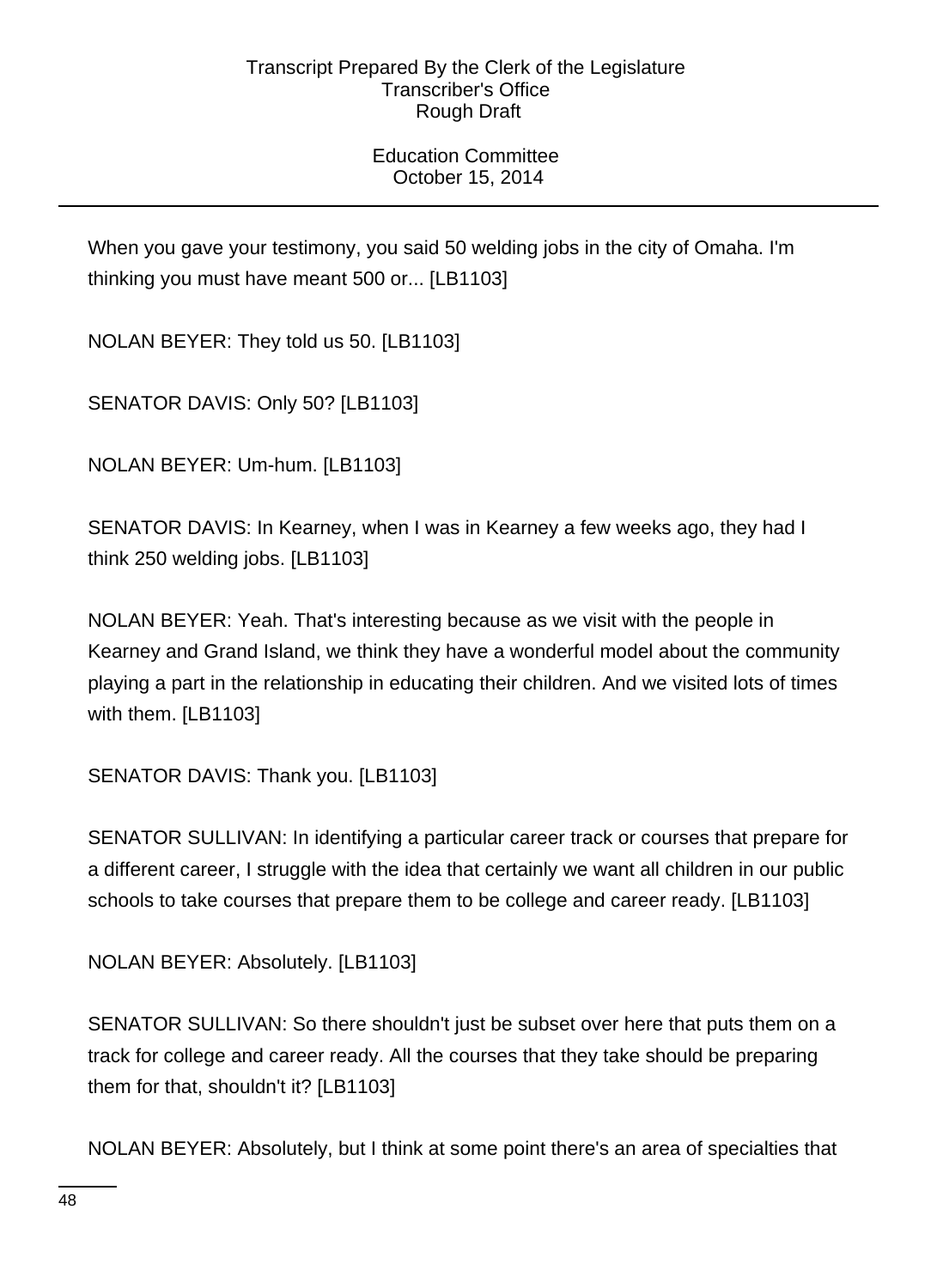Education Committee October 15, 2014

they begin to take some of their elective courses in. And a large piece hidden in here is the relevancy. Many students that we see in our high schools at least, once they determine they're not a college-bound student, school becomes less relevant to them. If we were able to put the career piece to them that high school, four years, especially the senior year I think would look much different and would be...have much more rigor and relevance to it. [LB1103]

SENATOR SULLIVAN: Okay, thank you. Senator Kolowski. [LB1103]

SENATOR KOLOWSKI: Thank you, ma'am. Nolan, the important concept here with TEEOSA is that this is not talking about TEEOSA. We're talking about a separate category of money, separate way of funding and dealing with the question of rigor above and beyond a high school...above and beyond a school district doing the certification or the grading or anything else. And that becomes extremely crucial when we're identifying this because, am I correct, this is totally separate from TEEOSA? [LB1103]

NOLAN BEYER: Yeah. Yes, Senator. It would have to be outside of TEEOSA. TEEOSA obviously serves a very wonderful and needed purpose. It's a demographic model, how many students are sitting in the seats. Within it, we're not able to identify accountability or performance or rigor. This would be something that we believe would take the education in the state of Nebraska, because it's available to all schools, to that next level. [LB1103]

SENATOR SULLIVAN: Senator Scheer. [LB1103]

SENATOR SCHEER: In relation to the separate funding, were your thoughts based on the reimbursement on a per-student basis? Or what were your...when you were talking about backing into it, how were you utilizing the numbers to back into whatever number you were backing into? [LB1103]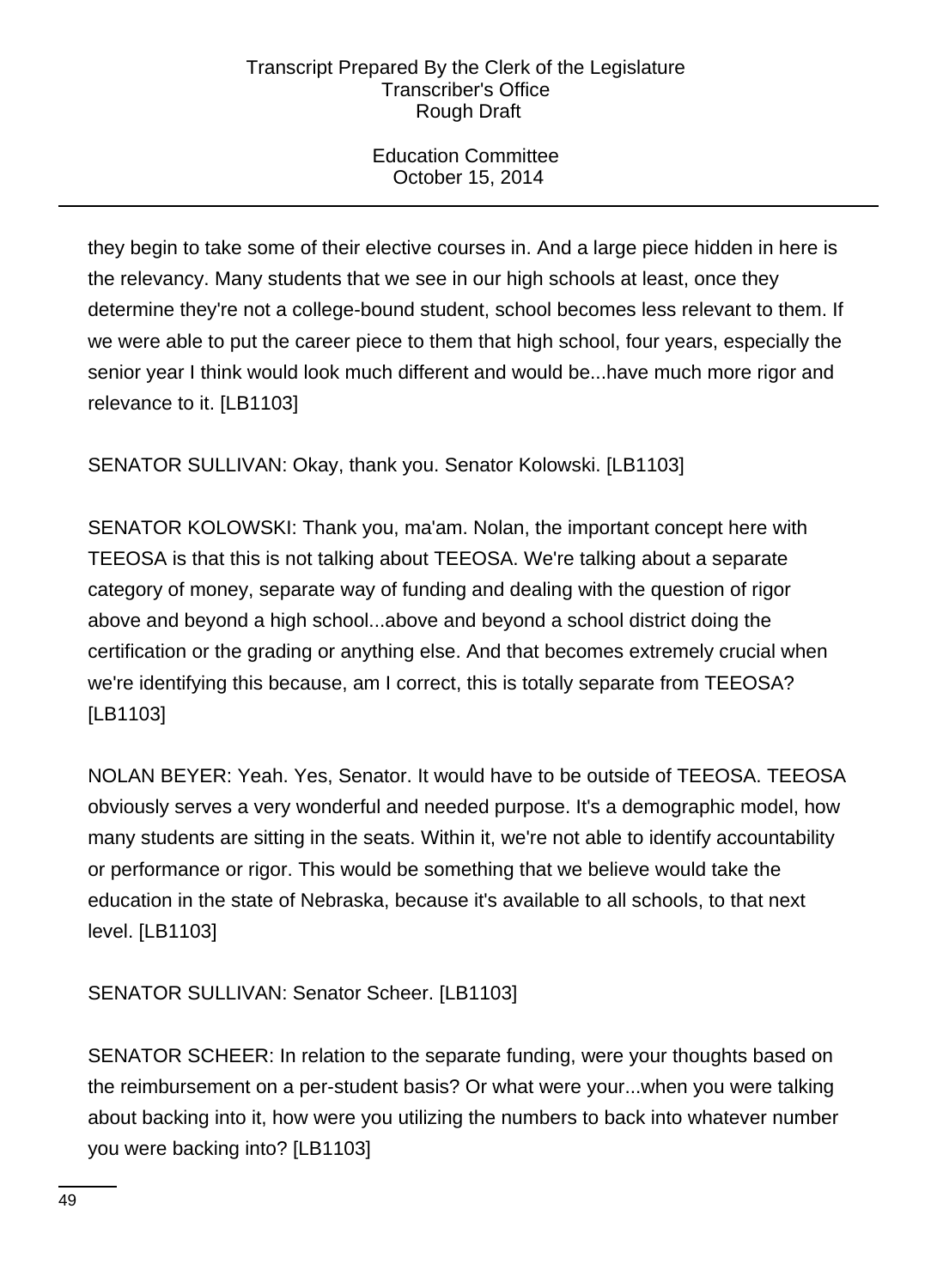Education Committee October 15, 2014

NOLAN BEYER: Yeah, yeah. [LB1103]

SENATOR SCHEER: Because that's sort of sounds like TEEOSA to me when you back into a number. [LB1103]

NOLAN BEYER: Yeah, it does but for different purposes. The big piece here would be, for example, only those students in the career path that would earn a licensure, near licensure, or some type of credential would be eligible for the incentive. In the AP course, it wouldn't be all students that take the AP course. It would be those that take the course plus the exam and score on it three or higher. And then in the dual enrollment courses, it would be a C or higher and it would have to be able to transfer to a community college or college. So not all students sitting in the classroom would receive the credit. It would "incentify" districts to look strongly at their programs and what is effective. If we have 20 students taking an AP biology class and 16 of them don't meet the criteria of a three or higher, it forces us as a district to look at that course, to look at the instruction, to look at the curriculum path that led to it because obviously it would need some work. [LB1103]

SENATOR SCHEER: But more specifically, are you thinking then you have a pot, whatever it might be, \$1 or \$1 million... [LB1103]

NOLAN BEYER: Sure. [LB1103]

SENATOR SCHEER: ...and the number of students that reach that category, if it's 1,312 statewide, or 13,212, you're dividing it by that pool so each student's performance equals the same incentive to every district? Is that...? [LB1103]

NOLAN BEYER: Yes. [LB1103]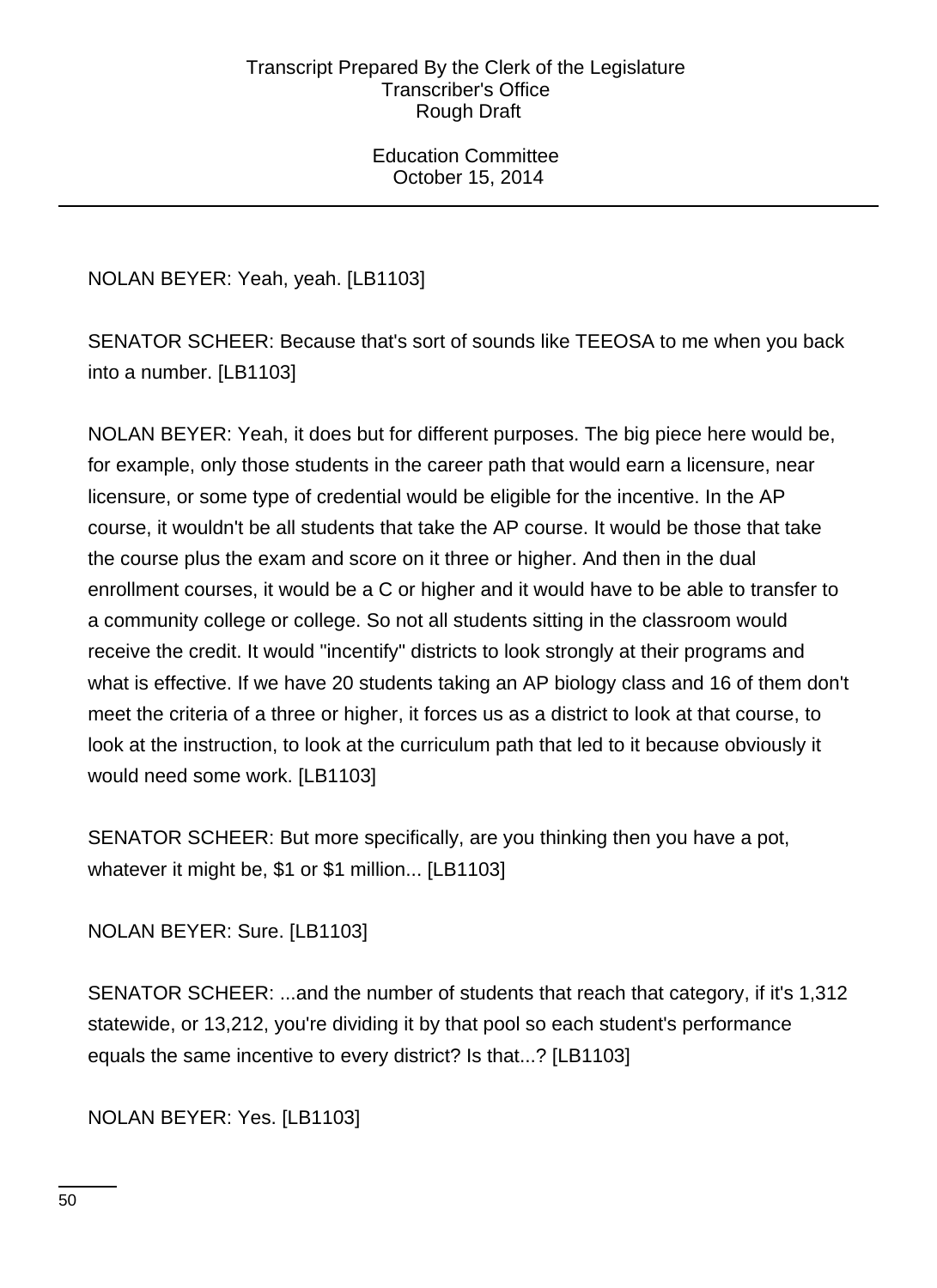Education Committee October 15, 2014

SENATOR SCHEER: I'm not trying to put words in your mouth; I'm just wanting to make sure I understand what you're... [LB1103]

NOLAN BEYER: Yep, yeah. Those that reach the level of "incentifying" would be equal. One point, for example, a student in Millard would be the same as a student in Hyannis or elsewhere, absolutely. [LB1103]

SENATOR SCHEER: Okay. Thank you. [LB1103]

SENATOR SULLIVAN: Thank you for your testimony. [LB1103]

NOLAN BEYER: Thank you. [LB1103]

SENATOR SULLIVAN: Welcome. [LB1103]

LINDA RICHARDS: (Exhibit 11) Good afternoon. Chairwoman Sullivan and members of the Education Committee, my name is Linda Richards, L-i-n-d-a R-i-c-h-a-r-d-s, and I am honored to serve as board of education president for Ralston Public Schools. I appreciate the opportunity to appear before you today to speak on behalf of the students and staff in Ralston but also all education stakeholders in the great state of Nebraska. First and foremost, I want to thank you for your commitment and your leadership in supporting and improving education for all students across Nebraska. As a school district, we have spent considerable time reviewing and reflecting on the goals and objectives published in your press release on September 24, 2014. The goals and objectives you have identified are, without question, important initiatives that will support continued growth and opportunities for students. Programs such as early childhood education, college and career readiness, positive, safe, and successful learning environments, and improved student achievement are essential for all Nebraska schools. The unanswered question, though, is, what vehicle, program, or process will be used by schools to identify, implement, and evaluate these programs across our state?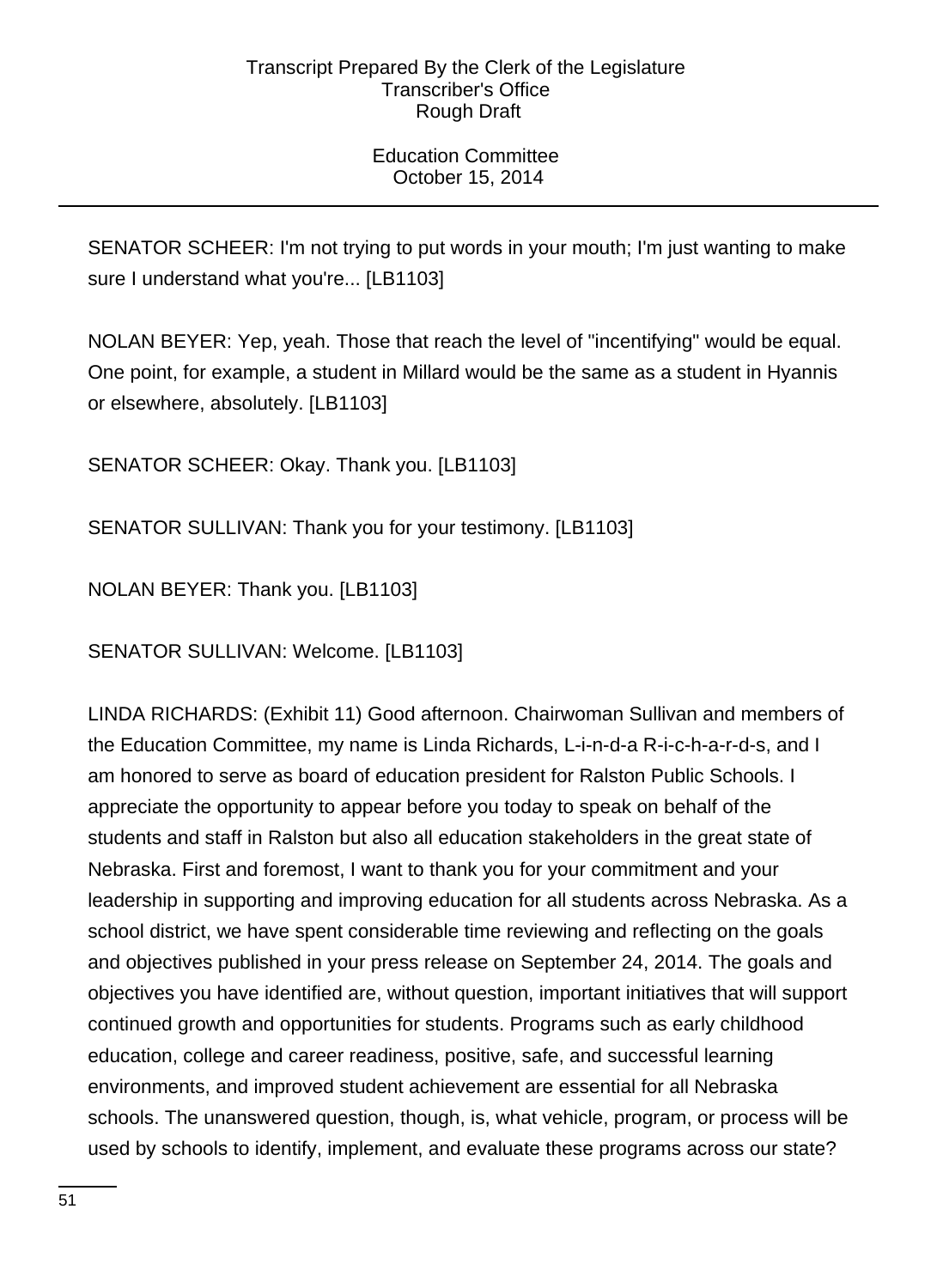Education Committee October 15, 2014

In my opinion, I believe that the answer to this question is both clear and already in place in many of our schools. Over the last several years, many Nebraska school districts have made the commitment to move to district accreditation through AdvancED. Currently, the Nebraska Department of Education employs several experts in district accreditation through AdvancED and the continuous school improvement process. We believe using a high-quality, continuous school improvement process, most notably the AdvancED process, will provide the perfect solution for the implementation and evaluation of the goals and objectives that you have identified. But throughout history, schools across the country have searched for that new program or silver bullet to address the achievement gap and make progress towards improved student learning. The good news is that research is clear about the essential elements that make up a quality school. In David Kirp's book, the Improbable Scholars, Dr. Kirp discusses a reality that all great educators already know: There are no quick fixes to the problems facing public education. Long-term success is only possible if we commit to some core principles. What core principles do effective school systems have in common? They put the needs of students, not the preferences of the staff, at the center of decision making. They start early by investing in quality preschool. They rely on rigorous, consistent, and integrated curriculum. They make extensive use of data to diagnose problems and pinpoint what's required to solve them. They build a culture that combines high expectations with respect and a we-can-do emphasis on the positive. They have stability and avoid political drama--most of the time. (Laughter) They are continuously improving, planning, and doing and reviewing, turning a system of schools into a school system. Now as you can see, the core principles outlined by Dr. Kirp do not identify the programs or initiatives to implement. Instead, they suggest the areas we as schools and districts need to spend our time and energy. Identifying the exact programs and interventions for each school in Nebraska relates back to the Nebraska vision and the foundation for quality education Nebraskans have always enjoyed--local control. So you may ask, how does this all tie together? The answer, we believe, is to use a high-quality school improvement process, specifically AdvancED accreditation model, as our guide. The AdvancED model has clear quality indicators designed to help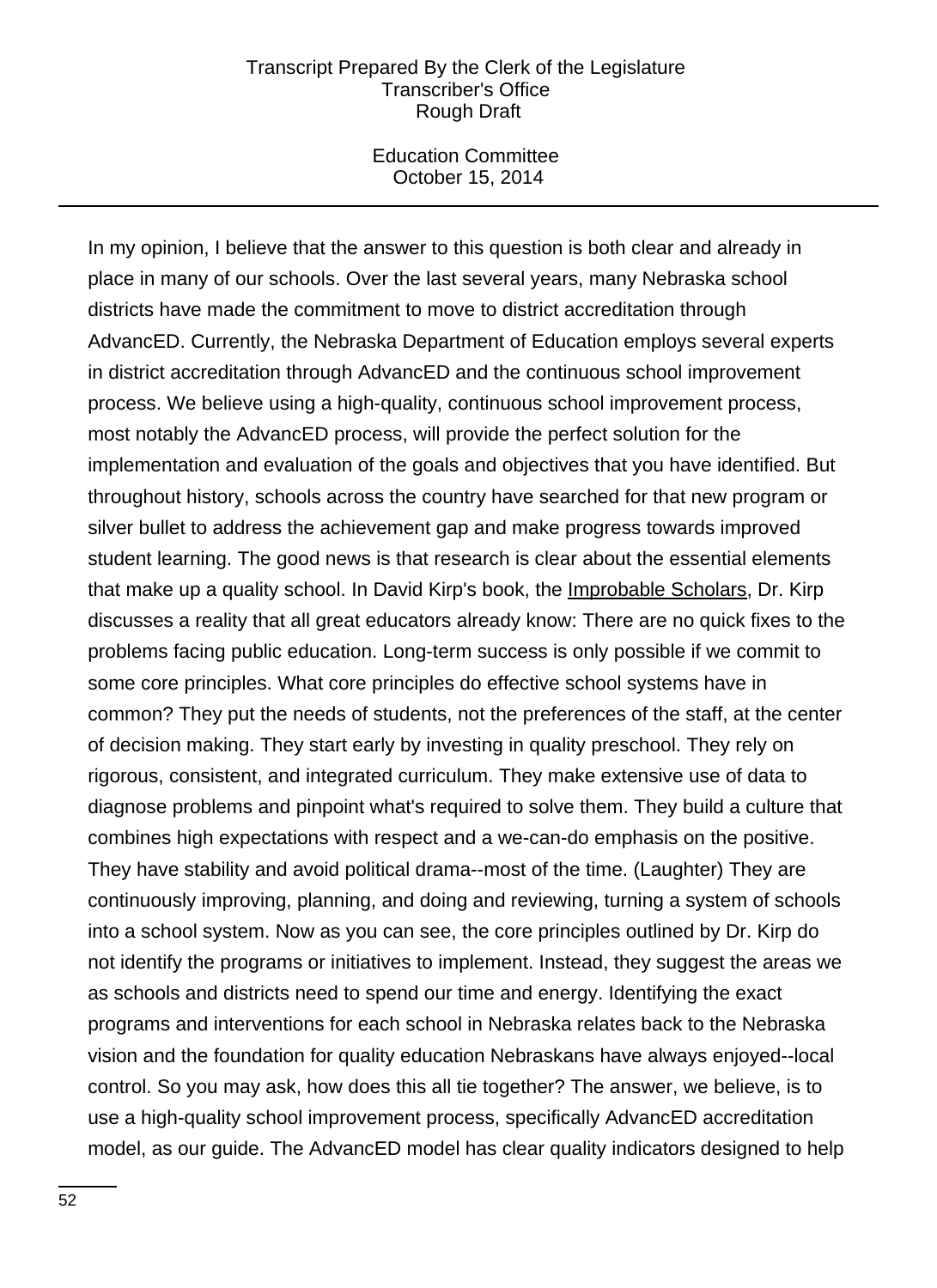Education Committee October 15, 2014

schools not only identify strengths, but also opportunities for improvement. AdvancED focuses on continuous improvement while allowing Nebraska schools to identify the needs of our community within the Nebraska vision. The AdvancED model is research-based, it's rigorous, and most of all it provides a quality framework to address the unique needs of schools across Nebraska. Now, on page 9 of the packet that I've handed out to you, we have taken the liberty...it begins on page 9. We've taken the liberty to take the goals and the objectives that the committee has put together. And we have aligned them to the AdvancED indicators and performance areas to help the committee see that there is great alignment in the work that you've done with the mission and vision here in LB1103. And so as you peruse through the document, you'll see that we have provided you with that information to help you see how these correlate with one another. In closing, I want to thank all of you again for your leadership and for the commitment to the students of Nebraska. It is no surprise to me that a powerful solution designed to achieve your proposed vision, goals, and objective already exists amongst many of our Nebraska schools. As leaders, we sometimes find the solution to a problem is right before us. Professionals, quality school improvement is the answer to developing strategic, community-focused school systems. Please know that the Ralston Public Schools stands ready and willing to do our part in helping support you along the way in this visioning process and any other initiative that you have that has students as the focus. I want to thank you for your time and I'd be happy to answer any questions if you have any. [LB1103]

SENATOR SULLIVAN: Thank you, Linda. [LB1103]

LINDA RICHARDS: You're welcome. [LB1103]

SENATOR SULLIVAN: So Ralston Public Schools has gone through the AdvancED model. [LB1103]

LINDA RICHARDS: That's correct. [LB1103]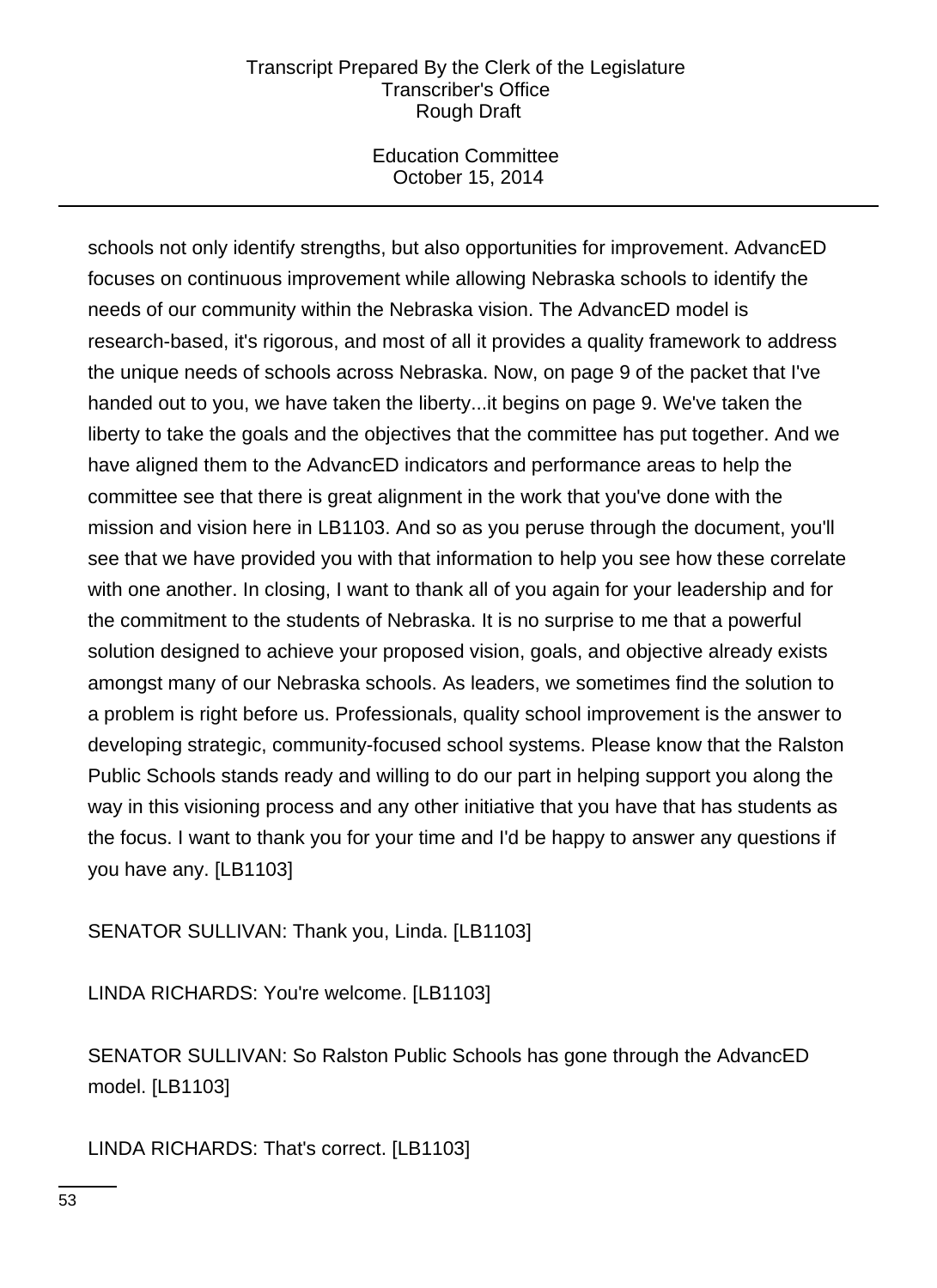Education Committee October 15, 2014

SENATOR SULLIVAN: Do you have any idea how many other school districts have gone through this? [LB1103]

LINDA RICHARDS: Inside your packet we do have on page...let's see, I'll find it quickly. There are 29 percent of the districts in the state of Nebraska that are currently. It's on page 6, Senators, background information. There are 29 percent of all school districts in Nebraska that have earned district-level accreditation with AdvancED. There are 20 million students in 70 different countries across the world that AdvancED is used for accreditation. [LB1103]

SENATOR SULLIVAN: So this is simply, and I know it looks like the Commissioner is following you so he can maybe provide some more... [LB1103]

LINDA RICHARDS: He has all the rest of the answers. (Laughter) [LB1103]

SENATOR SULLIVAN: But this is simply a choice that a district makes to go through this accreditation process. [LB1103]

LINDA RICHARDS: It is. We're all required to be accredited in some way, shape, or form. Years ago, we went through then a different accreditation process. We ascertained that we wanted something that was a little bit more rigorous, was a little bit more...had a higher level of expectation, quite honestly. We started at the building level, Senator, and went building by building with the accreditation. And then we moved just recently to a districtwide accreditation, which is a little bit more intensive and more involved. But we felt that it would help our buildings, we only have...we have six elementaries, one middle, and one high school. It would help us align together. Instead of having that set of goals by building, that there would be more of a district emphasis and focus that way. [LB1103]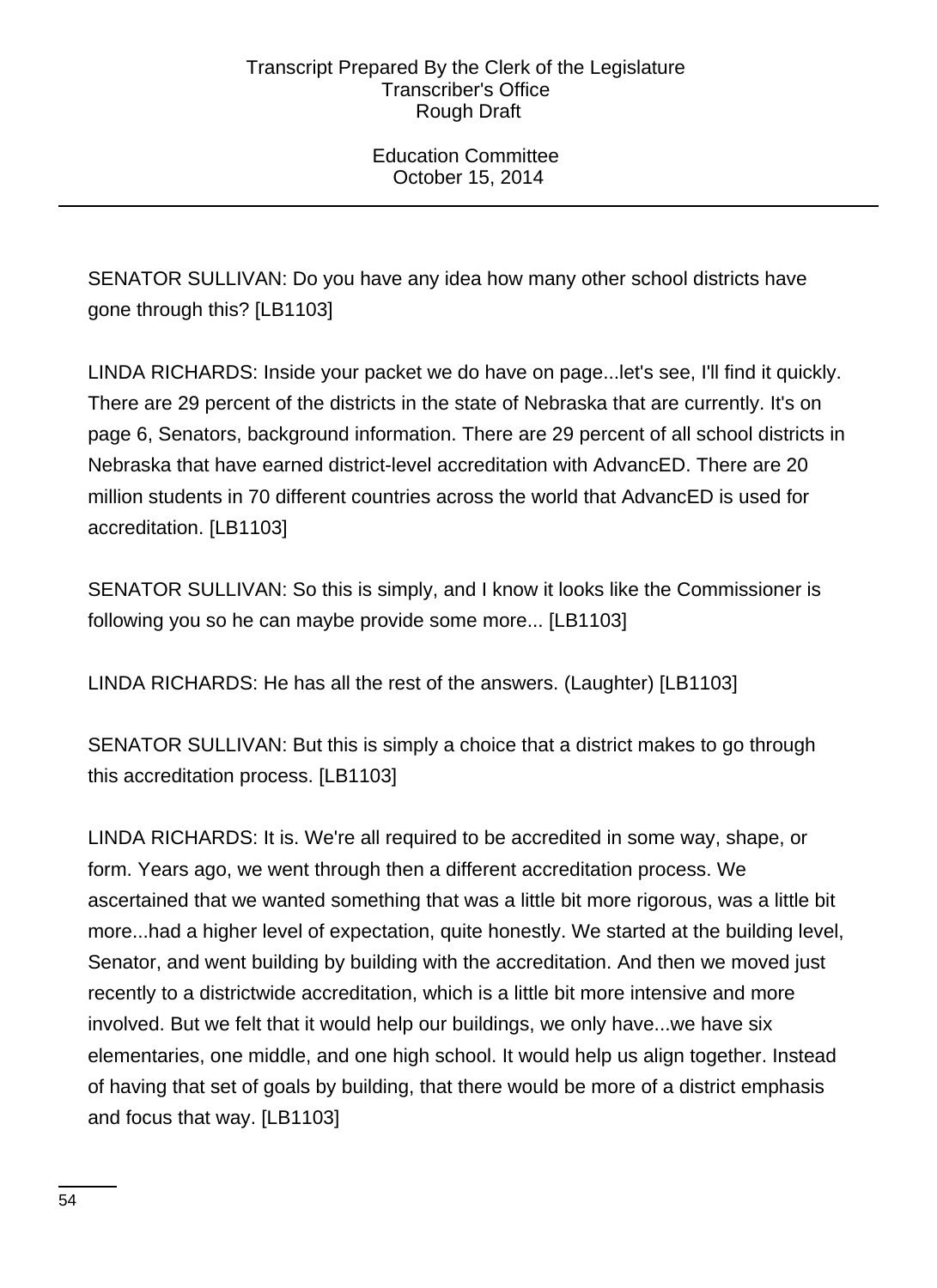# Education Committee October 15, 2014

# SENATOR SULLIVAN: Okay. Thank you very much. [LB1103]

LINDA RICHARDS: You're welcome. [LB1103]

SENATOR SULLIVAN: Any other questions? Senator Davis. [LB1103]

SENATOR DAVIS: I always have questions, you know. But thank you, Linda. [LB1103]

LINDA RICHARDS: You're welcome, Senator. [LB1103]

SENATOR DAVIS: I'm not familiar really with this at all. So I'm glad you presented it. But I have a couple questions. You talk about the districts in Nebraska that are participating. Are these primarily Ralston-size districts or do you know? [LB1103]

LINDA RICHARDS: It runs the gamut. There are multiple sizes of districts that are AdvancED accredited. I think it has been and as we looked at it from the district size, we were interested in trying to help, again, a small number of buildings stay aligned. I think as you get larger, districts that are larger districts, it becomes even more important that you have something to tether yourself to so that your mission and the vision that you cast stays focused and you don't get mission creep. And so that's the concept, Senator, of bringing this to this committee, is that the hard work that you have done with these areas and objectives and goals, the inevitable dollars that will either be redistributed or allocated or...if new dollars are found, it's critical that we are tethered to something, that we're being able to analyze and determine, did we meet what we said the mission and the goal was? And we believe that AdvancED would really help the committee have something common languagewise amongst districts. It would also, in the five areas that you notice inside the packet, the five areas that AdvancED addresses, Senator, it helps a district be focused on the prioritization because you get the feedback from that external team and it helps you to know we're high in this area, we're low in this area. Where do we begin? How do you eat an elephant? One bite at a time. And so you try to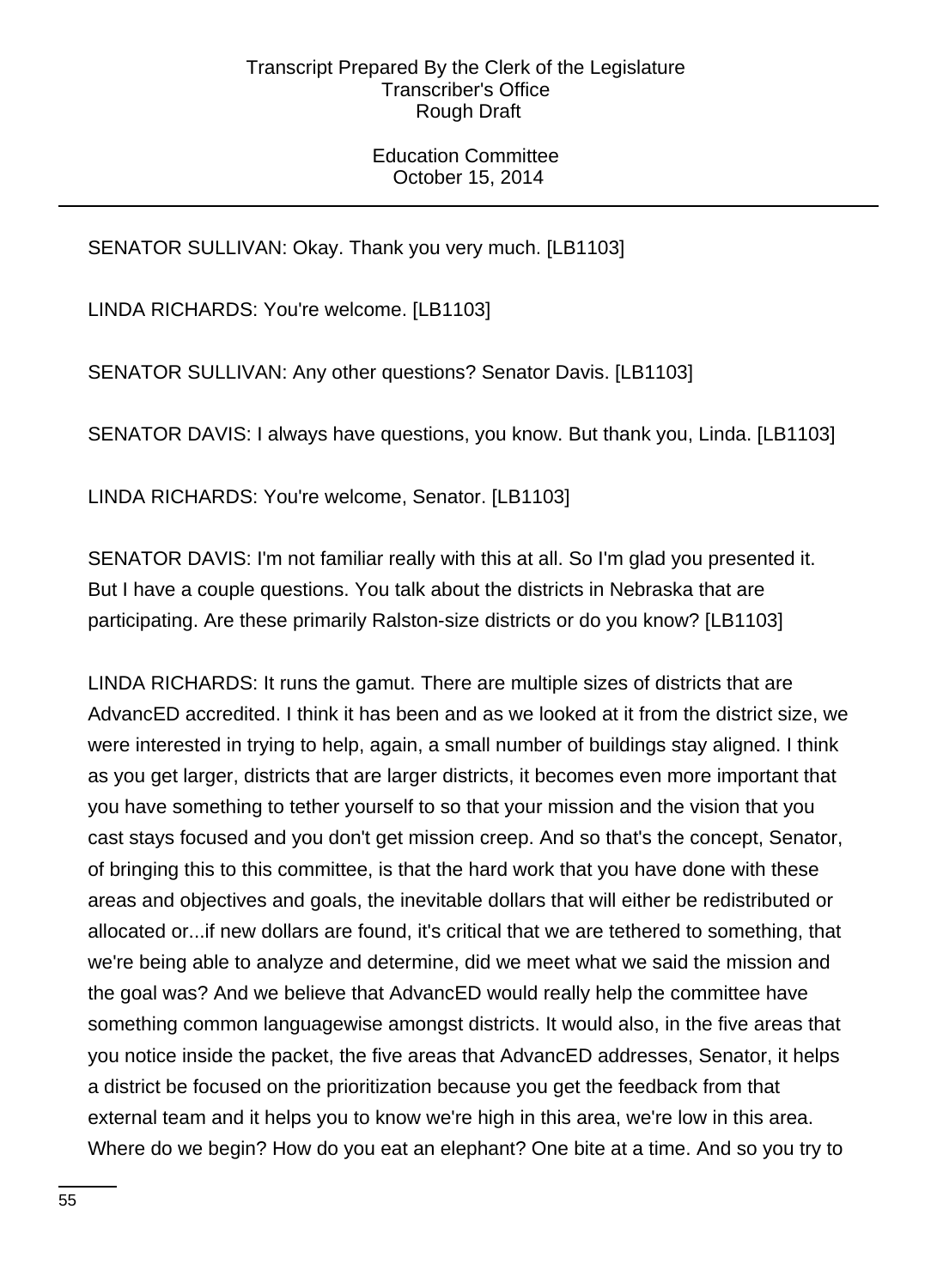Education Committee October 15, 2014

prioritize then. [LB1103]

SENATOR DAVIS: So your recommendation is that this committee mandate that all districts participate in this program? [LB1103]

LINDA RICHARDS: I don't like that word, I never have, Senator. So even... [LB1103]

SENATOR DAVIS: (Laugh) Neither do most of the school districts. [LB1103]

LINDA RICHARDS: That's right. Yes, it makes me cringe. What I would suggest is that we have a wealth of information, as we pointed out, inside our Department of Education, folks that are versed in this. I don't know that we have encouraged districts, if many districts...I talked to my colleagues even in the metro area, certainly out in western Nebraska, about what process they use. And I think as boards of education, we're looking for more of these systems and these processes. And if we can collaborate together and we can have common language and discussion together, when I can walk into a room and talk to a colleague about governance and issues that they're having, I think that's healthy, that's healthy. I think that helps us to...in our school board association to align our training and our program development. And so I would think it would be really about educating and encouraging. But I think as a committee, as the body, you could certainly use the AdvancED process as you look at your goals in that structure and really help...the AdvancED process could help you as you align with where your goals and objectives need to be and what your measurements will be on success. [LB1103]

SENATOR DAVIS: Thank you. [LB1103]

SENATOR SULLIVAN: Senator Kolowski. [LB1103]

SENATOR KOLOWSKI: Thank you, ma'am. Linda, thank you very much for your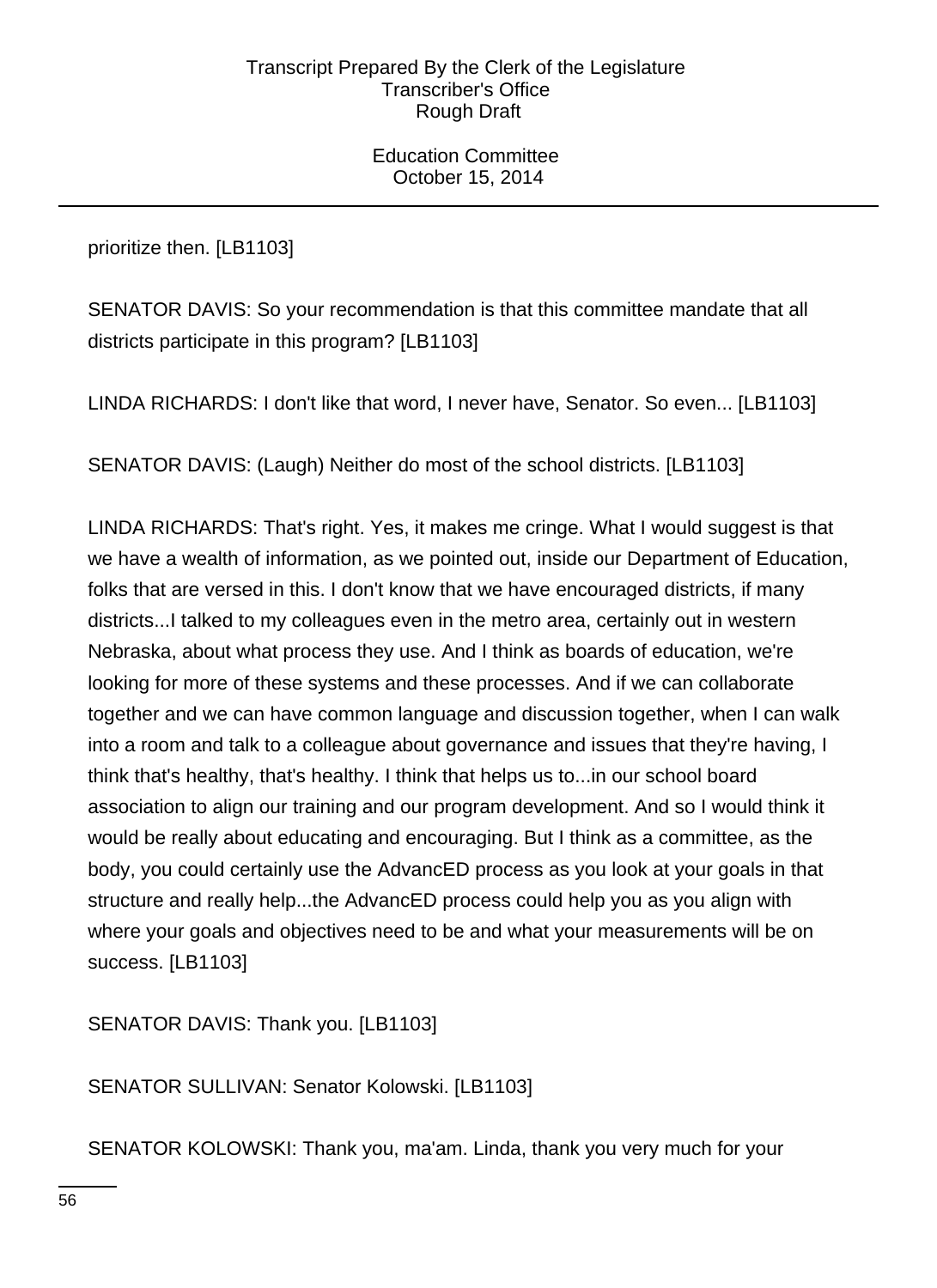Education Committee October 15, 2014

testimony. [LB1103]

LINDA RICHARDS: You're welcome, Senator. [LB1103]

SENATOR KOLOWSKI: It's a...you exemplify, I think, what we're trying to look at is the idea of local control with accountability. And you're not shirking from that in any way, shape, or form. And taking a program that is highly respected and well researched and has proven its worth makes a difference when other districts might be floundering and not knowing exactly where they're going. You've stayed the course and done an excellent job of bringing your district along a path where everyone can grow. And we need more of that and I commend you on that and I hope we'll be able to come to you and seek more information. And this will be very beneficial for us. I thank you for that. [LB1103]

LINDA RICHARDS: You're welcome. We open ourselves up for that. If there's...the documents that we've received from AdvancED we'd love to share with you to let you see where our pains are, where our successes are. It's been an incredible process. We're very proud of the work that our staff and our team, our leadership have accomplished in this process. It's an ongoing process and that's probably the key to it. It's continuous. So when the team is not...the outside team is not looking at us, we have an inside team that's looking using the same process. And so if we're doing this in education collectively, I think we'll be able to meet the goals and objectives that you're outlining here. And I think it will help us be focused and that will help us direct dollars where they need to be most spent. And that's the bottom line. [LB1103]

SENATOR SULLIVAN: Has this resulted in significant changes in how your district operates? [LB1103]

LINDA RICHARDS: It has and it will as we move forward. We're in an initiative right now where one of the key areas was our teaching and our learning area, area three, in which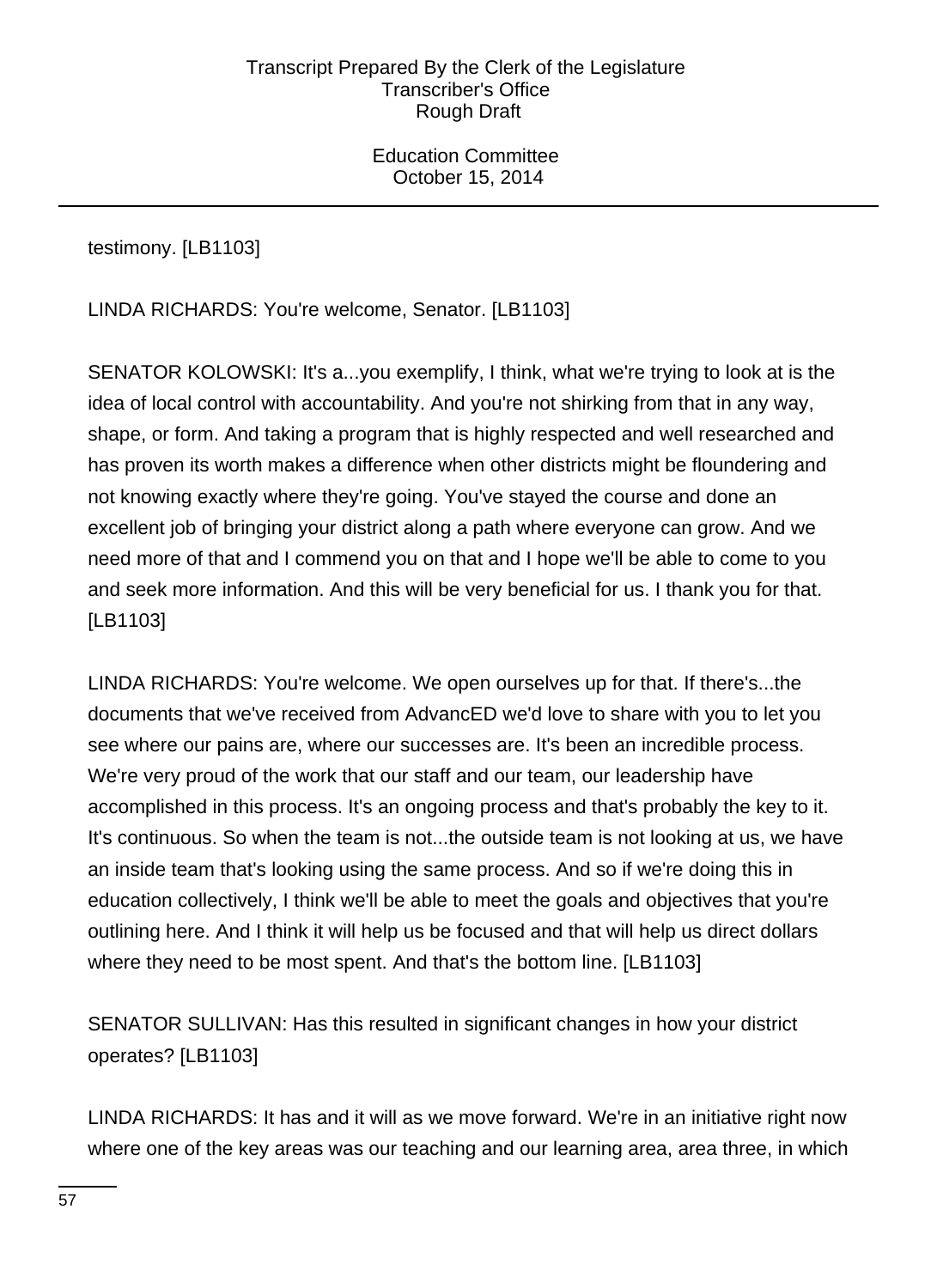Education Committee October 15, 2014

we learned several hard facts about some alignment of our curriculum, some of the alignment towards the ACT model that we're using, the...all students taking the ACT, Senator, and what we need to do with regard to professional development. And so we have...we are now undergoing an extensive review of our teacher and principal evaluation model using the Danielson Model to do that. Would we have looked at that before? We would have, but not with as much intensity and with as much focus. And so we as a board now in our summer work sessions shifted dollars within the budget that we have, dollars were shifted, refined in that direction knowing that that was an area that we needed to work on immediately to make sure that we were getting after the recommendations. [LB1103]

SENATOR SULLIVAN: Very good. Any other questions? [LB1103]

SENATOR SCHEER: Yeah. [LB1103]

LINDA RICHARDS: Yes, Senator. [LB1103]

SENATOR SULLIVAN: Senator Scheer. [LB1103]

SENATOR SCHEER: Thanks as well, Linda. [LB1103]

LINDA RICHARDS: You're welcome, Senator. [LB1103]

SENATOR SCHEER: Just curious because, you know, we hear about that. But you said you shifted funds because of priority. [LB1103]

LINDA RICHARDS: Yes, sir. [LB1103]

SENATOR SCHEER: Where were the funds shifted from? What took a back seat to this in your budget? [LB1103]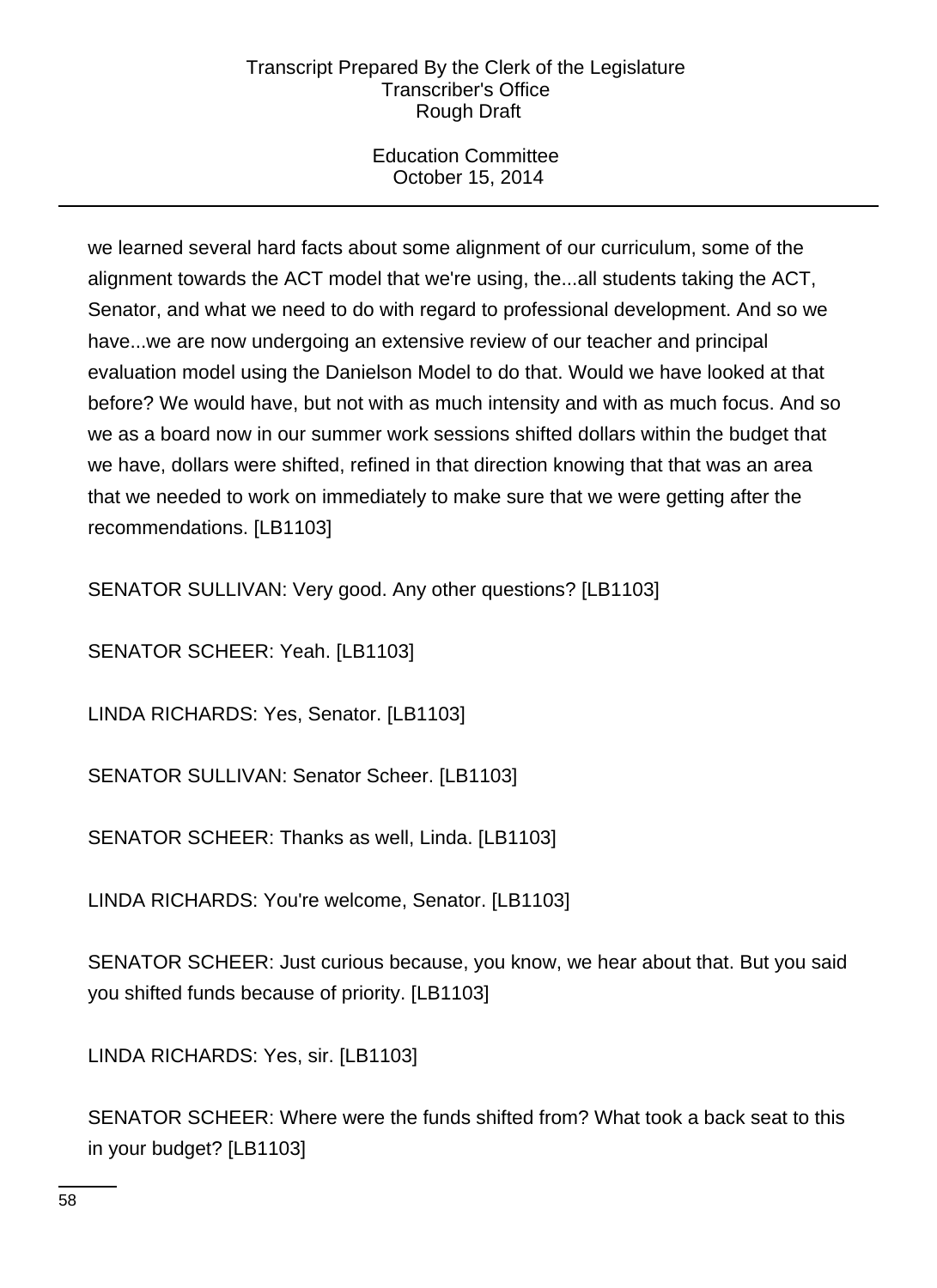Education Committee October 15, 2014

LINDA RICHARDS: Absolutely. So you heard alluded to a little bit earlier about some of the dollars with regard to limitations and maybe building fund allocations and things like that. We've made decisions here in the last couple of years to make sure that we don't shirk those responsibilities towards our building fund...operating of our buildings. But in these areas where maybe we would spend dollars in curriculum to possibly add different programming, to test different programming, to do different initiatives, we now know this is the priority and that we need to have those dollars allocated more intensely towards this program. And so they are not...it's not new dollars. [LB1103]

SENATOR SCHEER: Uh-huh. Right. [LB1103]

LINDA RICHARDS: It is a decision that gets made of, in the hierarchy of the 20 things that we need to do, where does the line get drawn after the funding stops and the resources are there? And so it's incredibly important that you have something that you're taking the goals through so that you know when you have the ability to fund and when you don't and, therefore, what you need to prioritize. And so that's why we bring this to you is to maybe help you with how do you, you know, take the next steps with these goals and these initiatives and what can you assure yourself you're able to measure. [LB1103]

SENATOR SCHEER: Okay, thank you. [LB1103]

LINDA RICHARDS: You're welcome, Senator. [LB1103]

SENATOR SULLIVAN: Thank you for your testimony. [LB1103]

LINDA RICHARDS: Thank you very much. [LB1103]

SENATOR SULLIVAN: Welcome, Commissioner. [LB1103]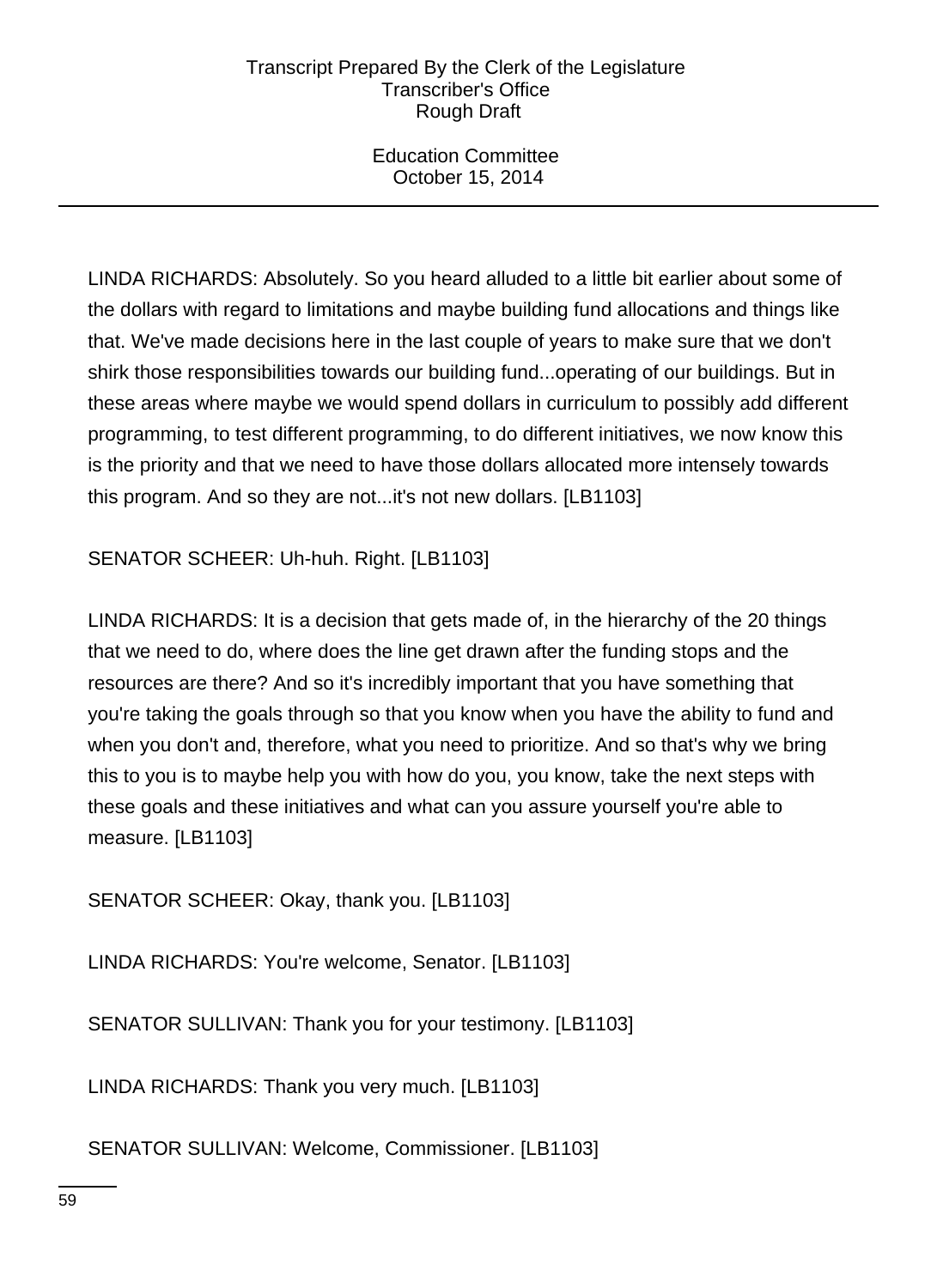Education Committee October 15, 2014

MATTHEW BLOMSTEDT: (Exhibit 12) Good afternoon. I'm Matt Blomstedt, B-l-o-m-s-t-e-d-t, and I am the Commissioner of Education in Nebraska. I'm very proud to be so. And actually, it's actually a great honor to be able to participate and listen to the other thoughts that are going on. And I somewhat share the burden, so to say, in a policymaking sense with you relative to where we need to go. And so I appreciate the opportunity to listen. Now, you can criticize me now for my lack of vision because just yesterday about 4:30, I was sitting down with Freida Lange, who's our director of accreditation and school improvement. And I sat down with her and I said, well, yeah, I don't think there's any need for you to go; I could probably handle it on my own. And so, therefore, I've failed on that ability to provide vision, at least for this particular subject. I will tell you, AdvancED and in prior iterations of that is North Central Accreditation. And so it's something that's been around for a long time in Nebraska and been a part of our school improvement processes, I think, for schools that desire to achieve beyond the expectations of the state of Nebraska relative to accreditation. And I will tell you that our expectations continue to increase. And part of what I will talk to you about today is about an accountability framework that actually is much more than LB438 but much more of a vision, I think, for where we need to go and where we need to focus. There are roughly 400 school buildings that are accredited through AdvancED and we also have our Nebraska framework for school accreditation. And I'll tell you, in my past experiences working with the ESU Coordinating Council, most of our ESUs have actually gone down the path of being AdvancED accredited as well, and for the reasons, for the very reasons, I think, that you heard from Linda in her testimony: the importance of speaking about and having the same language for school improvement. And actually building a system that supports schools in their improvement efforts is quite critical. And I'll tell you, it's quite critical as a state. And so what you have in front of you is a draft of what we are calling and have dubbed A QuESTT and I would...and I have to give Brian Halstead credit for coming up with this. We were trying to come up with a acronym, and let a lawyer, you know, lead the way. That doesn't sound right, quite frankly. (Laughter) He did. He thought...we were trying to find a way to include quality. I think it's extremely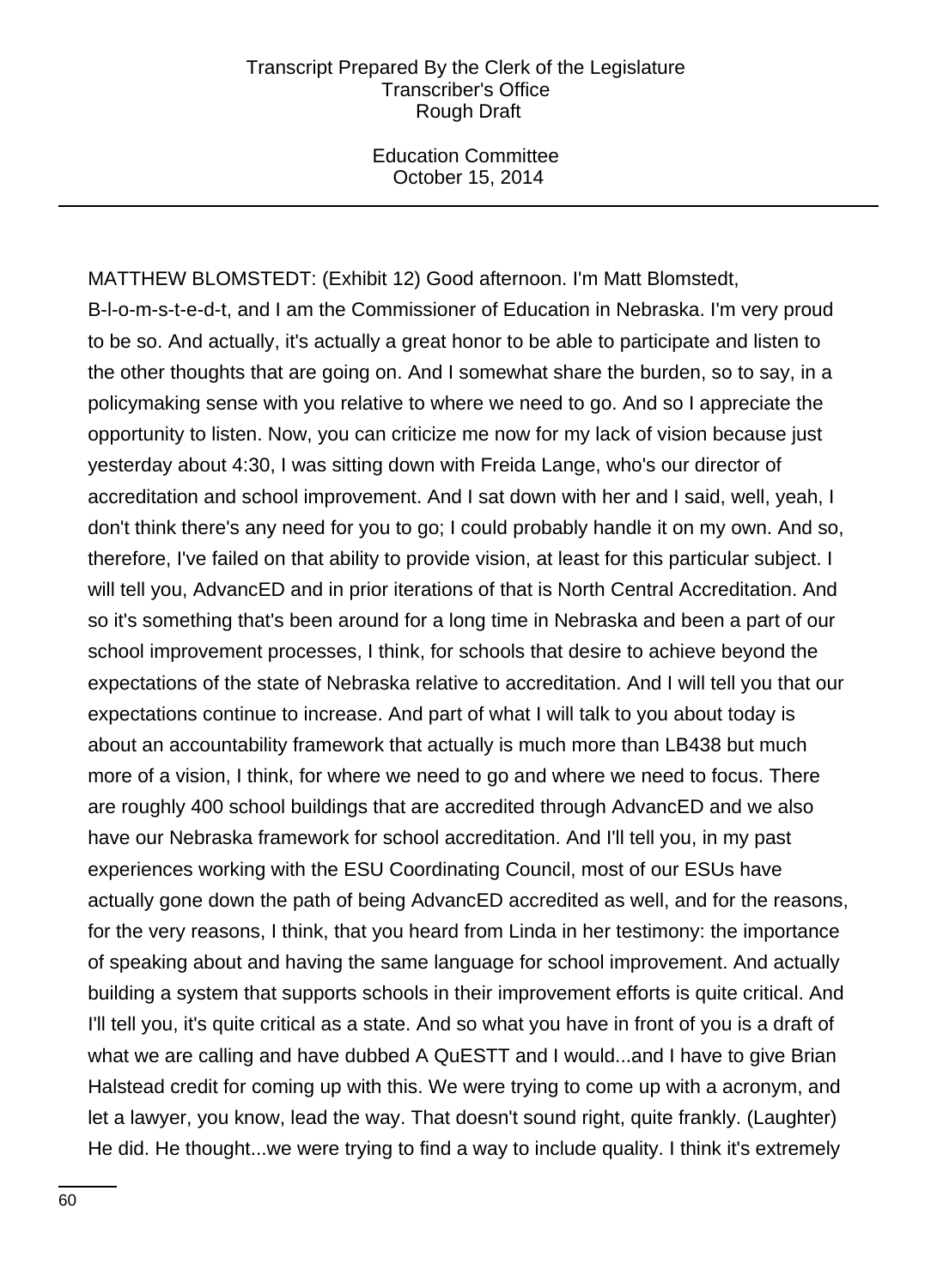Education Committee October 15, 2014

important that when we talk about accountability, we're actually talking about accountability for quality and for...so A QuESTT stands for Accountability for a Quality Education System Today and Tomorrow. I added the "Tomorrow" to the conversation. And I think it's important that we build...that we look at where we stand today and also that we continue to go down this path using the A QuESTT analogy, down this path, down this journey to continuously improve in our education system in Nebraska. And so we've identified, the State Board has identified six different tenets that we think matter. And many of these are based in things, research around what makes quality schools, effective schools, some of that certainly coming from AdvancED but lots of other research around what really matters and what we have to invest in, those things that matter in our educational system. The first tenet is college and career ready. And being that...I won't go through each one of these, so you can certainly read those, but each of these tenets has particular meaning. We think it is important that our focus is that students are college and career ready. And I like to focus on the "and" portion of this as well. "And" means something, and it means something in our education system that we don't say, college or career ready. I think it means that we are preparing students to be college and career ready, and that matters considerably, I think, in how we approach our students. The second tenet being assessment, and assessment is an important part of what we do for accountability. It's important that we measure and understand where we're going. But it also is important that assessment becomes diagnostic and actionable and so that we actually understand what makes a difference and what investments make a difference for school improvement and for our student's learning improvement. The third tenet being positive partnerships, relationships, and student success, knowing, quite frankly, that our schools have to reach out and have to work effectively with their parents, with their caregivers, with their communities, and ultimately, with their students. And that actually is an important investment that we make and we make in what teachers do on a daily basis. I sometimes, in approaching principals, I say, we have a lot of "have to do's" out there, just a lot of "have to do's." If we spend all of our time on those "have to do's," we miss the opportunities to do the "get to do's." And the "get to do's" are where we're going to make a difference. And I will tell you, it's those expanded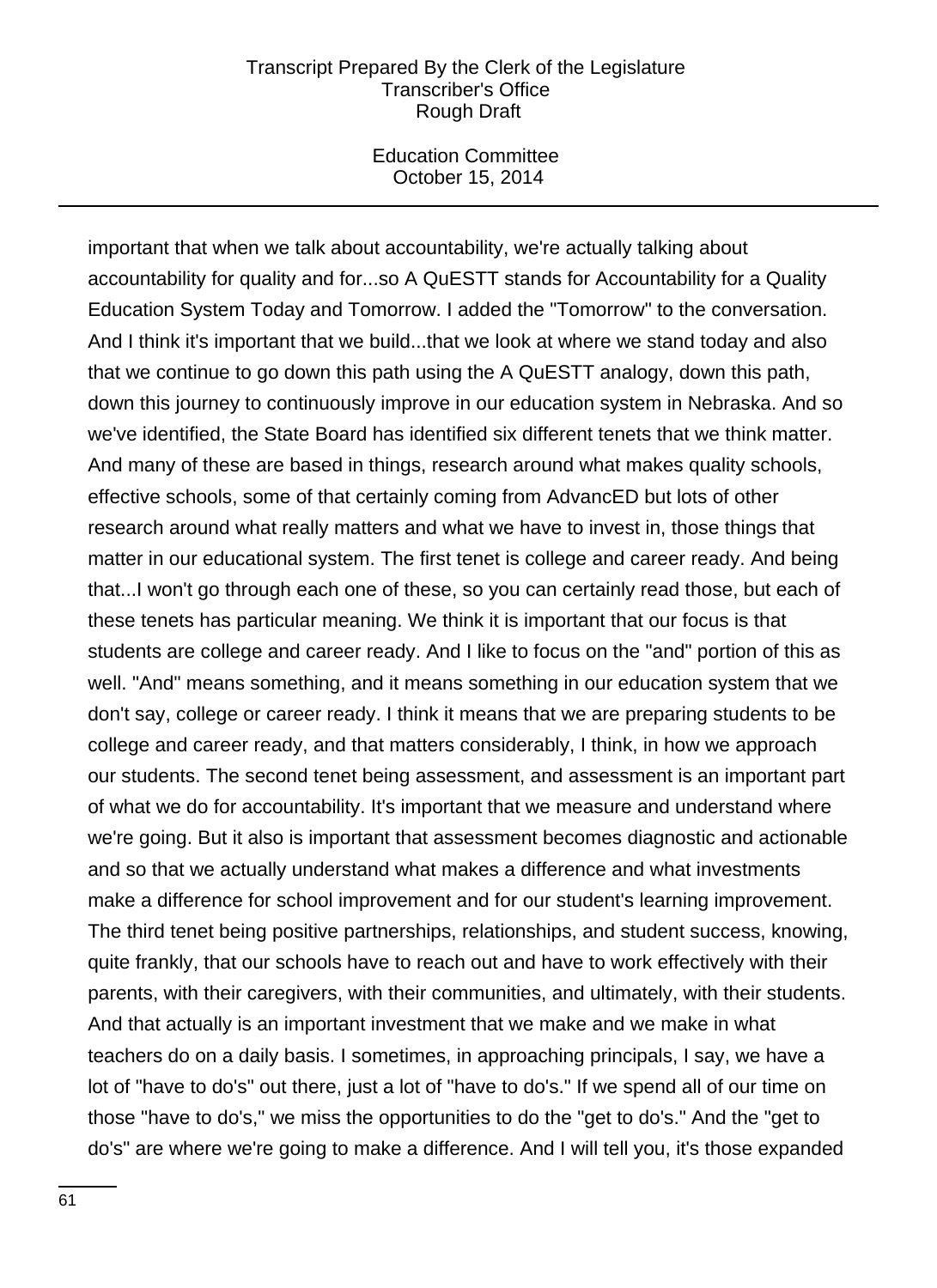Education Committee October 15, 2014

opportunities to engage parents and engage the community in that effort. And so we want to recognize that as we walk forward with our accountability system. Educator effectiveness is absolutely critical and we know that from a lot of research. And we know that from past work of the State Board of Education putting together a framework for effective teacher and principal evaluation. And that framework actually helps us guide and I think it's actually a very good document put together, I think, in 2009. It was the fall of 2009 anyway, that it was adopted by the State Board. When you look at that document, you go, I think we hit a lot of the right points. There was engagement statewide with principals and teachers and educators across the state to actually establish that framework. And so that becomes an anchor point for this effective educator tenet. [LB1103]

SENATOR SULLIVAN: And just so you know, because you're Commissioner, I'm going to give you a little more latitude. But you're past five minutes. (Laughter) [LB1103]

MATTHEW BLOMSTEDT: Oh, I'm already past. She didn't...I didn't even see one finger raised. All right, thank you. [LB1103]

SENATOR SCHEER: I could give you one finger if you'd like, Matt. [LB1103]

MATTHEW BLOMSTEDT: I didn't know what that one meant. Okay. So tenet five is transitions and the importance of transitions in what we do in our education system and understanding how schools bring students in from early childhood experiences into kindergarten, into elementary, through middle school, ultimately into high school and ultimately into postsecondary opportunities. And how we handle that really does matter. And then tenet six is educational opportunities and access. And you've heard a lot about BlendEd and blended learning. And certainly we want to see schools actually tie together and bring these elements into expanded...expanding the educational opportunities for their students. We want to see that that's being done in our schools, that we're being creative in how we accomplish that. And we also have to provide these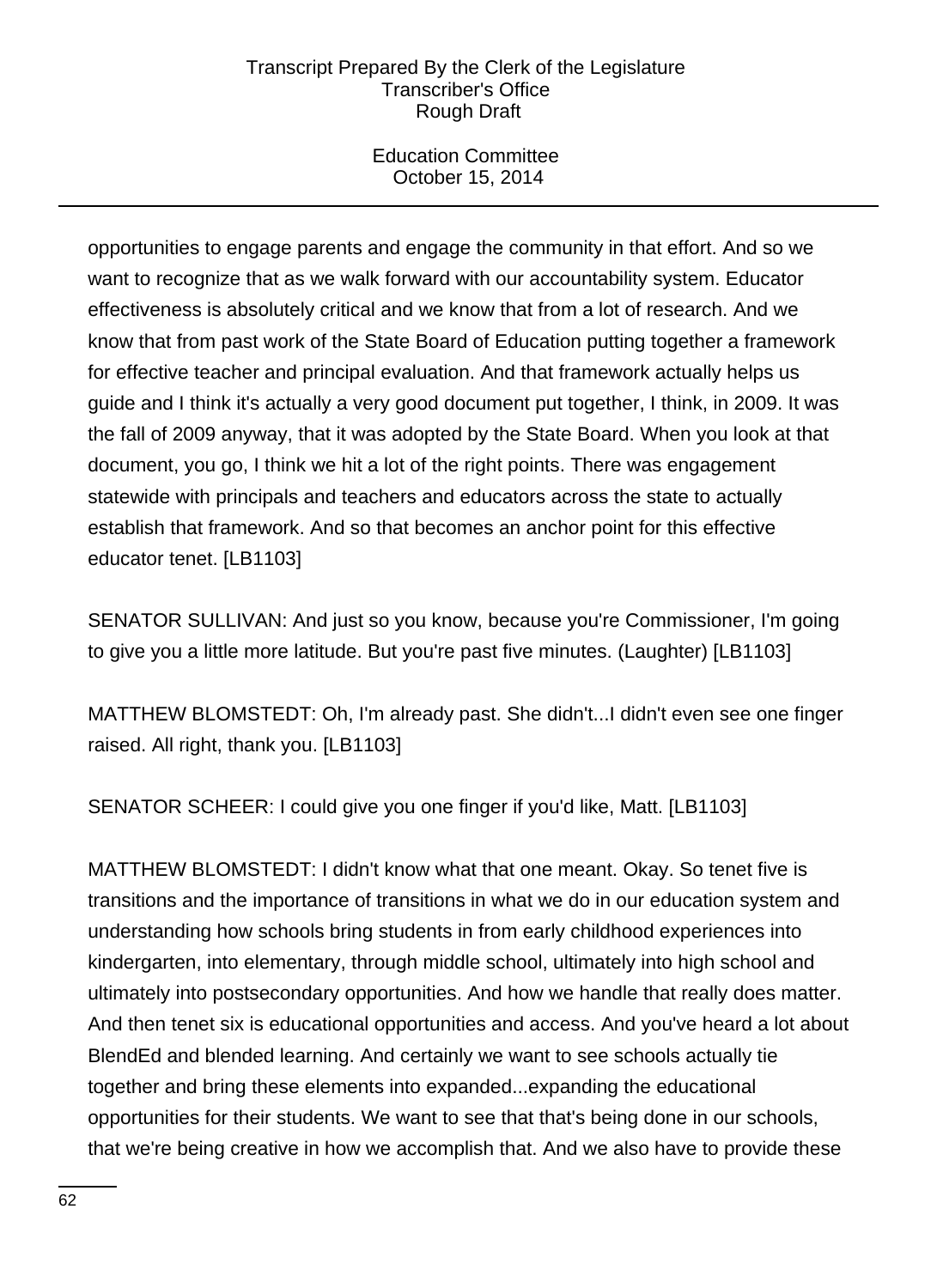Education Committee October 15, 2014

supports. Every single one of these, by the way, as I look at it, requires the Department of Education to be accountable as well. And we've had a lot of these conversations inside the department, that it is not simply that we're holding schools accountable but that we are being accountable to provide systems and support systems that make this possible in our schools. And I appreciate the opportunity to take more than five minutes, quite frankly, to explain some of this, but I'm looking forward to the continued partnership that we've enjoyed with the Education Committee. Thank you, Senator Sullivan and members of the committee. [LB1103]

SENATOR SULLIVAN: So is it fair to say that with each of these tenets, you're going to have ways to measure where they are and the progress being made or the improvements needed? [LB1103]

MATTHEW BLOMSTEDT: Right. Actually, we have to have a theory of action, I mean, and I realized this very early on because we're going to, as a department, are going to have to intervene in three schools that are identified as priority schools. And we had a lot of conversations: What's our theory of action? What are the pieces that if we imagined that we'd have to walk into a school building and say, here's what we're going to do, it, quite frankly, is a continuous improvement process, a school improvement process, that we help stabilize the environment for the school, and perhaps in some cases work with the community to stabilize the environment for the students. And so our theory of action is really embedded in here. But yes, we have to have measures. And we don't have measures for every single one of these right now, and that's why it is, quite frankly, a journey along this path. That we have measures for certain things. Our hope is to have a measure in each one of these tenets for the first iteration of the new accountability system that we'll outline next year actually. [LB1103]

SENATOR SULLIVAN: And the time line on that is? [LB1103]

MATTHEW BLOMSTEDT: We actually have to be able to go through that process by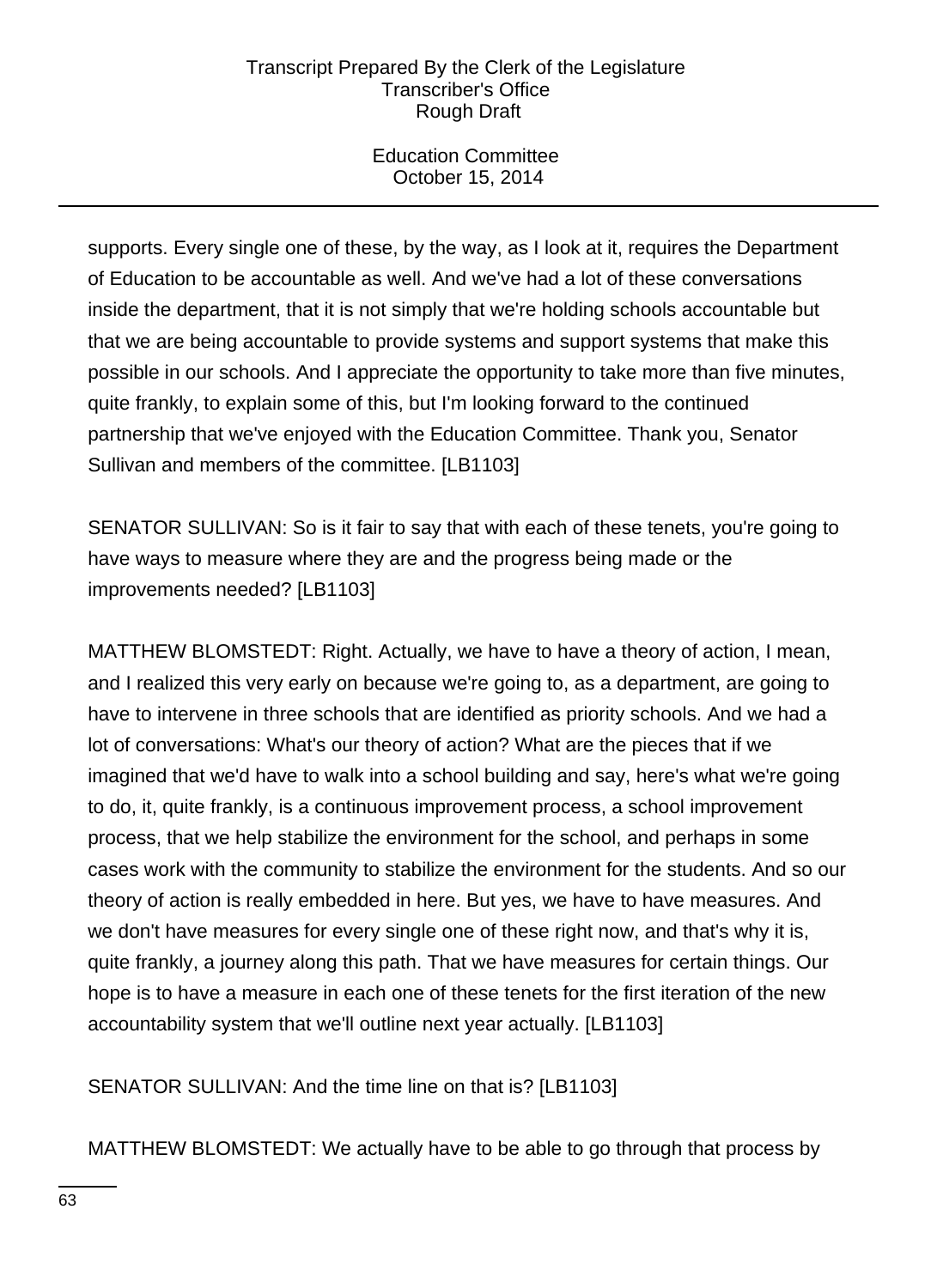Education Committee October 15, 2014

next summer and identify three priority schools in that time frame. [LB1103]

SENATOR SULLIVAN: Okay, very good. Senator Scheer. [LB1103]

SENATOR SCHEER: Matt, I think there's a general thought pattern of more laypeople than maybe educational folks that the Department of Education is a state-supported/funded department. But as we know, most of the funding, over two-thirds of which, comes from the federal government. Is there concern on your department's part that if there is continual decline in federal resources, that it will impede the ability of the department to actually do the job that most Nebraskans would expect it to be doing but without the availability of those additional funds? [LB1103]

MATTHEW BLOMSTEDT: Yeah, absolutely. It's one of my concerns. And I can remember Dr. Breed when he first started kind of being exasperated about that relationship on how the federal funds actually dominated, quite frankly, dominated the Department of Education. And it makes it very difficult. I'll put a few numbers on this for you. First of all, vocational rehabilitation and disability determinations, those two entities represent about 330 employees of the department. We have 530, roughly, total. So we have 200 working on the K-12 side. And of that number, about two-thirds to three-fourths actually are federally funded with restrictions on those funds. So we're roughly down into the category of 50 employees that are actually state-funded employees. And here's the other thing: Critical systems are built on federal dollars. Our assessment system is, in large part, built on federal dollars. Our data systems are built, in large part, on federal dollars. And so as we're expected to provide those supports, we have to find ways that this is going to work. And I will tell you, that's across the whole education system. And I think there's ways that we can do that much more efficiently. I know that Dean Folkers presented some of data vision for you. But as we pursue that, we need that in place. And I hear from schools all the time, tell us what direction we need to go so we know where to invest. I envision that A QuESTT is actually a bit of a beacon so people know where to go, right? It gives us, it gives our schools an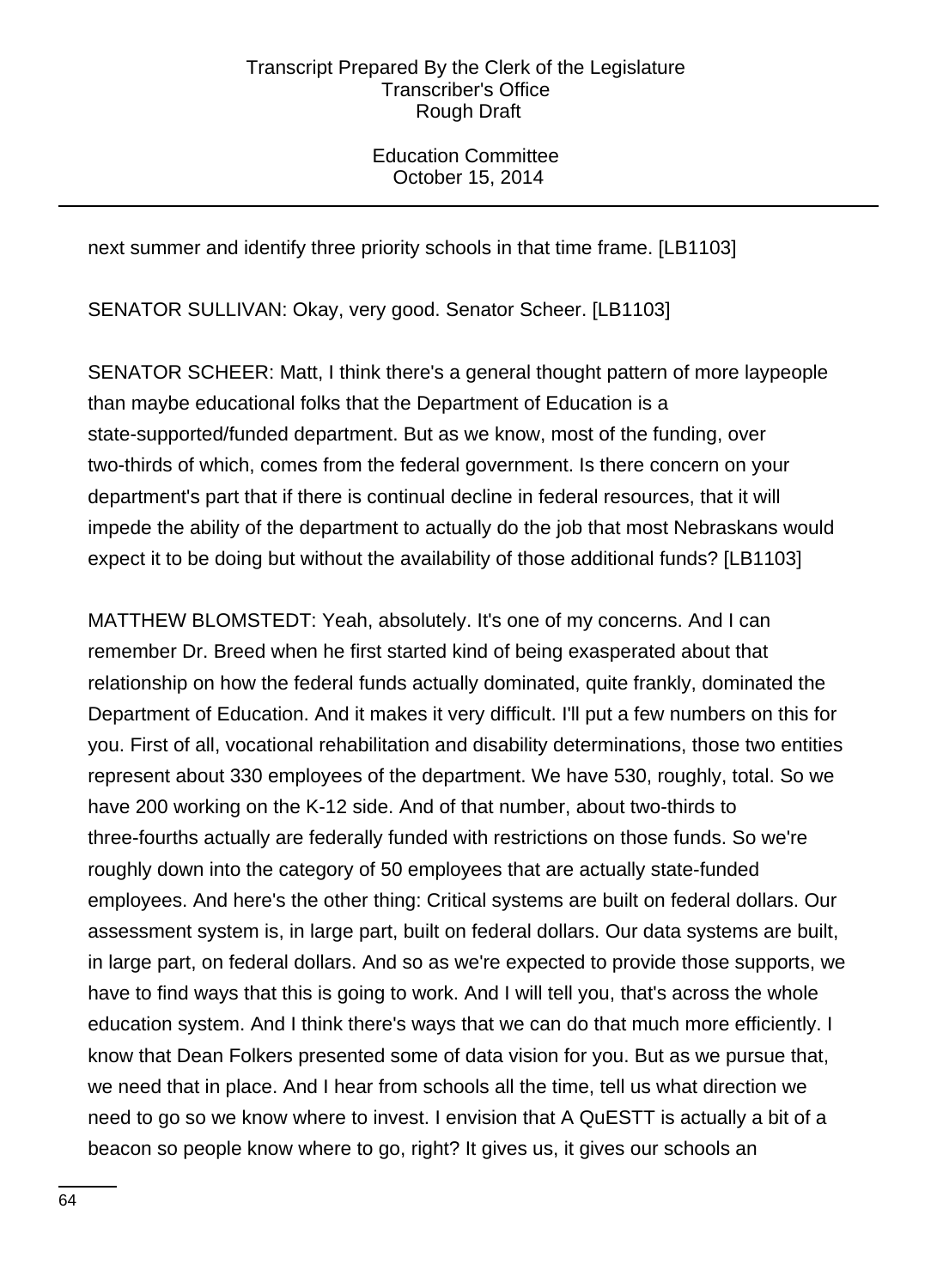Education Committee October 15, 2014

opportunity to be moving in a direction. But we will do that collaboratively. I've had great, very warm reception from school districts' officials from across the state. And I'm pleased to say that. But you're entirely right and I appreciate the...I know you know that perspective of the department, Senator Scheer. So I appreciate that insight. [LB1103]

SENATOR SCHEER: Well, the concern, and I guess because this is a future look, is that, as a department, your responsibility is to do the accountability portion of local districts. And when they don't measure up to where we would like them to be, unfortunately, there are three districts that will receive some help, some assistance in trying to fine-tune and bring them back to an area that the state would feel comfortable. But there's a whole lot of other school districts that are... [LB1103]

MATTHEW BLOMSTEDT: Yeah. There's a whole lot of other places. [LB1103]

SENATOR SCHEER: ...would like or are looking for some type of assistance to improve that educational outcome in there. And you don't have the manpower or the resources to do that. [LB1103]

MATTHEW BLOMSTEDT: Yeah, we will--how does the song go--we'll get by with a little a help from our friends? And quite frankly, our friends include the whole education system. So our work with our educational service units, and the reason that we lay out these tenets is not just to say this is how we're going to arrive at those three schools, but these are the support systems that we need to begin to build for all schools and all schools together. [LB1103]

SENATOR SCHEER: Well, I guess I'm just looking that, you know, you've got three. Well, how close was four or how close was five to three? [LB1103]

MATTHEW BLOMSTEDT: Yeah. [LB1103]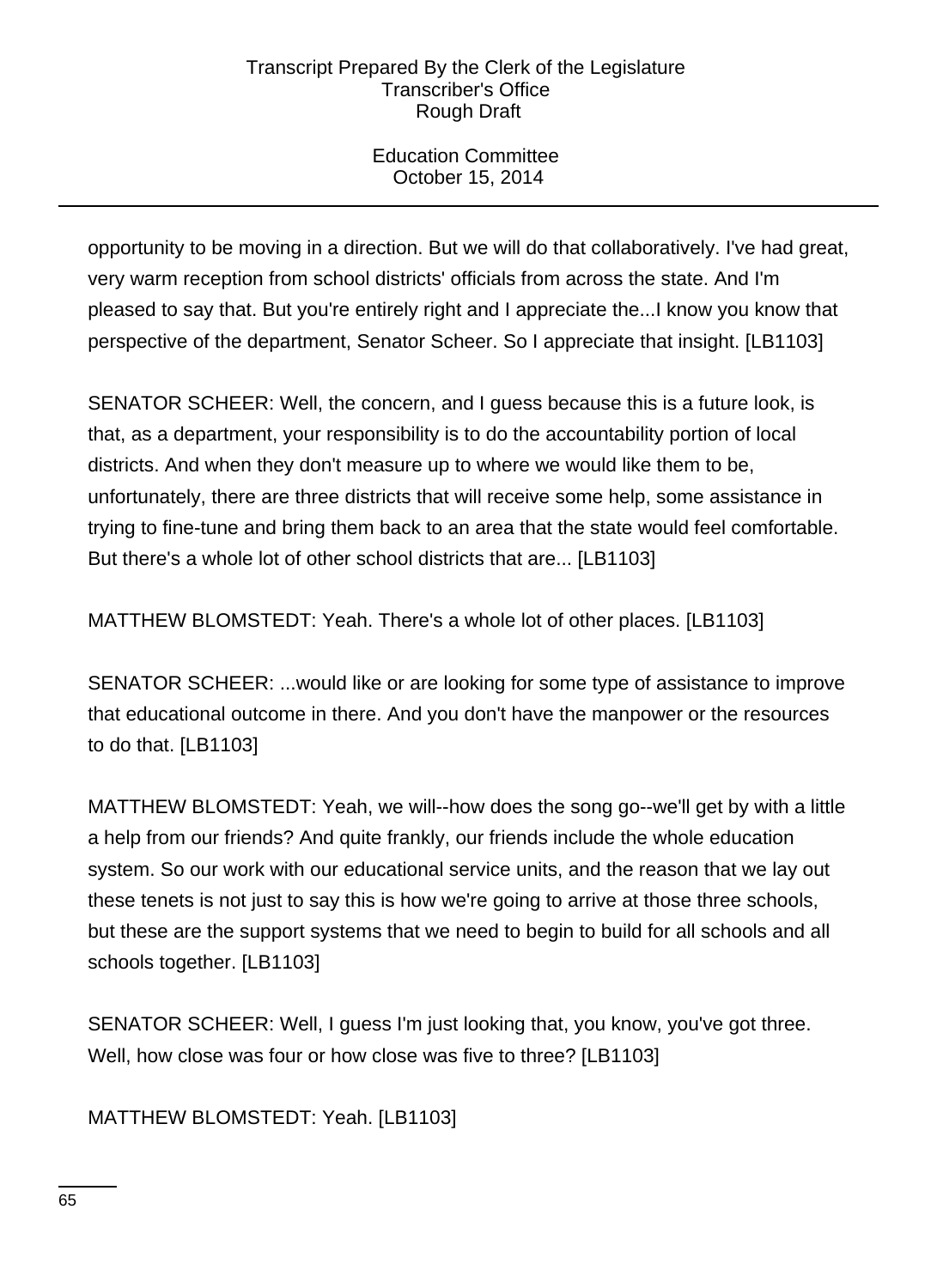Education Committee October 15, 2014

SENATOR SCHEER: And you know, it's sort of, for some of those schools, it's...as much as we would look at it from a negative standpoint, it also can be a positive because they hit the lottery. They're actually the few small school districts that will get the assistance from the state and the rest don't. [LB1103]

MATTHEW BLOMSTEDT: Yeah. And I'll tell you, just to kind of put into perspective, SIG grants, for instance, are roughly \$1 million a year for each school that goes into school improvement, so school improvement grants. The total amount that we put into LB438 for this is \$750,000 for three schools. So as I look at it, our challenge and our charge, quite frankly, is to build a system that actually helps all schools including when we go into priority schools, are...what we've talked about from a staffing level at the department is not only do we go in to help that school, but we go in to make sure that we figure out what's going to help lots of different schools. And we're going to have to share that knowledge or that information with a lot of places and reshape what we do in professional development in partnership with our ESUs and our school districts to make sure that all schools are well supported in this model. And I think as we press forward, I mean, I don't know how all that will play out. You know, I wish I could say we're going to hit home run after home run, but I'm not the Kansas City Royals really. (Laugh) They've done well. Plug for the Royals, I guess. [LB1103]

SENATOR SCHEER: Thanks, Matt. [LB1103]

SENATOR SULLIVAN: Any other questions? Thank you very much. [LB1103]

MATTHEW BLOMSTEDT: All right. Thank you. [LB1103]

SENATOR SULLIVAN: Welcome. [LB1103]

JAMI JO THOMPSON: (Exhibit 13) Good afternoon, Senator Sullivan, Senator Scheer, and members of the Education Committee. My name is Jami Jo Thompson, J-a-m-i J-o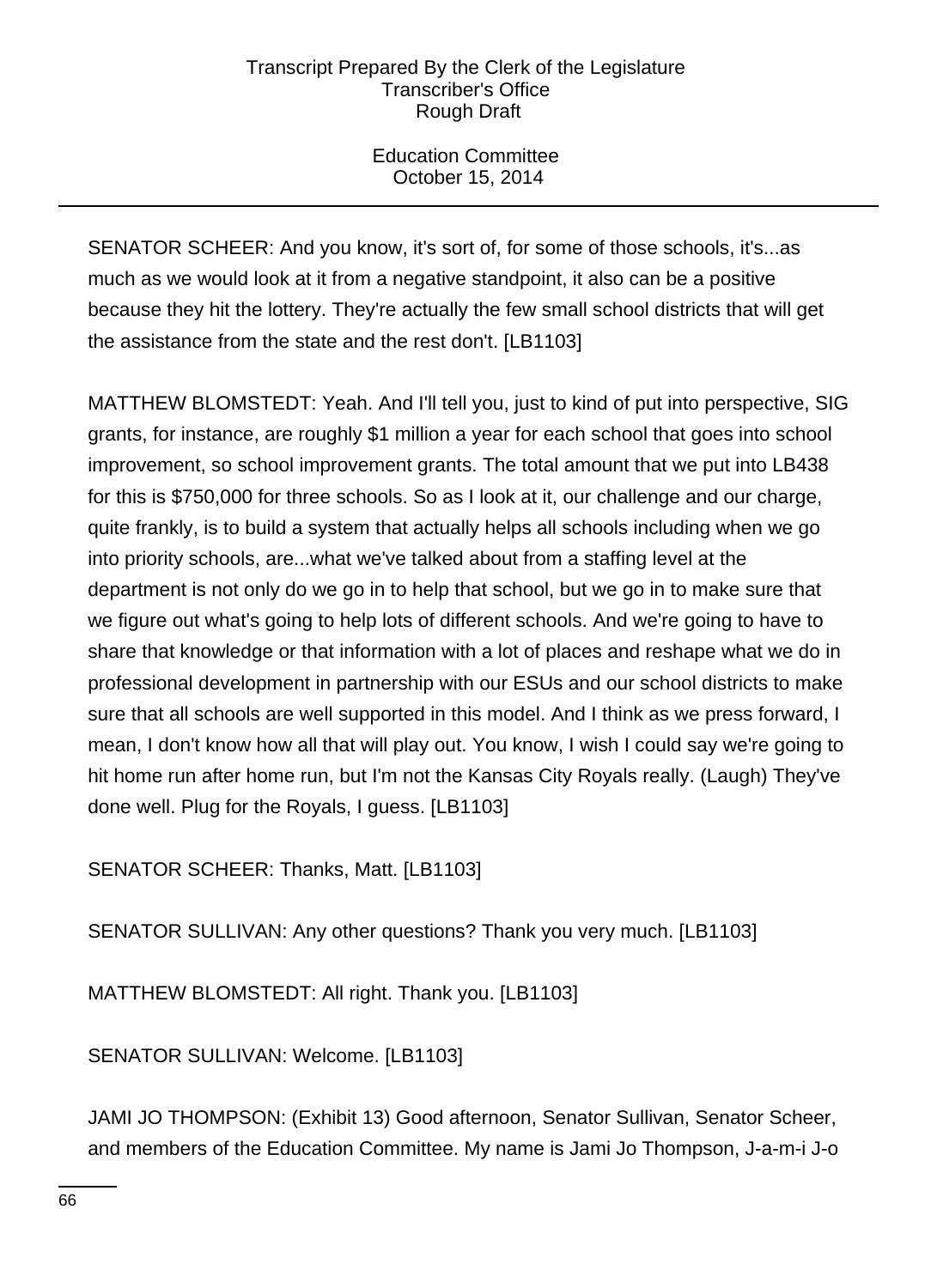Education Committee October 15, 2014

T-h-o-m-p-s-o-n. For those of you who do not know me, I am the superintendent of Norfolk Public Schools and I am here today representing the 4,200 students that the community of Norfolk entrusts to my care. On their behalf, I would like to express my sincere gratitude for the time and the effort that you have put into developing a mission, vision, goals, and objectives, to direct not only your efforts but mine as well, as we seek to ensure that every Nebraskan is educated for success. I know that this was a very large but worthwhile undertaking on your part. As I reviewed your vision, mission, goals, and objectives, I found many similarities to Norfolk Public Schools' vision, mission, and strategic planning goals, which was very reassuring to me. There is no doubt in my mind that the students that I represent deserve to have programs and courses that inspire and prepare them for success in learning, work, and life, as you have indicated. As you have indicated within your objectives, this must include equitable access to high-quality and developmentally appropriate preschools. A multitude of research exists that strongly supports the benefits of early childhood education programs ranging from increased school readiness to higher graduation rates and higher rates of employment. Unfortunately, research also indicates that not all early childhood programs are created equal. In order for programs to make an impact, they need to be thoughtfully designed, implemented, and staffed by high-quality professionals. When they are, the impact on children is not only substantial but it is actually quantifiable as well. Researchers for the HighScope Perry Program, for example, determined that their program's initial per-pupil investment of \$15,166 returned \$244,812 per student in increased income and decreased special education, welfare, and incarceration costs. This means that this is one of the most beneficial investments that the state of Nebraska can make for our future. This also means that early childhood preschool programs must be provided universally for all students, not simply those who can afford it. It is time for the state of Nebraska to make a commitment to providing free public preschool for all four-year-olds. And it means providing public schools with the resources required to add these programs, which includes funding for teachers, classrooms, materials, training, and equipment. I commend you for including early childhood education within your vision and I strongly advocate for you to provide schools with the resources that are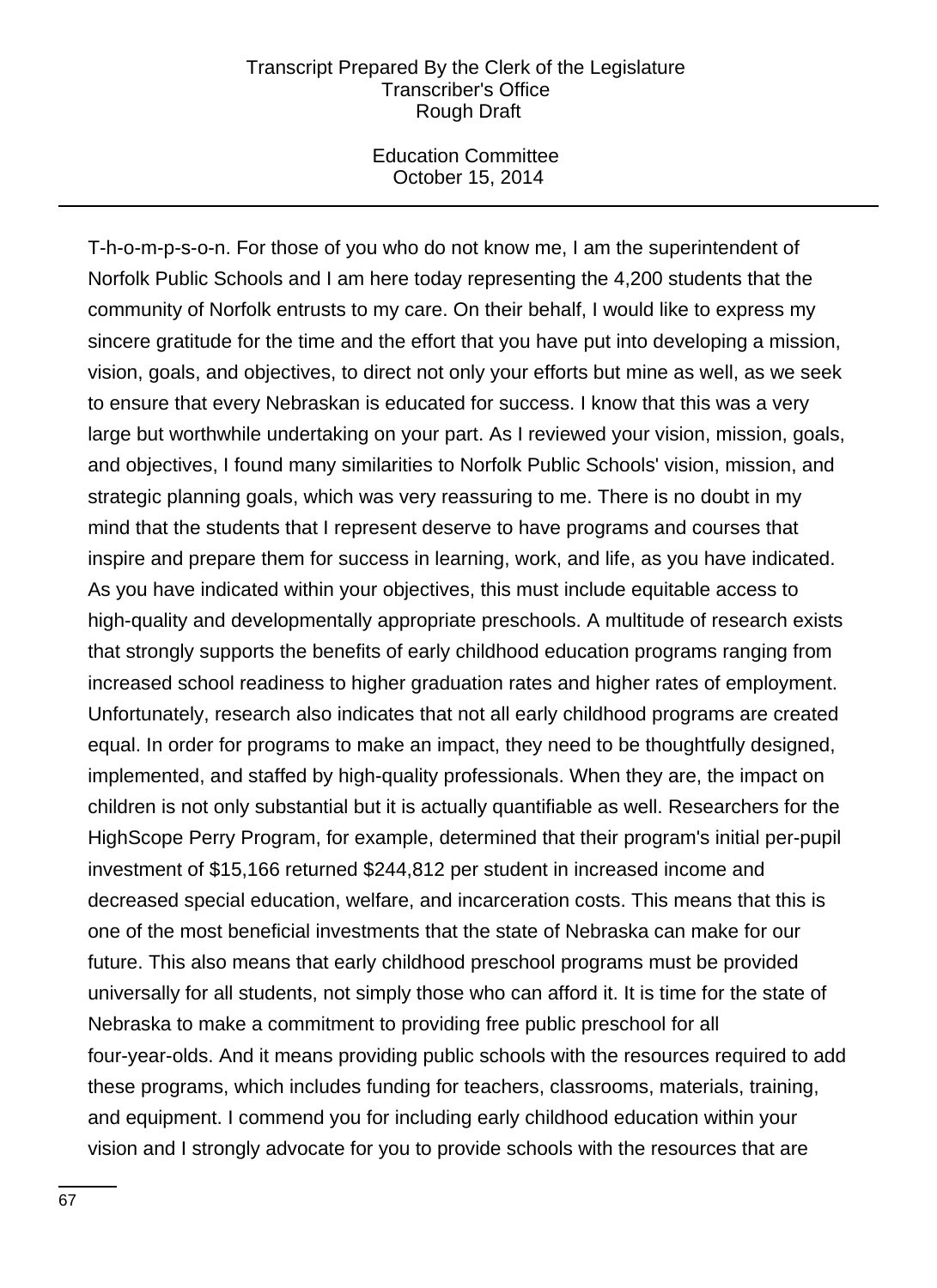Education Committee October 15, 2014

needed to make that vision a reality. Our students also deserve high-quality educational programs that prepare them to be college, career, or job ready when they graduate high school. This includes a need for strong career education and career guidance programs within our secondary schools. Career education programs have a positive impact on student engagement and student achievement. They also have a positive return on investment and they benefit local communities and economies. These are a few of the reasons that Norfolk Public Schools is participating in the reVISION process through the Nebraska Department of Education. We realize that there are many benefits to these programs and we fully anticipate that we will identify several areas that we can improve in our own career education programs. However, we also anticipate significant difficulties in funding these programs as they will be very costly. Therefore, I am asking you to please tie appropriate levels of funding to the goals and objectives that you have identified as essential to meeting our vision and mission for Nebraska children. I fully support the mission, vision, goals, and objectives that you have drafted. However, realistically, I know that schools will not be able to effectively implement these programs without additional funding. Norfolk Public Schools is an equalized district. We do not received adequate levels of funding through local revenue sources to provide the basic educational services that our students need without equalization funds. In fact, state aid comprises approximately one-fourth of our annual budget. So funding for additional programs such as preschool and career education must be provided in addition to our current equalization funding. In closing, I want to express my appreciation for the work that you have done throughout this visioning process. I know that it has been time-consuming and labor-intensive, and I want to express my sincere thanks to you for listening to my input. I do look forward to seeing this vision becoming a reality when all Nebraskans are educated for success and equipped to realize their maximum potential in all aspects of life. Thank you. [LB1103]

SENATOR SULLIVAN: Thank you, Ms. Thompson. With respect to the early childhood programs, I assume you have some in Norfolk Public Schools. How many sections do you have? [LB1103]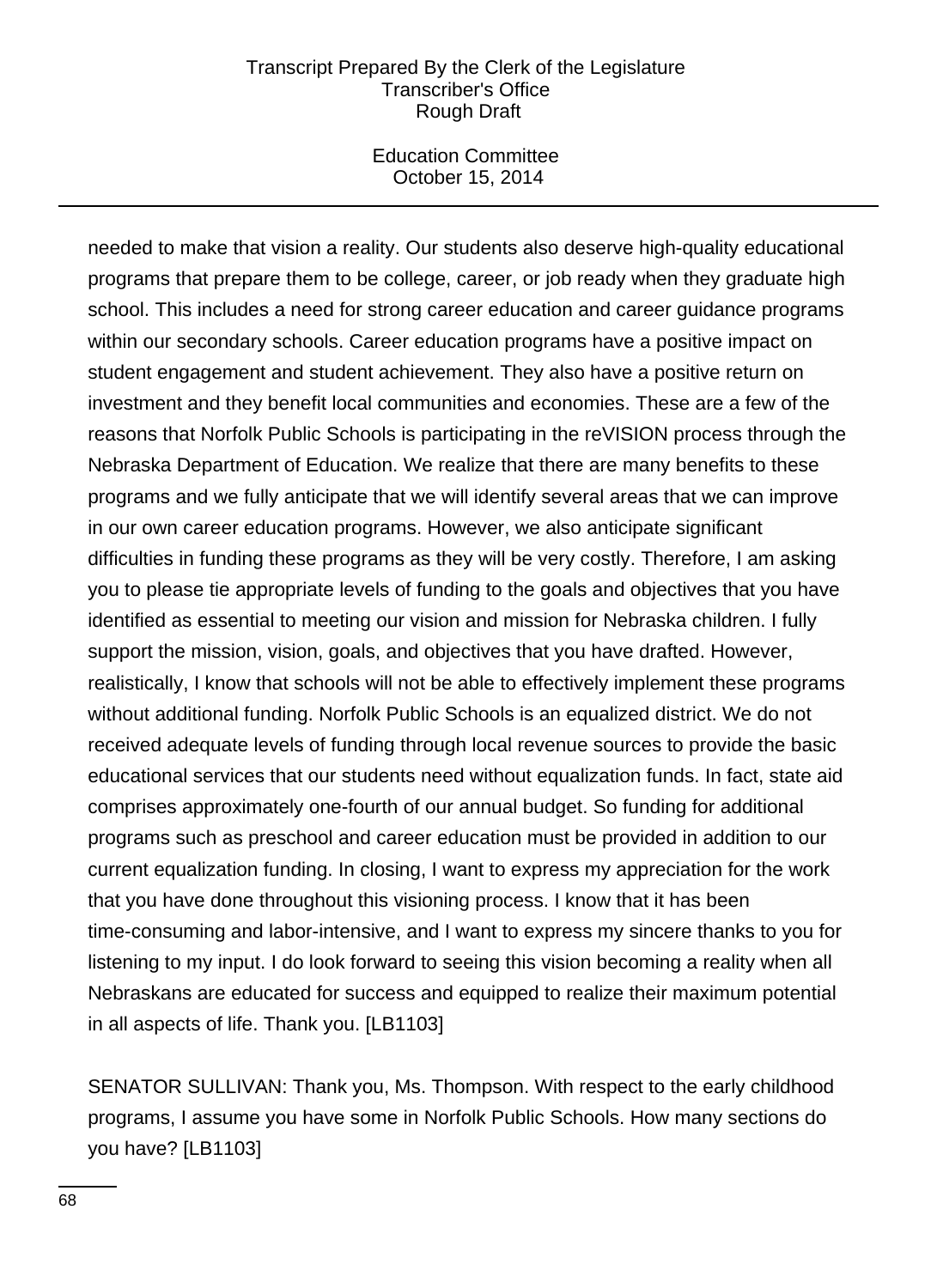Education Committee October 15, 2014

JAMI JO THOMPSON: We have eight sections, which is not nearly enough. [LB1103]

SENATOR SULLIVAN: Do you any idea, if we looked at just the four-year-old population in your district, at what capacity are you in terms of providing an experience for those four-year-olds. [LB1103]

JAMI JO THOMPSON: I would estimate that if we were to provide preschool education for all four-year-olds, we would need to triple that. [LB1103]

SENATOR SULLIVAN: I see, okay. And then with respect to...is reVISION, is that a program through the Department of Ed? [LB1103]

JAMI JO THOMPSON: Yes, it is. [LB1103]

SENATOR SULLIVAN: And is that looking at career pathways? [LB1103]

JAMI JO THOMPSON: It is strategic planning, basically, for career education and work force development. [LB1103]

SENATOR SULLIVAN: Okay. [LB1103]

JAMI JO THOMPSON: It's usually done in congruence with Northeast Community College, NDE, work force development, local businesses, community members, etcetera. [LB1103]

SENATOR SULLIVAN: So what sorts of conversations are going on between the district and the business community here in Norfolk with respect to meeting some of those work force deficiencies? [LB1103]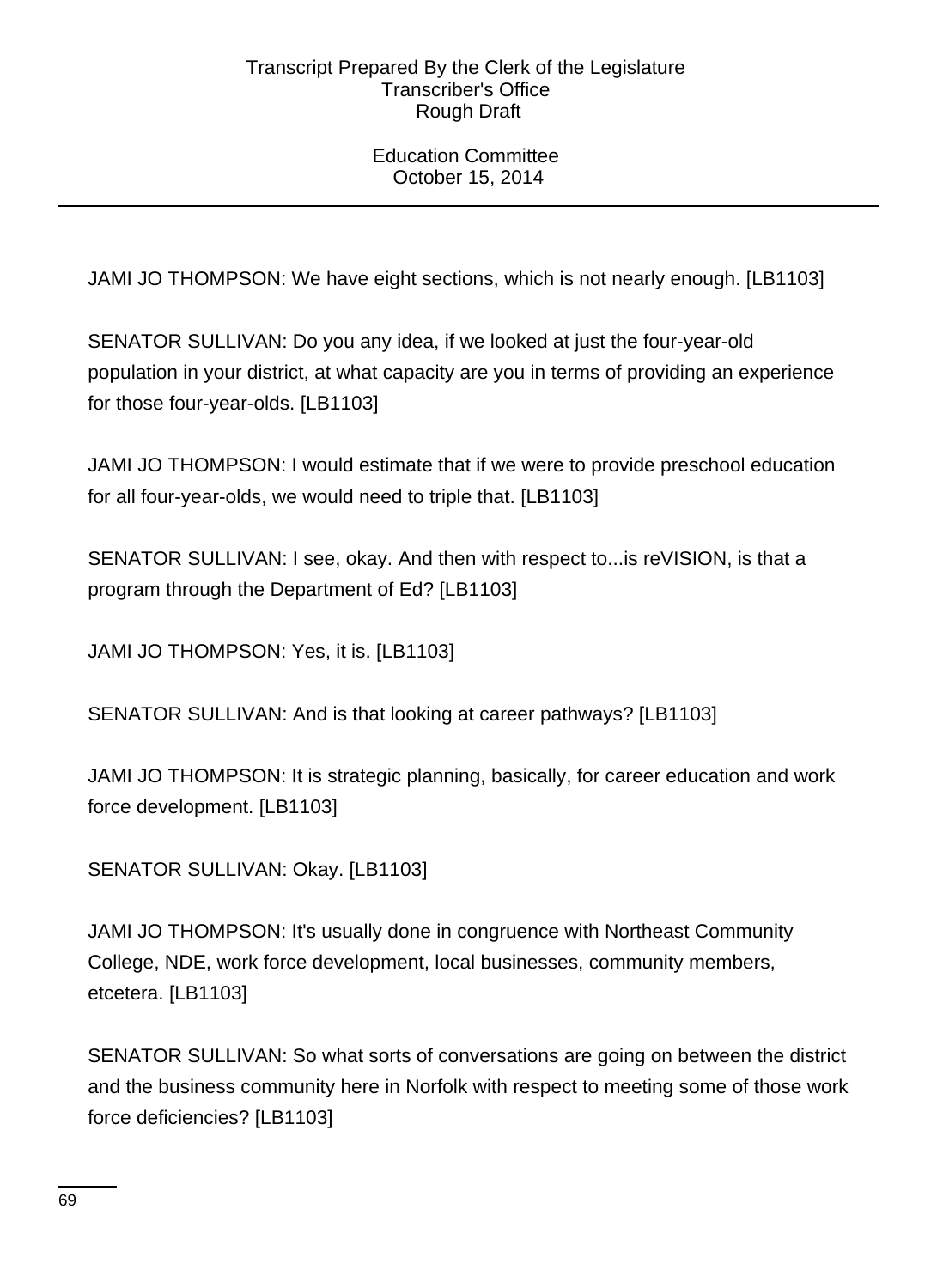Education Committee October 15, 2014

JAMI JO THOMPSON: We are in the very beginning stages of that, but it ranges the full gamut of things, from adding things to our secondary program such as more guidance counselors, more career education programs, better communication between ourselves and colleges, working with the businesses to bring experiences into our schools. It runs a large gamut of things. [LB1103]

SENATOR SULLIVAN: Okay, thank you. Any other questions? Yes, Senator Davis. [LB1103]

SENATOR DAVIS: What kind of cooperation do you get from the community college in terms of career readiness? Are you doing anything like that here? [LB1103]

JAMI JO THOMPSON: Certainly, and we are working hand in hand as we go through the reVISION process. And also there's a work force task force that we are working on together. We have some dual credit courses, articulated courses. We're doing some career academies together. We just feel like we need to grow those opportunities, that they're at the basic level and they could be much stronger. [LB1103]

SENATOR DAVIS: So when you do your dual credit classes, do any of your students run into problems with those transferring on somewhere else? [LB1103]

JAMI JO THOMPSON: It depends on the college that they're going to. At times, yes. [LB1103]

SENATOR DAVIS: Do you think that's something that needs to be addressed? [LB1103]

JAMI JO THOMPSON: I think it would be nice if there were universal expectations between colleges, but of course, that's not something that I can mandate. (Laughter) [LB1103]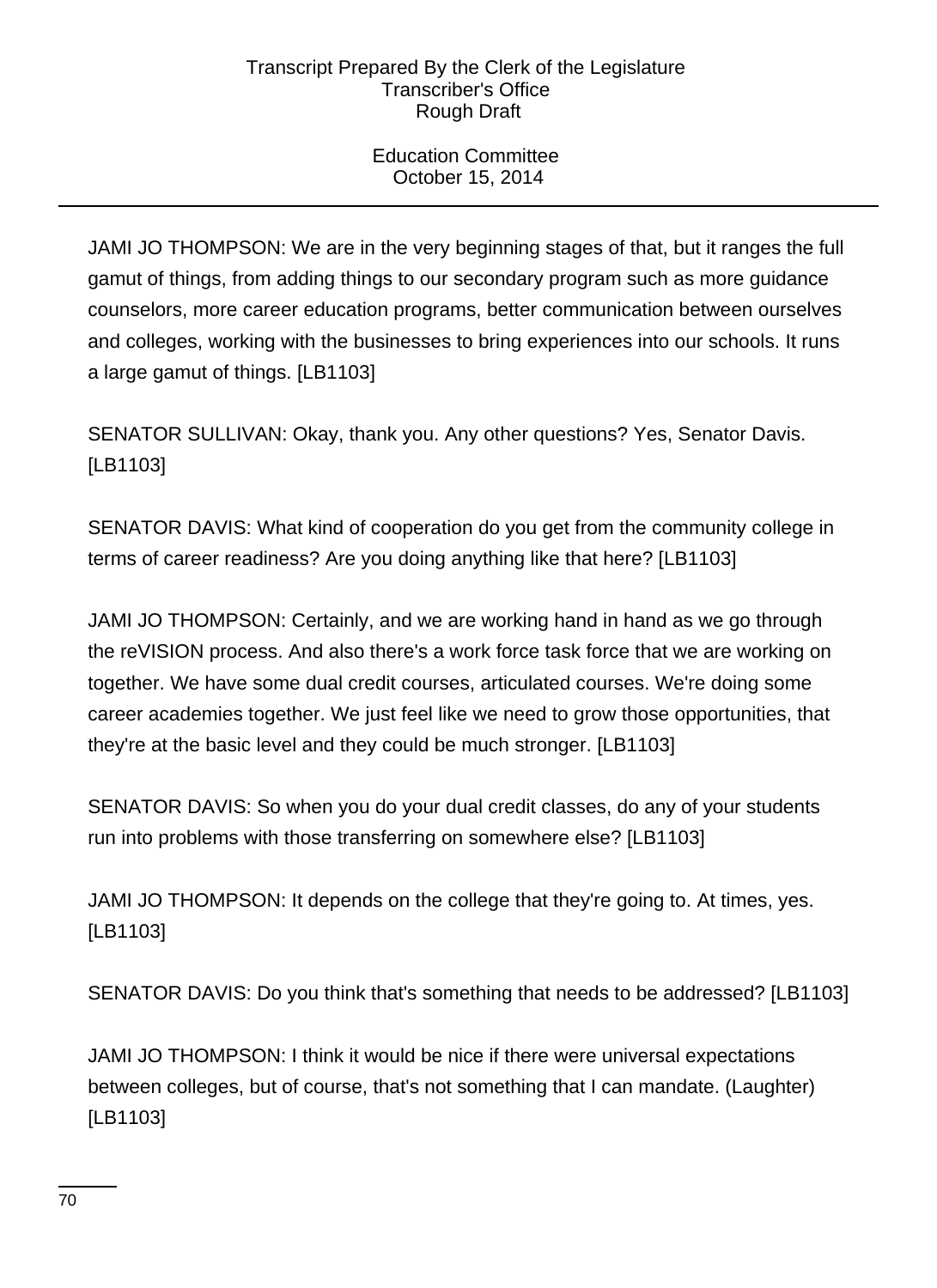Education Committee October 15, 2014

SENATOR DAVIS: Thank you. [LB1103]

SENATOR SCHEER: But somebody could. [LB1103]

JAMI JO THOMPSON: Somebody could. [LB1103]

SENATOR SULLIVAN: Any other questions? Thank you for your testimony. [LB1103]

JAMI JO THOMPSON: Thank you. [LB1103]

SENATOR SULLIVAN: Welcome. [LB1103]

TROY LOEFFELHOLZ: (Exhibit 14) Thank you. Good afternoon. My name is Troy Loeffelholz; it's T-r-o-y L-o-e-f-f-e-l-h-o-l-z, and I am the superintendent for Columbus Public Schools. Senator Sullivan, members of the Education Committee, thank you for taking the time...your time to provide us with the opportunity to provide input to the committee. As I've already introduced myself as superintendent of Columbus Public Schools, I'm also here today representing the Greater Nebraska Schools Association, the GNSA. The GNSA and its 30 member districts are responsible for the education of over 203,000 of the 307,000 Nebraska students, or 66 percent of all pre-K through 12th grade public school students in the state of Nebraska. As a group, the purpose of the GNSA is to collectively advocate for all Nebraska Public School students with the mission to ensure education excellence through equitable funding for all Nebraska public school students. For this reason, we applaud the Education Committee's efforts to define the vision, goals, and objectives needed to move public education forward in the state of Nebraska. The committee's first goal, to provide quality educational opportunities that engage and prepare Nebraskans for success in learning, is directly aligned with the GNSA's purpose and we wholeheartedly support it. The focus on access to quality early childhood programs along with college and career preparation opportunities are mirrored in the efforts of all the GNSA's member schools. Additionally,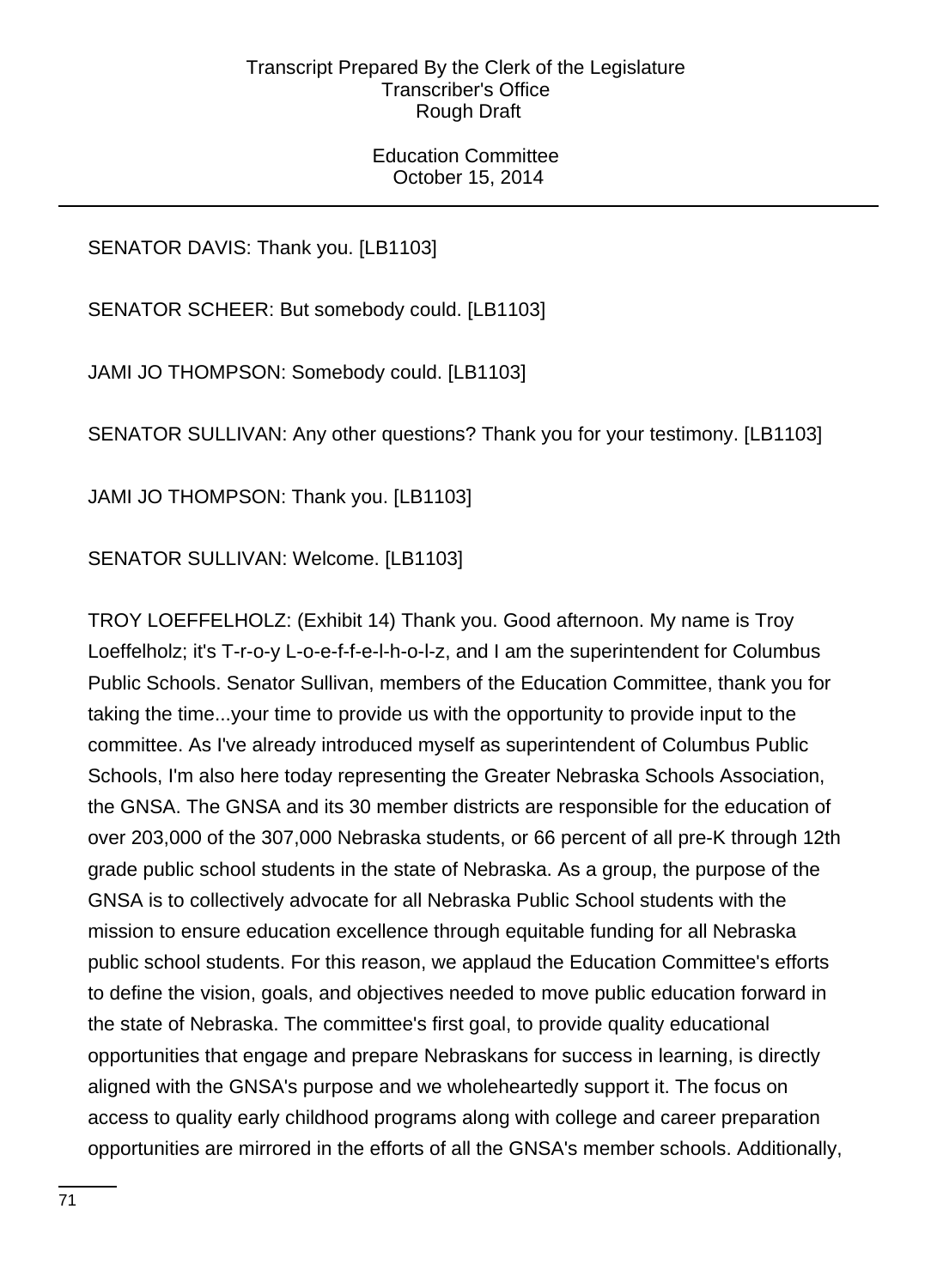Education Committee October 15, 2014

recognizing that students have different needs that may require different educational opportunities is something that we work on every single day. Although we are focused on grades preschool through 12th grade, we know that our students will need to continue their education after graduation, so we appreciate the objective aimed at making sure that postsecondary opportunities will be available and affordable. We are also very supportive of the committee's second goal of increasing educational outcomes for students. The objectives proposed closely match many of the building and district school improvement plans across the state. Many of these objectives can be good measures of the quality of the programs being offered by our member schools. Goals 3 and 4 recognize that schools are teaching more than academics; that issues that face the larger community are also issues in our schools. Schools do have to be concerned about the physical and psychological safety of our students and our staff. Schools must also be good partners with the rest of the community with the understanding that the school is an extension of the community and must be responsive to the ever-changing needs. While we are optimistic about the committee's visioning process and we look forward to working with the committee as they implement policy to move education in Nebraska forward, we understand that moving from a vision to action is not always easy. We urge the committee to look for ways to improve educational outcomes for all Nebraska students while keeping in mind the tremendous diversity of students and the districts. GNSA is committed to advocating the excellent education opportunities by providing equitable funding for public schools. Just as each of the students that we serve have different needs, each of the districts in the state have different needs as well. As we look at a vision for the future, it is important to remember that the current funding formula is based on equalization for districts that lack the local resources to provide for the needs of their students. This philosophy should continue to be a tenet of the Legislature's commitment to strengthening our state by ensuring a quality educational experience for our children. Again, thank you for the opportunity and I'd be happy to address any questions. [LB1103]

SENATOR SULLIVAN: Thank you, Troy. Any questions? All right, thank you very much.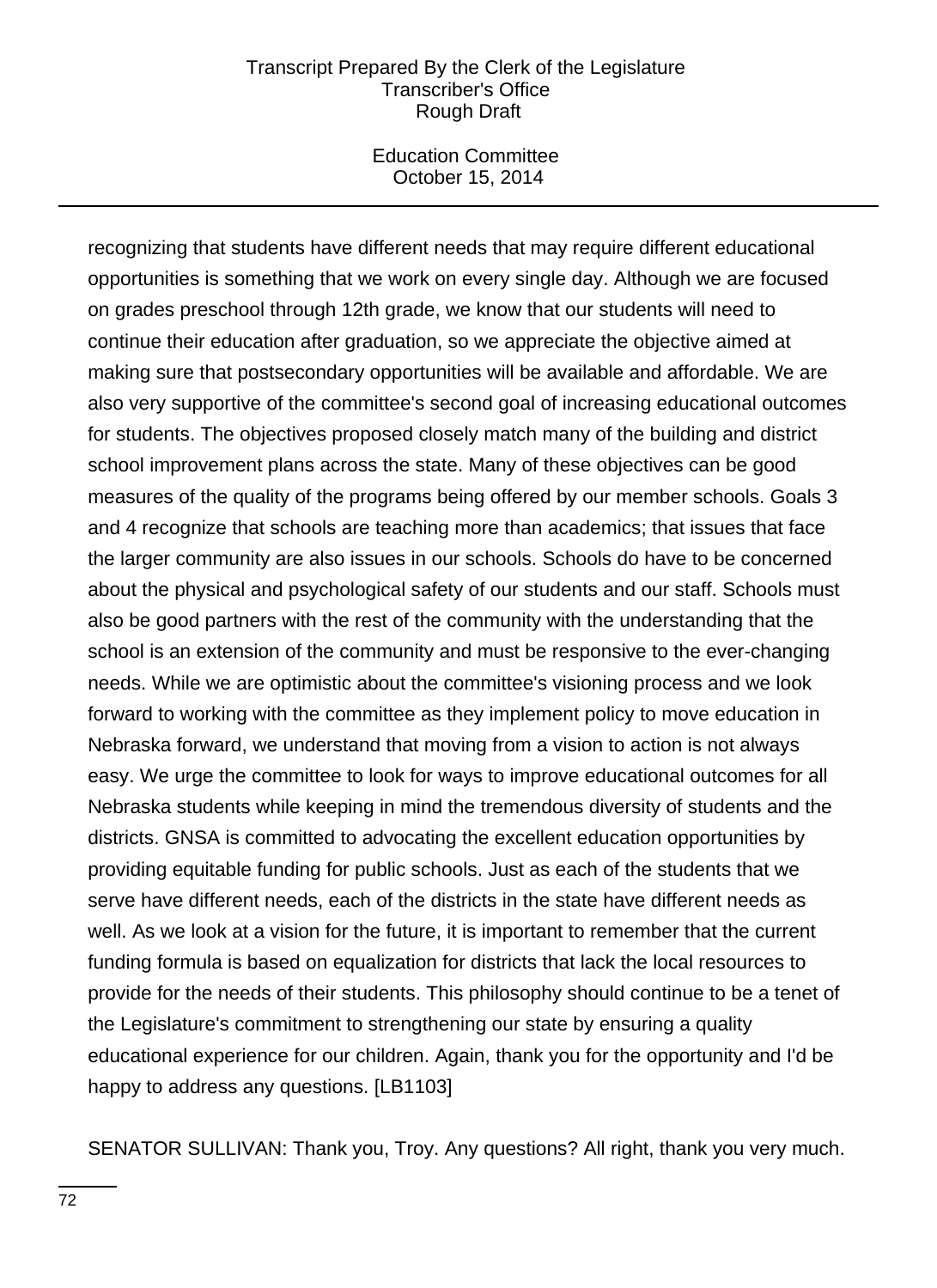Education Committee October 15, 2014

[LB1103]

TROY LOEFFELHOLZ: Thank you. [LB1103]

SENATOR SULLIVAN: Welcome. [LB1103]

VERNON FISHER: Good afternoon. I was just grateful you didn't take my time when the Commissioner went over. (Laughter) [LB1103]

SENATOR SCHEER: We are switching to three minutes now. (Laughter) [LB1103]

VERNON FISHER: (Exhibit 15) Okay. Good afternoon, Senator Sullivan and members of the Education Committee. My name is Vernon Fisher, V-e-r-n-o-n F-i-s-h-e-r. I'm the superintendent of South Sioux City Community Schools and I'm here representing 4,000 students of South Sioux City Community Schools and the member schools of STANCE. The member schools of STANCE are very supportive of the vision, mission, and goals that you have set forth as a committee and we feel that our four pillars are aligned to the goals you have created, those four pillars being: early childhood; college and career readiness; curriculum, instruction, and assessment; and formative assessment. We applaud the committee's efforts to seek input from the citizens of Nebraska and we value the committee's effort to maintain sight on the needs of all of Nebraska's children. In fact, maintaining sight on the needs of all of Nebraska's children may prove to be the most significant challenge for the committee. Whether you believe in research conducted by the Platte Institute or by OpenSky, whether you agree with the Chamber's position associated with a quality work force, or whether you believe the state is adequately funding education, given the variety of positions that exist on any one issue, the process of going from vision to reality is a fairly new journey for any individual state. Michael Fullan refers to the process outlined in LB1103 as trilevel reform. And I appreciated the comments made by Dr. Linda Richards in terms of AdvancED and a quality program in terms of accreditation. In fact, I'm trained in both AdvancED and the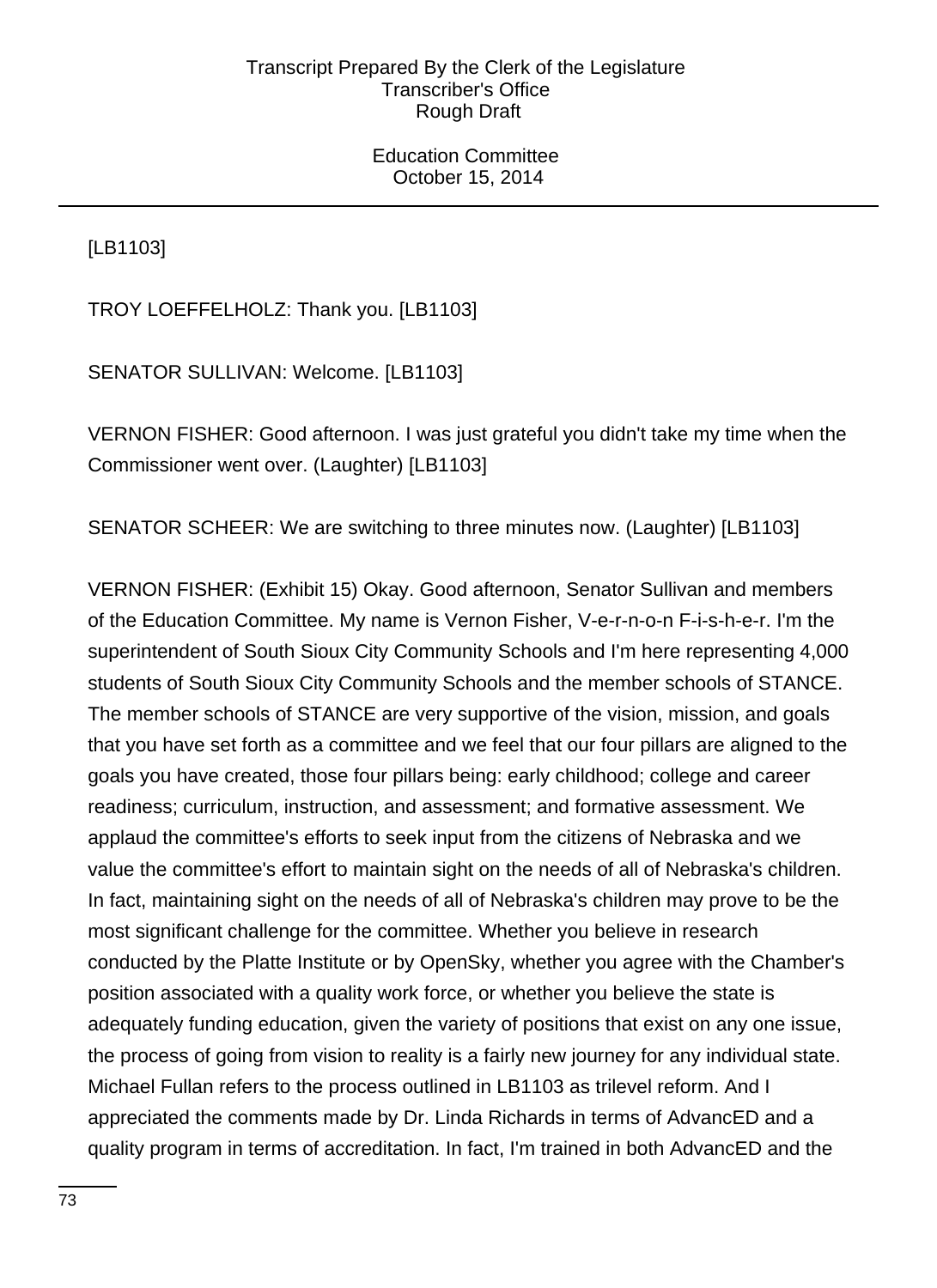Education Committee October 15, 2014

Nebraska frameworks. Michael Fullan talks about trilevel reform involving three levels, and this takes it beyond AdvancED: the school and community level, the district or regional level, and the state policy level. This kind of reform is an attempt to use the very best knowledge to identify strategies, bring about improvement, and build capacity. Capacity building is the development and use of policy, strategies, and actions that increase the collective power of the entire state to engage in continuous improvement for ongoing student learning. Capacity building synergizes three powerful collective phenomena: new skills and dispositions; more focused and enhanced resources; greater shared commitment, cohesion, and motivation. Michael Fullan goes on in great detail about the process of change and how change impacts local, district, and state levels. Considering the work conducted by members of the Education Committee, Fullan would say that impacting state policy is the most difficult to develop because of its political complexity and in propensity to favor quick and inevitable superficial solutions. There is a natural tendency to focus on accountability because it is easy to legislate change in this area. Capacity building, on the other hand, is more difficult and requires time and cultivation. Accountability without capacity building amounts to little or no gain. Fullan identifies four implications for this trilevel reform: the first is the need to address the problem of bias toward individualistic solutions, the radical need for system thinkers in action, the importance of learning from each other as we go, and the danger of waiting for others to act. The level of reform the state is looking for will require our state leaders recognize that system transformation won't happen unless the state takes responsibility for leading the way. This means that the very top elected and selected officials learn more about change and build their capacity within the framework of accountability, we act differently about the strategies and policies we formulate, and we redefine our relationship with local and district levels. The bottom line is this kind of efforts require governments, school districts, and schools work together on common approaches and strategies and involve building strong relationships and close connections with boards, schools, and other, organizations. And the information I took came from these two sources. On behalf of South Sioux City Community Schools and member schools of STANCE, we appreciate the courage that the Education Committee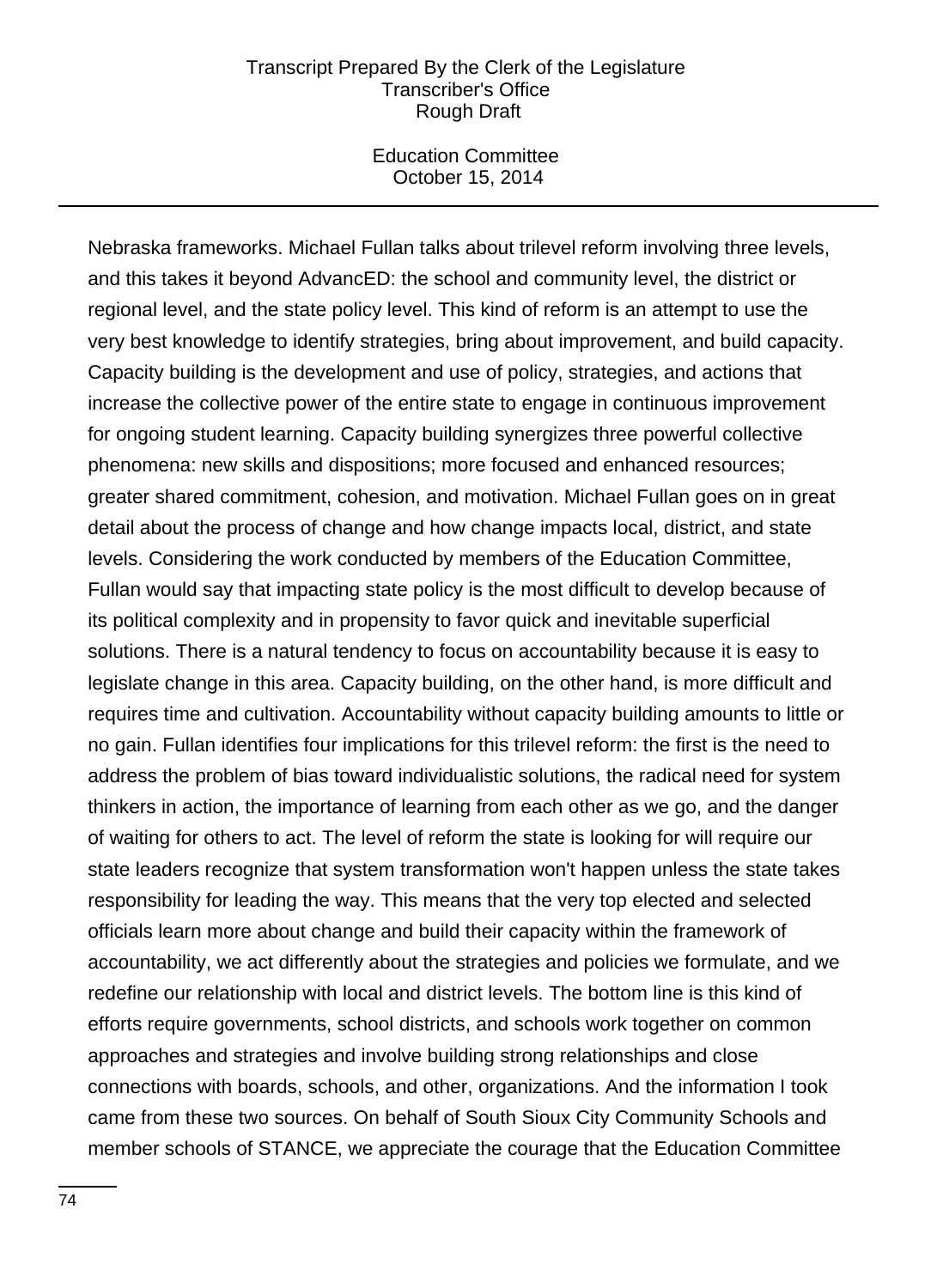Education Committee October 15, 2014

has taken to look at a vision for all of Nebraska's children to ensure that they all experience the kind of learning experiences that we want to prepare them for college and career. With that, I conclude my testimony. [LB1103]

SENATOR SULLIVAN: Thank you, Vern. Any questions? I'm intrigued by this article by Mr. Fullan. What comes first? Or does the capacity at state, district, and school happen simultaneously or...? He says the state has to the lead the way. [LB1103]

VERNON FISHER: I feel that based on my interpretation of what he's written, and he's done extensive research in England, Australia, and Delaware has just started to do some of this work, that it really came from a process similar to what the Education Committee is taking on. What is it that they want to attack, but then aligning all efforts to ensure that those areas are addressed. In England, as an example, the area was literacy and numeracy. That is across the board and it begins with support from the top legislative...or the top governmental body. And it aligns itself as it works through the system. So from a Nebraska perspective, it would begin with the state Legislature working through the Department of Ed and local school districts, down to the individual school. [LB1103]

SENATOR SULLIVAN: How do you believe that goes along with what is a strong value in Nebraska with respect to local control? [LB1103]

VERNON FISHER: I think there's a way of looking at ensuring that we have a common focus or common strategies. And that's really what a vision is about, while also at the same time...and being very (inaudible), I'm going to steal from some professional learning community's language here. It's very appropriate to outline where is not negotiable, what is not negotiable for the state of Nebraska. But also within the individual school districts, the individual classrooms, allowing for the talent that exists within those entities to rise up to what those nonnegotiables are within a framework of accountability. [LB1103]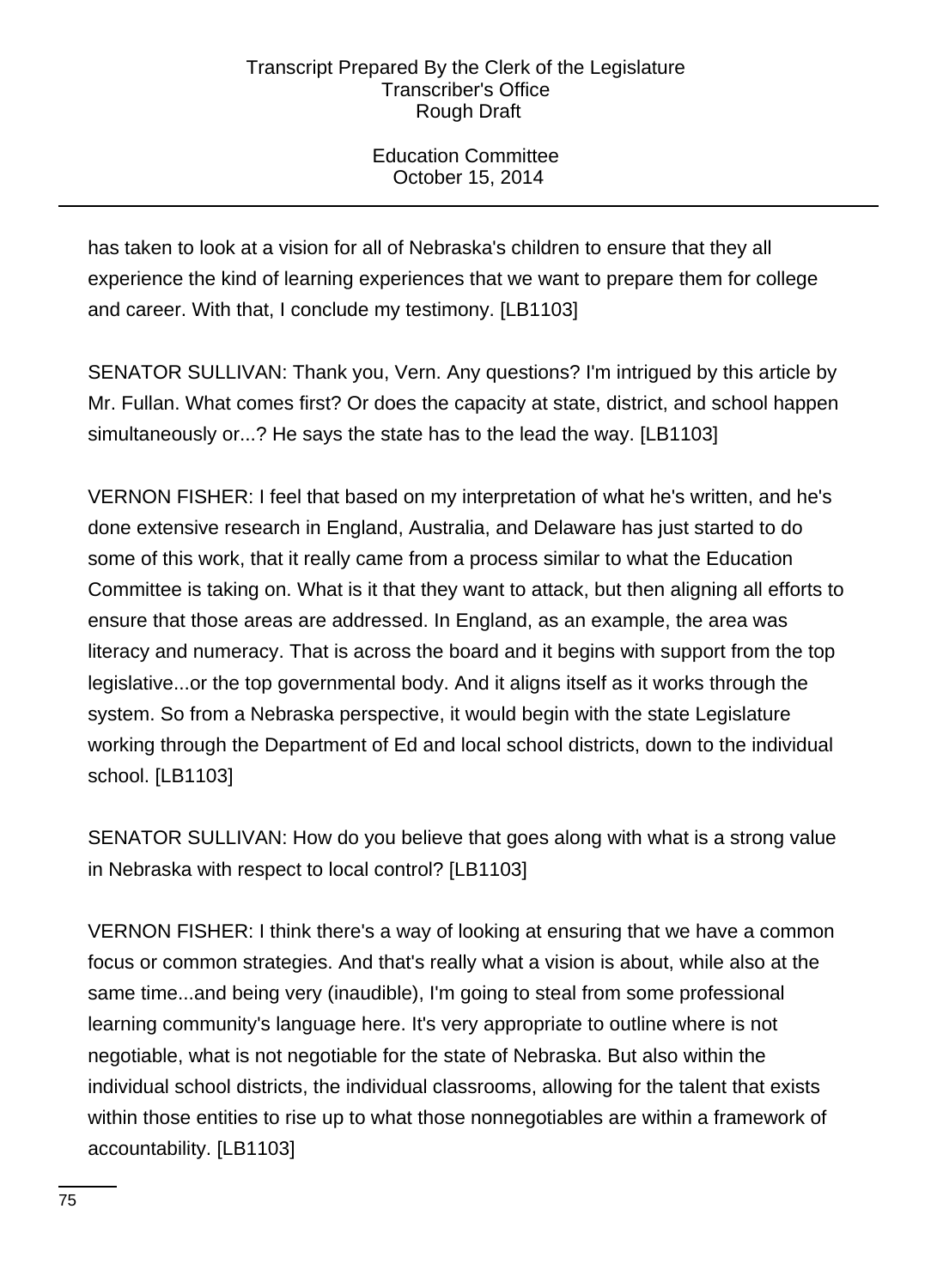SENATOR SULLIVAN: Okay, thank you. Any other questions? Senator Kolowski. [LB1103]

SENATOR KOLOWSKI: Thank you very much, ma'am. Vernon, thank you for your presentation and for the work that you're doing. My question is one of...and Fullan is one of my favorite authors--just fantastic. [LB1103]

VERNON FISHER: I was hoping you'd like him. [LB1103]

SENATOR KOLOWSKI: But my concern is with 240-some superintendents in the state. And they jockey. There's positions. They leave the state. They move around different districts in the state. What you're doing with STANCE and what you're doing with other organizations in your capacity or my former capacity as a principal or whatever level we're talking about, how do we get the state, how do we get the common action on the part of those participants at various levels of positions to shift gears, compared to their "get me through this day," to a longer term thinking to put these practices into effect? Because I know what he's talking about. I know it works. We have seen and have examples of that. But it's not replicated very well. We don't share with each other. We don't talk to each other. We don't collaborate the way we need to. And how do we bring that about to get that done? [LB1103]

VERNON FISHER: I like the direction. That's a really broad question that would take a long time to answer. [LB1103]

SENATOR KOLOWSKI: (Laugh) [LB1103]

VERNON FISHER: But I do like the direction the Commissioner is taking the state of Nebraska in terms of looking at what is it that we want for all of Nebraska's children. But he's also putting in a system that encourages collaboration among the superintendents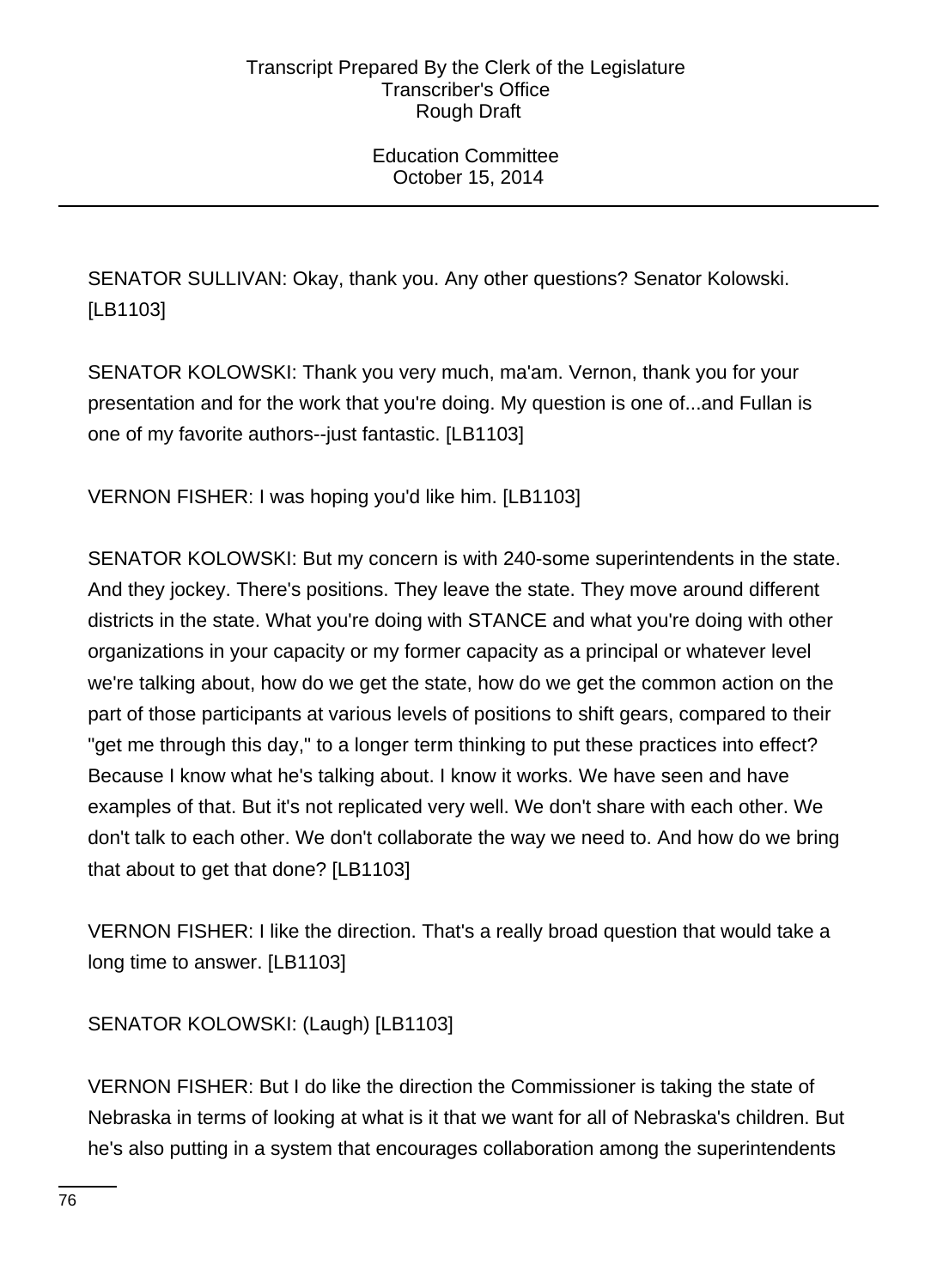Education Committee October 15, 2014

and building capacity among those superintendents. And that shouldn't end there. It should also then...the superintendent taking that back to their leadership team, build that level of knowledge and understanding about what the quality indicators are. But it's also about changing behaviors over time. And sometimes we focus so much on the attitude; that's not what we're going to change. We're going to change those behaviors. So following his lead and identifying the systems approach to build capacity over time I believe is the answer. [LB1103]

SENATOR KOLOWSKI: Excellent. Thank you. [LB1103]

VERNON FISHER: You're welcome. Thank you. [LB1103]

SENATOR SULLIVAN: Thank you for your testimony. [LB1103]

VERNON FISHER: You're welcome. [LB1103]

SENATOR SULLIVAN: Welcome. [LB1103]

MARY LAURITZEN: Thank you. I'm Mary Lauritzen, M-a-r-y L-a-u-r-i-t-z-e-n. I'm from West Point and I serve on the Coordinating Commission for Postsecondary Education. However, after two days of that meeting, I'm not here in that capacity because once you get through this list we'll talk again, I'm sure. So right now I'm here to represent the Nebraska Foundation for Children's Vision. And I'm glad to be at this point in this testimony because, after hearing everyone coming along, I discovered that the fundamentals are what make the big things work. So I'm going to use vision in a whole different way than it's been used all afternoon. In Nebraska for the past 20 years, it's one of the handful of states that uses a program called See To Learn. See To Learn is a preschool vision program that's aimed at three-year-olds and it was created to make sure that vision problems don't affect a child's ability to learn. And it's created for three-year-olds to flag those issues prior to entering school. Every three-year-old in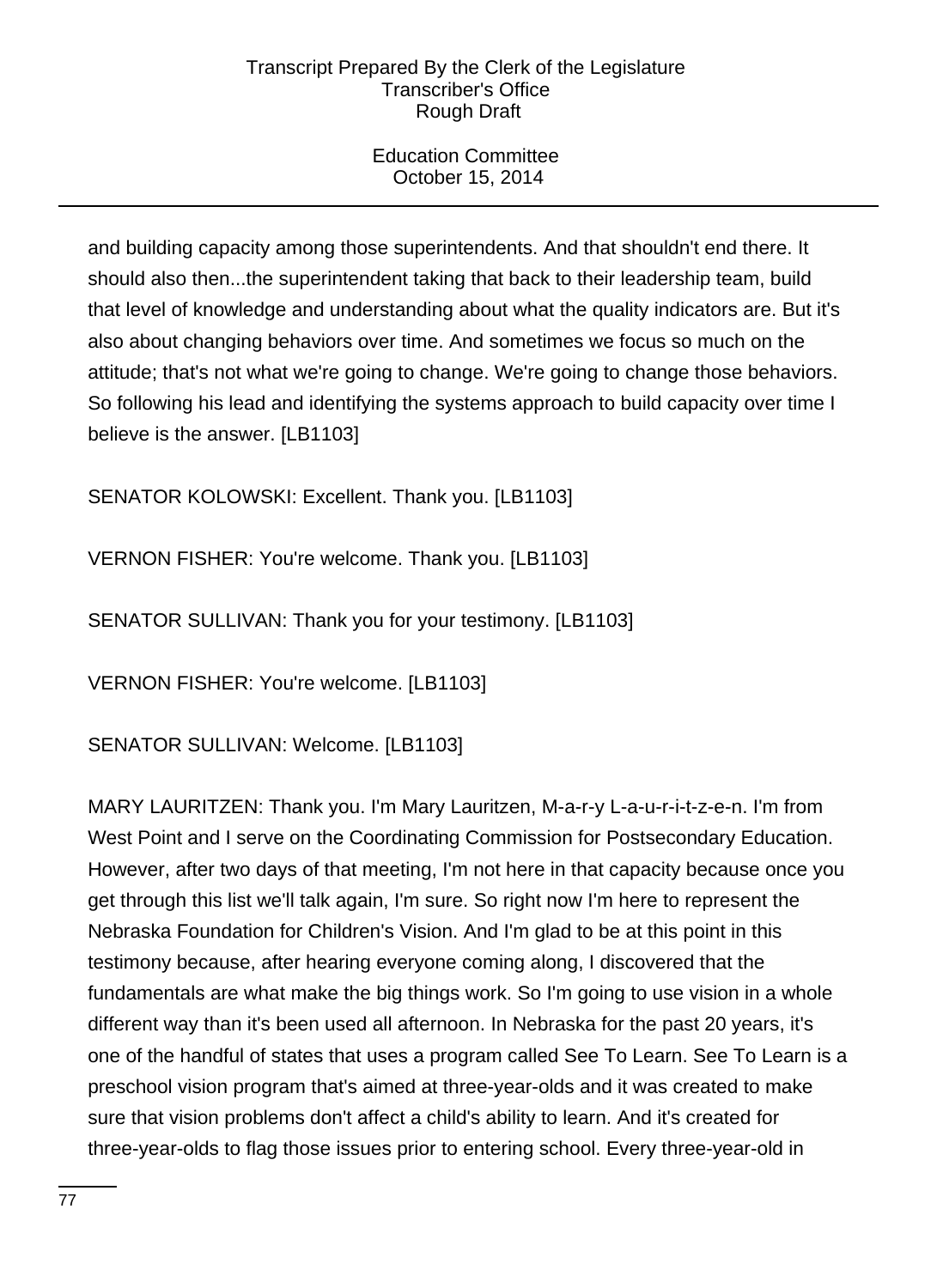Education Committee October 15, 2014

Nebraska is eligible to participate because every optometrist in Nebraska can provide this free vision assessment, regardless of the family's income or ability to pay. So when you consider that 80 percent of learning depends upon visual processing, that 30 percent of children in special education have vision problems, that 70 percent of juvenile offenders have undetected or untreated vision problems, and that one out of five children entering kindergarten has a vision problem that can affect his or her ability to learn, then you can understand our emphasis upon the importance of the relationship between vision and learning. I look at you and there's eight of you and six of you have, obviously, corrected vision. And if you took your glasses off right now and tried to do the work, it wouldn't work. So imagine a little child sitting in a classroom trying to learn that way. In addition to See To Learn, we also have launched...this is the third year of a preschool screening program. We have partnered with Head Start, Community Action Partnerships, and Educare--the Buffett Early Childhood Institute--and we have put together a travel team of vision screeners and a vision screening designed for ages zero to five. And we moved...we take it to where the children are. And this year alone, we've been to Norfolk, two places in Omaha, one in Plattsmouth, South Sioux, and Dakota City. Fifteen other communities are looking for us to do this. This is volunteer. This is private funded. And in addition to that, since 2006, a kindergarten vision evaluation has been required for all children entering school in Nebraska. As a nearby case in point, the Wisner Lions Club has paid for vision screenings for every child entering Wisner-Pilger Schools since the inception of the vision evaluation requirement. Now, don't faint when I say this because our next step is parents. Parents need to know these pieces are available. Parents need to know this is in place. You need to know that we are focusing truly on what children need to be able to learn. If they can't read, they can't see, they can't learn. And so if I leave you with one slogan and one only, let it be this: Don't send your child to school without good vision. Thank you. [LB1103]

SENATOR SULLIVAN: Thank you, Mary. So tell me again, you are working with See To Learn, or you're working...? [LB1103]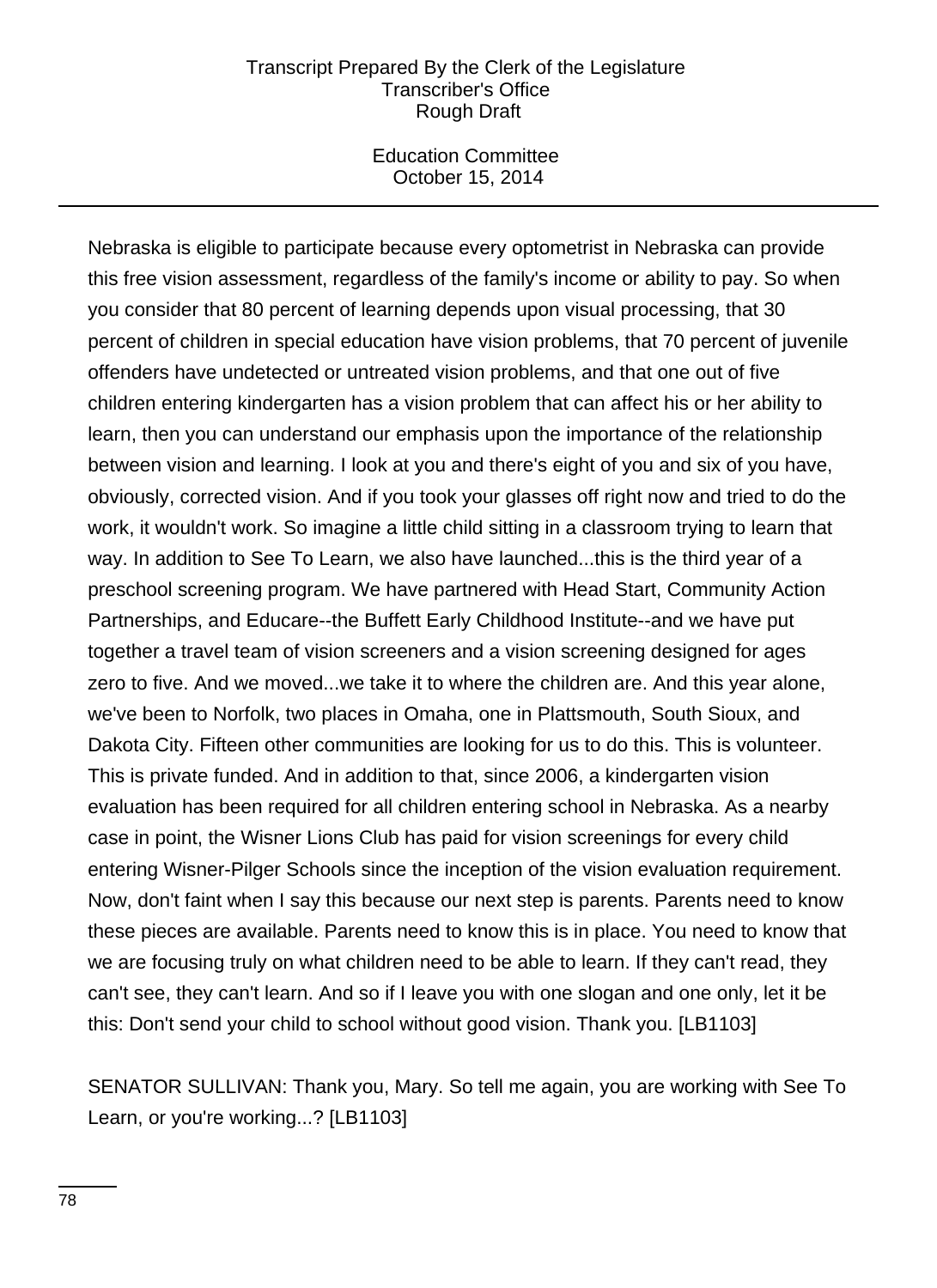MARY LAURITZEN: See To Learn is a program that we sponsor, the Nebraska Foundation for Children's Vision. On my... [LB1103]

SENATOR SULLIVAN: Oh, so you're a member of the Nebraska Foundation for Children's... [LB1103]

MARY LAURITZEN: Yes, I'm the president of the Foundation for Children's Vision. [LB1103]

SENATOR SULLIVAN: Oh, I see. Okay, all right. [LB1103]

MARY LAURITZEN: See To Learn is a program we adopted. It was set up in Kansas about 20 years ago. And Kansas looks at Nebraska for implementing. We look at Kansas for the model. So it's very, very interesting. And with See To Learn in place and with the early detection of issues at kindergarten age, there has been a...Kansas keeps very good track, and we're trying to do that here as well, of the numbers of remedial summer reading programs have diminished because being caught early enough, it has helped those kids prior to 3rd grade when the work changes and the print gets smaller and all that intensity begins. We've seen some positive results of early detection of any vision problems. [LB1103]

SENATOR SULLIVAN: So what's the percentage of students that have this as three-year-olds? Do you have any idea, get the screening? [LB1103]

MARY LAURITZEN: It usually runs about 20 percent, that one out of five number kind of follows. And that's what...we're trying to gather that information because there's a lot of information about infants and their health issues and developmental issues. There's a lot of information that can go toward a seven-...or a five-, six-, seven-year-old. That age gap between two and five and...is lacking that knowledge. And so that's what we're trying to do is gather that as well but, more importantly, catch it before they get into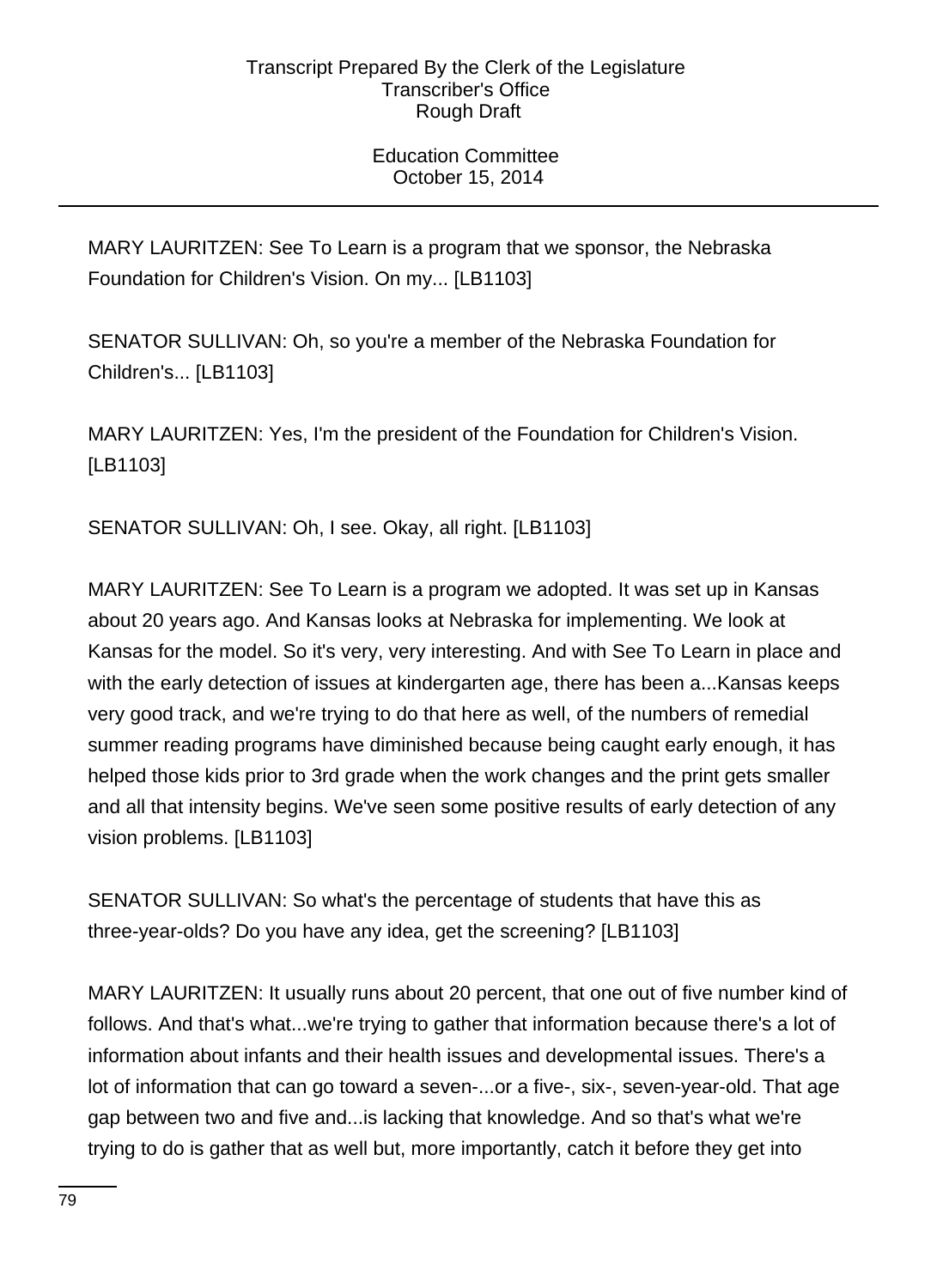Education Committee October 15, 2014

school. Let Mom and Dad know this is an issue. A child won't ever tell you that. A child doesn't know they can't see well. They assume everybody sees or doesn't see what they don't see either. So more importantly...and we can do these screenings. Even language issues in South Sioux and Dakota City with the meat packing plant, for example, there are immigrant children there from parts of Africa and all over the world. They don't speak English and there are no translators. So we can use symbols and do a point-and-shoot method and we can find out what they can see doing it that way. And it's very efficient and it works and we can catch it if it's not working. I'm very pleased with the success we've had with this age group. And they listen to you and they take instruction and they're anxious to do well, so. [LB1103]

SENATOR SULLIVAN: So all this... [LB1103]

MARY LAURITZEN: And it doesn't matter what, again, the economy, the economic backgrounds, any of those things. [LB1103]

SENATOR SULLIVAN: How many volunteers do you have doing this? [LB1103]

MARY LAURITZEN: Probably a handful right now, 20, 25. But we want to do a statewide regional kind of setup where we can take people from the areas that can go around and do like the preschool screenings in the Head Start centers, go where the children are. It's very hard for place-bound people to get where you are. And there are parents who...doctor's offices, time schedules, and very often parents' schedules don't work. We've also helped with the school screening. School health screenings have become extremely important, have been completely revamped since...it's been 40 years since most of them had been looked at. And I was fortunate to serve on that committee and worked to help redevelop the vision screening portion. So that's in place right now. And so school is the health home for a lot of kids. [LB1103]

SENATOR SULLIVAN: Uh-huh. And then optometrists can...do offer this screening free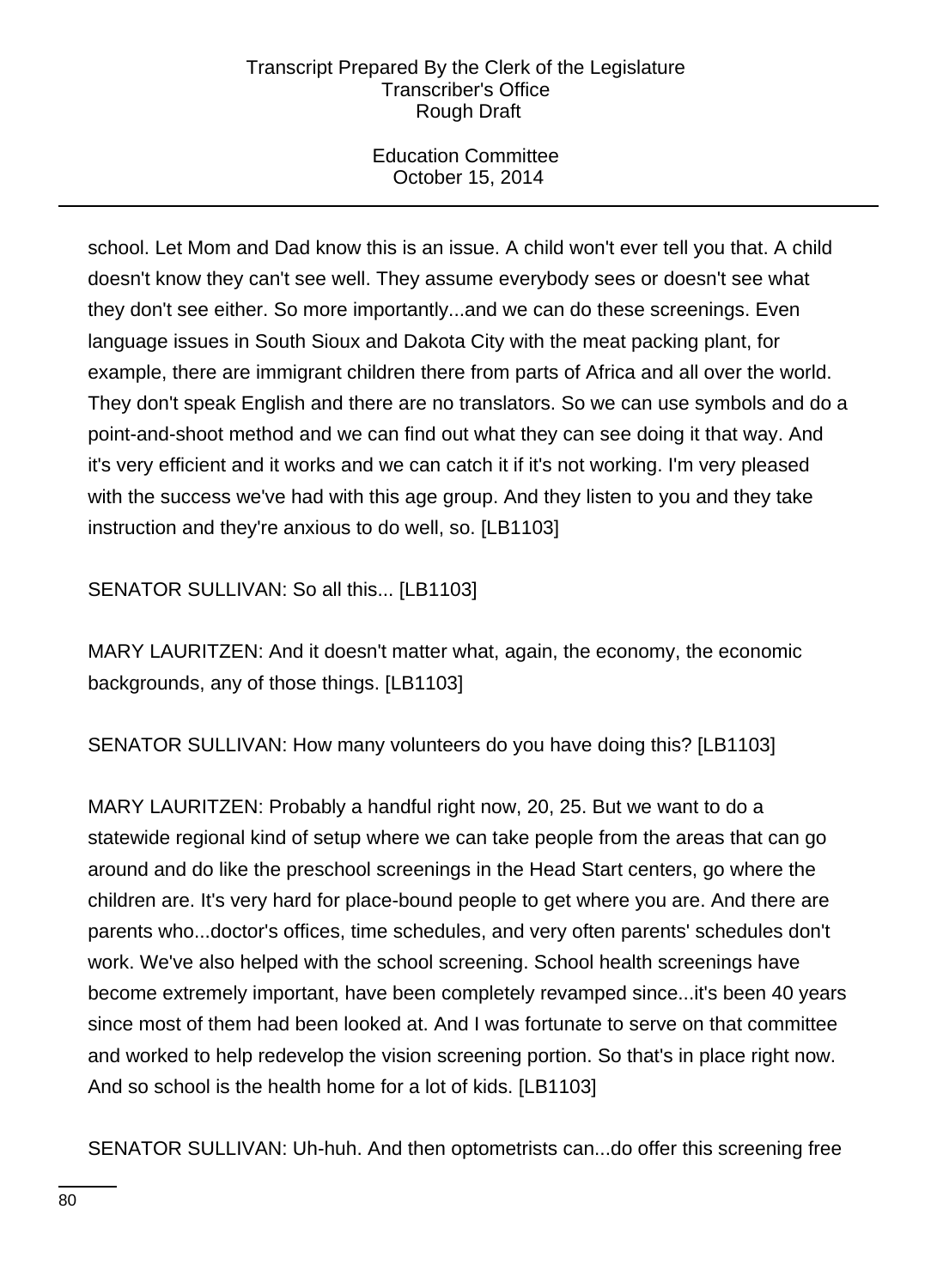of charge. [LB1103]

MARY LAURITZEN: Free of charge to any three-year-old in Nebraska. And it's available throughout Nebraska. [LB1103]

SENATOR SULLIVAN: Okay, very good. [LB1103]

MARY LAURITZEN: And...oh, yes, sir. [LB1103]

SENATOR SULLIVAN: Senator Davis. [LB1103]

SENATOR DAVIS: These are vanity glasses. I just want you to know. (Laughter) [LB1103]

MARY LAURITZEN: Oh, yeah. I thought so, yeah. You wanted to look intelligent, is that it? [LB1103]

SENATOR DAVIS: Right. [LB1103]

MARY LAURITZEN: Yeah. [LB1103]

SENATOR SCHEER: Distinguished. [LB1103]

MARY LAURITZEN: Bless your heart. [LB1103]

SENATOR DAVIS: Your funding source for this? [LB1103]

MARY LAURITZEN: Donors, volunteers. [LB1103]

SENATOR DAVIS: And of course the Lions Club. [LB1103]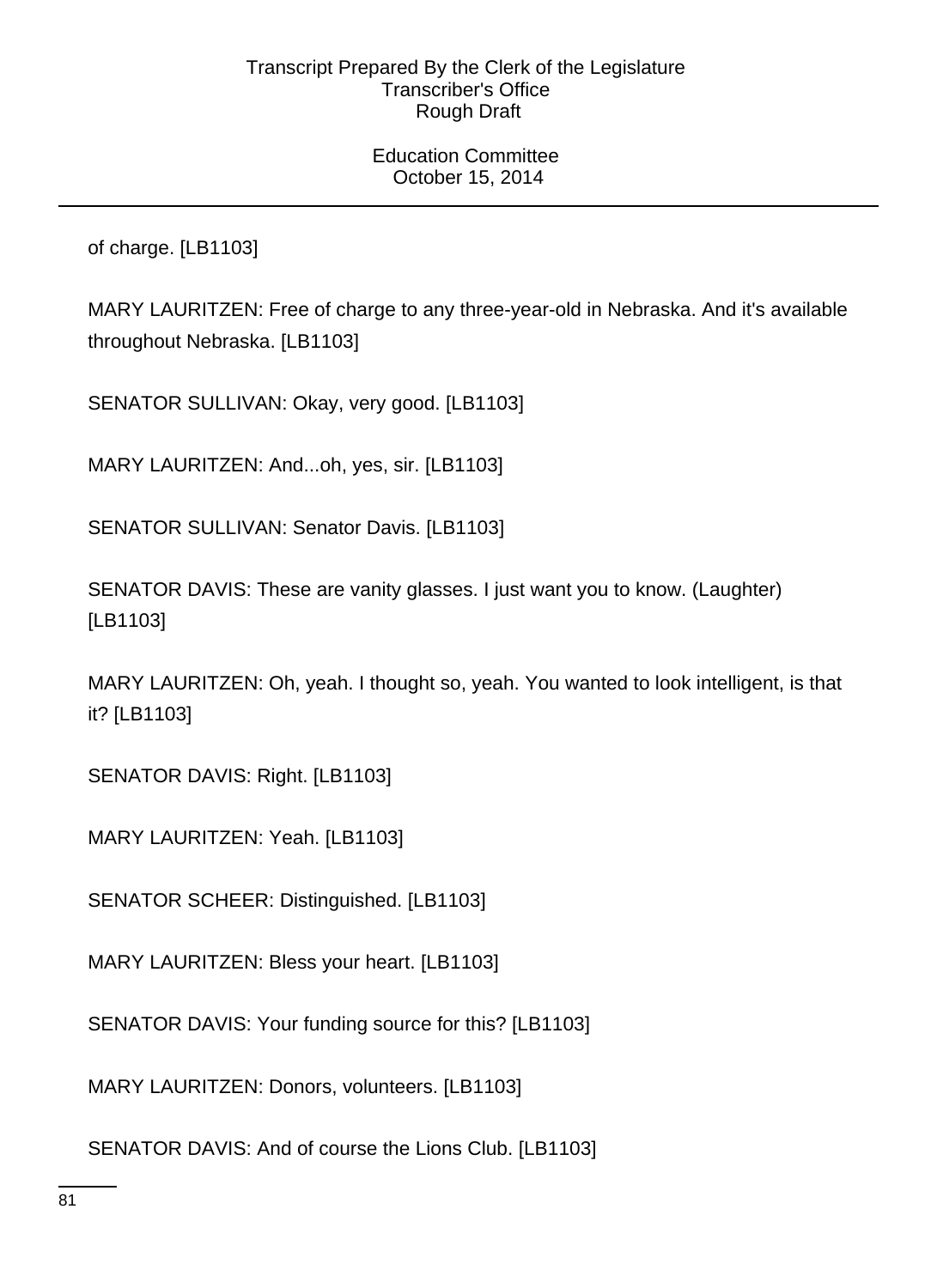Education Committee October 15, 2014

MARY LAURITZEN: And Lions Club in Wisner. I have to, again, say that again. Wisner Lions Club pays for every child entering kindergarten in the Wisner-Pilger Schools and has done so since 2006. And that's commendable. [LB1103]

SENATOR DAVIS: So is there any thought of working with Lions Clubs across the state to promote this? [LB1103]

MARY LAURITZEN: Yes, we have. And others do in smaller proportion than they do. Some of the Lions Clubs don't have the funding or the manpower that they used to have. And Lions, God bless them, they were on a bus for years going from one end to the other doing screenings. [LB1103]

SENATOR DAVIS: Right. I know that. They've done incredibly valuable things. [LB1103]

MARY LAURITZEN: Yes. And so we've worked in partnership with them as well. [LB1103]

SENATOR DAVIS: You talked about remedial reading declining. [LB1103]

MARY LAURITZEN: Yes, right. [LB1103]

SENATOR DAVIS: Is that quantified? [LB1103]

MARY LAURITZEN: In Kansas. Nebraska doesn't have the numbers and we are trying desperately. And that's where, when in seeing the impact of the kindergarten vision evaluation requirement, there has been teachers and school nurses have mentioned as well, that there are less and less. The struggling issues are kind of overcome a little bit. It doesn't kill everything or fix everything, but it really does...it really does address the problem. I feel like we're the cavalry off in the distance coming to rescue, hopefully.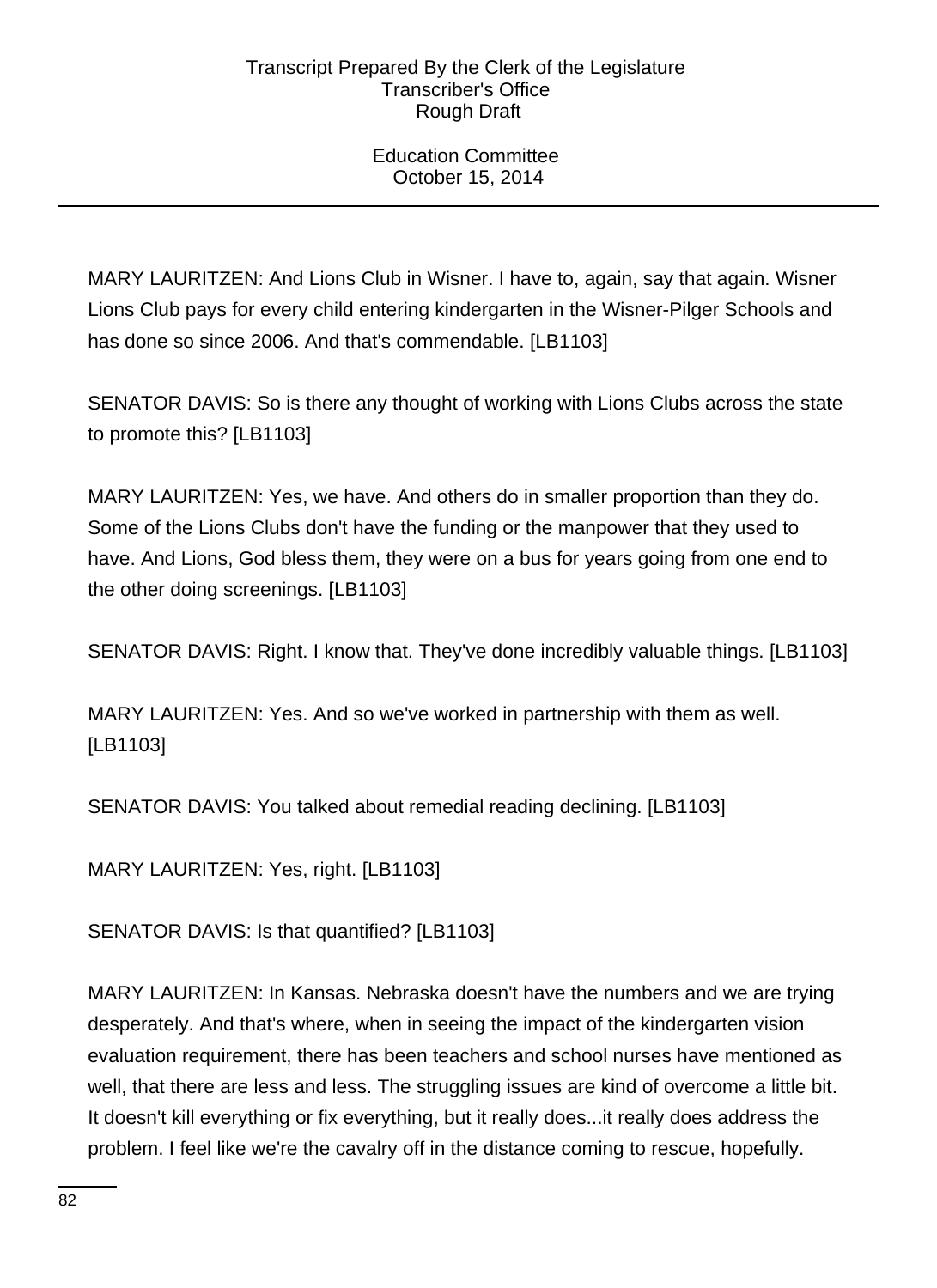Education Committee October 15, 2014

[LB1103]

SENATOR DAVIS: If you're able to get the data in Kansas, I think it might be useful for the committee to see it. [LB1103]

MARY LAURITZEN: I will. My intention was...since I came here not prepared to speak but couldn't help it, hard for me not to. (Laughter) I do intend to provide you plenty of information on this because it's part of your work and this...and our connection, of course, is your Goal 1 objective: "for at least the school year prior to kindergarten, every child will have equitable access to high-quality and developmentally appropriate preschool programs that help prepare them for school." We'll take charge of that one. [LB1103]

SENATOR DAVIS: Thank you. [LB1103]

SENATOR SULLIVAN: Senator Kolowski. [LB1103]

MARY LAURITZEN: Yes, sir. [LB1103]

SENATOR KOLOWSKI: Thank you, ma'am. Mary, have you met Darlene on the dyslexic thing? (Laughter) [LB1103]

MARY LAURITZEN: I'm going to. I'm going to before I leave, yes. [LB1103]

SENATOR KOLOWSKI: I think this would be a really good combination. [LB1103]

MARY LAURITZEN: The moment you were finished, I almost ran up here. Oh, yeah. And because we are with our--excuse me for interrupting, Senator, but--the Early Childhood Institute has hired Dr. Sam Meisels who is the guru of all time in regard to early childhood. And our organization has been in discussion with him to put together a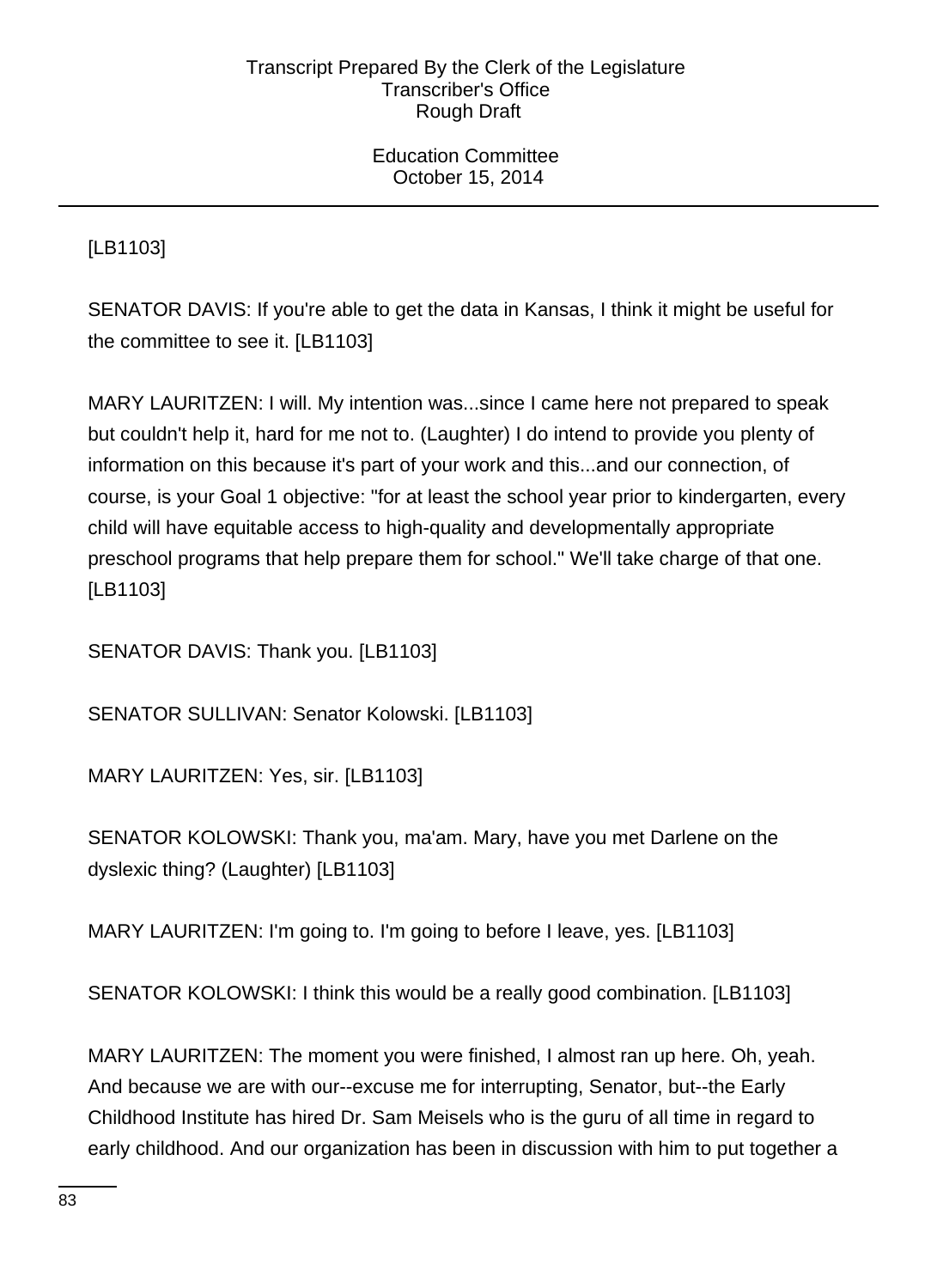summit that will connect your issues, our issues, any of those things that can do anything about being a barrier to learning, and get that in the spotlight and out of the way. [LB1103]

SENATOR KOLOWSKI: And that echoes whole child, whole family, whole community. [LB1103]

MARY LAURITZEN: Absolutely, totally. [LB1103]

SENATOR KOLOWSKI: If we don't think that way, we're never going to get it done. [LB1103]

MARY LAURITZEN: No. And our goal has always been...our organization was founded in 1927 with the idea that you send the whole child to school. If they're not well rested, if they don't have enough to eat, if they're not clean, if they can't see, if they've got a stomach...they can't learn. So let's fix it. I know it's an old-fashioned notion and, by God, we need the parents to do this, but, you know, that's...we'll take care of that too. [LB1103]

SENATOR SULLIVAN: All right. Thank you, Mary, very much. [LB1103]

MARY LAURITZEN: My pleasure. Thank you very much for that. [LB1103]

SENATOR SCHEER: No pressure, but you are the last one. (Laughter) [LB1103]

KARA WEANDER-GASTER: I know. Does that mean I get just three minutes then? [LB1103]

SENATOR SULLIVAN: Welcome. [LB1103]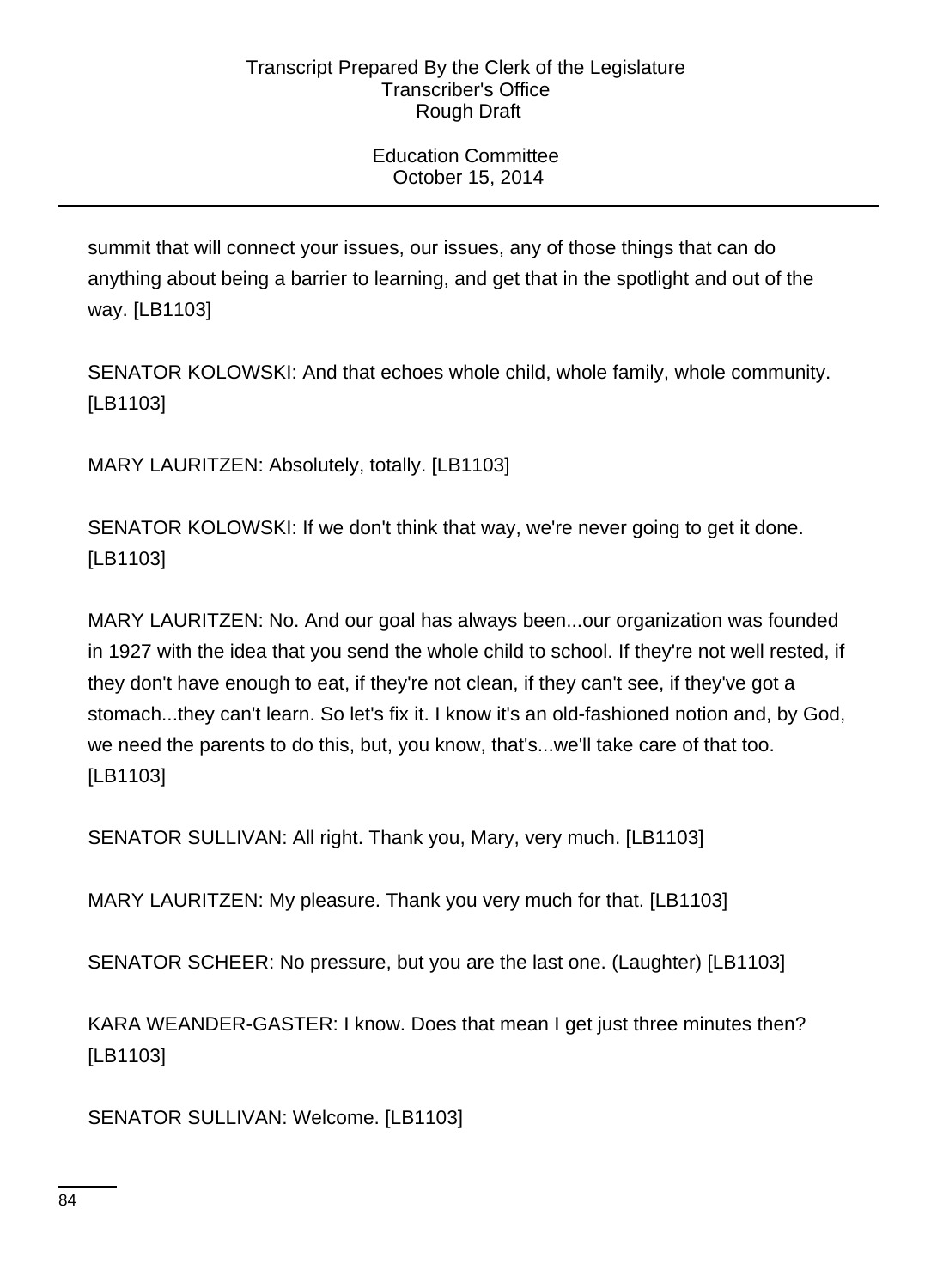Education Committee October 15, 2014

KARA WEANDER-GASTER: (Exhibit 16) It's Kara Weander-Gaster, spelled K-a-r-a W-e-a-n-d-e-r-G-a-s-t-e-r, also I think the most letters. I get extra points for that. Good afternoon, Chairman Sullivan and members of the Education Committee. My name is Kara Weander-Gaster. I am the executive director of the Norfolk Arts Center, a nonprofit organization that presents visual arts, performing arts, and arts education throughout northeast Nebraska. We successfully accomplish our mission of bringing people and the arts together by working with individuals, businesses, organizations, and schools from throughout northeast and north-central Nebraska. I am here today because I'm also a member of the education committee for Nebraskans for the Arts, a statewide organization of artists, teachers, businesses, individuals, and organizations committed to advancing opportunities in the arts and to improve the lives and learning of all Nebraskans. Years of research have proven the arts are essential to a quality learning experience, that goes for all ages and all educational settings. Numerous studies have concluded that students who participate in the arts outperform their peers on virtually every measure. Additionally, students from lower socioeconomic backgrounds see the greatest benefit as learning in and through the arts can help level the playing field for children from disadvantaged circumstances. New and recent studies are also showing that arts education actually affects students' brain structure, leading to improved motor control, focused attention, and fluid IQ scores. These scientific findings related to the arts' impact on the brain illustrate why arts education should be an integral part of every student's educational experience. A quality arts education program is more than simply entertainment. Research has shown that SAT and ACT scores improve the longer students are involved in arts education programs. Students in arts classes learn a remarkable array of habits and skills that can benefit them for a lifetime. These skills can include problem solving, goal setting, persistence, personal expression and communication, observation and attention to details, innovation and exploration--several of the skills that we're looking for, for our work force in Nebraska. We believe strong collaborations between schools, community organizations, and parents or caregivers will help ensure Nebraska's students have every advantage when it comes to arts education. As you develop Nebraska's strategic plan for education, we encourage you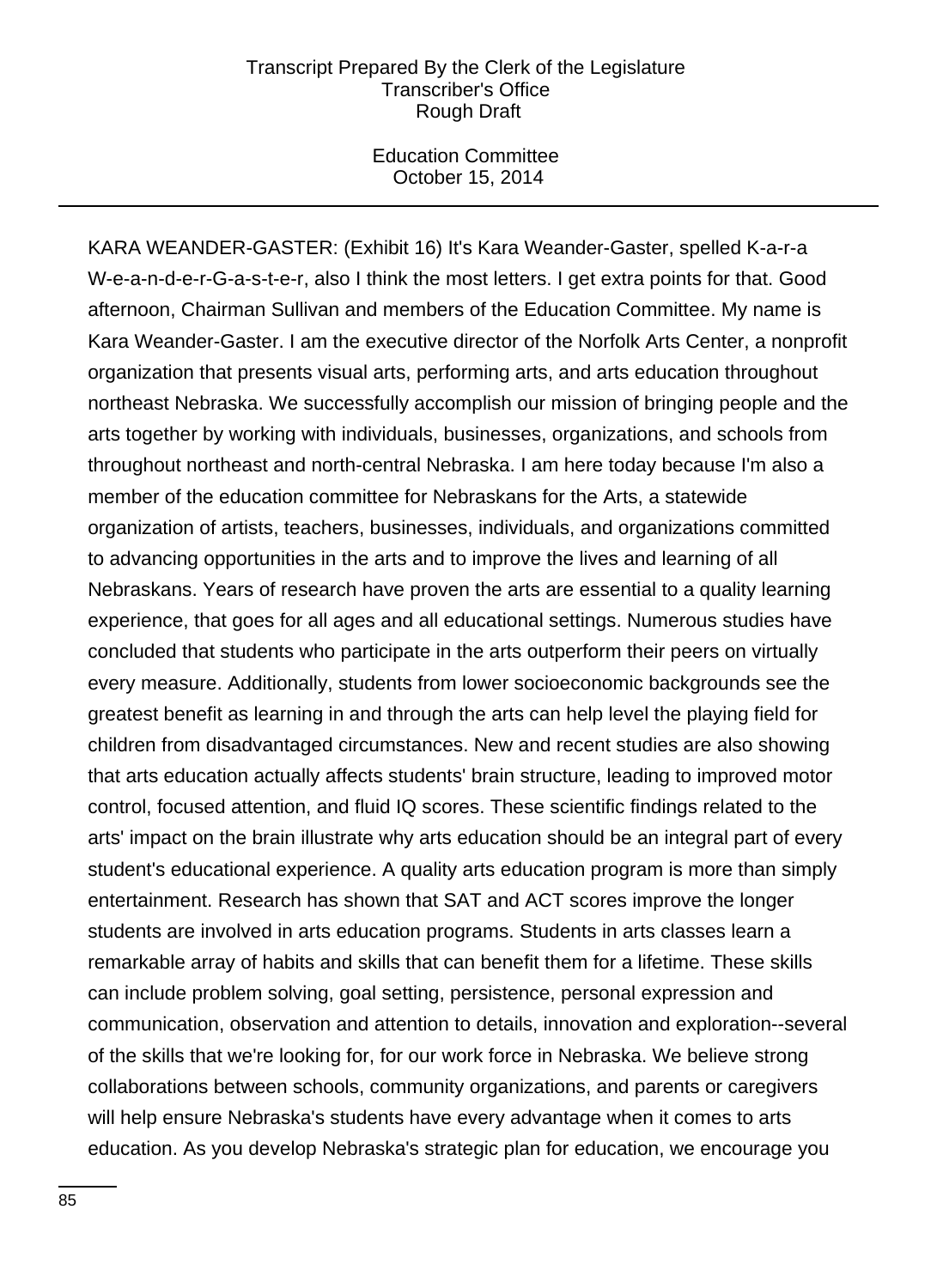Education Committee October 15, 2014

to think broadly about our students' art education, particularly the informal and experiential opportunities that disciplines like the fine arts can have in building upon and reinforcing the lessons taught in the classroom. A great example, just last Friday here in Norfolk, the Norfolk Arts Center presented The Tempest at 1:00 in the afternoon at our Johnny Carson Theater. This performance was part of annual performing arts program that we offer so regional high school students have the opportunity to witness Shakespeare live on stage, as it was meant to be experienced. All of Nebraska's students may be required to read Shakespeare, but understanding his plays entirely is a different matter. Upon actually seeing actors embody the characters on stage and reading the text or performing the text, the language barrier is significantly lessened. Thus, by spending 75 minutes in a theater seat, each student has the potential to change how they experience and understand Shakespeare and, thus, how they experience life themselves. The Norfolk Arts Center regularly partners with area schools on arts-related projects that enhance learning and help our students develop into good Nebraska citizens. During the '12-13 school year, we worked with the Norfolk Junior High students, teachers, and administration to spearhead a project that helped renovate one of Norfolk's oldest parks that happens to also sit right across from our junior high school. These students were engaged from the very beginning planning process through to the ribbon cutting on the project. They learned how they could make a difference in their community through the work that they made. And through that work, they also made a difference in their own lives. Their opinions were heard and realized and valued. And the vehicle of the arts were used to teach these students good citizenship as well as the basics of arts education: color, shape, and design. These are just a few examples from one arts organization. There are many others spread across the state that are able and willing to make sure every Nebraska student is educated for success. The statewide arts community should be one of the essential collaborative partners set forth by your committee under Goal 4 of your current vision, mission, and goals where you ask for collaborations in the community. Attached to my testimony are abstracts on articles and research studies demonstrating the positive impacts arts education has in improving students' performance, test scores, and their critical-thinking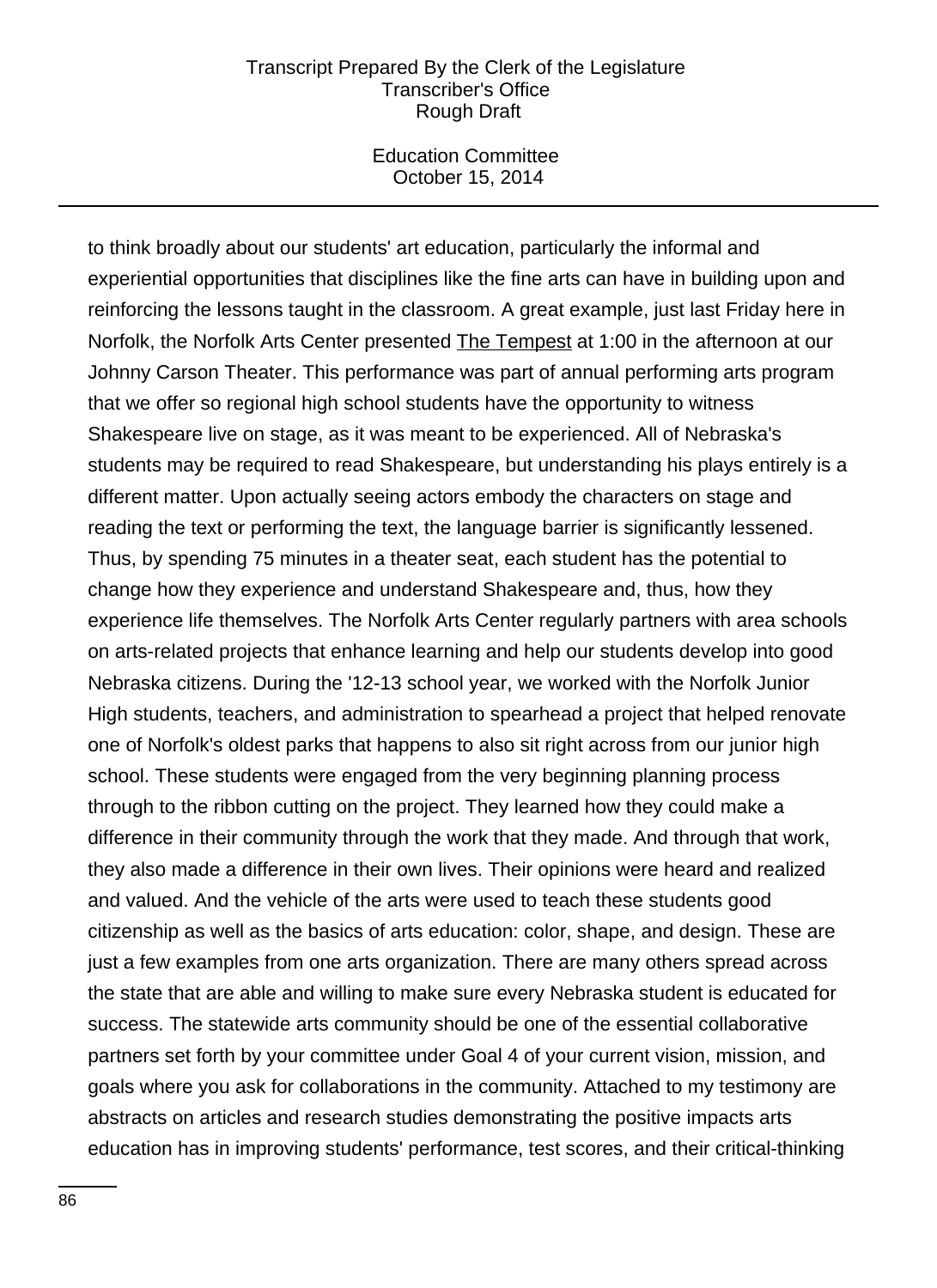Education Committee October 15, 2014

skills. Fine arts in our schools and in our communities are a vital part of providing students with a well-rounded education in Nebraska. From improving vocabulary to test scores to increasing learning experiences in communication, leadership, arts education plays a vital role in preparing students for success in their careers and their personal lives. Thank you for your work on this important subject. And if there's any questions, I'd be happy to answer them. [LB1103]

SENATOR SULLIVAN: Thank you, Kara. Any questions for her? Yes, Senator Kolowski. [LB1103]

SENATOR KOLOWSKI: Just a comment. Kara, thank you so very much. And with all of the recent history we've had on...emphasis on STEM, with science, technology, engineering, and math, an article I read just recently was talking about the A back into that. So put some STEAM in your STEM...(laughter) by putting art back into the science and all the rest that we're putting emphasis on. And it's really...it's true. And I thank you for your work and the difference you're making. Thank you. [LB1103]

KARA WEANDER-GASTER: Thank you. [LB1103]

SENATOR SULLIVAN: Senator Scheer. [LB1103]

SENATOR SCHEER: Can you think of any other community like Norfolk that does as much in that field for our youth? I mean, I can't. [LB1103]

KARA WEANDER-GASTER: There are many...you know, I think that the arts community across the state understands that this is an area that is not being addressed frequently by the education system, by the formal education system. And so we have ramped up to make sure that the arts are happening in communities if they're not happening in schools. So I know many schools, Columbus brings in theater performances like we do. You know, I know there's work that's also done out in western